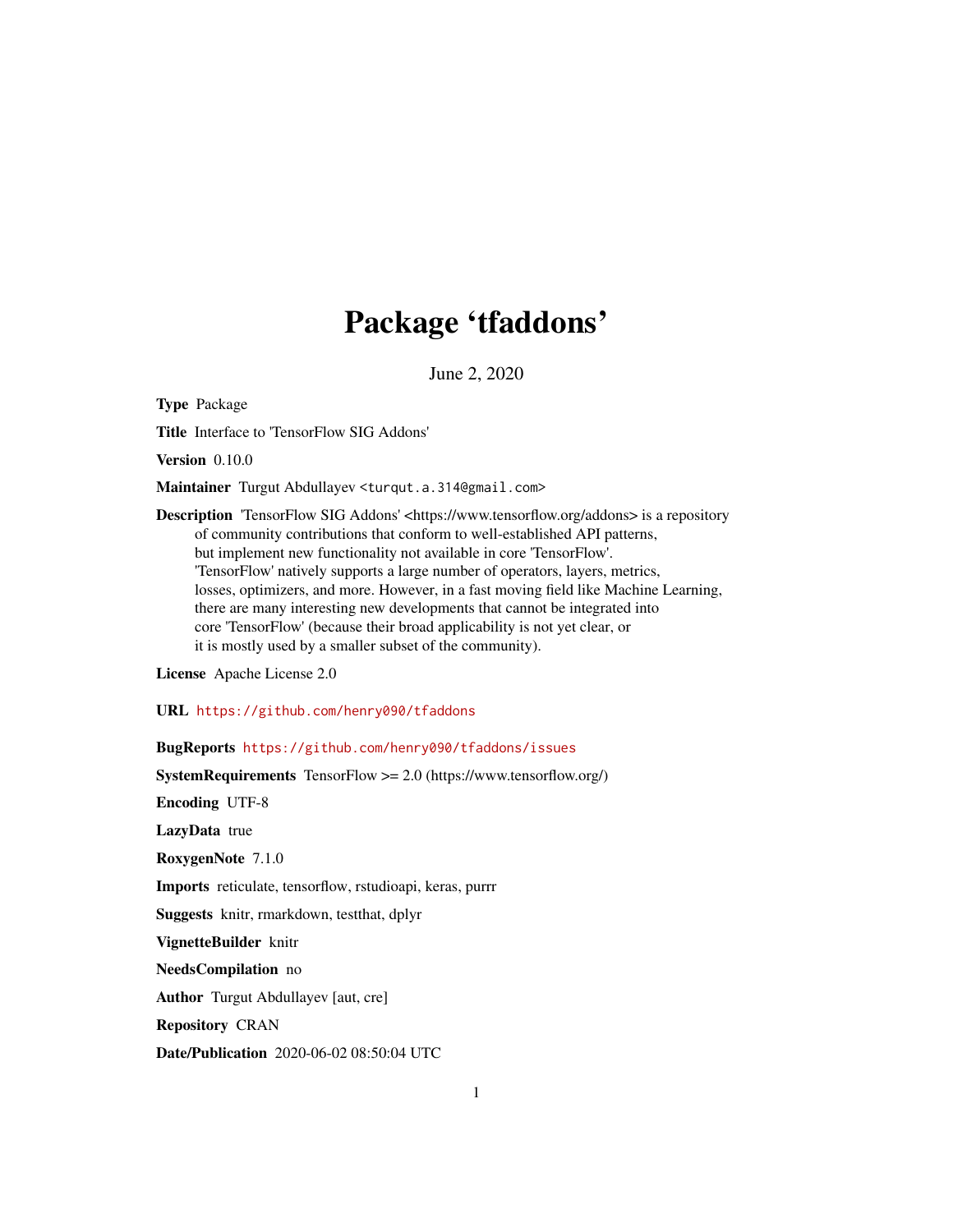# R topics documented:

|                                                                                                    | 5              |
|----------------------------------------------------------------------------------------------------|----------------|
|                                                                                                    | 6              |
|                                                                                                    | $\overline{7}$ |
|                                                                                                    | $\overline{7}$ |
|                                                                                                    | 8              |
|                                                                                                    | 9              |
|                                                                                                    | 10             |
|                                                                                                    | 10             |
|                                                                                                    | 11             |
|                                                                                                    | 12             |
|                                                                                                    | 13             |
|                                                                                                    | 15             |
|                                                                                                    | 16             |
|                                                                                                    | 17             |
|                                                                                                    | 19             |
|                                                                                                    | 20             |
|                                                                                                    | 21             |
|                                                                                                    | 22             |
|                                                                                                    | 23             |
|                                                                                                    | 24             |
|                                                                                                    |                |
|                                                                                                    |                |
|                                                                                                    | 25             |
|                                                                                                    | 26             |
|                                                                                                    | 27             |
|                                                                                                    | 27             |
|                                                                                                    | 28             |
|                                                                                                    | 29             |
|                                                                                                    | 29             |
|                                                                                                    | 30             |
|                                                                                                    | 30             |
|                                                                                                    | 31             |
|                                                                                                    | 31             |
|                                                                                                    | 32             |
|                                                                                                    | 33             |
|                                                                                                    | 34             |
|                                                                                                    | 34             |
|                                                                                                    | 35             |
| gather_tree                                                                                        | 36             |
|                                                                                                    | 37             |
|                                                                                                    | 38             |
| $img\_adjust\_hsv\_in\_yiq \ldots \ldots \ldots \ldots \ldots \ldots \ldots \ldots \ldots \ldots$  | 38             |
|                                                                                                    | 39             |
|                                                                                                    | 40             |
| $img\_composite\_transforms \ldots \ldots \ldots \ldots \ldots \ldots \ldots \ldots \ldots \ldots$ | 40             |
|                                                                                                    | 41             |
|                                                                                                    |                |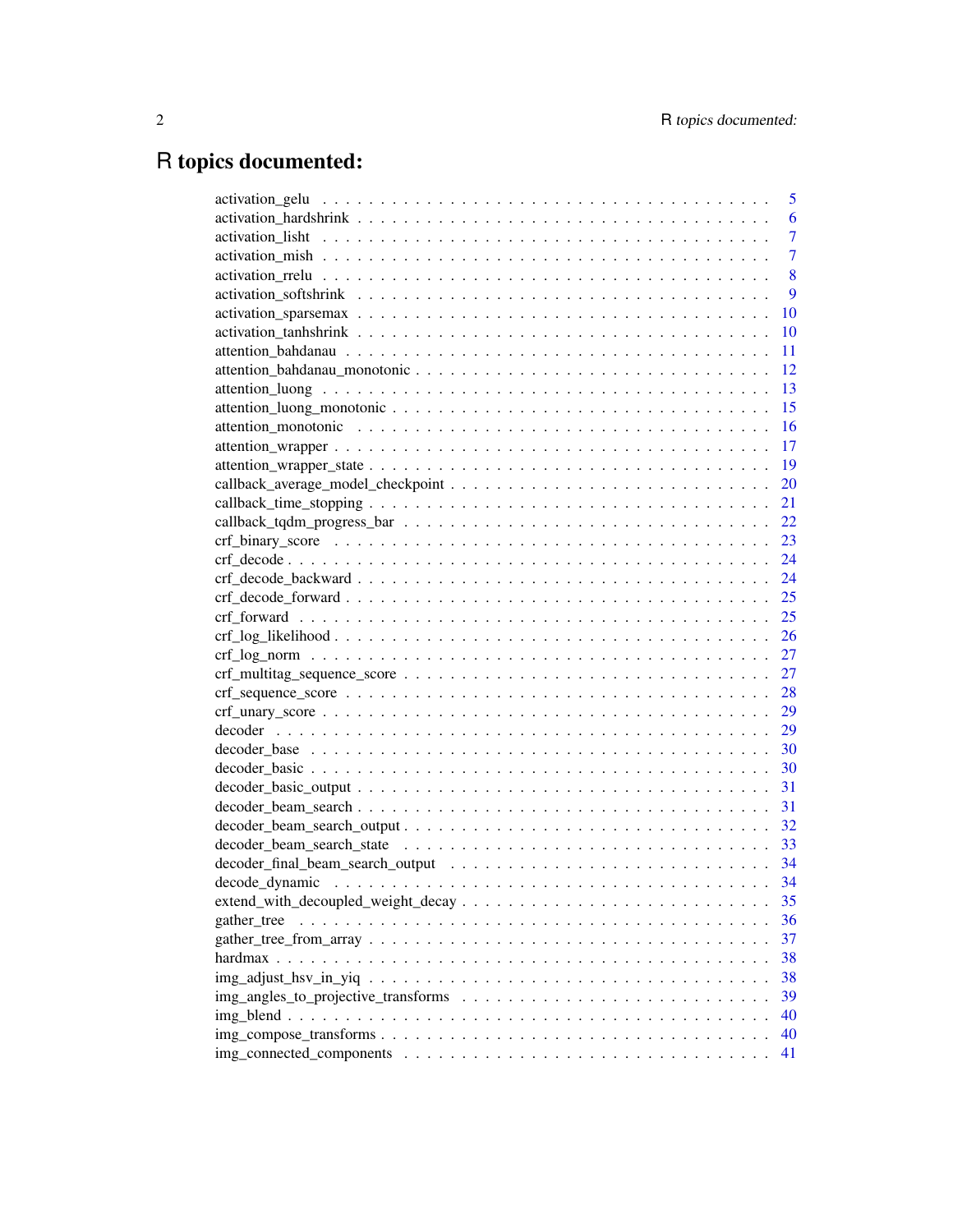|                                                                                                                         | 42 |
|-------------------------------------------------------------------------------------------------------------------------|----|
|                                                                                                                         | 43 |
|                                                                                                                         | 44 |
|                                                                                                                         | 45 |
|                                                                                                                         | 46 |
|                                                                                                                         | 46 |
|                                                                                                                         | 47 |
|                                                                                                                         | 47 |
|                                                                                                                         | 48 |
|                                                                                                                         | 49 |
|                                                                                                                         | 50 |
|                                                                                                                         | 51 |
|                                                                                                                         | 52 |
|                                                                                                                         | 53 |
|                                                                                                                         | 54 |
|                                                                                                                         | 55 |
|                                                                                                                         | 56 |
| img shear $x_1, \ldots, x_n, \ldots, x_n, \ldots, x_n, \ldots, x_n, \ldots, x_n, \ldots, x_n, \ldots, x_n$              | 56 |
|                                                                                                                         | 57 |
|                                                                                                                         | 57 |
|                                                                                                                         | 58 |
| $\text{img\_transform} \dots \dots \dots \dots \dots \dots \dots \dots \dots \dots \dots \dots \dots \dots \dots \dots$ | 59 |
| $img\_translate \dots \dots \dots \dots \dots \dots \dots \dots \dots \dots \dots \dots \dots \dots \dots$              | 60 |
|                                                                                                                         | 61 |
|                                                                                                                         | 62 |
| $img\_unwrap \dots \dots \dots \dots \dots \dots \dots \dots \dots \dots \dots \dots \dots \dots \dots \dots$           | 62 |
|                                                                                                                         | 63 |
|                                                                                                                         | 63 |
|                                                                                                                         | 64 |
|                                                                                                                         | 64 |
|                                                                                                                         | 65 |
|                                                                                                                         | 67 |
|                                                                                                                         | 68 |
|                                                                                                                         | 70 |
|                                                                                                                         | 70 |
|                                                                                                                         | 72 |
|                                                                                                                         | 73 |
|                                                                                                                         | 75 |
| layer_sparsemax                                                                                                         | 76 |
|                                                                                                                         | 77 |
|                                                                                                                         | 78 |
|                                                                                                                         | 79 |
| loss_giou                                                                                                               | 80 |
|                                                                                                                         | 81 |
|                                                                                                                         | 82 |
| loss_npairs                                                                                                             | 83 |
| $loss\_npairs\_multilabel \dots \dots \dots \dots \dots \dots \dots \dots \dots \dots \dots \dots \dots \dots$          | 83 |
|                                                                                                                         | 84 |
|                                                                                                                         |    |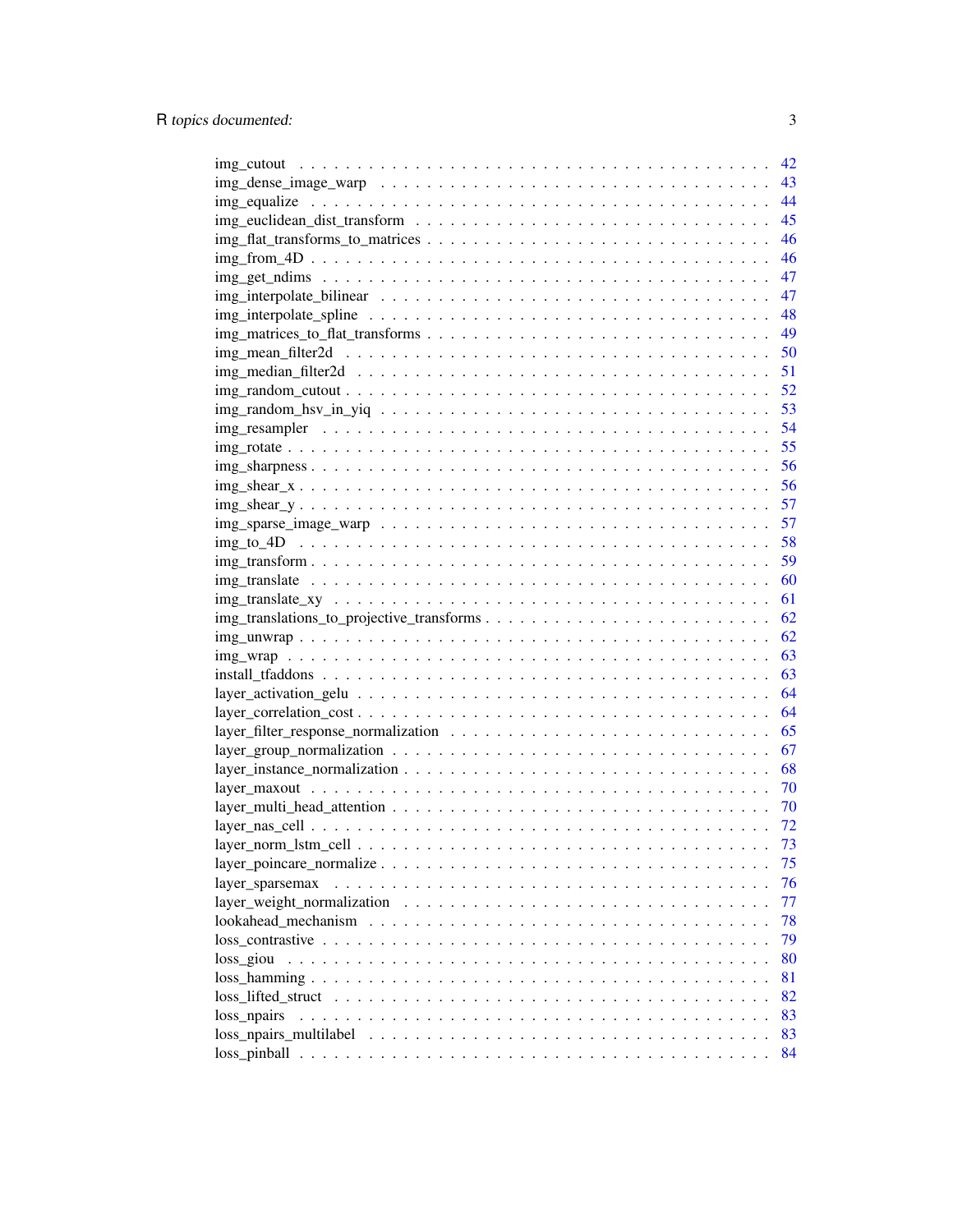| 86                                                                                                                     |
|------------------------------------------------------------------------------------------------------------------------|
| 87<br>$loss_sparsemax \dots \dots \dots \dots \dots \dots \dots \dots \dots \dots \dots \dots \dots \dots \dots \dots$ |
| 88                                                                                                                     |
| 89                                                                                                                     |
| 90                                                                                                                     |
| 91                                                                                                                     |
|                                                                                                                        |
| 93                                                                                                                     |
| 94                                                                                                                     |
| 95                                                                                                                     |
|                                                                                                                        |
|                                                                                                                        |
|                                                                                                                        |
|                                                                                                                        |
|                                                                                                                        |
|                                                                                                                        |
|                                                                                                                        |
|                                                                                                                        |
|                                                                                                                        |
|                                                                                                                        |
|                                                                                                                        |
|                                                                                                                        |
|                                                                                                                        |
|                                                                                                                        |
|                                                                                                                        |
|                                                                                                                        |
|                                                                                                                        |
|                                                                                                                        |
|                                                                                                                        |
|                                                                                                                        |
|                                                                                                                        |
|                                                                                                                        |
|                                                                                                                        |
|                                                                                                                        |
|                                                                                                                        |
|                                                                                                                        |
| skip_gram_sample                                                                                                       |
|                                                                                                                        |
|                                                                                                                        |
|                                                                                                                        |
|                                                                                                                        |

**Index** 2008 **[128](#page-127-0)**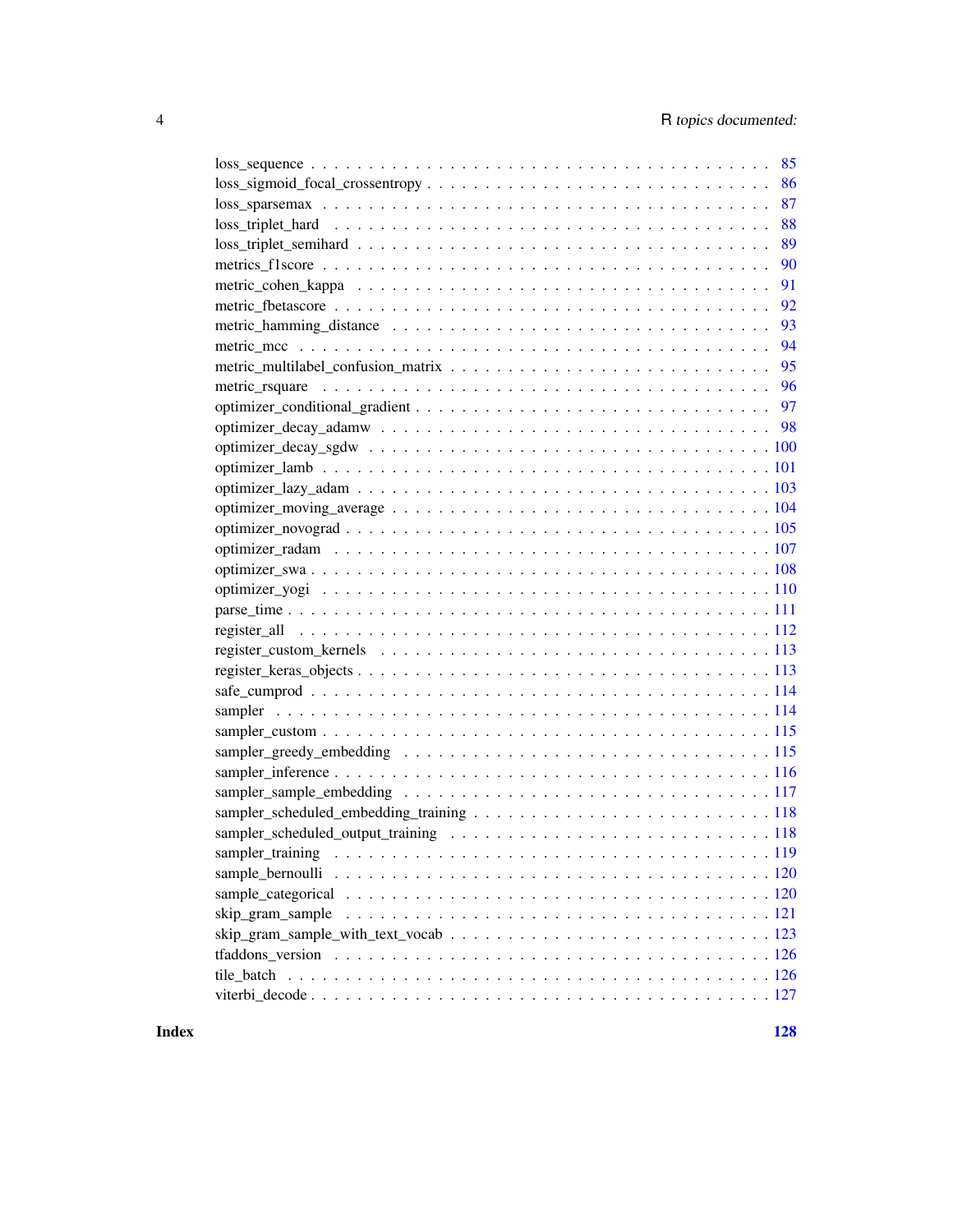<span id="page-4-0"></span>activation\_gelu *Gelu*

#### Description

Gaussian Error Linear Unit.

#### Usage

```
activation\_gelu(x, approximate = TRUE)
```
#### Arguments

| $\mathsf{x}$ | A 'Tensor'. Must be one of the following types: 'float16', 'float32', 'float64'.         |
|--------------|------------------------------------------------------------------------------------------|
| approximate  | bool, whether to enable approximation. Returns: A 'Tensor'. Has the same type<br>as 'x'. |

#### Details

Computes gaussian error linear: '0.5 \* x \* (1 + tanh(sqrt(2 / pi) \* (x + 0.044715 \* x^3)))' or 'x \*  $P(X \le x) = 0.5 * x * (1 + erf(x / sqrt(2)))$ , where  $P(X) \sim N(0, 1)$ , depending on whether approximation is enabled. See [Gaussian Error Linear Units (GELUs)](https://arxiv.org/abs/1606.08415) and [BERT: Pre-training of Deep Bidirectional Transformers for Language Understanding](https://arxiv.org/abs/1810.04805).

# Value

A 'Tensor'. Has the same type as 'x'.

# Computes gaussian error linear

'0.5 \* x \* (1 + tanh(sqrt(2 / pi) \* (x + 0.044715 \* x^3)))' or 'x \* P(X <= x) = 0.5 \* x \* (1 + erf(x / sqrt(2)))', where  $P(X) \sim N(0, 1)$ , depending on whether approximation is enabled.

#### Examples

```
## Not run:
library(keras)
library(tfaddons)
model = keras_model_sequential() %>%
layer_conv_2d(filters = 10, kernel_size = c(3,3), input_shape = c(28,28,1),
              activation = activation_gelu)
```
## End(Not run)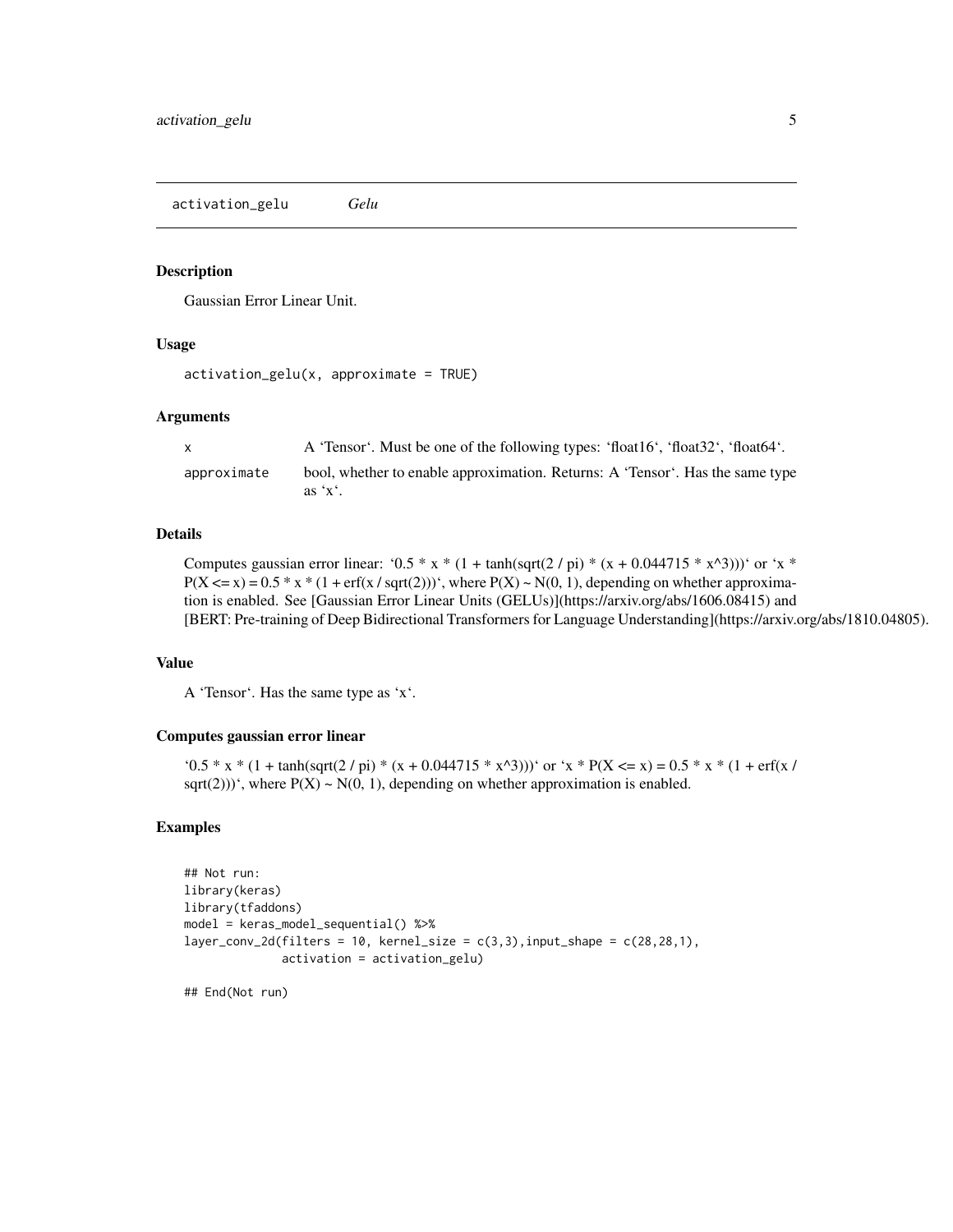<span id="page-5-0"></span>activation\_hardshrink *Hardshrink*

# Description

Hard shrink function.

# Usage

activation\_hardshrink(x, lower =  $-0.5$ , upper = 0.5)

#### Arguments

| $\mathsf{x}$ | A 'Tensor'. Must be one of the following types: 'float16', 'float32', 'float64'.                              |
|--------------|---------------------------------------------------------------------------------------------------------------|
| lower        | 'float', lower bound for setting values to zeros.                                                             |
| upper        | 'float', upper bound for setting values to zeros. Returns: A 'Tensor'. Has the<br>same type as $x^{\prime}$ . |

# Details

Computes hard shrink function: 'x if  $x$  < lower or  $x$  > upper else 0'.

# Value

A 'Tensor'. Has the same type as 'x'.

#### Computes hard shrink function

'x if  $x$  < lower or  $x$  > upper else 0'.

# Examples

```
## Not run:
library(keras)
library(tfaddons)
model = keras_model_sequential() %>%
layer_conv_2d(filters = 10, kernel_size = c(3,3), input_shape = c(28,28,1),
              activation = activation_hardshrink)
## End(Not run)
```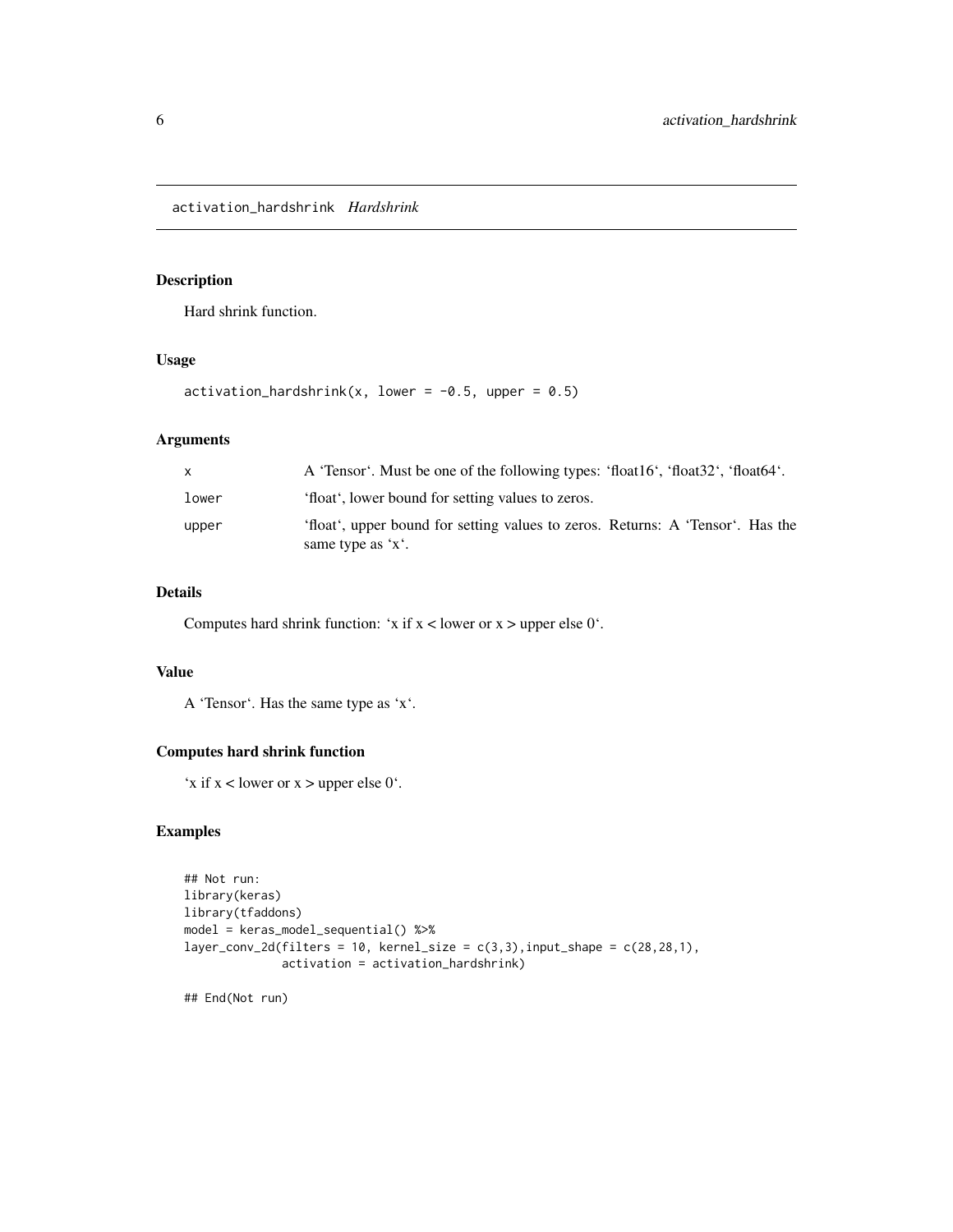<span id="page-6-0"></span>activation\_lisht *Lisht*

#### Description

LiSHT: Non-Parameteric Linearly Scaled Hyperbolic Tangent Activation Function.

#### Usage

```
activation_lisht(x)
```
#### Arguments

x A 'Tensor'. Must be one of the following types: 'float16', 'float32', 'float64'.

#### Details

Computes linearly scaled hyperbolic tangent (LiSHT): 'x \* tanh(x)' See [LiSHT: Non-Parameteric Linearly Scaled Hyperbolic Tangent Activation Function for Neural Networks](https://arxiv.org/abs/1901.05894).

## Value

A 'Tensor'. Has the same type as 'x'.

#### Examples

```
## Not run:
library(keras)
library(tfaddons)
model = keras_model_sequential() %>%
layer_conv_2d(filters = 10, kernel_size = c(3,3), input_shape = c(28,28,1),
              activation = activation_lisht)
```
## End(Not run)

activation\_mish *Mish*

# Description

Mish: A Self Regularized Non-Monotonic Neural Activation Function.

#### Usage

activation\_mish(x)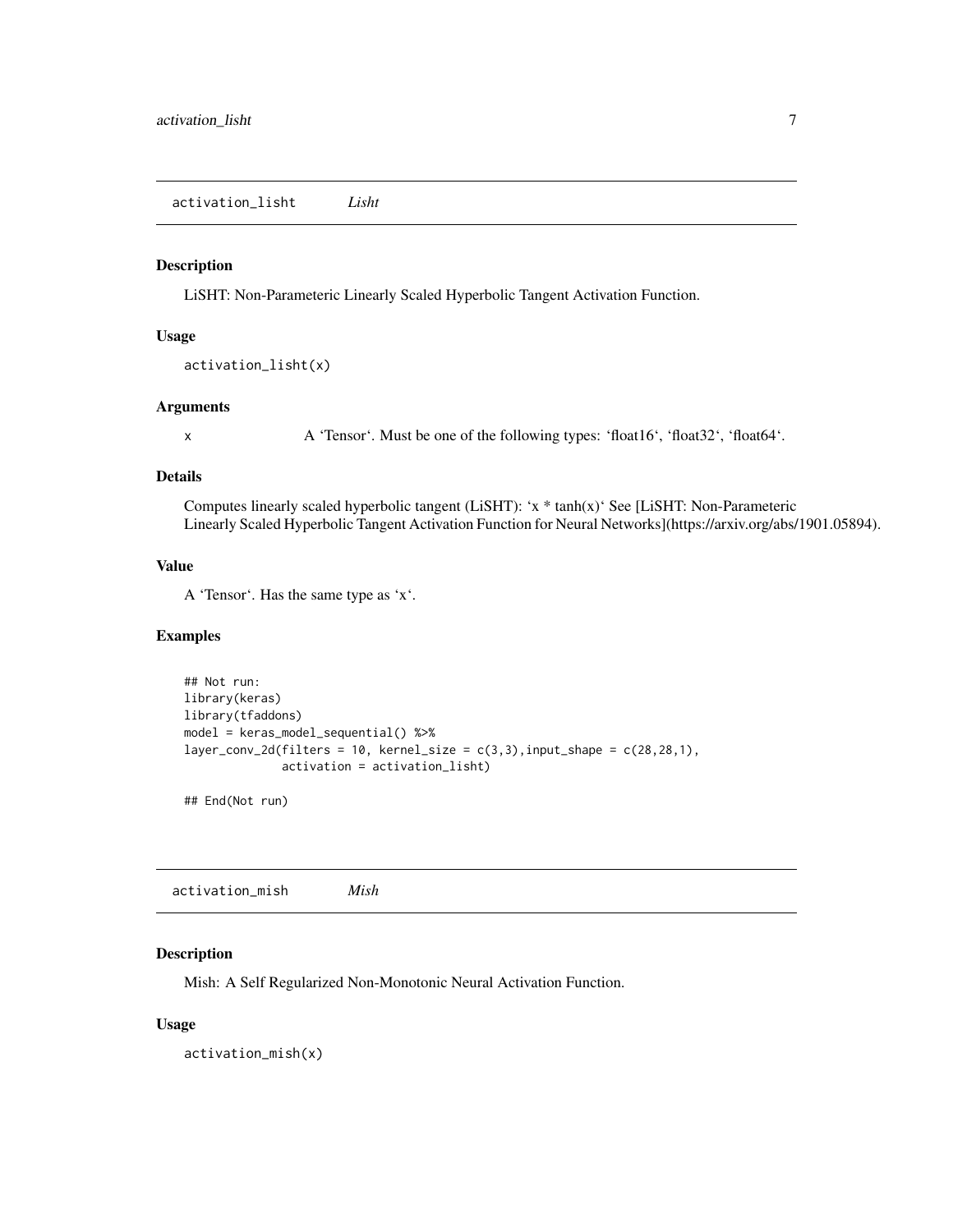#### <span id="page-7-0"></span>Arguments

x A 'Tensor'. Must be one of the following types: 'float16', 'float32', 'float64'. Returns: A 'Tensor'. Has the same type as 'x'.

# Details

Computes mish activation: x \* tanh(softplus(x)) See [Mish: A Self Regularized Non-Monotonic Neural Activation Function](https://arxiv.org/abs/1908.08681).

#### Value

A 'Tensor'. Has the same type as 'x'.

activation\_rrelu *Rrelu*

# Description

rrelu function.

#### Usage

```
activation_rrelu(
 x,
  lower = 0.125,upper = 0.333333333333333,
  training = NULL,
  seed = NULL
)
```
#### Arguments

| $\mathsf{x}$ | A 'Tensor'. Must be one of the following types: 'float16', 'float32', 'float64'. |
|--------------|----------------------------------------------------------------------------------|
| lower        | 'float', lower bound for random alpha.                                           |
| upper        | 'float', upper bound for random alpha.                                           |
| training     | 'bool', indicating whether the 'call' is meant for training or inference.        |
| seed         | 'int', this sets the operation-level seed. Returns:                              |

# Details

Computes rrelu function: 'x if  $x > 0$  else random(lower, upper) \* x ' or 'x if  $x > 0$  else  $x *$  (lower + upper) / 2' depending on whether training is enabled. See [Empirical Evaluation of Rectified Activations in Convolutional Network](https://arxiv.org/abs/1505.00853).

# Value

A 'Tensor'. Has the same type as 'x'.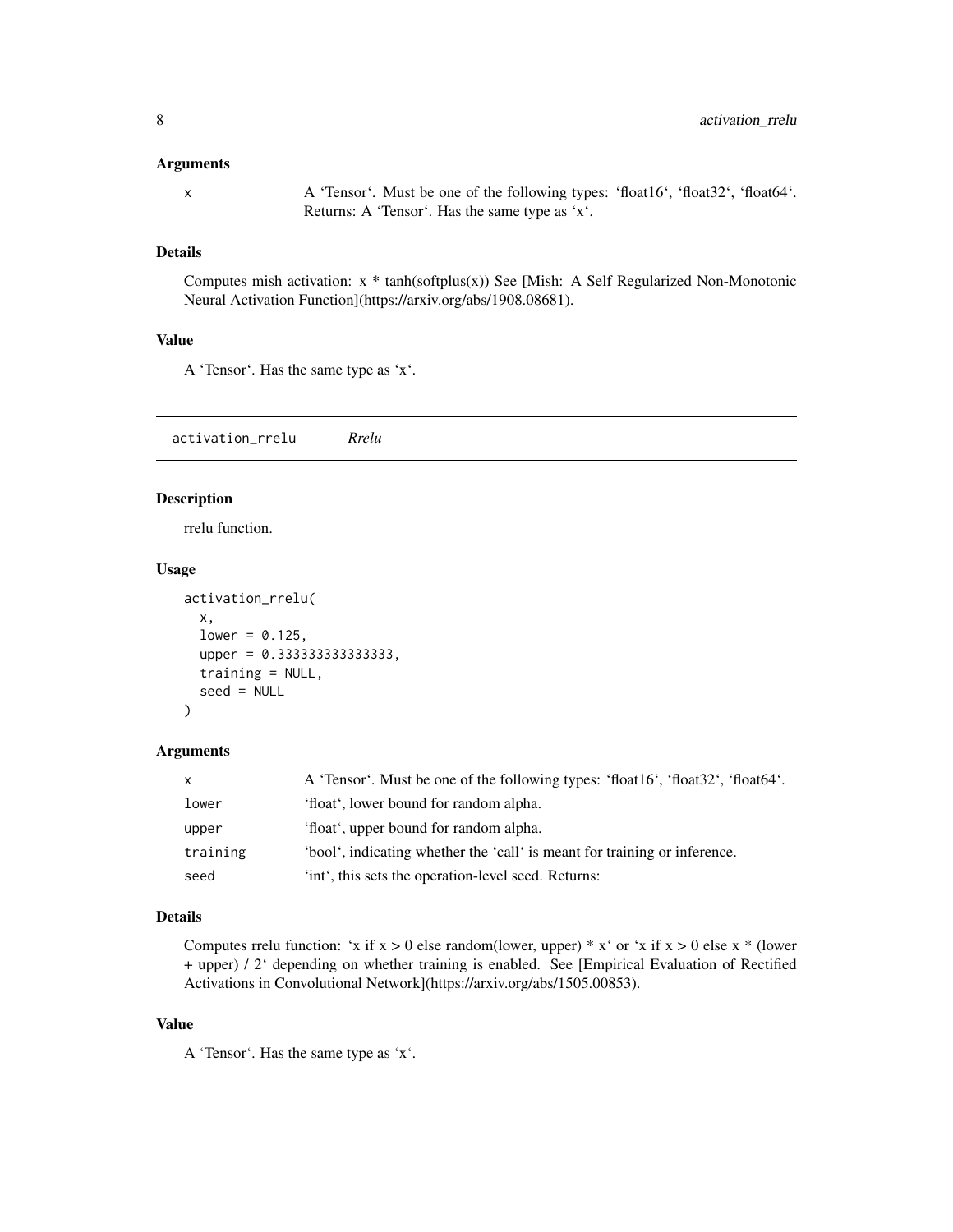# <span id="page-8-0"></span>activation\_softshrink 9

# Computes rrelu function

'x if  $x > 0$  else random(lower, upper) \*  $x'$  or 'x if  $x > 0$  else  $x *$  (lower + upper) / 2' depending on whether training is enabled.

activation\_softshrink *Softshrink*

# Description

Soft shrink function.

# Usage

```
activation\_softshrink(x, lower = -0.5, upper = 0.5)
```
# Arguments

|       | A 'Tensor'. Must be one of the following types: 'float16', 'float32', 'float64'.                              |
|-------|---------------------------------------------------------------------------------------------------------------|
| lower | 'float', lower bound for setting values to zeros.                                                             |
| upper | 'float', upper bound for setting values to zeros. Returns: A 'Tensor'. Has the<br>same type as $x^{\prime}$ . |

# Details

Computes soft shrink function: 'x - lower if  $x$  < lower, x - upper if  $x$  > upper else 0'.

# Value

A 'Tensor'. Has the same type as 'x'.

# Computes soft shrink function

'x - lower if  $x$  < lower,  $x$  - upper if  $x$  > upper else 0'.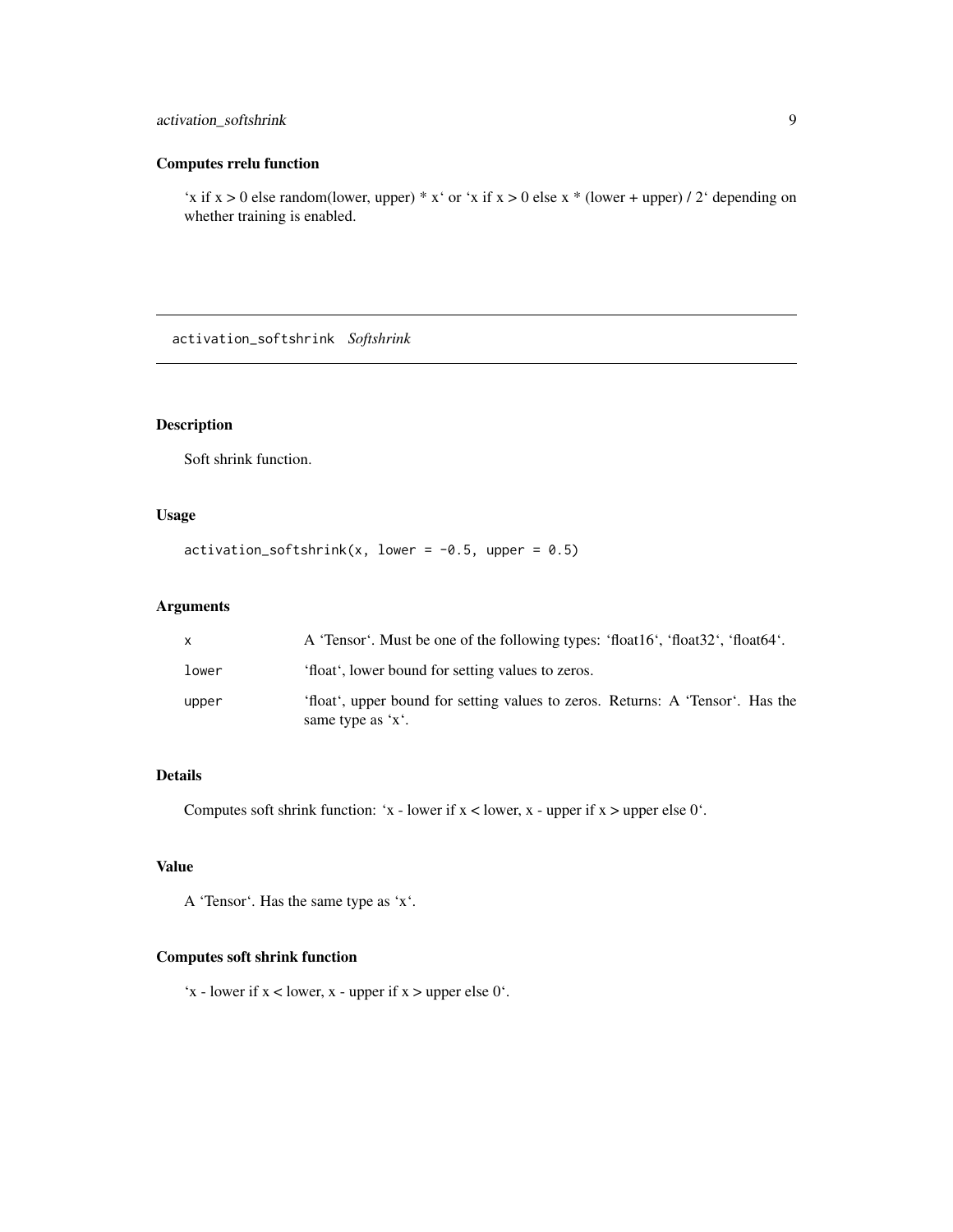<span id="page-9-0"></span>activation\_sparsemax *Sparsemax*

# Description

Sparsemax activation function [1].

# Usage

```
activation_sparsemax(logits, axis = -1L)
```
# Arguments

| logits | Input tensor.                                                 |
|--------|---------------------------------------------------------------|
| axis   | Integer, axis along which the sparsemax operation is applied. |

# Details

For each batch 'i' and class 'j' we have  $$$$ sparsemax[i, j] = max(logits[i, j] - tau(logits[i, :]), 0)\$\$ [1]: https://arxiv.org/abs/1602.02068

# Value

Tensor, output of sparsemax transformation. Has the same type and shape as 'logits'. Raises: ValueError: In case 'dim(logits)  $= 1$ '.

# Raises

ValueError: In case 'dim(logits)  $= 1$ '.

activation\_tanhshrink *Tanhshrink*

# Description

Applies the element-wise function:  $x - tanh(x)$ 

#### Usage

```
activation_tanhshrink(x)
```
# Arguments

x A 'Tensor'. Must be one of the following types: 'float16', 'float32', 'float64'.

# Value

A 'Tensor'. Has the same type as 'features'.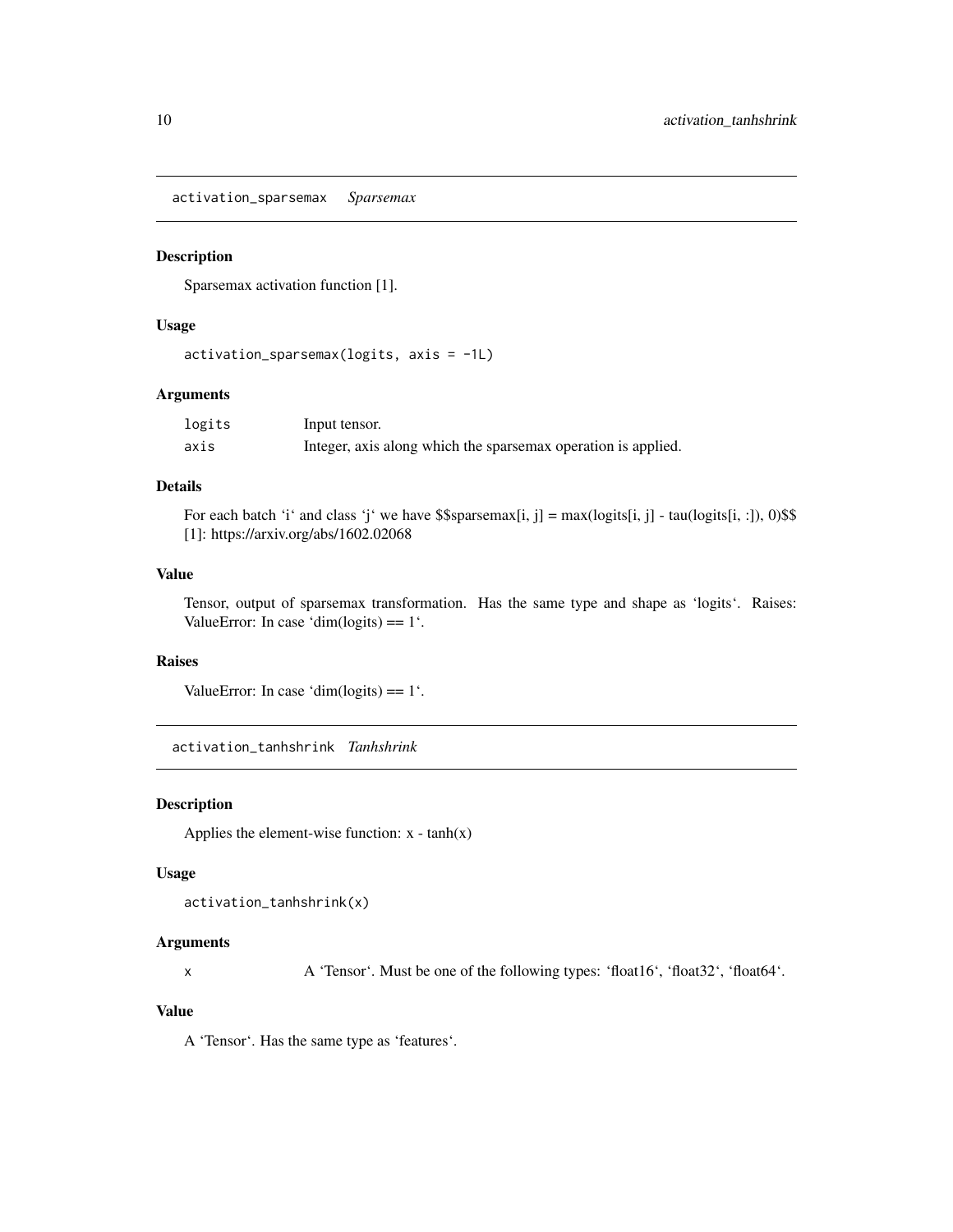# <span id="page-10-0"></span>Description

Implements Bahdanau-style (additive) attention

# Usage

```
attention_bahdanau(
 object,
 units,
 memory = NULL,
 memory_sequence_length = NULL,
 normalize = FALSE,
 probability_fn = "softmax",
 kernel_initializer = "glorot_uniform",
 dtype = NULL,
 name = "BahdanauAttention",
  ...
)
```
# Arguments

| object                 | Model or layer object                                                                                                                                                                                                                                                                                           |  |
|------------------------|-----------------------------------------------------------------------------------------------------------------------------------------------------------------------------------------------------------------------------------------------------------------------------------------------------------------|--|
| units                  | The depth of the query mechanism.                                                                                                                                                                                                                                                                               |  |
| memory                 | The memory to query; usually the output of an RNN encoder. This tensor should<br>be shaped [batch_size, max_time, ].                                                                                                                                                                                            |  |
| memory_sequence_length | (optional): Sequence lengths for the batch entries in memory. If provided, the<br>memory tensor rows are masked with zeros for values past the respective se-<br>quence lengths.                                                                                                                                |  |
| normalize              | boolean. Whether to normalize the energy term.                                                                                                                                                                                                                                                                  |  |
|                        | probability_fn (optional) string, the name of function to convert the attention score to probabil-<br>ities. The default is softmax which is tf.nn.softmax. Other options is hardmax,<br>which is hardmax() within this module. Any other value will result into valida-<br>tion error. Default to use softmax. |  |
| kernel_initializer     |                                                                                                                                                                                                                                                                                                                 |  |
|                        | (optional), the name of the initializer for the attention kernel.                                                                                                                                                                                                                                               |  |
| dtype                  | The data type for the query and memory layers of the attention mechanism.                                                                                                                                                                                                                                       |  |
| name                   | Name to use when creating ops.                                                                                                                                                                                                                                                                                  |  |
| $\ddots$               | A list that contains other common arguments for layer creation.                                                                                                                                                                                                                                                 |  |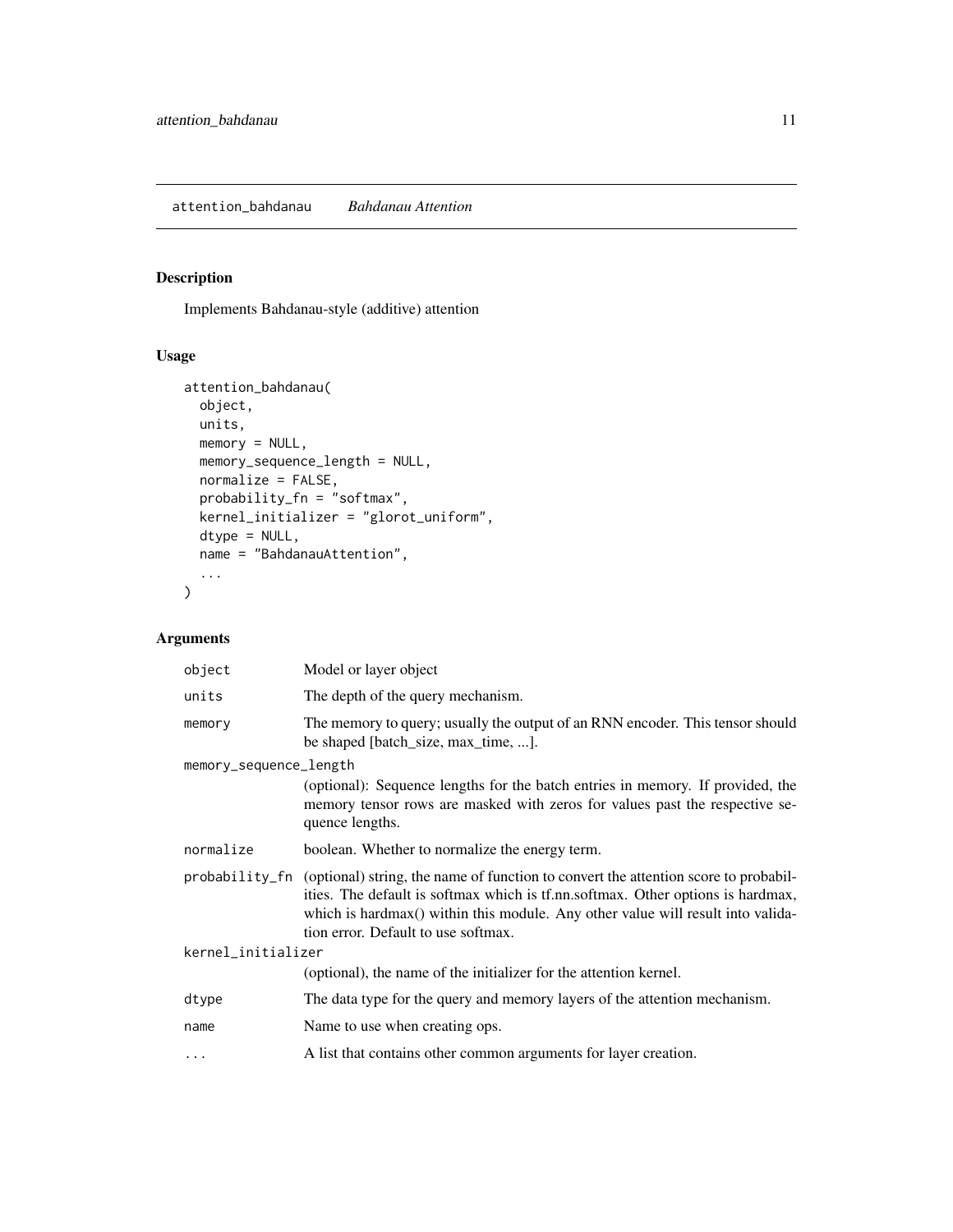# <span id="page-11-0"></span>Details

This attention has two forms. The first is Bahdanau attention, as described in: Dzmitry Bahdanau, Kyunghyun Cho, Yoshua Bengio. "Neural Machine Translation by Jointly Learning to Align and Translate." ICLR 2015. https://arxiv.org/abs/1409.0473 The second is the normalized form. This form is inspired by the weight normalization article: Tim Salimans, Diederik P. Kingma. "Weight Normalization: A Simple Reparameterization to Accelerate Training of Deep Neural Networks." https://arxiv.org/abs/1602.07868 To enable the second form, construct the object with parameter 'normalize=TRUE'.

#### Value

None

attention\_bahdanau\_monotonic *Bahdanau Monotonic Attention*

#### Description

Monotonic attention mechanism with Bahadanau-style energy function.

#### Usage

```
attention_bahdanau_monotonic(
  object,
  units,
 memory = NULL,memory_sequence_length = NULL,
  normalize = FALSE,
  sigmoid_noise = 0,
  sigmoid_noise_seed = NULL,
  score\_bias\_init = 0,
  mode = "parallel",
  kernel_initializer = "glorot_uniform",
  dtype = NULL,
  name = "BahdanauMonotonicAttention",
  ...
)
```
#### **Arguments**

| object | Model or layer object                                                                                                |
|--------|----------------------------------------------------------------------------------------------------------------------|
| units  | The depth of the query mechanism.                                                                                    |
| memory | The memory to query; usually the output of an RNN encoder. This tensor should<br>be shaped [batch_size, max_time, ]. |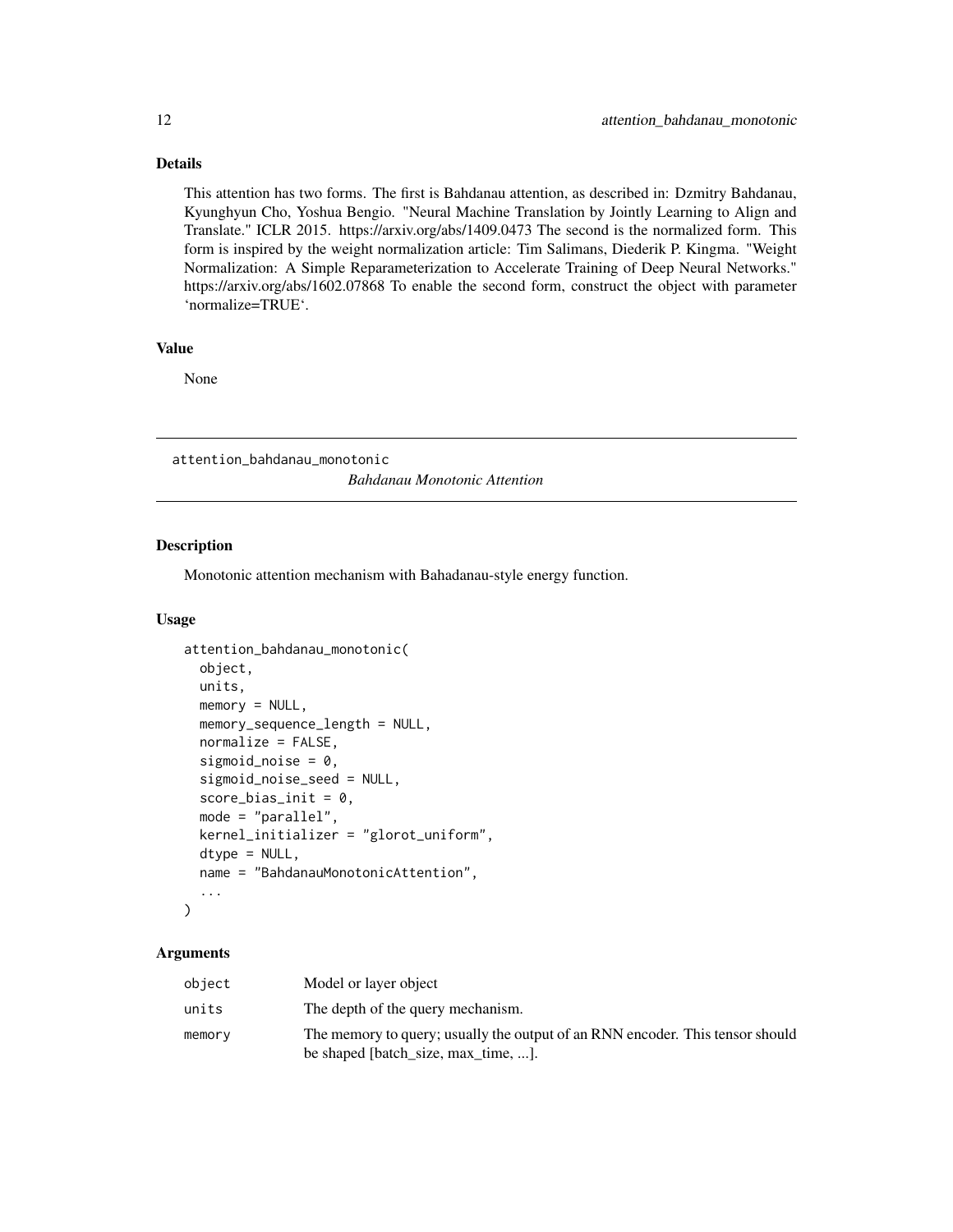<span id="page-12-0"></span>

| memory_sequence_length |                                                                                                                                                                                   |  |
|------------------------|-----------------------------------------------------------------------------------------------------------------------------------------------------------------------------------|--|
|                        | (optional): Sequence lengths for the batch entries in memory. If provided, the<br>memory tensor rows are masked with zeros for values past the respective se-<br>quence lengths.  |  |
| normalize              | Python boolean. Whether to normalize the energy term.                                                                                                                             |  |
| sigmoid_noise          | Standard deviation of pre-sigmoid noise. See the docstring for '_monotonic_probability_fn'<br>for more information.                                                               |  |
| sigmoid_noise_seed     |                                                                                                                                                                                   |  |
|                        | (optional) Random seed for pre-sigmoid noise.                                                                                                                                     |  |
| score_bias_init        |                                                                                                                                                                                   |  |
|                        | Initial value for score bias scalar. It's recommended to initialize this to a negative<br>value when the length of the memory is large.                                           |  |
| mode                   | How to compute the attention distribution. Must be one of 'recursive', 'paral-<br>lel', or 'hard'. See the docstring for tfa.seq2seq.monotonic_attention for more<br>information. |  |
| kernel_initializer     |                                                                                                                                                                                   |  |
|                        | (optional), the name of the initializer for the attention kernel.                                                                                                                 |  |
| dtype                  | The data type for the query and memory layers of the attention mechanism.                                                                                                         |  |
| name                   | Name to use when creating ops.                                                                                                                                                    |  |
| $\cdots$               | A list that contains other common arguments for layer creation.                                                                                                                   |  |

#### Details

This type of attention enforces a monotonic constraint on the attention distributions; that is once the model attends to a given point in the memory it can't attend to any prior points at subsequence output timesteps. It achieves this by using the \_monotonic\_probability\_fn instead of softmax to construct its attention distributions. Since the attention scores are passed through a sigmoid, a learnable scalar bias parameter is applied after the score function and before the sigmoid. Otherwise, it is equivalent to BahdanauAttention. This approach is proposed in

Colin Raffel, Minh-Thang Luong, Peter J. Liu, Ron J. Weiss, Douglas Eck, "Online and Linear-Time Attention by Enforcing Monotonic Alignments." ICML 2017. https://arxiv.org/abs/1704.00784

### Value

None

attention\_luong *Implements Luong-style (multiplicative) attention scoring.*

#### Description

Implements Luong-style (multiplicative) attention scoring.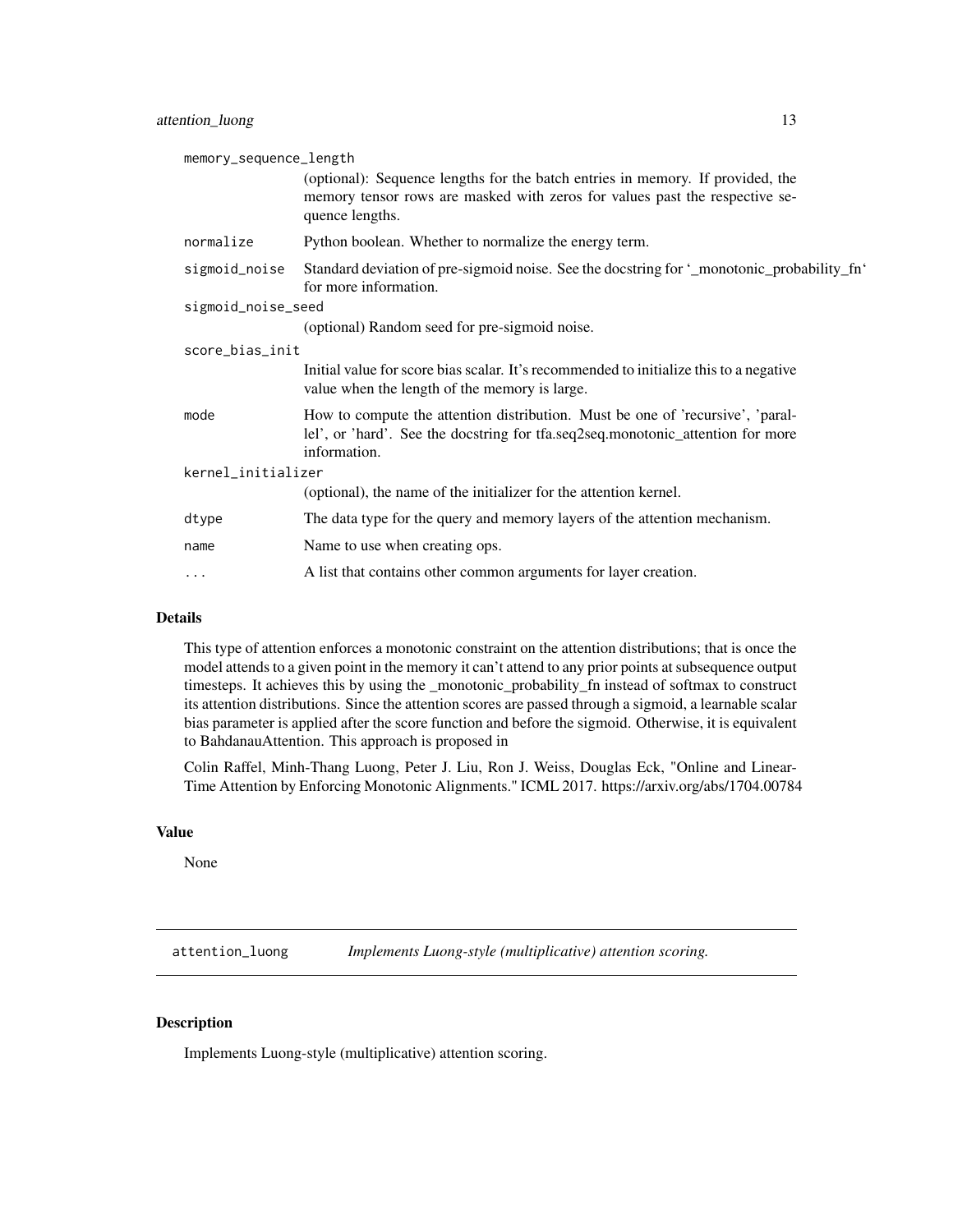# Usage

```
attention_luong(
  object,
  units,
 memory = NULL,memory_sequence_length = NULL,
  scale = FALSE,
  probability_fn = "softmax",
  dtype = NULL,
  name = "LuongAttention",
  ...
\mathcal{L}
```
# Arguments

| object                 | Model or layer object                                                                                                                                                                                                                                                                                          |
|------------------------|----------------------------------------------------------------------------------------------------------------------------------------------------------------------------------------------------------------------------------------------------------------------------------------------------------------|
| units                  | The depth of the attention mechanism.                                                                                                                                                                                                                                                                          |
| memory                 | The memory to query; usually the output of an RNN encoder. This tensor should<br>be shaped [batch_size, max_time, ].                                                                                                                                                                                           |
| memory_sequence_length |                                                                                                                                                                                                                                                                                                                |
|                        | (optional): Sequence lengths for the batch entries in memory. If provided, the<br>memory tensor rows are masked with zeros for values past the respective se-<br>quence lengths.                                                                                                                               |
| scale                  | boolean. Whether to scale the energy term.                                                                                                                                                                                                                                                                     |
|                        | probability_fn (optional) string, the name of function to convert the attention score to probabil-<br>ities. The default is softmax which is tf.nn.softmax. Other options is hardmax,<br>which is hardmax() within this module. Any other value will result intovalida-<br>tion error. Default to use softmax. |
| dtype                  | The data type for the memory layer of the attention mechanism.                                                                                                                                                                                                                                                 |
| name                   | Name to use when creating ops.                                                                                                                                                                                                                                                                                 |
| $\ddots$               | A list that contains other common arguments for layer creation.                                                                                                                                                                                                                                                |

# Details

This attention has two forms. The first is standard Luong attention, as described in: Minh-Thang Luong, Hieu Pham, Christopher D. Manning. Effective Approaches to Attention-based Neural Machine Translation. EMNLP 2015. The second is the scaled form inspired partly by the normalized form of Bahdanau attention. To enable the second form, construct the object with parameter 'scale=TRUE'.

#### Value

None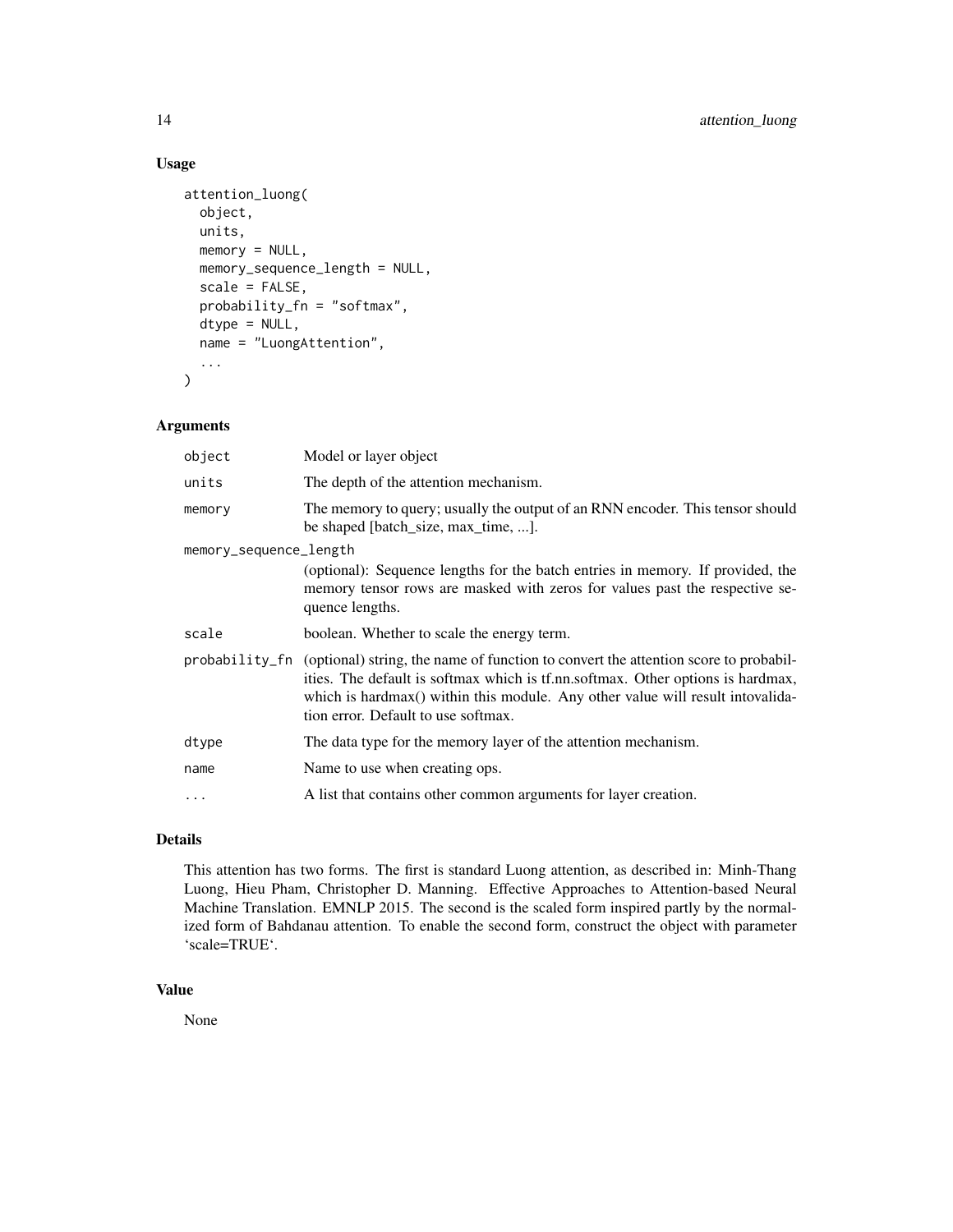<span id="page-14-0"></span>attention\_luong\_monotonic

*Monotonic attention mechanism with Luong-style energy function.*

# Description

Monotonic attention mechanism with Luong-style energy function.

# Usage

```
attention_luong_monotonic(
 object,
 units,
 memory = NULL,
 memory_sequence_length = NULL,
  scale = FALSE,
  sigmoid_noise = 0,
  sigmoid_noise_seed = NULL,
  score\_bias\_init = 0,
 mode = "parallel",
 dtype = NULL,
 name = "LuongMonotonicAttention",
  ...
\mathcal{L}
```
# Arguments

| object                 | Model or layer object                                                                                                                                                             |  |
|------------------------|-----------------------------------------------------------------------------------------------------------------------------------------------------------------------------------|--|
| units                  | The depth of the query mechanism.                                                                                                                                                 |  |
| memory                 | The memory to query; usually the output of an RNN encoder. This tensor should<br>be shaped [batch_size, max_time, ].                                                              |  |
| memory_sequence_length |                                                                                                                                                                                   |  |
|                        | (optional): Sequence lengths for the batch entries in memory. If provided, the<br>memory tensor rows are masked with zeros for values past the respective se-<br>quence lengths.  |  |
| scale                  | boolean. Whether to scale the energy term.                                                                                                                                        |  |
| sigmoid_noise          | Standard deviation of pre-sigmoid noise. See the docstring for '_monotonic_probability_fn'<br>for more information.                                                               |  |
| sigmoid_noise_seed     |                                                                                                                                                                                   |  |
|                        | (optional) Random seed for pre-sigmoid noise.                                                                                                                                     |  |
| score_bias_init        |                                                                                                                                                                                   |  |
|                        | Initial value for score bias scalar. It's recommended to initialize this to a negative<br>value when the length of the memory is large.                                           |  |
| mode                   | How to compute the attention distribution. Must be one of 'recursive', 'paral-<br>lel', or 'hard'. See the docstring for tfa.seq2seq.monotonic_attention for more<br>information. |  |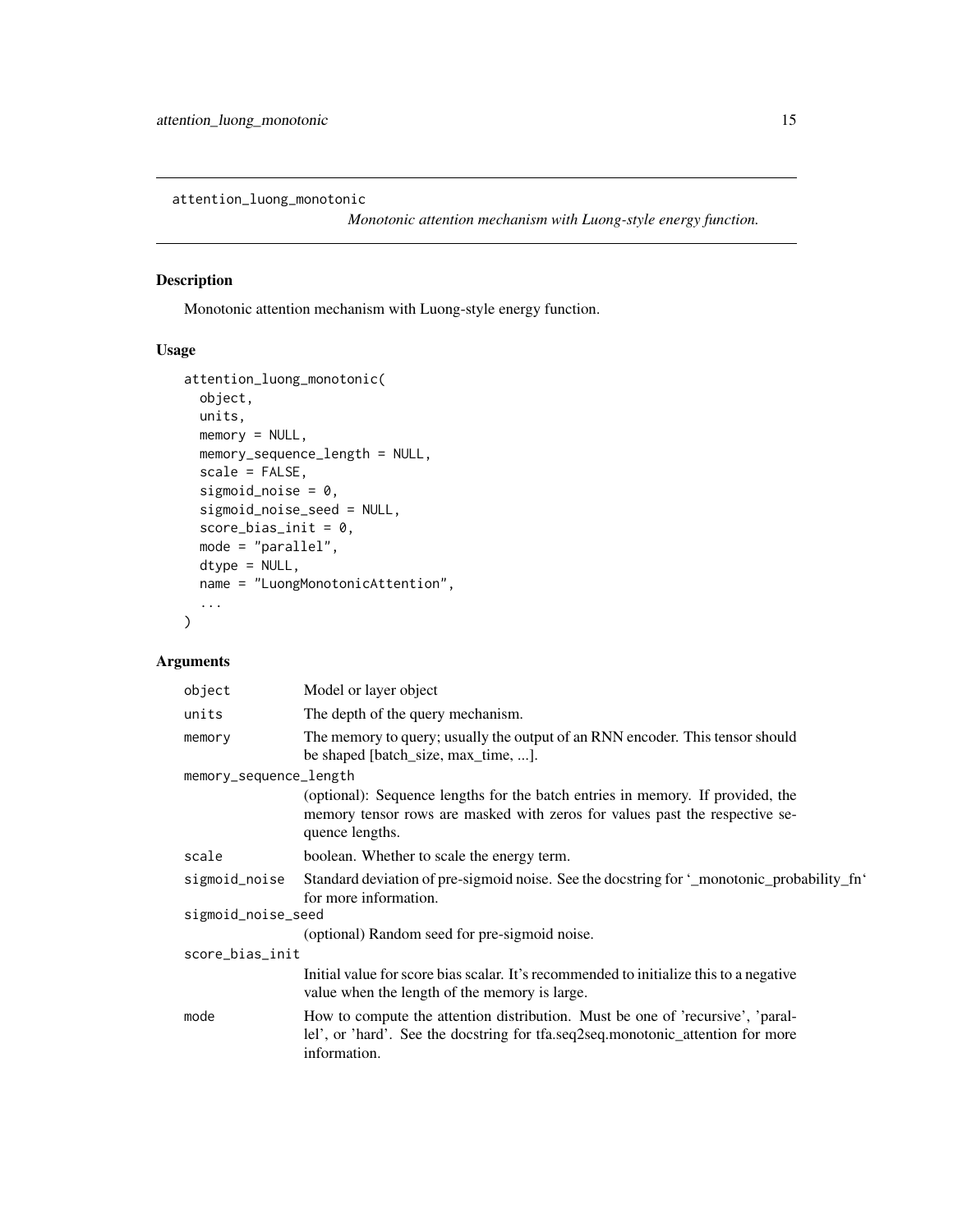<span id="page-15-0"></span>

| dtype    | The data type for the query and memory layers of the attention mechanism. |
|----------|---------------------------------------------------------------------------|
| name     | Name to use when creating ops.                                            |
| $\cdots$ | A list that contains other common arguments for layer creation.           |

# Details

This type of attention enforces a monotonic constraint on the attention distributions; that is once the model attends to a given point in the memory it can't attend to any prior points at subsequence output timesteps. It achieves this by using the \_monotonic\_probability\_fn instead of softmax to construct its attention distributions. Otherwise, it is equivalent to LuongAttention. This approach is proposed in [Colin Raffel, Minh-Thang Luong, Peter J. Liu, Ron J. Weiss, Douglas Eck, "Online and Linear-Time Attention by Enforcing Monotonic Alignments." ICML 2017.](https://arxiv.org/abs/1704.00784)

# Value

None

attention\_monotonic *Monotonic attention*

# Description

Compute monotonic attention distribution from choosing probabilities.

#### Usage

attention\_monotonic(p\_choose\_i, previous\_attention, mode)

#### Arguments

| p_choose_i         | Probability of choosing input sequence/memory element i. Should be of shape<br>(batch_size, input_sequence_length), and should all be in the range [0, 1].                                                                                                                                                                                                                                                                                                                                                                                                                                                                                                                                                                                                                                                                                                          |
|--------------------|---------------------------------------------------------------------------------------------------------------------------------------------------------------------------------------------------------------------------------------------------------------------------------------------------------------------------------------------------------------------------------------------------------------------------------------------------------------------------------------------------------------------------------------------------------------------------------------------------------------------------------------------------------------------------------------------------------------------------------------------------------------------------------------------------------------------------------------------------------------------|
| previous_attention |                                                                                                                                                                                                                                                                                                                                                                                                                                                                                                                                                                                                                                                                                                                                                                                                                                                                     |
|                    | The attention distribution from the previous output timestep. Should be of<br>shape (batch_size, input_sequence_length). For the first output timestep, pree-<br>vious_attention[n] should be $[1, 0, 0, , 0]$ for all n in $[0, $ batch_size - 1].                                                                                                                                                                                                                                                                                                                                                                                                                                                                                                                                                                                                                 |
| mode               | How to compute the attention distribution. Must be one of 'recursive', 'parallel',<br>or 'hard'. 'recursive' uses tf\$scan to recursively compute the distribution. This<br>is slowest but is exact, general, and does not suffer from numerical instabilities.<br>'parallel' uses parallelized cumulative-sum and cumulative-product operations<br>to compute a closed-form solution to the recurrence relation defining the atten-<br>tion distribution. This makes it more efficient than 'recursive', but it requires<br>numerical checks which make the distribution non-exact. This can be a problem<br>in particular when input_sequence_length is long and/or p_choose_i has entries<br>very close to 0 or 1. $*$ 'hard' requires that the probabilities in p_choose_i are all<br>either 0 or 1, and subsequently uses a more efficient and exact solution. |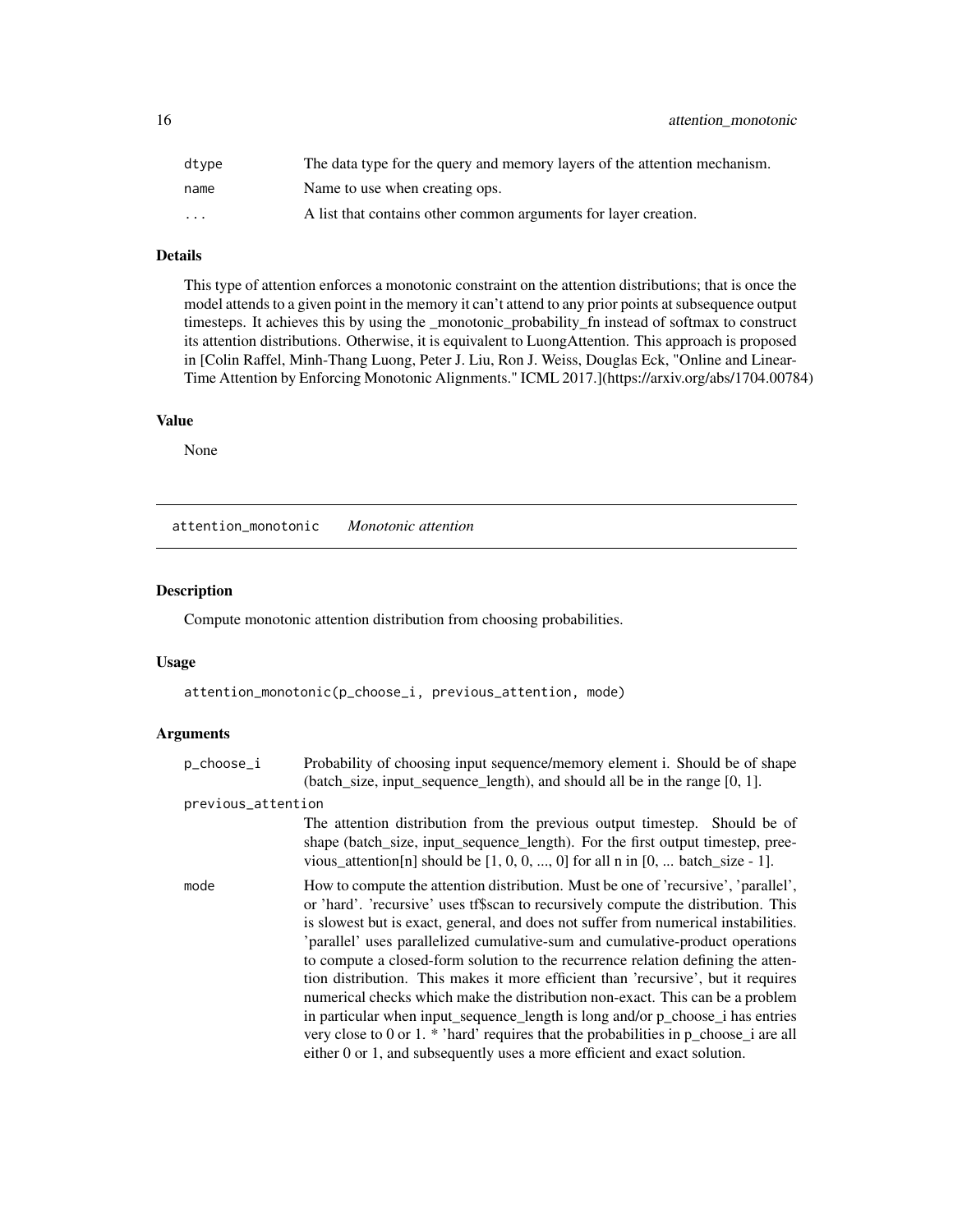#### <span id="page-16-0"></span>Details

Monotonic attention implies that the input sequence is processed in an explicitly left-to-right manner when generating the output sequence. In addition, once an input sequence element is attended to at a given output timestep, elements occurring before it cannot be attended to at subsequent output timesteps. This function generates attention distributions according to these assumptions. For more information, see 'Online and Linear-Time Attention by Enforcing Monotonic Alignments'.

# Value

A tensor of shape (batch\_size, input\_sequence\_length) representing the attention distributions for each sequence in the batch.

# Raises

ValueError: mode is not one of 'recursive', 'parallel', 'hard'.

attention\_wrapper *Attention Wrapper*

#### Description

Attention Wrapper

#### Usage

```
attention_wrapper(
 object,
  cell,
  attention_mechanism,
  attention_layer_size = NULL,
  alignment_history = FALSE,
  cell_input_fn = NULL,
  output_attention = TRUE,
  initial_cell_state = NULL,
  name = NULL,attention_layer = NULL,
  attention_fn = NULL,
  ...
)
```
# Arguments

object Model or layer object cell An instance of RNNCell. attention\_mechanism

A list of AttentionMechanism instances or a single instance.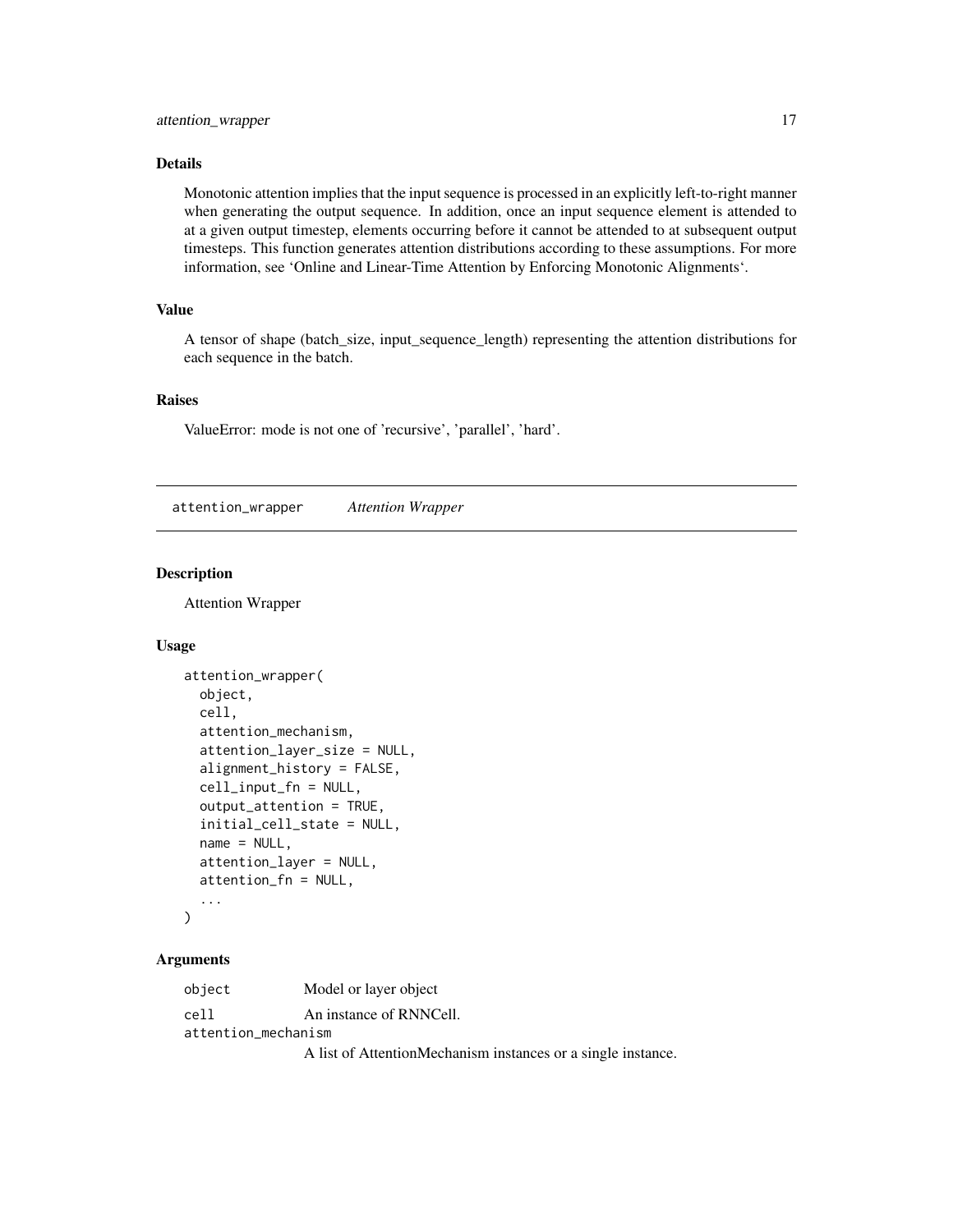#### attention\_layer\_size

A list of Python integers or a single Python integer, the depth of the attention (output) layer(s). If 'NULL' (default), use the context as attention at each time step. Otherwise, feed the context and cell output into the attention layer to generate attention at each time step. If attention\_mechanism is a list, attention\_layer\_size must be a list of the same length. If attention\_layer is set, this must be 'NULL'. If attention\_fn is set, it must guaranteed that the outputs of 'attention\_fn' also meet the above requirements.

#### alignment\_history

Python boolean, whether to store alignment history from all time steps in the final output state (currently stored as a time major TensorArray on which you must call stack()).

cell\_input\_fn (optional) A callable. The default is: lambda inputs, attention: tf\$concat(list(inputs, attention), -1).

#### output\_attention

Python bool. If True (default), the output at each time step is the attention value. This is the behavior of Luong-style attention mechanisms. If FALSE, the output at each time step is the output of cell. This is the behavior of Bhadanau-style attention mechanisms. In both cases, the attention tensor is propagated to the next time step via the state and is used there. This flag only controls whether the attention mechanism is propagated up to the next cell in an RNN stack or to the top RNN output.

#### initial\_cell\_state

The initial state value to use for the cell when the user calls get\_initial\_state(). Note that if this value is provided now, and the user uses a batch size argument of get\_initial\_state which does not match the batch size of initial\_cell\_state, proper behavior is not guaranteed.

#### name Name to use when creating ops.

#### attention\_layer

A list of tf\$keras\$layers\$Layer instances or a single tf\$keras\$layers\$Layer instance taking the context and cell output as inputs to generate attention at each time step. If 'NULL' (default), use the context as attention at each time step. If attention\_mechanism is a list, attention\_layer must be a list of the same length. If attention layers size is set, this must be 'NULL'.

- attention\_fn An optional callable function that allows users to provide their own customized attention function, which takes input (attention\_mechanism, cell\_output, attention\_state, attention\_layer) and outputs (attention, alignments, next\_attention\_state). If provided, the attention\_layer\_size should be the size of the outputs of attention\_fn.
- ... Other keyword arguments to pass

# Value

None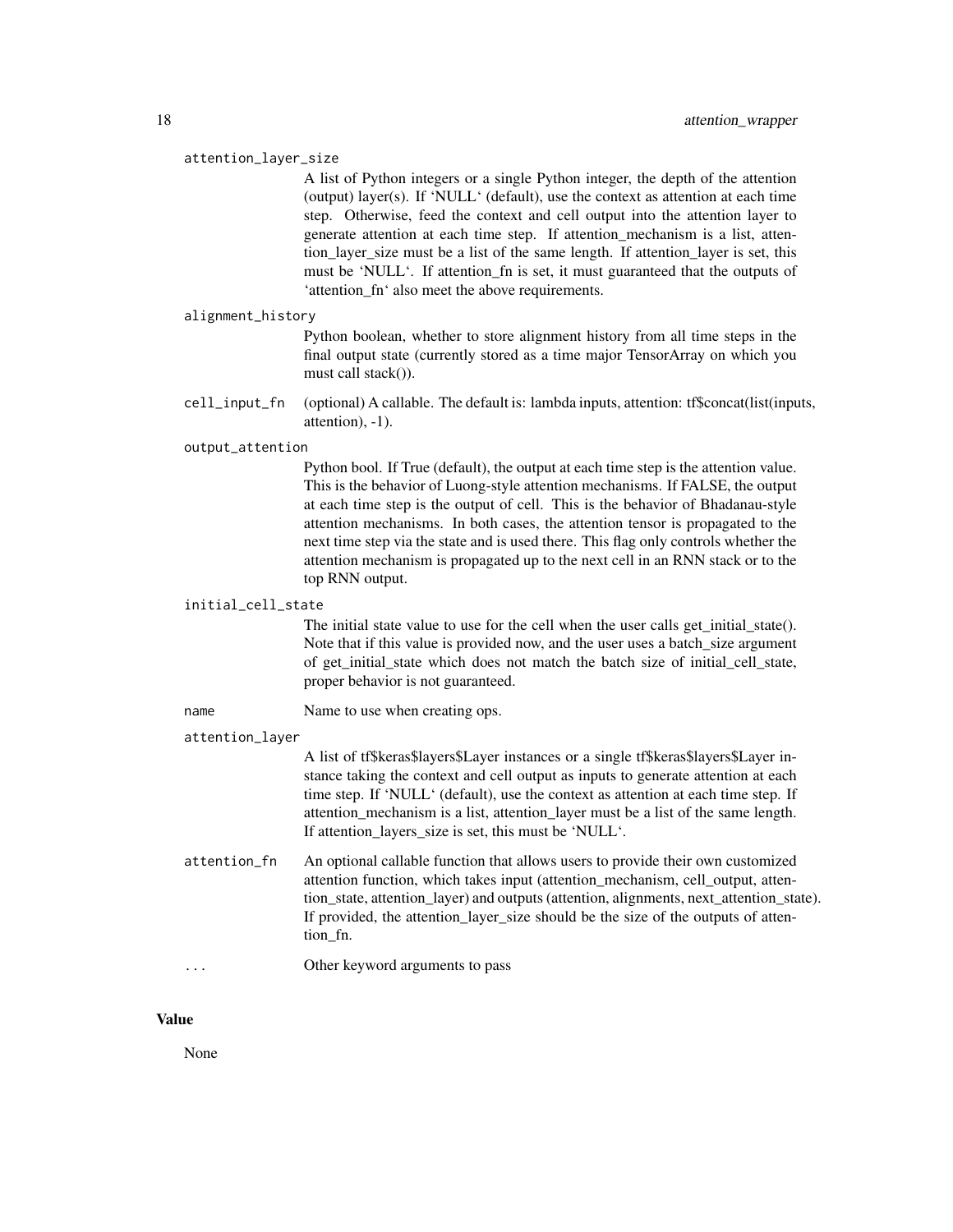#### <span id="page-18-0"></span>Note

If you are using the 'decoder\_beam\_search' with a cell wrapped in 'AttentionWrapper', then you must ensure that: - The encoder output has been tiled to 'beam\_width' via 'tile\_batch' (NOT 'tf\$tile'). - The 'batch\_size' argument passed to the 'get\_initial\_state' method of this wrapper is equal to 'true\_batch\_size \* beam\_width'. - The initial state created with 'get\_initial\_state' above contains a 'cell\_state' value containing properly tiled final state from the encoder.

attention\_wrapper\_state

*Attention Wrapper State*

# Description

'namedlist' storing the state of a 'attention\_wrapper'.

#### Usage

```
attention_wrapper_state(
  object,
  cell_state,
  attention,
  alignments,
  alignment_history,
  attention_state
\mathcal{L}
```
#### Arguments

| object            | Model or layer object                                                                                                                                                               |
|-------------------|-------------------------------------------------------------------------------------------------------------------------------------------------------------------------------------|
| cell_state        | The state of the wrapped RNNCell at the previous time step.                                                                                                                         |
| attention         | The attention emitted at the previous time step.                                                                                                                                    |
| alignments        | A single or tuple of Tensor(s) containing the alignments emitted at the previous<br>time step for each attention mechanism.                                                         |
| alignment_history |                                                                                                                                                                                     |
|                   | (if enabled) a single or tuple of TensorArray(s) containing alignment matrices<br>from all time steps for each attention mechanism. Call stack() on each to convert<br>to a Tensor. |
| attention_state   |                                                                                                                                                                                     |
|                   | A single or tuple of nested objects containing attention mechanism state for each                                                                                                   |

attention mechanism. The objects may contain Tensors or TensorArrays.

# Value

None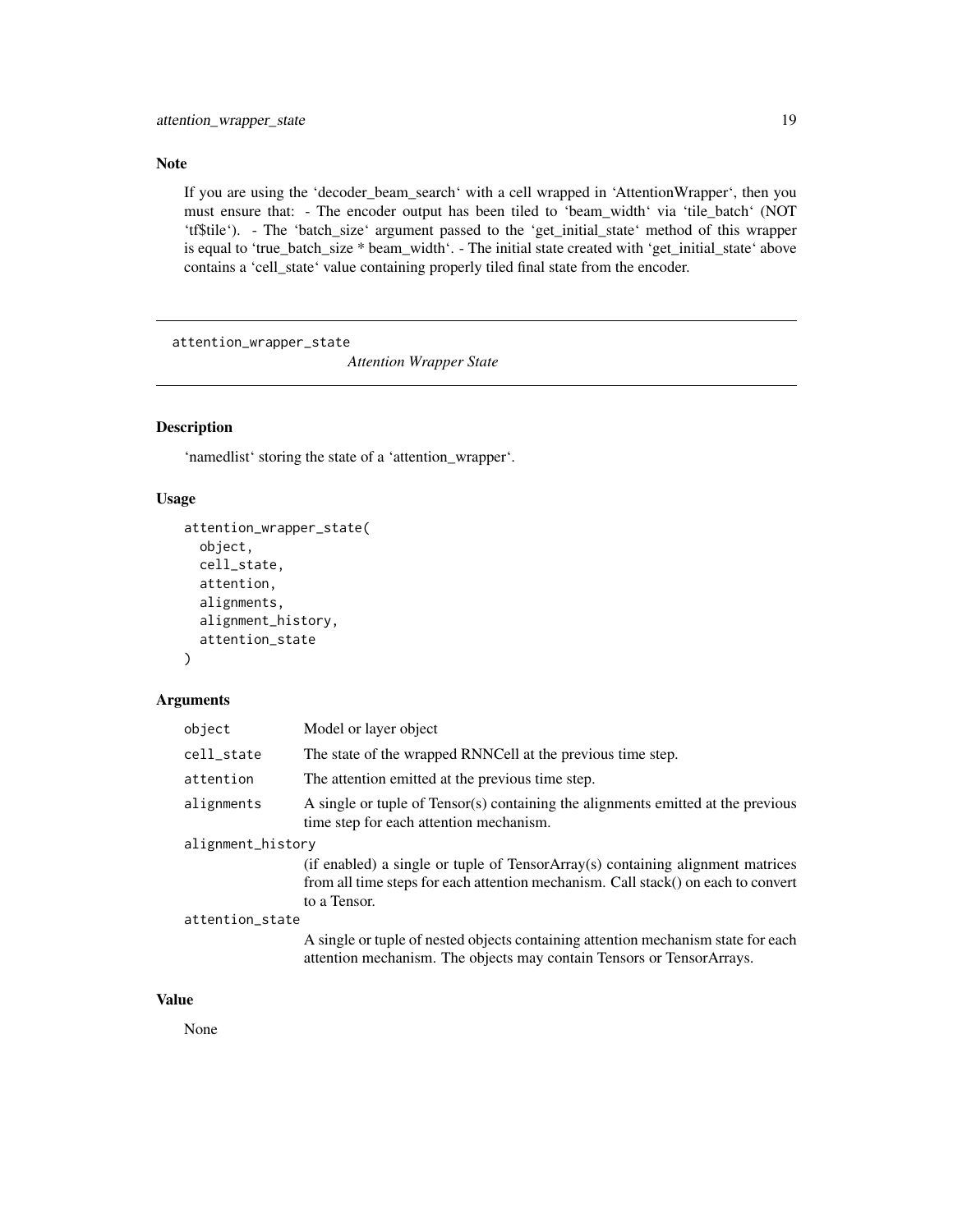<span id="page-19-0"></span>callback\_average\_model\_checkpoint *Average Model Checkpoint*

# Description

Save the model after every epoch.

# Usage

```
callback_average_model_checkpoint(
  filepath,
  update_weights,
  monitor = "val_loss",
  verbose = 0,
  save_best_only = FALSE,
  save_weights_only = FALSE,
  mode = "auto",save_freq = "epoch",
  ...
\mathcal{L}
```
# Arguments

| filepath          | string, path to save the model file.                                                                                                                                                                                                                                                                                                                                                                                                               |
|-------------------|----------------------------------------------------------------------------------------------------------------------------------------------------------------------------------------------------------------------------------------------------------------------------------------------------------------------------------------------------------------------------------------------------------------------------------------------------|
|                   | update_weights bool, wheteher to update weights or not                                                                                                                                                                                                                                                                                                                                                                                             |
| monitor           | quantity to monitor.                                                                                                                                                                                                                                                                                                                                                                                                                               |
| verbose           | verbosity mode, 0 or 1.                                                                                                                                                                                                                                                                                                                                                                                                                            |
|                   | save_best_only if 'save_best_only=TRUE', the latest best model according to the quantity mon-<br>itored will not be overwritten. If 'filepath' doesn't contain formatting options<br>like 'epoch' then 'filepath' will be overwritten by each new better model.                                                                                                                                                                                    |
| save_weights_only |                                                                                                                                                                                                                                                                                                                                                                                                                                                    |
|                   | if TRUE, then only the model's weights will be saved ('model\$save_weights(filepath)'),<br>else the full model is saved ('model\$save(filepath)').                                                                                                                                                                                                                                                                                                 |
| mode              | one of auto, min, max. If 'save_best_only=TRUE', the decision to overwrite the<br>current save file is made based on either the maximization or the minimization<br>of the monitored quantity. For 'val_acc', this should be 'max', for 'val_loss'<br>this should be 'min', etc. In 'auto' mode, the direction is automatically inferred<br>from the name of the monitored quantity.                                                               |
| save_freq         | "epoch" or integer. When using "epoch", the callback saves the model after<br>each epoch. When using integer, the callback saves the model at end of a batch<br>at which this many samples have been seen since last saving. Note that if the<br>saving isn't aligned to epochs, the monitored metric may potentially be less<br>reliable (it could reflect as little as 1 batch, since the metrics get reset every<br>epoch). Defaults to "epoch" |
| $\cdots$          | Additional arguments for backwards compatibility. Possible key is 'period'.                                                                                                                                                                                                                                                                                                                                                                        |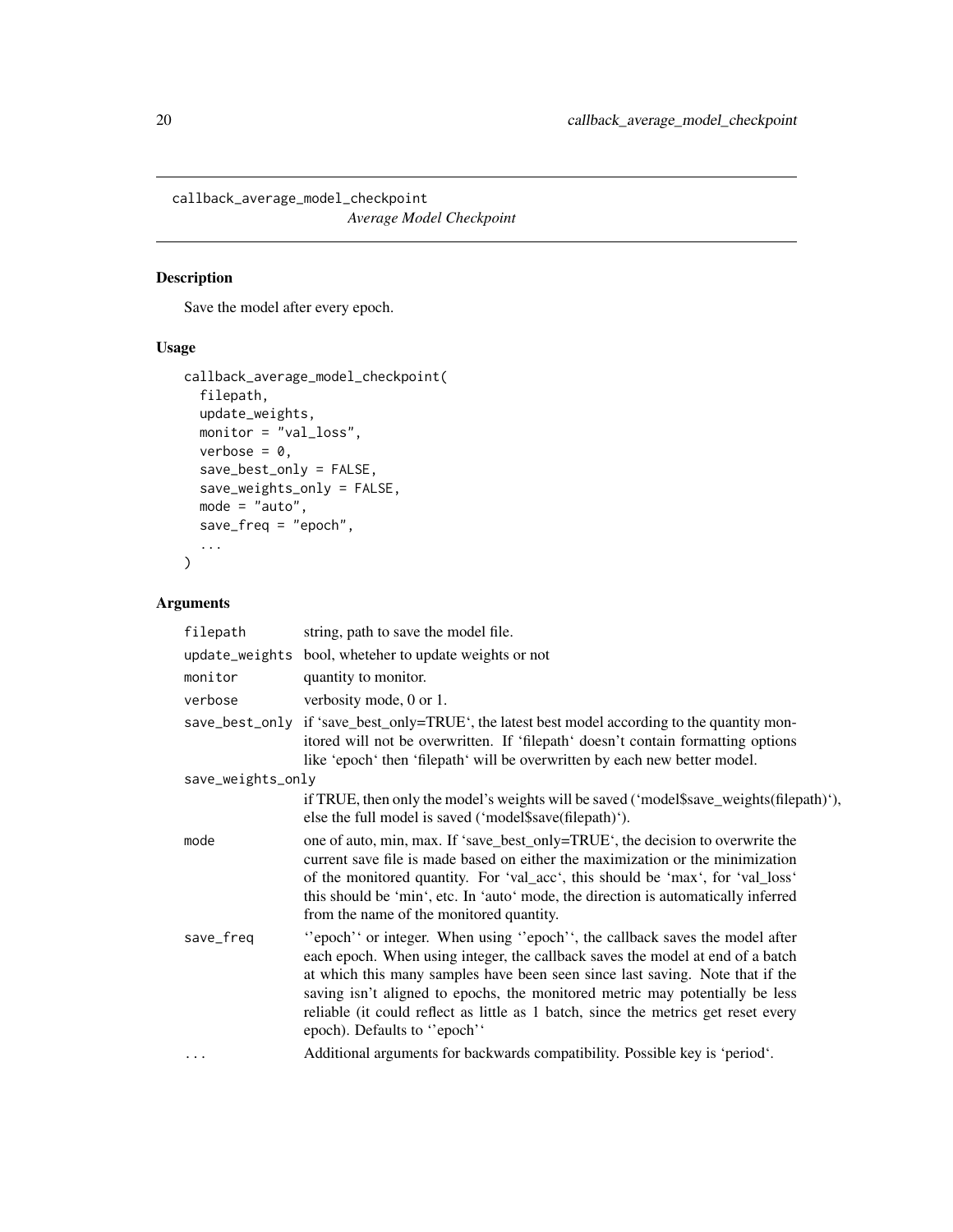# <span id="page-20-0"></span>Details

The callback that should be used with optimizers that extend AverageWrapper, i.e., MovingAverage and StochasticAverage optimizers. It saves and, optionally, assigns the averaged weights.

# Value

None

#### For example

if 'filepath' is 'weights.epoch:02d-val\_loss:.2f.hdf5',: then the model checkpoints will be saved with the epoch number and the validation loss in the filename.

callback\_time\_stopping

*Time Stopping*

# Description

Time Stopping

#### Usage

```
callback_time_stopping(seconds = 86400, verbose = 0)
```
# Arguments

| seconds | maximum amount of time before stopping. Defaults to 86400 (1 day). |
|---------|--------------------------------------------------------------------|
| verbose | verbosity mode. Defaults to 0.                                     |

# Details

Stop training when a specified amount of time has passed.

# Value

None

# Examples

```
## Not run:
model %>% fit(
x_train, y_train,
batch_size = 128,
epochs = 4,validation_split = 0.2,
verbose = 0,
```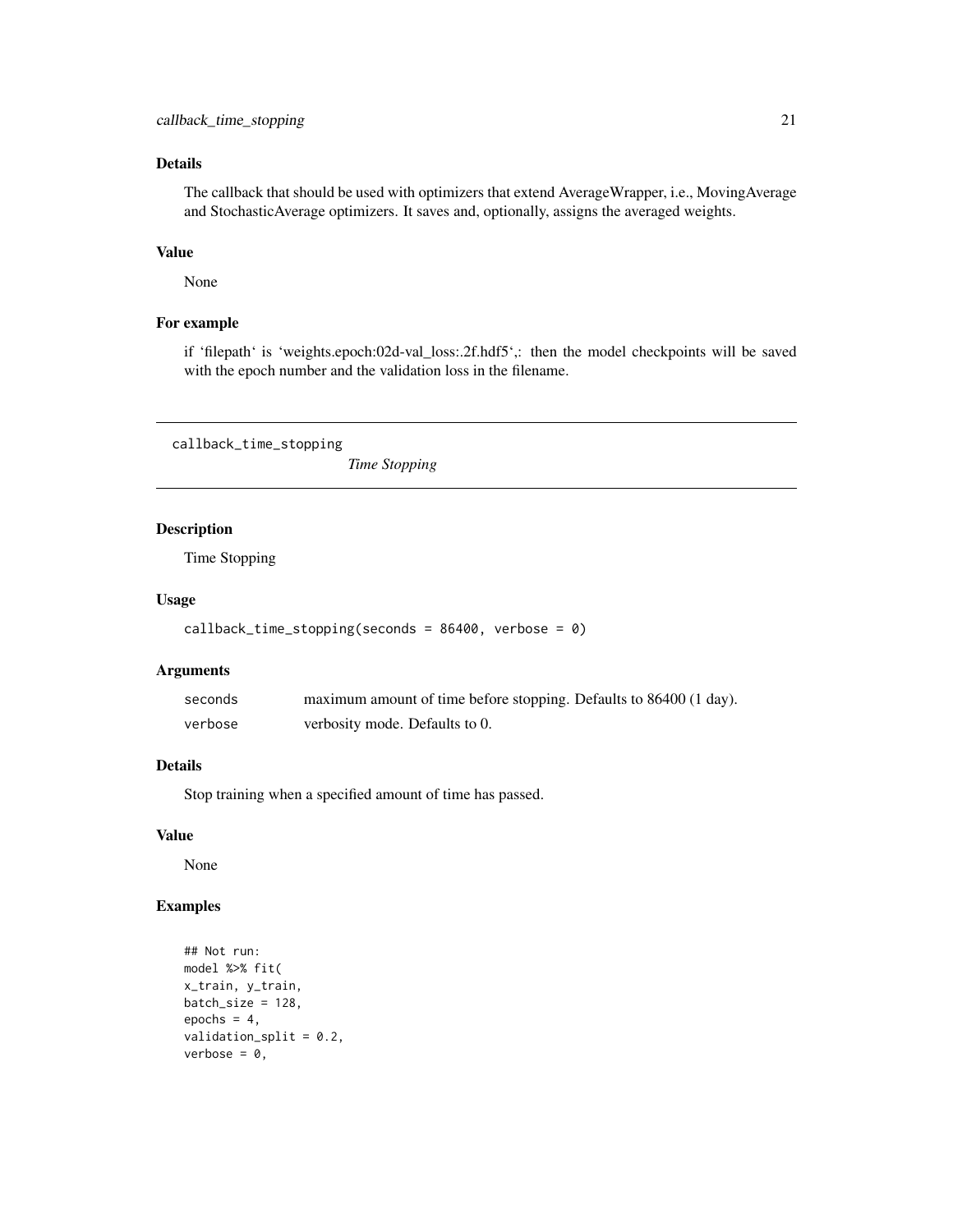```
callbacks = callback_time_stopping(seconds = 6, verbose = 1)
)
## End(Not run)
```
callback\_tqdm\_progress\_bar

*TQDM Progress Bar*

# Description

TQDM Progress Bar

# Usage

```
callback_tqdm_progress_bar(
 metrics_separator = " - ",
 overall_bar_format = NULL,
 epoch_bar_format = "{n_fmt}/{total_fmt}{bar} ETA: {remaining}s - {desc}",
  update_per_second = 10,
  leave_epoch_progress = TRUE,
 leave_overall_progress = TRUE,
  show_epoch_progress = TRUE,
 show_overall_progress = TRUE
)
```
# Arguments

|                        | metrics_separator                                                                                                                                                                                     |  |
|------------------------|-------------------------------------------------------------------------------------------------------------------------------------------------------------------------------------------------------|--|
|                        | (string) Custom separator between metrics. Defaults to '-'                                                                                                                                            |  |
|                        | overall_bar_format                                                                                                                                                                                    |  |
|                        | (string format) Custom bar format for overall (outer) progress bar, see https://github.com/tqdm/tqdm#para<br>for more detail. By default: '1_barbar n_fmt/total_fmt ETA: remainings, rate_fmtpostfix' |  |
|                        | epoch_bar_format                                                                                                                                                                                      |  |
|                        | (string format) Custom bar format for epoch (inner) progress bar, see https://github.com/tqdm/tqdm#paran<br>for more detail.                                                                          |  |
|                        | update_per_second                                                                                                                                                                                     |  |
|                        | (int) Maximum number of updates in the epochs bar per second, this is to prevent<br>small batches from slowing down training. Defaults to 10.                                                         |  |
| leave_epoch_progress   |                                                                                                                                                                                                       |  |
|                        | (bool) TRUE to leave epoch progress bars                                                                                                                                                              |  |
| leave_overall_progress |                                                                                                                                                                                                       |  |
|                        | (bool) TRUE to leave overall progress bar                                                                                                                                                             |  |

<span id="page-21-0"></span>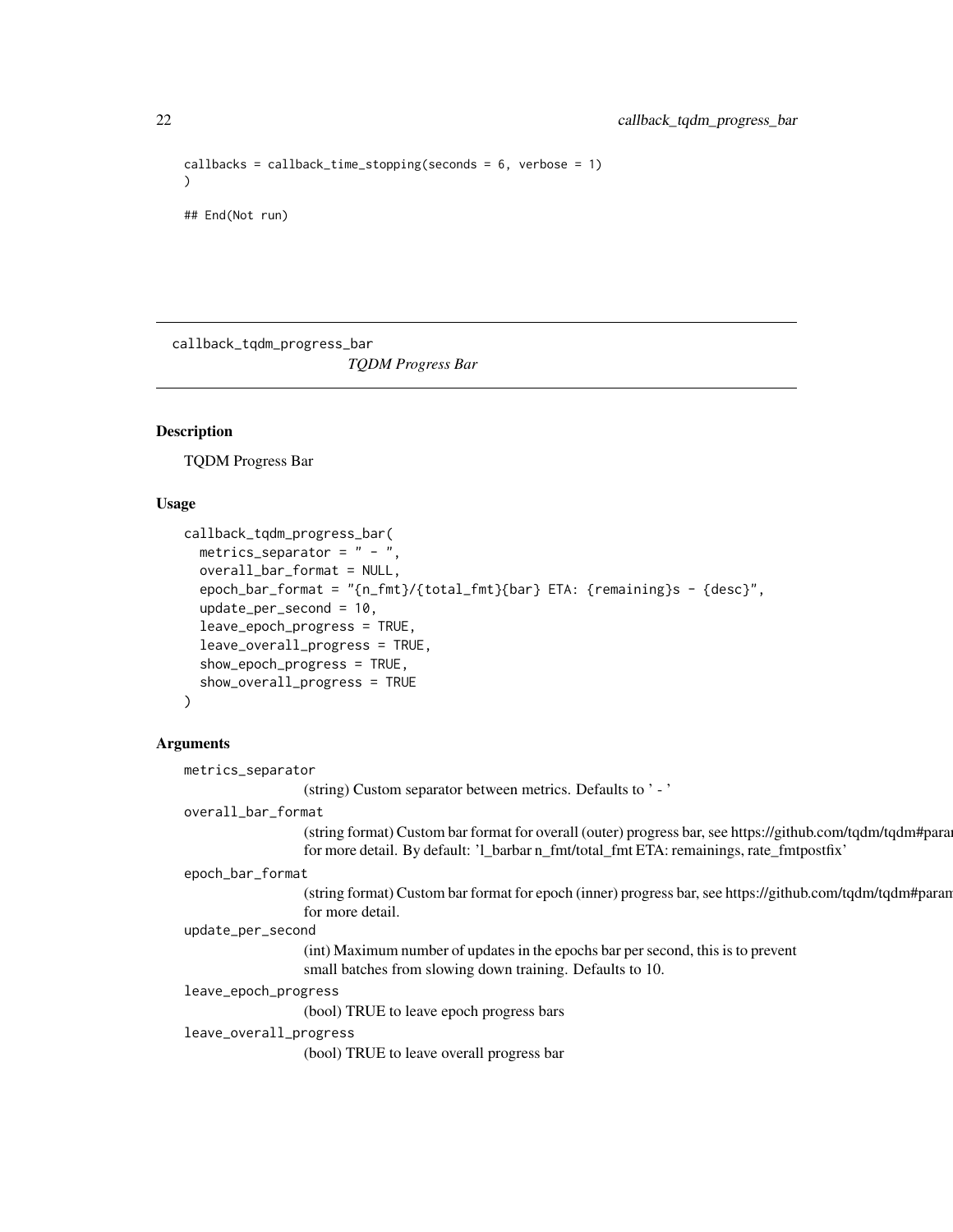# <span id="page-22-0"></span>crf\_binary\_score 23

show\_epoch\_progress (bool) FALSE to hide epoch progress bars show\_overall\_progress (bool) FALSE to hide overall progress bar

# Details

TQDM Progress Bar for Tensorflow Keras.

#### Value

None

## Examples

```
## Not run:
model %>% fit(
x_train, y_train,
batch_size = 128,
epochs = 4,
validation_split = 0.2,
verbose = 0,
callbacks = callback_tqdm_progress_bar()
)
```
## End(Not run)

crf\_binary\_score *CRF binary score*

# Description

Computes the binary scores of tag sequences.

# Usage

crf\_binary\_score(tag\_indices, sequence\_lengths, transition\_params)

# Arguments

tag\_indices A [batch\_size, max\_seq\_len] matrix of tag indices. sequence\_lengths A [batch\_size] vector of true sequence lengths. transition\_params

A [num\_tags, num\_tags] matrix of binary potentials.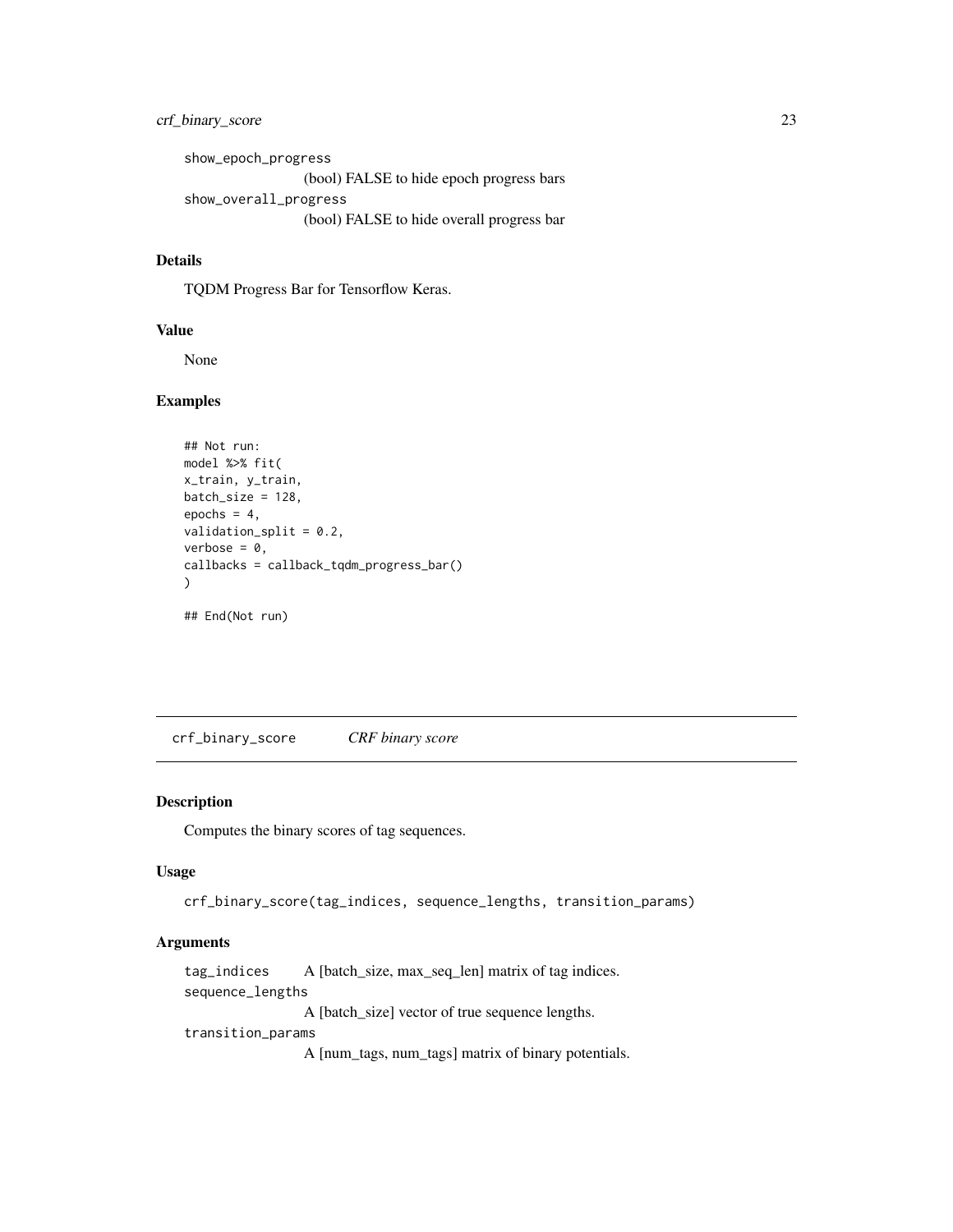# <span id="page-23-0"></span>Value

binary\_scores: A [batch\_size] vector of binary scores.

crf\_decode *CRF decode*

# Description

Decode the highest scoring sequence of tags.

#### Usage

```
crf_decode(potentials, transition_params, sequence_length)
```
#### Arguments

potentials A [batch\_size, max\_seq\_len, num\_tags] tensor of unary potentials. transition\_params A [num\_tags, num\_tags] matrix of binary potentials. sequence\_length

A [batch\_size] vector of true sequence lengths.

# Value

decode\_tags: A [batch\_size, max\_seq\_len] matrix, with dtype 'tf.int32'. Contains the highest scoring tag indices. best\_score: A [batch\_size] vector, containing the score of 'decode\_tags'.

crf\_decode\_backward *CRF decode backward*

#### Description

Computes backward decoding in a linear-chain CRF.

#### Usage

```
crf_decode_backward(inputs, state)
```
# Arguments

| inputs | A [batch_size, num_tags] matrix of backpointer of next step (in time order). |
|--------|------------------------------------------------------------------------------|
| state  | A [batch_size, 1] matrix of tag index of next step.                          |

# Value

new\_tags: A [batch\_size, num\_tags] tensor containing the new tag indices.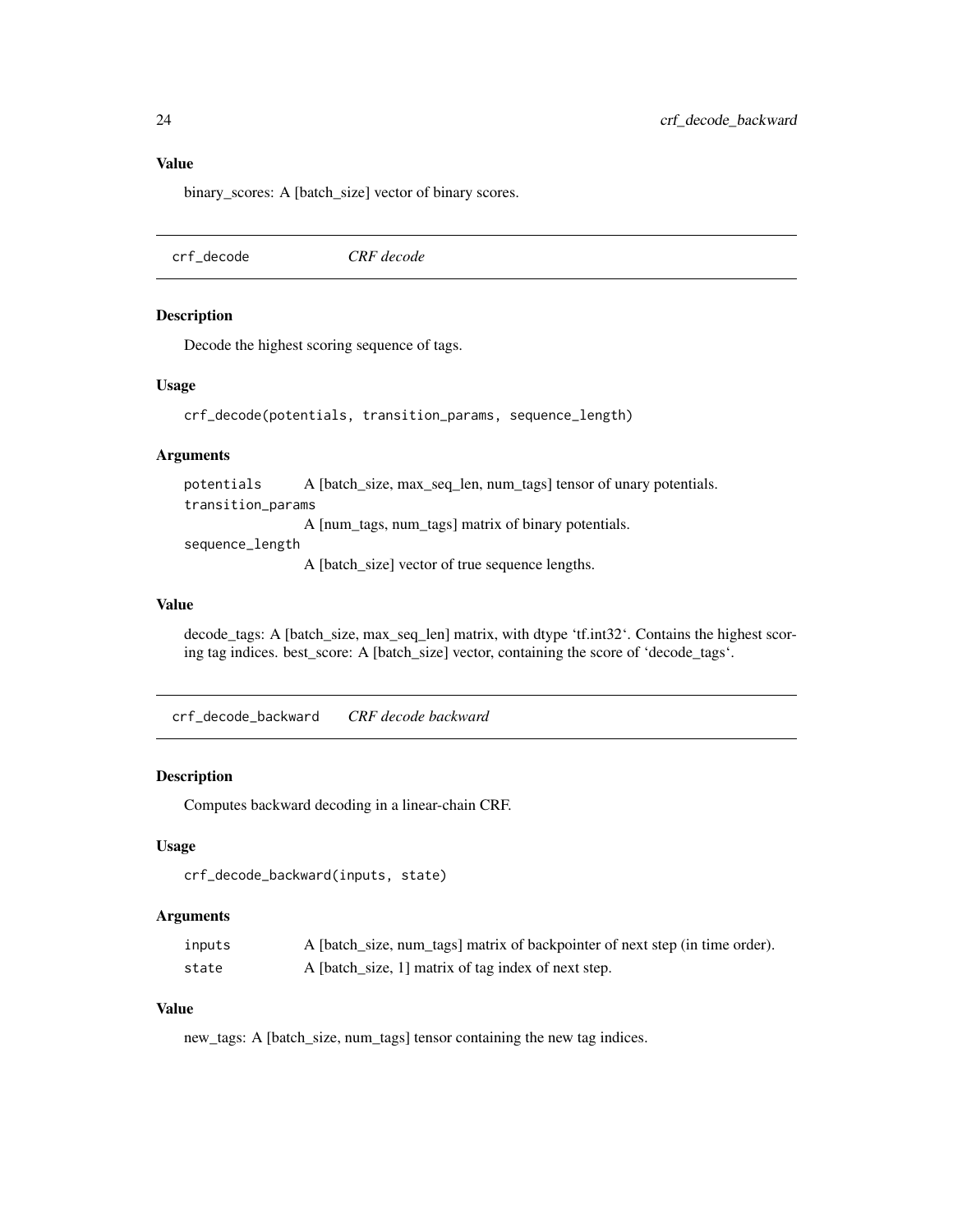<span id="page-24-0"></span>crf\_decode\_forward *CRF decode forward*

# Description

Computes forward decoding in a linear-chain CRF.

#### Usage

crf\_decode\_forward(inputs, state, transition\_params, sequence\_lengths)

# Arguments

| inputs            | A [batch_size, num_tags] matrix of unary potentials.                         |
|-------------------|------------------------------------------------------------------------------|
| state             | A [batch_size, num_tags] matrix containing the previous step's score values. |
| transition_params |                                                                              |
|                   | A [num_tags, num_tags] matrix of binary potentials.                          |
| sequence_lengths  |                                                                              |
|                   | A [batch_size] vector of true sequence lengths.                              |

#### Value

backpointers: A [batch\_size, num\_tags] matrix of backpointers. new\_state: A [batch\_size, num\_tags] matrix of new score values.

crf\_forward *CRF forward*

# Description

Computes the alpha values in a linear-chain CRF.

### Usage

```
crf_forward(inputs, state, transition_params, sequence_lengths)
```
#### Arguments

| inputs            | A [batch_size, num_tags] matrix of unary potentials.                                                                                                                                                                                                                                                           |
|-------------------|----------------------------------------------------------------------------------------------------------------------------------------------------------------------------------------------------------------------------------------------------------------------------------------------------------------|
| state             | A [batch_size, num_tags] matrix containing the previous alpha values.                                                                                                                                                                                                                                          |
| transition_params |                                                                                                                                                                                                                                                                                                                |
|                   | A [num_tags, num_tags] matrix of binary potentials. This matrix is expanded<br>into a [1, num_tags, num_tags] in preparation for the broadcast summation oc-<br>curring within the cell.                                                                                                                       |
| sequence_lengths  |                                                                                                                                                                                                                                                                                                                |
|                   | A $\mathsf{FL}$ and $\mathsf{FL}$ and $\mathsf{FL}$ and $\mathsf{FL}$ are a set of $\mathsf{FL}$ and $\mathsf{FL}$ and $\mathsf{FL}$ and $\mathsf{FL}$ and $\mathsf{FL}$ and $\mathsf{FL}$ and $\mathsf{FL}$ and $\mathsf{FL}$ and $\mathsf{FL}$ and $\mathsf{FL}$ and $\mathsf{FL}$ and $\mathsf{FL}$ and $\$ |

A [batch\_size] vector of true sequence lengths.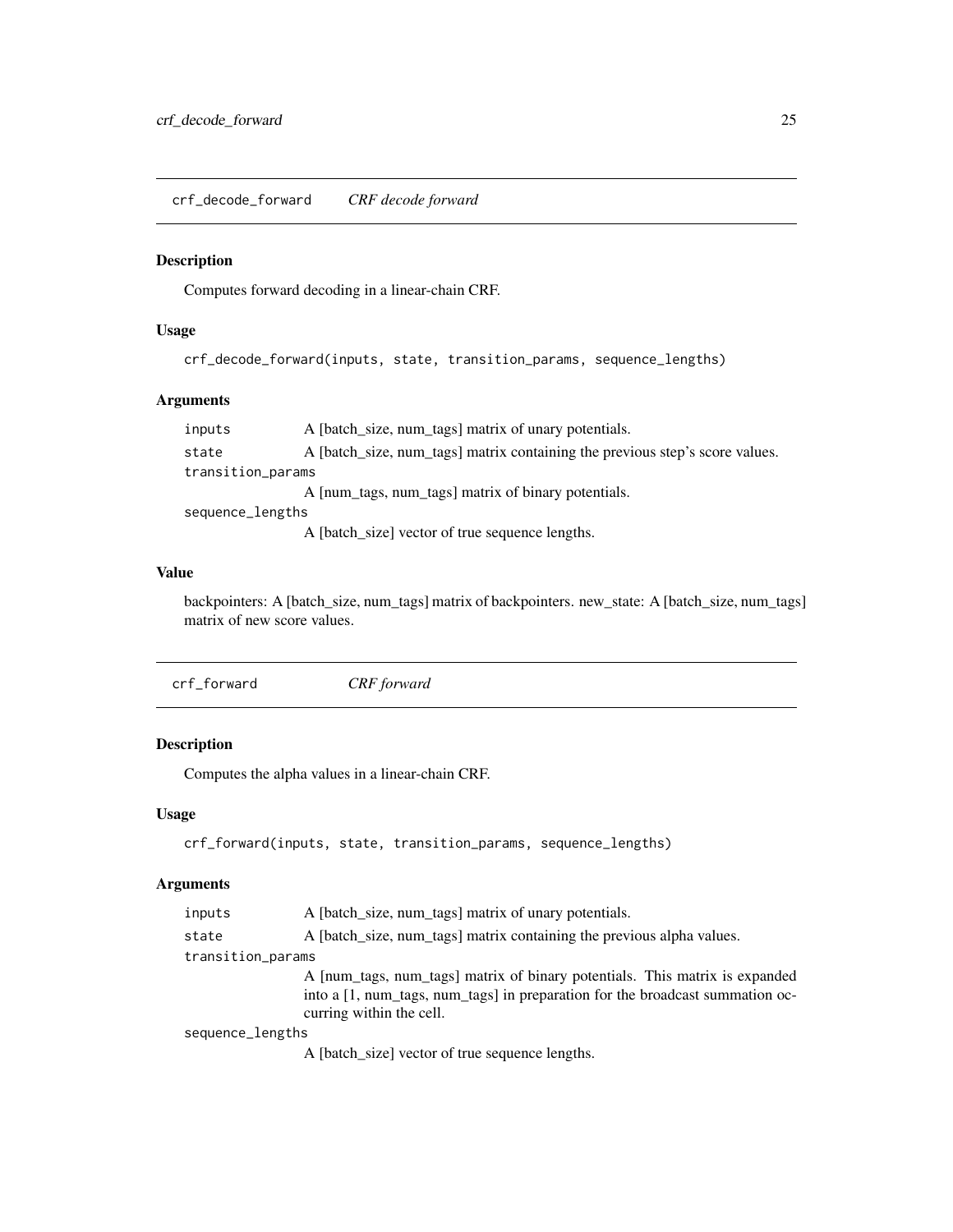# <span id="page-25-0"></span>Details

See http://www.cs.columbia.edu/~mcollins/fb.pdf for reference.

# Value

new\_alphas: A [batch\_size, num\_tags] matrix containing the new alpha values.

crf\_log\_likelihood *CRF log likelihood*

# Description

Computes the log-likelihood of tag sequences in a CRF.

# Usage

```
crf_log_likelihood(
  inputs,
  tag_indices,
  sequence_lengths,
  transition_params = NULL
)
```
#### Arguments

| inputs            | A [batch_size, max_seq_len, num_tags] tensor of unary potentials to use as in-<br>put to the CRF layer.                                                                                                                              |
|-------------------|--------------------------------------------------------------------------------------------------------------------------------------------------------------------------------------------------------------------------------------|
| tag_indices       | A [batch_size, max_seq_len] matrix of tag indices for which we compute the<br>log-likelihood.                                                                                                                                        |
| sequence_lengths  |                                                                                                                                                                                                                                      |
|                   | A [batch size] vector of true sequence lengths.                                                                                                                                                                                      |
| transition_params |                                                                                                                                                                                                                                      |
|                   | $\blacksquare$ . The contract of the contract of the contract of the contract of the contract of the contract of the contract of the contract of the contract of the contract of the contract of the contract of the contract of the |

A [num\_tags, num\_tags] transition matrix, if available.

# Value

log\_likelihood: A [batch\_size] Tensor containing the log-likelihood of each example, given the sequence of tag indices. transition\_params: A [num\_tags, num\_tags] transition matrix. This is either provided by the caller or created in this function.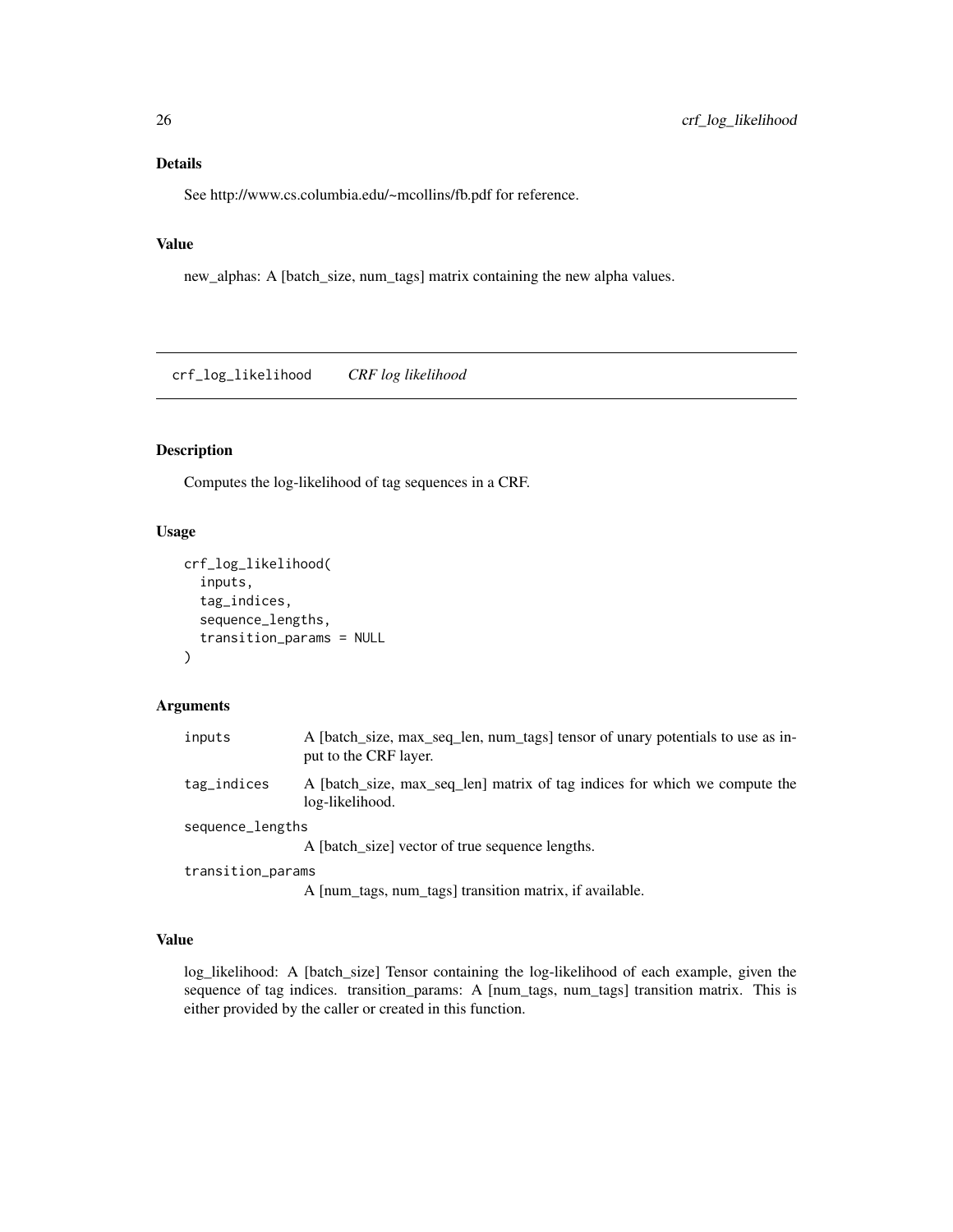<span id="page-26-0"></span>crf\_log\_norm *CRF log norm*

# Description

Computes the normalization for a CRF.

#### Usage

```
crf_log_norm(inputs, sequence_lengths, transition_params)
```
# Arguments

inputs A [batch\_size, max\_seq\_len, num\_tags] tensor of unary potentials to use as input to the CRF layer. sequence\_lengths

A [batch\_size] vector of true sequence lengths.

transition\_params

A [num\_tags, num\_tags] transition matrix.

#### Value

log\_norm: A [batch\_size] vector of normalizers for a CRF.

crf\_multitag\_sequence\_score *CRF multitag sequence score*

# Description

Computes the unnormalized score of all tag sequences matching

#### Usage

```
crf_multitag_sequence_score(
  inputs,
  tag_bitmap,
  sequence_lengths,
  transition_params
\mathcal{E}
```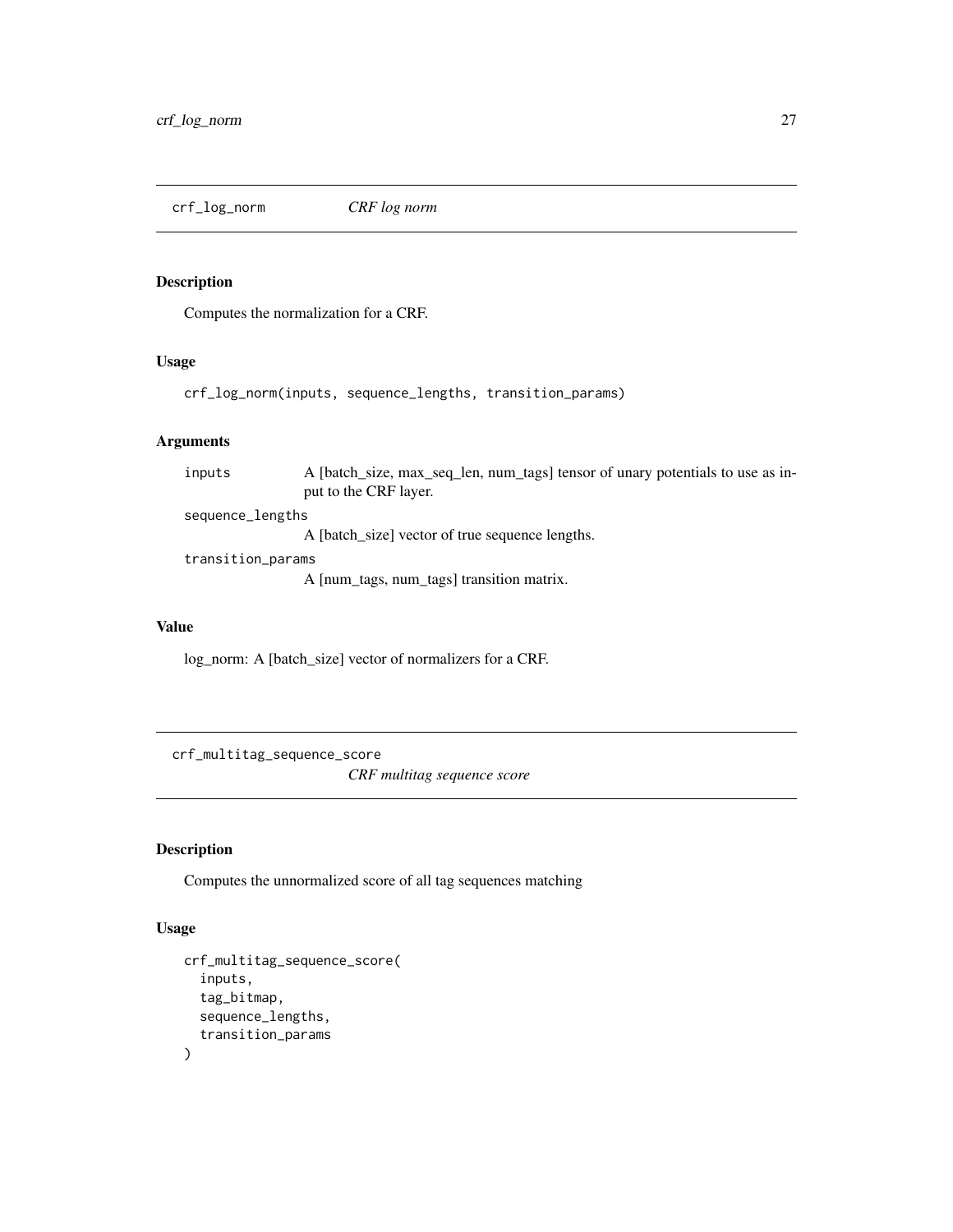### <span id="page-27-0"></span>Arguments

| inputs            | A [batch_size, max_seq_len, num_tags] tensor of unary potentials to use as in-<br>put to the CRF layer.                                           |
|-------------------|---------------------------------------------------------------------------------------------------------------------------------------------------|
| tag_bitmap        | A [batch_size, max_seq_len, num_tags] boolean tensor representing all active<br>tags at each index for which to calculate the unnormalized score. |
| sequence_lengths  |                                                                                                                                                   |
|                   | A [batch size] vector of true sequence lengths.                                                                                                   |
| transition_params |                                                                                                                                                   |
|                   | A [num_tags, num_tags] transition matrix.                                                                                                         |

#### Details

tag\_bitmap. tag\_bitmap enables more than one tag to be considered correct at each time step. This is useful when an observed output at a given time step is consistent with more than one tag, and thus the log likelihood of that observation must take into account all possible consistent tags. Using one-hot vectors in tag\_bitmap gives results identical to crf\_sequence\_score.

#### Value

sequence\_scores: A [batch\_size] vector of unnormalized sequence scores.

crf\_sequence\_score *CRF sequence score*

# Description

Computes the unnormalized score for a tag sequence.

# Usage

```
crf_sequence_score(inputs, tag_indices, sequence_lengths, transition_params)
```
# Arguments

| inputs            | A [batch_size, max_seq_len, num_tags] tensor of unary potentials to use as in-<br>put to the CRF layer. |
|-------------------|---------------------------------------------------------------------------------------------------------|
| tag_indices       | A [batch_size, max_seq_len] matrix of tag indices for which we compute the<br>unnormalized score.       |
| sequence_lengths  |                                                                                                         |
|                   | A [batch size] vector of true sequence lengths.                                                         |
| transition_params |                                                                                                         |
|                   | A [num_tags, num_tags] transition matrix. Returns:                                                      |
|                   |                                                                                                         |

#### Value

sequence\_scores: A [batch\_size] vector of unnormalized sequence scores.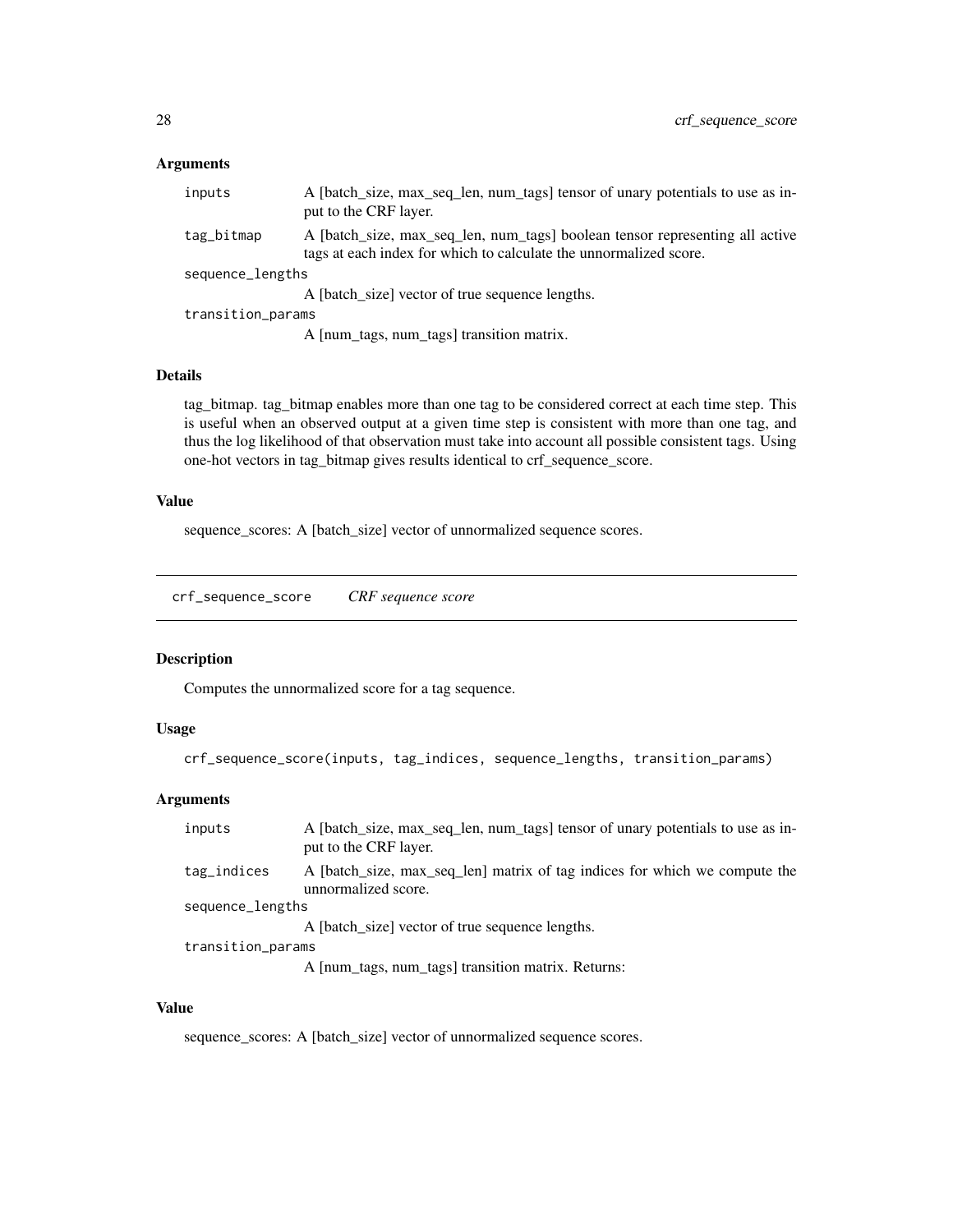<span id="page-28-0"></span>crf\_unary\_score *CRF unary score*

#### Description

Computes the unary scores of tag sequences.

#### Usage

crf\_unary\_score(tag\_indices, sequence\_lengths, inputs)

#### Arguments

| tag_indices      | A [batch_size, max_seq_len] matrix of tag indices.                |
|------------------|-------------------------------------------------------------------|
| sequence_lengths |                                                                   |
|                  | A [batch size] vector of true sequence lengths.                   |
| inputs           | A [batch_size, max_seq_len, num_tags] tensor of unary potentials. |

# Value

unary\_scores: A [batch\_size] vector of unary scores.

decoder *An RNN Decoder abstract interface object.*

#### Description

An RNN Decoder abstract interface object.

#### Usage

decoder(...)

# Arguments

... arguments to pass

#### Details

- inputs: (structure of) tensors and TensorArrays that is passed as input to the RNNCell composing the decoder, at each time step. - state: (structure of) tensors and TensorArrays that is passed to the RNNCell instance as the state. - finished: boolean tensor telling whether each sequence in the batch is finished. - training: boolean whether it should behave in training mode or in inference mode. outputs: Instance of BasicDecoderOutput. Result of the decoding, at each time step.

# Value

None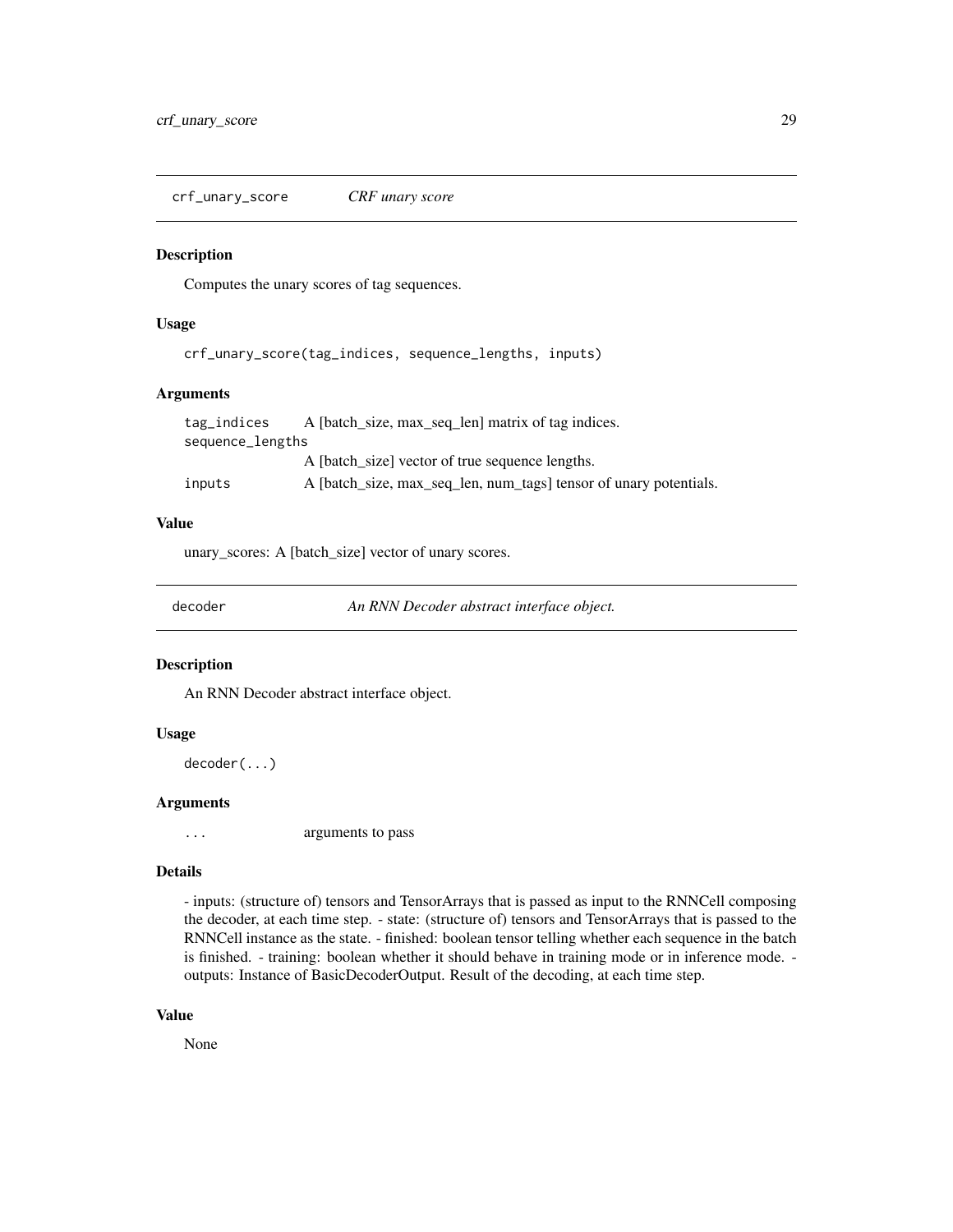<span id="page-29-0"></span>decoder\_base *Base Decoder*

# Description

An RNN Decoder that is based on a Keras layer.

# Usage

```
decoder_base(object, cell, sampler, output_layer = NULL, ...)
```
# Arguments

| object       | Model or layer object                                                                                                                                       |
|--------------|-------------------------------------------------------------------------------------------------------------------------------------------------------------|
| cell         | An RNNCell instance.                                                                                                                                        |
| sampler      | A Sampler instance.                                                                                                                                         |
| output_layer | (Optional) An instance of tf\$layers\$Layer, i.e., tf\$layers\$Dense. Optional layer<br>to apply to the RNN output prior to storing the result or sampling. |
| .            | Other keyword arguments for layer creation.                                                                                                                 |

# Value

None

```
decoder_basic Basic Decoder
```
# Description

Basic Decoder

# Usage

```
decoder_basic(object, cell, sampler, output_layer = NULL, ...)
```
# Arguments

| object       | Model or layer object                                                                                                                                       |
|--------------|-------------------------------------------------------------------------------------------------------------------------------------------------------------|
| cell         | An RNNCell instance.                                                                                                                                        |
| sampler      | A Sampler instance.                                                                                                                                         |
| output_layer | (Optional) An instance of tf\$layers\$Layer, i.e., tf\$layers\$Dense. Optional layer<br>to apply to the RNN output prior to storing the result or sampling. |
| $\cdots$     | Other keyword arguments for layer creation.                                                                                                                 |

# Value

None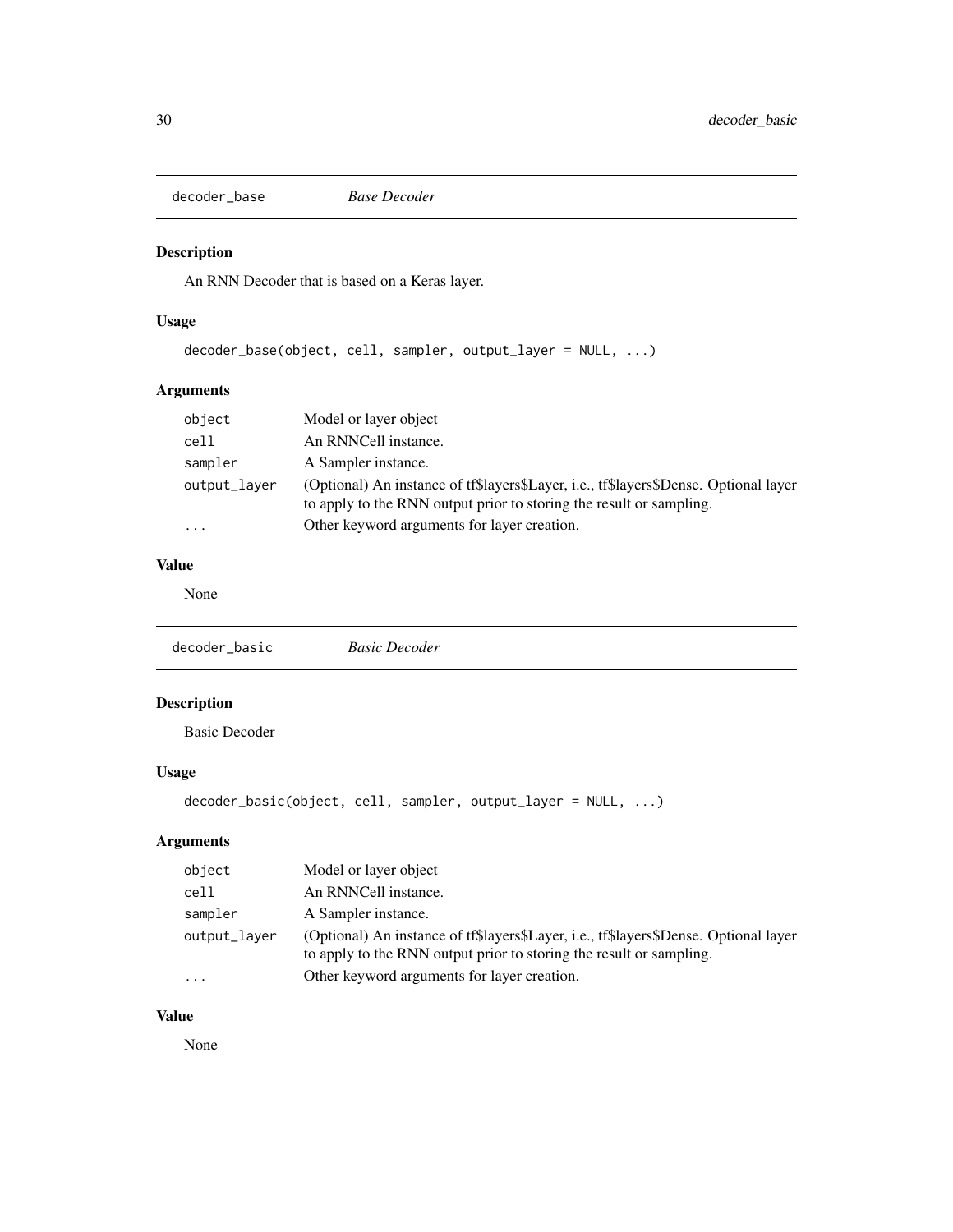# <span id="page-30-0"></span>Description

Basic decoder output

# Usage

decoder\_basic\_output(rnn\_output, sample\_id)

# Arguments

| rnn_output | the output of RNN cell |
|------------|------------------------|
| sample_id  | the 'id' of the sample |

# Value

None

decoder\_beam\_search *BeamSearch sampling decoder*

# Description

BeamSearch sampling decoder

# Usage

```
decoder_beam_search(
  object,
  cell,
  beam_width,
  embedding_fn = NULL,
  output_layer = NULL,
  length_penalty_weight = 0,
  coverage_penalty_weight = 0,
  reorder_tensor_arrays = TRUE,
  ...
\mathcal{L}
```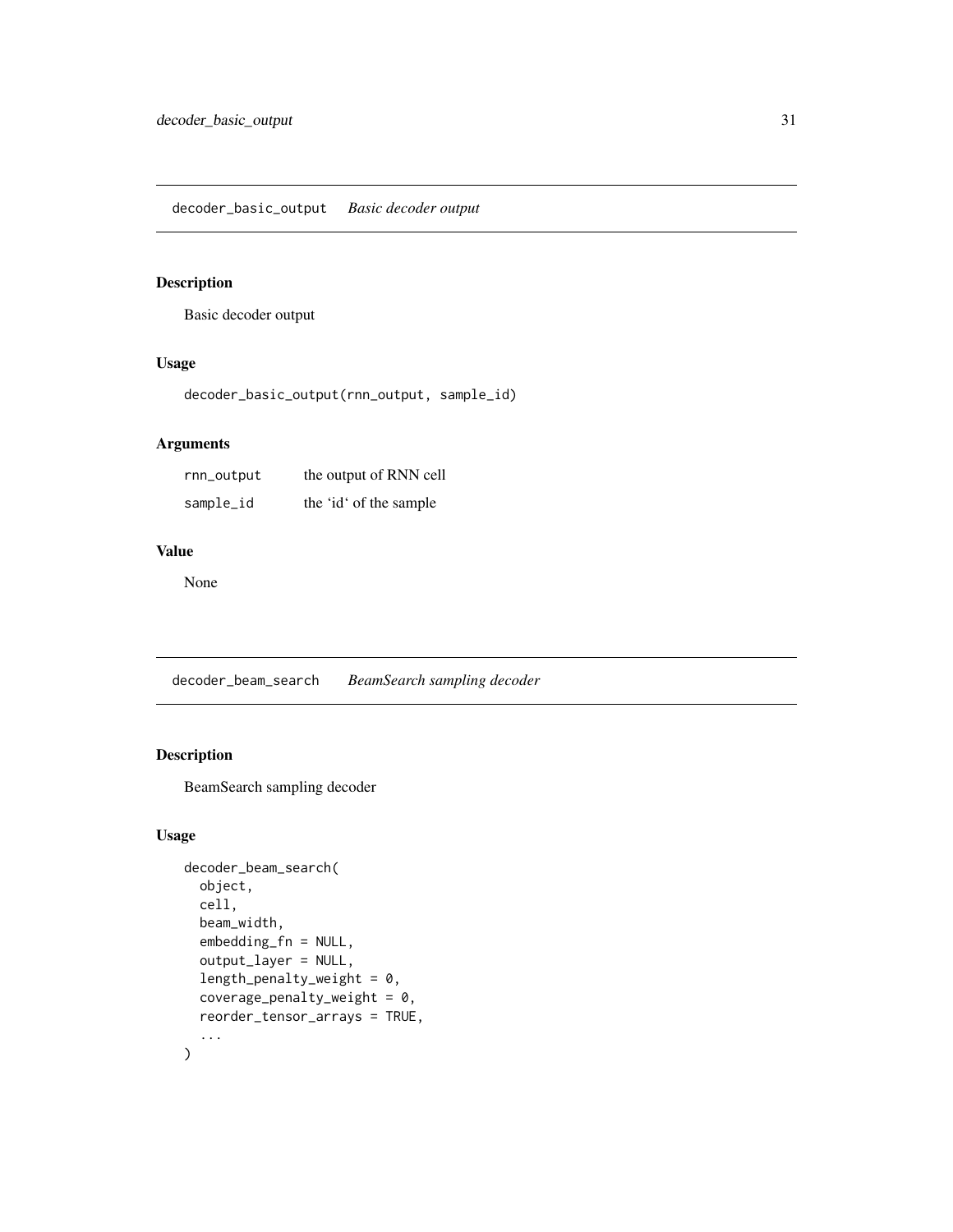# <span id="page-31-0"></span>Arguments

| object                  | Model or layer object                                                                                                                                                                                                                                                                                                                                     |
|-------------------------|-----------------------------------------------------------------------------------------------------------------------------------------------------------------------------------------------------------------------------------------------------------------------------------------------------------------------------------------------------------|
| cell                    | An RNNCell instance.                                                                                                                                                                                                                                                                                                                                      |
| beam_width              | integer, the number of beams.                                                                                                                                                                                                                                                                                                                             |
| embedding_fn            | A callable that takes a vector tensor of ids (argmax ids).                                                                                                                                                                                                                                                                                                |
| output_layer            | (Optional) An instance of tf. keras. layers. Layer, i.e., tf\$keras\$layers\$Dense. Op-<br>tional layer to apply to the RNN output prior to storing the result or sampling.                                                                                                                                                                               |
| length_penalty_weight   |                                                                                                                                                                                                                                                                                                                                                           |
|                         | Float weight to penalize length. Disabled with 0.0.                                                                                                                                                                                                                                                                                                       |
| coverage_penalty_weight |                                                                                                                                                                                                                                                                                                                                                           |
|                         | Float weight to penalize the coverage of source sentence. Disabled with 0.0.                                                                                                                                                                                                                                                                              |
| reorder_tensor_arrays   |                                                                                                                                                                                                                                                                                                                                                           |
|                         | If 'TRUE', TensorArrays' elements within the cell state will be reordered ac-<br>cording to the beam search path. If the TensorArray can be reordered, the<br>stacked form will be returned. Otherwise, the TensorArray will be returned<br>as is. Set this flag to False if the cell state contains TensorArrays that are not<br>amenable to reordering. |
|                         | A list, other keyword arguments for initialization.                                                                                                                                                                                                                                                                                                       |
|                         |                                                                                                                                                                                                                                                                                                                                                           |

# Value

None

# Note

If you are using the 'BeamSearchDecoder' with a cell wrapped in 'AttentionWrapper', then you must ensure that: - The encoder output has been tiled to 'beam\_width' via 'tile\_batch()' (NOT 'tf\$tile'). - The 'batch\_size' argument passed to the 'get\_initial\_state' method of this wrapper is equal to 'true\_batch\_size \* beam\_width'. - The initial state created with 'get\_initial\_state' above contains a 'cell\_state' value containing properly tiled final state from the encoder.

decoder\_beam\_search\_output *Beam Search Decoder Output*

# Description

Beam Search Decoder Output

### Usage

decoder\_beam\_search\_output(scores, predicted\_ids, parent\_ids)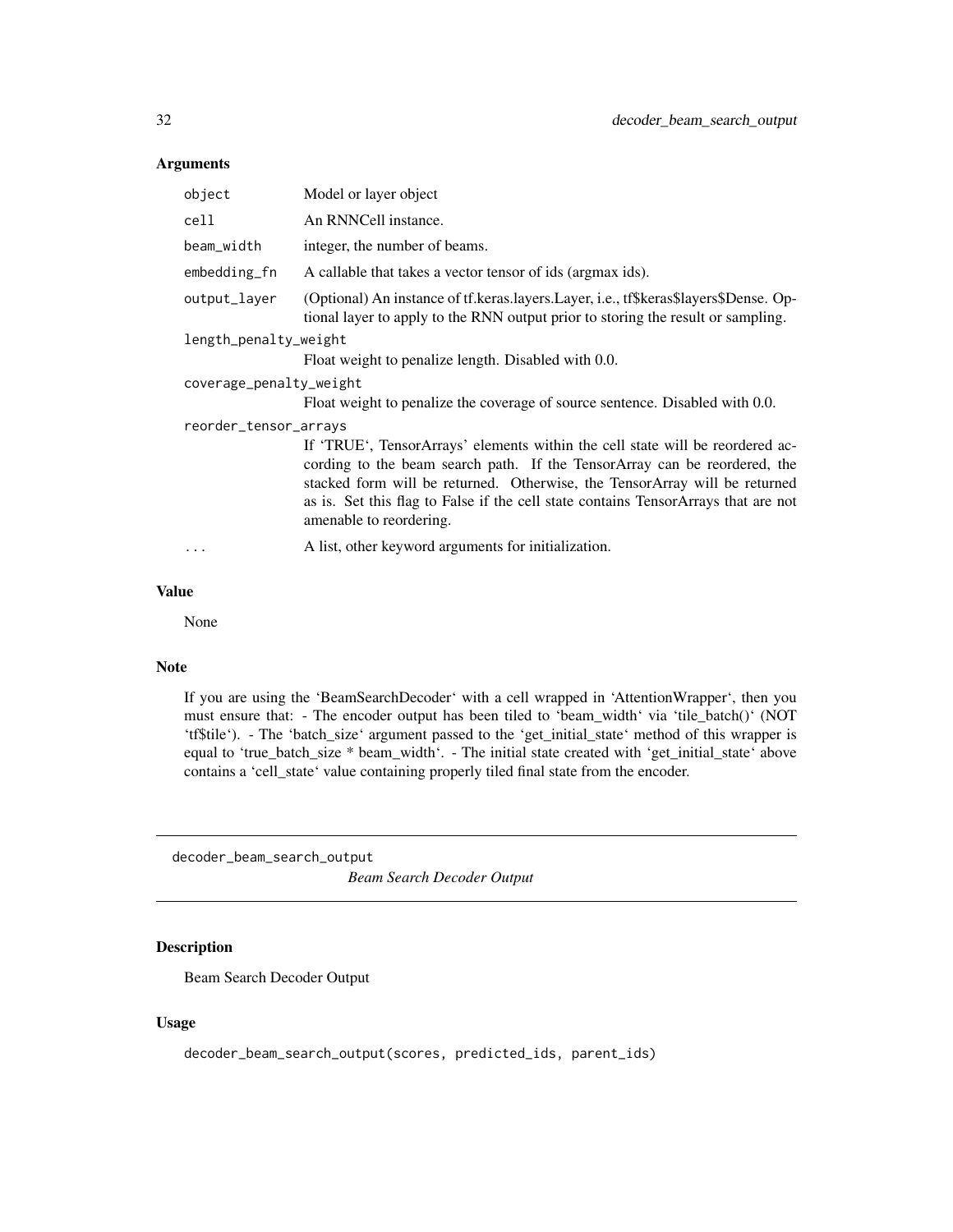# <span id="page-32-0"></span>Arguments

| scores     | calculate the scores for each beam                                                                                                                                                                     |
|------------|--------------------------------------------------------------------------------------------------------------------------------------------------------------------------------------------------------|
|            | predicted_ids The final prediction. A tensor of shape '[batch_size, T, beam_width]' (or '[T,<br>batch_size, beam_width]' if 'output_time_major' is 'TRUE'). Beams are or-<br>dered from best to worst. |
| parent_ids | The parent ids of shape '[max_time, batch_size, beam_width]'.                                                                                                                                          |

#### Value

None

decoder\_beam\_search\_state *Beam Search Decoder State*

# Description

Beam Search Decoder State

# Usage

```
decoder_beam_search_state(
 cell_state,
 log_probs,
 finished,
 lengths,
 accumulated_attention_probs
)
```
# Arguments

| cell_state                  | cell state                  |
|-----------------------------|-----------------------------|
| log_probs                   | log probs                   |
| finished                    | finished                    |
| lengths                     | lengths                     |
| accumulated_attention_probs |                             |
|                             | accumulated_attention_probs |

# Value

None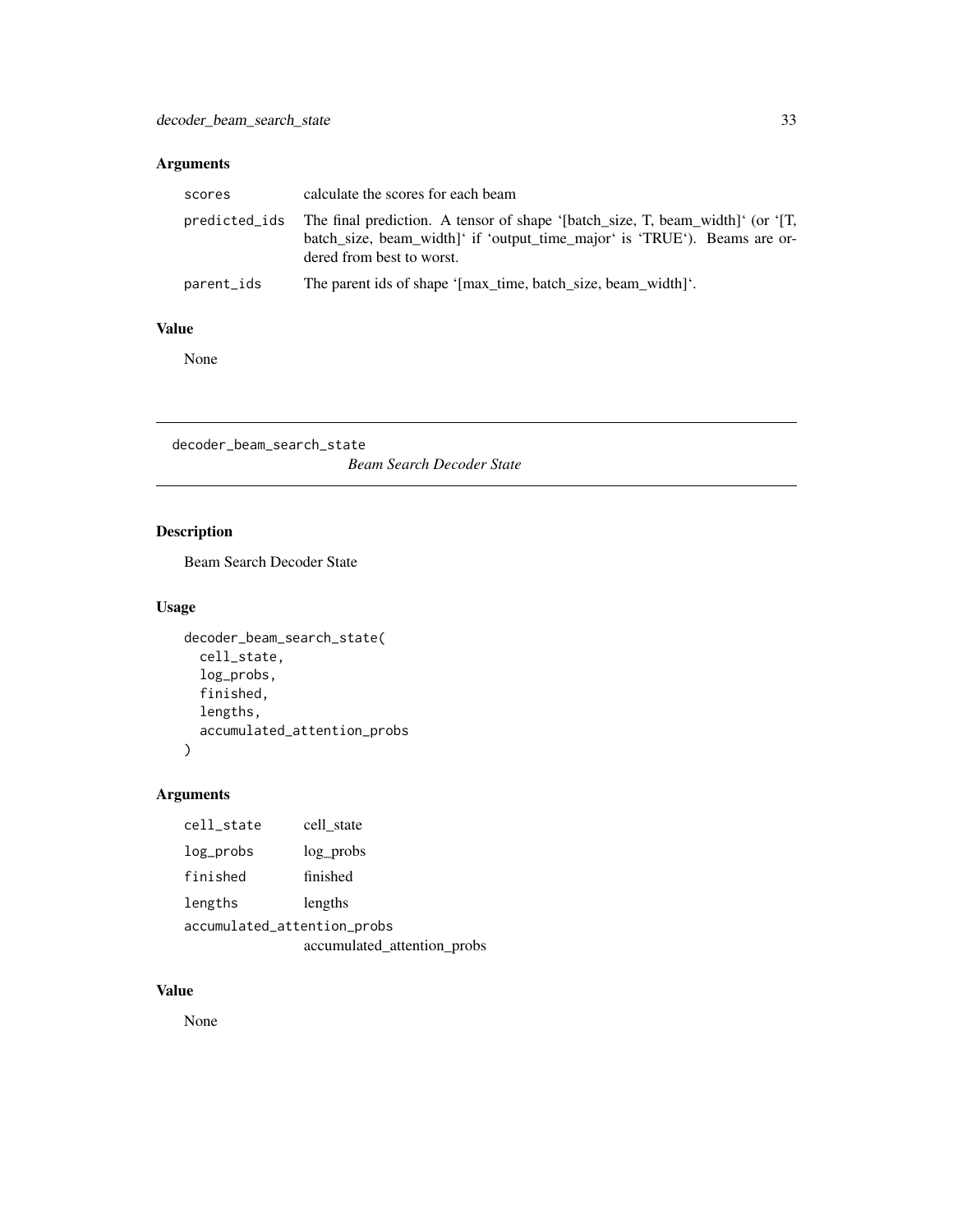<span id="page-33-0"></span>decoder\_final\_beam\_search\_output

*Final Beam Search Decoder Output*

# Description

Final outputs returned by the beam search after all decoding is finished.

# Usage

```
decoder_final_beam_search_output(predicted_ids, beam_search_decoder_output)
```
# Arguments

| predicted ids              | The final prediction. A tensor of shape '[batch_size, T, beam_width]' (or '[T, |
|----------------------------|--------------------------------------------------------------------------------|
|                            | batch_size, beam_width]' if 'output_time_major' is TRUE). Beams are ordered    |
|                            | from best to worst.                                                            |
| beam_search_decoder_output |                                                                                |
|                            | An instance of 'BeamSearchDecoderOutput' that describes the state of the beam  |
|                            | search.                                                                        |

# Value

None

decode\_dynamic *Dynamic decode*

# Description

Perform dynamic decoding with 'decoder'.

# Usage

```
decode_dynamic(
  decoder,
  output_time_major = FALSE,
  impute_finished = FALSE,
  maximum_iterations = NULL,
  parallel_iterations = 32L,
  swap_memory = FALSE,
  training = NULL,
  scope = NULL,
  ...
\mathcal{L}
```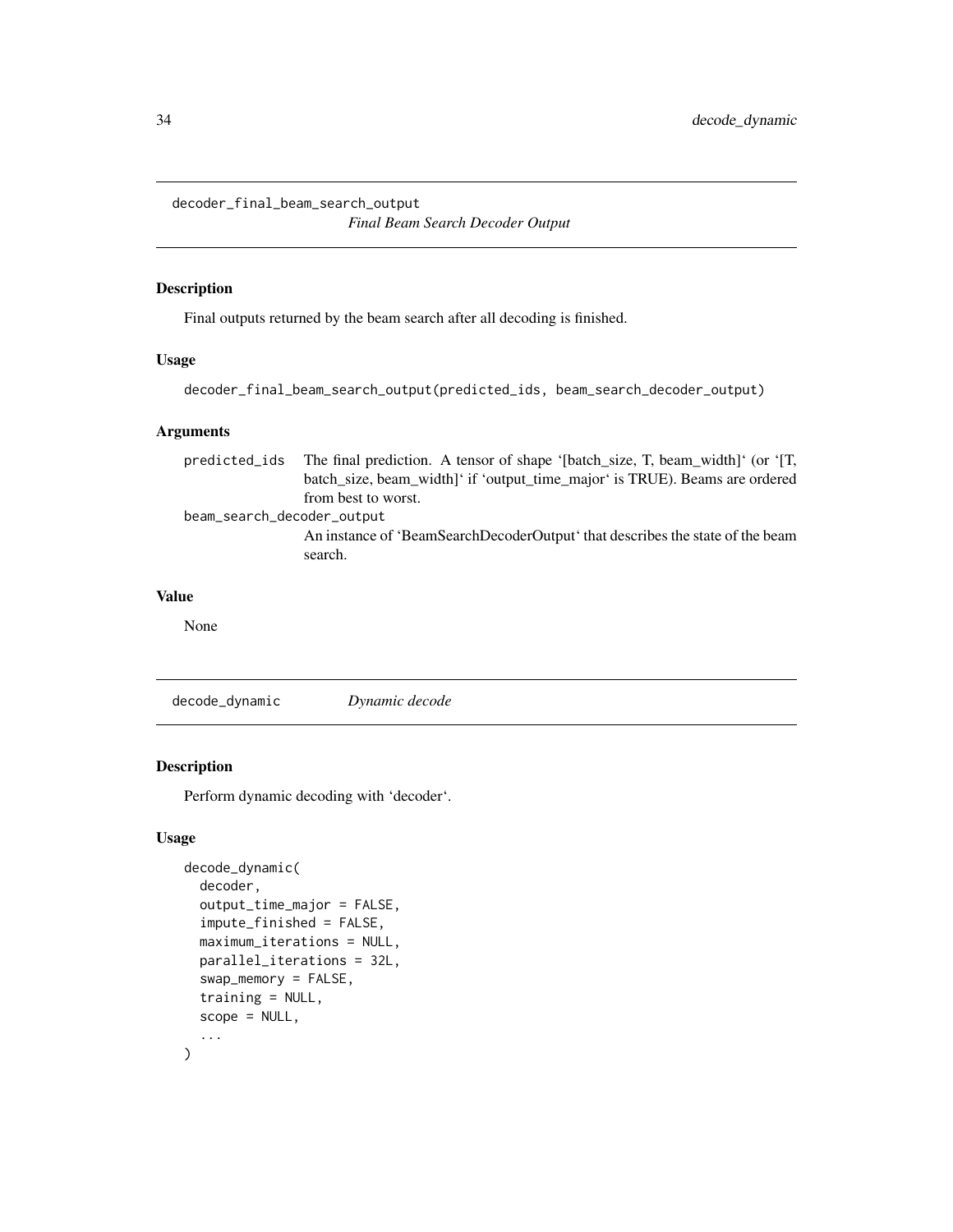# <span id="page-34-0"></span>Arguments

| decoder<br>output_time_major | A 'Decoder' instance.                                                                                                                                                                                                                                                                                                                            |
|------------------------------|--------------------------------------------------------------------------------------------------------------------------------------------------------------------------------------------------------------------------------------------------------------------------------------------------------------------------------------------------|
|                              | boolean. Default: 'FALSE' (batch major). If 'TRUE', outputs are returned as<br>time major tensors (this mode is faster). Otherwise, outputs are returned as batch<br>major tensors (this adds extra time to the computation).                                                                                                                    |
| impute_finished              |                                                                                                                                                                                                                                                                                                                                                  |
|                              | boolean. If 'TRUE', then states for batch entries which are marked as finished<br>get copied through and the corresponding outputs get zeroed out. This causes<br>some slowdown at each time step, but ensures that the final state and outputs<br>have the correct values and that backprop ignores time steps that were marked<br>as finished. |
| maximum_iterations           |                                                                                                                                                                                                                                                                                                                                                  |
|                              | 'int32' scalar, maximum allowed number of decoding steps. Default is 'NULL'<br>(decode until the decoder is fully done).                                                                                                                                                                                                                         |
| parallel_iterations          |                                                                                                                                                                                                                                                                                                                                                  |
|                              | Argument passed to 'tf\$while_loop'.                                                                                                                                                                                                                                                                                                             |
| swap_memory                  | Argument passed to 'tf\$while_loop'.                                                                                                                                                                                                                                                                                                             |
| training                     | boolean. Indicates whether the layer should behave in training mode or in infer-<br>ence mode. Only relevant when 'dropout' or 'recurrent_dropout' is used.                                                                                                                                                                                      |
| scope                        | Optional variable scope to use.                                                                                                                                                                                                                                                                                                                  |
| .                            | A list, other keyword arguments for dynamic_decode. It might contain ar-<br>guments for 'BaseDecoder' to initialize, which takes all tensor inputs during<br>'call()'.                                                                                                                                                                           |

# Details

Calls 'initialize()' once and 'step()' repeatedly on the Decoder object.

# Value

'(final\_outputs, final\_state, final\_sequence\_lengths)'.

#### Raises

TypeError: if 'decoder' is not an instance of 'Decoder'. ValueError: if 'maximum\_iterations' is provided but is not a scalar.

extend\_with\_decoupled\_weight\_decay

*Factory function returning an optimizer class with decoupled weight decay*

# Description

Factory function returning an optimizer class with decoupled weight decay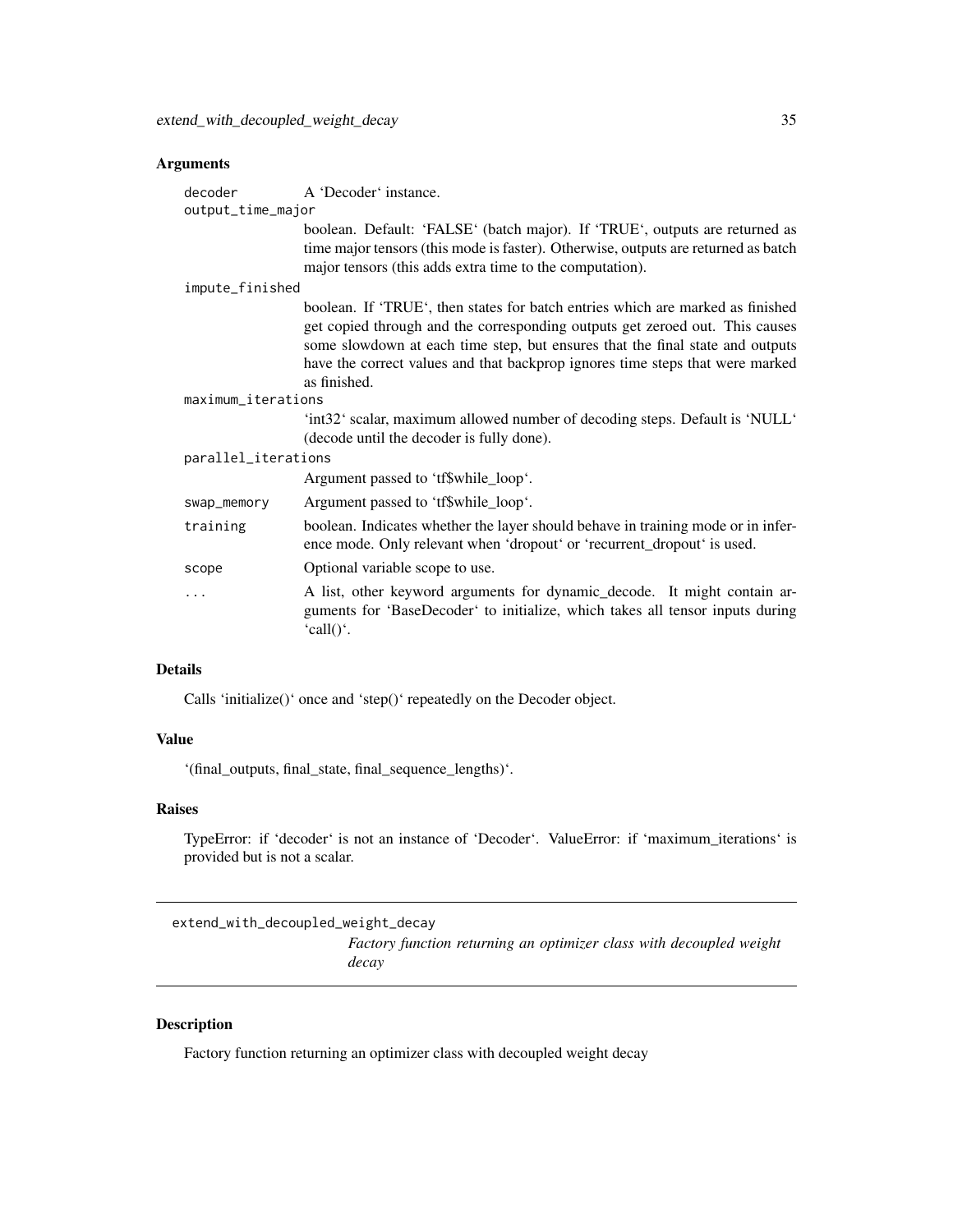#### <span id="page-35-0"></span>Usage

extend\_with\_decoupled\_weight\_decay(base\_optimizer)

#### Arguments

base\_optimizer An optimizer class that inherits from tf\$optimizers\$Optimizer.

# Details

The API of the new optimizer class slightly differs from the API of the base optimizer:

- The first argument to the constructor is the weight decay rate. - minimize and apply\_gradients accept the optional keyword argument decay\_var\_list, which specifies the variables that should be decayed. If NULLs, all variables that are optimized are decayed.

# Value

A new optimizer class that inherits from DecoupledWeightDecayExtension and base\_optimizer.

#### Note

Note: this extension decays weights BEFORE applying the update based on the gradient, i.e. this extension only has the desired behaviour for optimizers which do not depend on the value of 'var' in the update step! Note: when applying a decay to the learning rate, be sure to manually apply the decay to the 'weight\_decay' as well.

#### Examples

## Not run:

```
### MyAdamW is a new class
MyAdamW = extend_with_decoupled_weight_decay(tf$keras$optimizers$Adam)
### Create a MyAdamW object
optimizer = MyAdamW(weight_decay = 0.001, learning_rate = 0.001)
#### update var1, var2 but only decay var1
optimizer$minimize(loss, var_list = list(var1, var2), decay_variables = list(var1))
```
## End(Not run)

gather\_tree *Gather tree*

#### Description

Gather tree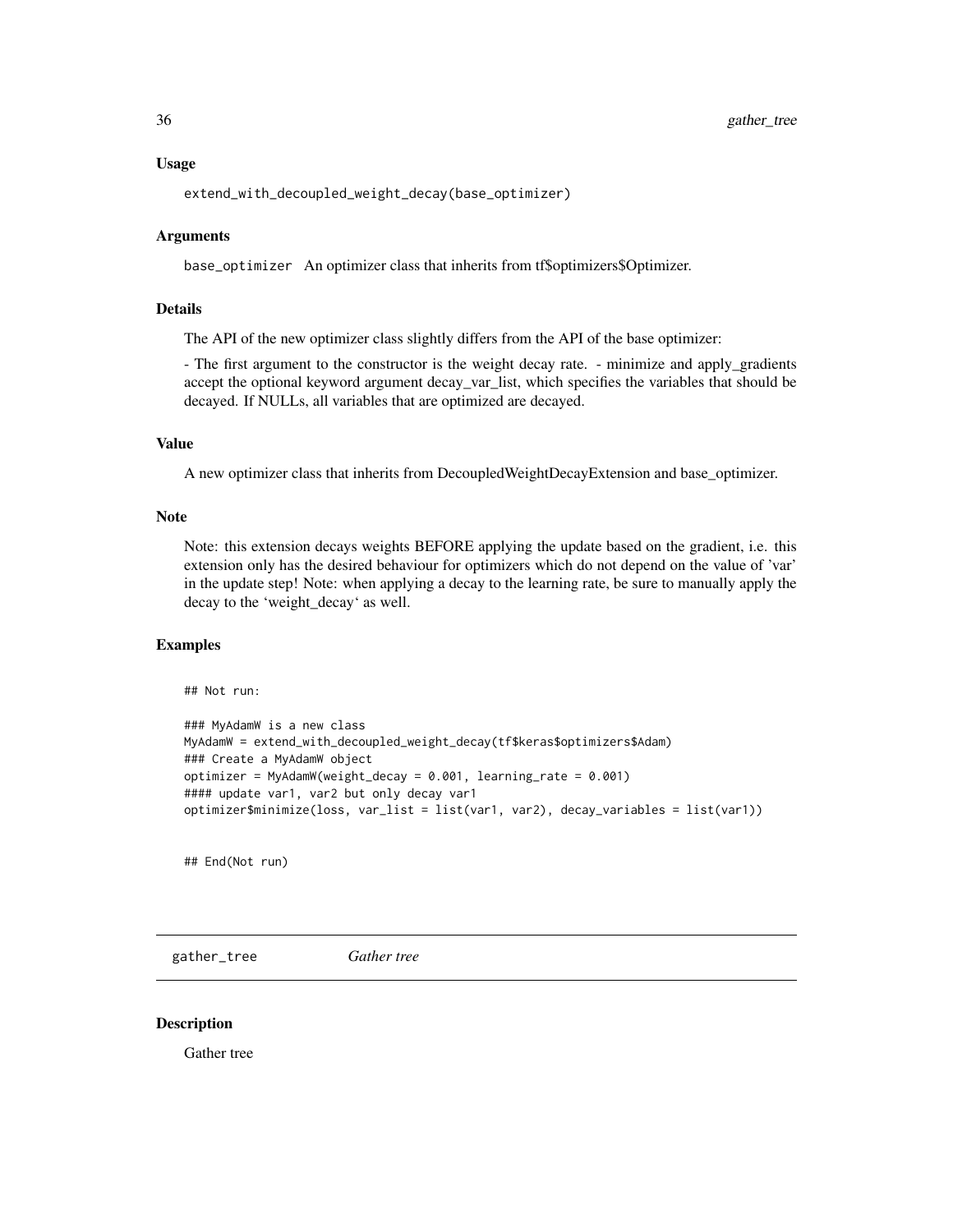# Usage

```
gather_tree(step_ids, parent_ids, max_sequence_lengths, end_token)
```
# Arguments

| step_ids             | requires the step id                                          |
|----------------------|---------------------------------------------------------------|
| parent_ids           | The parent ids of shape '[max_time, batch_size, beam_width]'. |
| max_sequence_lengths |                                                               |
|                      | get max_sequence_length across all beams for each batch.      |
| end_token            | 'int32' scalar, the token that marks end of decoding.         |

### Value

None

gather\_tree\_from\_array

*Gather tree from array*

# Description

Calculates the full beams for 'TensorArray's.

# Usage

```
gather_tree_from_array(t, parent_ids, sequence_length)
```
# Arguments

| A stacked 'TensorArray' of size 'max_time' that contains 'Tensor's of shape      |
|----------------------------------------------------------------------------------|
| '[batch_size, beam_width, s]' or '[batch_size * beam_width, s]' where 's' is the |
| depth shape.                                                                     |
| The parent ids of shape '[max_time, batch_size, beam_width]'.                    |
| sequence_length                                                                  |
| The sequence length of shape '[batch size, beam width]'.                         |
|                                                                                  |

#### Value

A 'Tensor' which is a stacked 'TensorArray' of the same size and type as 't' and where beams are sorted in each 'Tensor' according to 'parent\_ids'.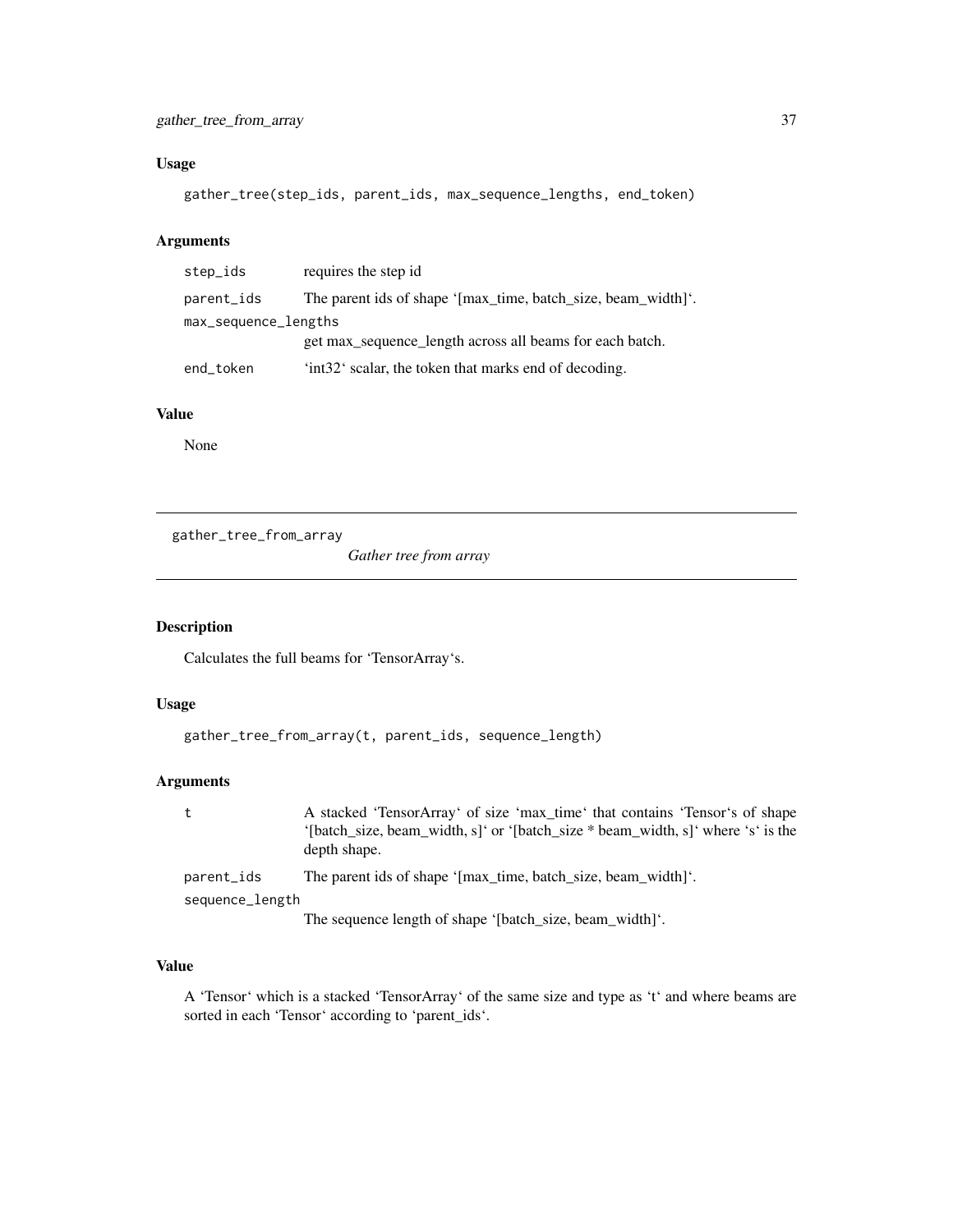# Description

Returns batched one-hot vectors.

### Usage

hardmax(logits, name = NULL)

## Arguments

| logits | A batch tensor of logit values. |
|--------|---------------------------------|
| name   | Name to use when creating ops.  |

# Details

The depth index containing the '1' is that of the maximum logit value.

#### Value

A batched one-hot tensor.

img\_adjust\_hsv\_in\_yiq *Adjust hsv in yiq*

# Description

Adjust hue, saturation, value of an RGB image in YIQ color space.

### Usage

```
img_adjust_hsv_in_yiq(
  image,
 delta\_hue = 0,
  scale_saturation = 1,
  scale_value = 1,
  name = NULL
\mathcal{E}
```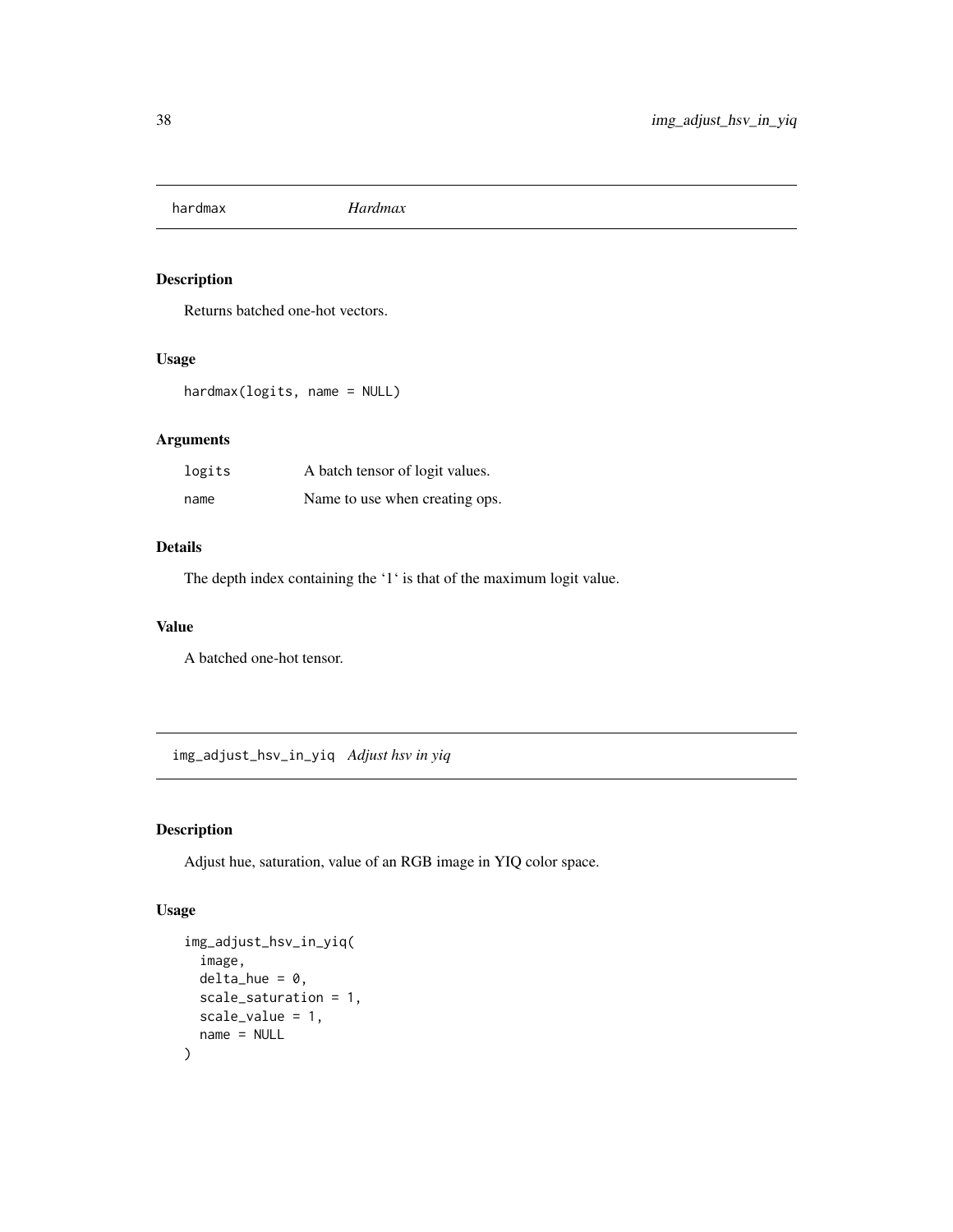#### **Arguments**

| image            | RGB image or images. Size of the last dimension must be 3. |
|------------------|------------------------------------------------------------|
| delta_hue        | float, the hue rotation amount, in radians.                |
| scale_saturation |                                                            |
|                  | float, factor to multiply the saturation by.               |
| scale_value      | float, factor to multiply the value by.                    |
| name             | A name for this operation (optional).                      |

#### Details

This is a convenience method that converts an RGB image to float representation, converts it to YIQ, rotates the color around the Y channel by delta\_hue in radians, scales the chrominance channels (I, Q) by scale\_saturation, scales all channels (Y, I, Q) by scale\_value, converts back to RGB, and then back to the original data type. 'image' is an RGB image. The image hue is adjusted by converting the image to YIQ, rotating around the luminance channel (Y) by 'delta\_hue' in radians, multiplying the chrominance channels  $(I, Q)$  by 'scale\_saturation', and multiplying all channels  $(Y, I, Q)$  by 'scale\_value'. The image is then converted back to RGB.

#### Value

Adjusted image(s), same shape and dtype as 'image'.

img\_angles\_to\_projective\_transforms *Angles to projective transforms*

#### Description

Returns projective transform(s) for the given angle(s).

#### Usage

```
img_angles_to_projective_transforms(
  angles,
  image_height,
  image_width,
  name = NULL
)
```

| angles       | A scalar angle to rotate all images by, or (for batches of images) a vector with<br>an angle to rotate each image in the batch. The rank must be statically known<br>(the shape is not 'TensorShape(NULL)'. |
|--------------|-------------------------------------------------------------------------------------------------------------------------------------------------------------------------------------------------------------|
| image_height | Height of the image( $s$ ) to be transformed.                                                                                                                                                               |
| image_width  | Width of the image(s) to be transformed.                                                                                                                                                                    |
| name         | name of the op.                                                                                                                                                                                             |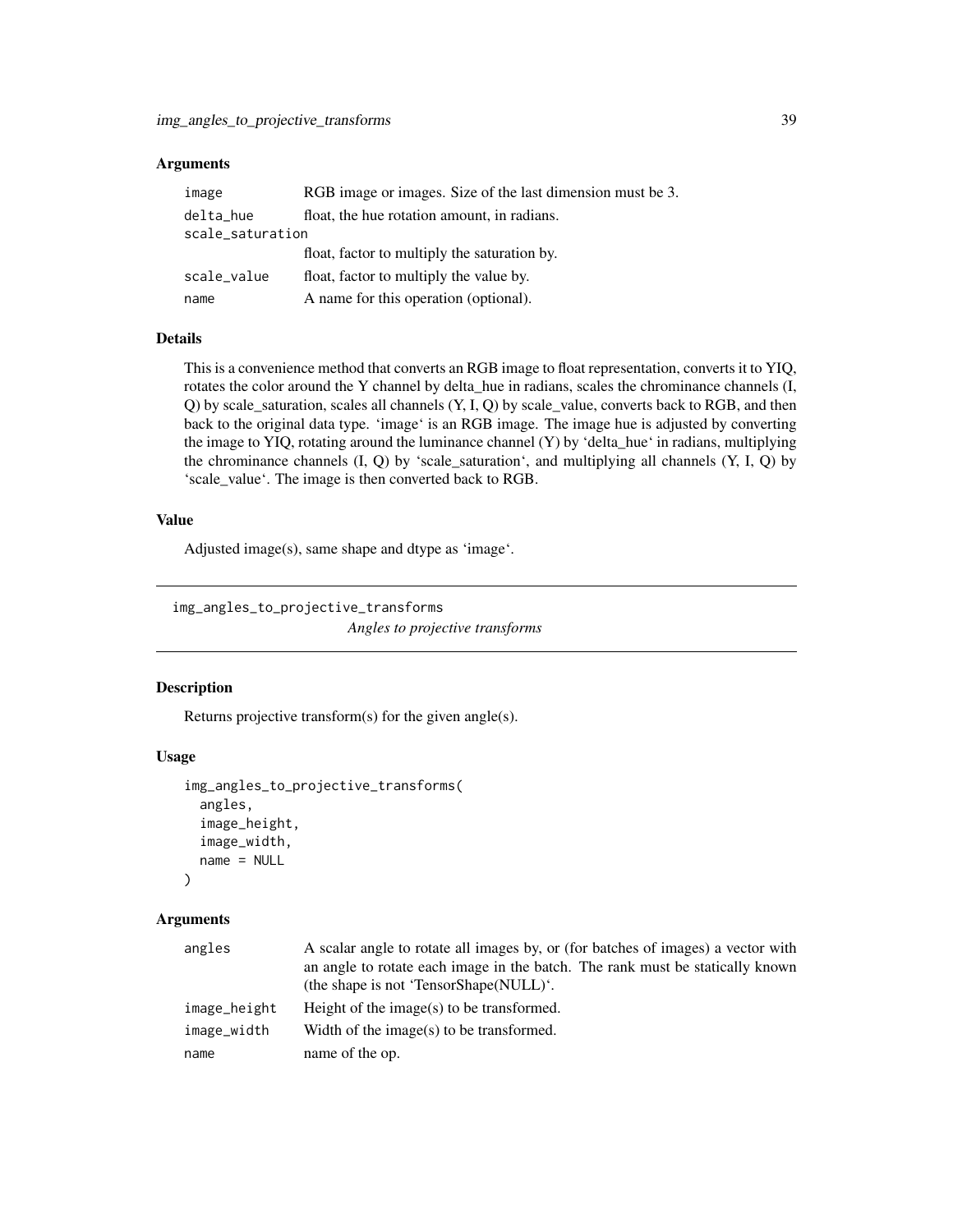# Value

A tensor of shape (num\_images, 8). Projective transforms which can be given to 'transform' op.

|  | <b>Blend</b> | img_blend |
|--|--------------|-----------|
|--|--------------|-----------|

## Description

Blend image1 and image2 using 'factor'.

# Usage

img\_blend(image1, image2, factor)

#### Arguments

| image1 | An image Tensor of shape (num_rows, num_columns, num_channels) (HWC),<br>or (num_rows, num_columns) (HW), or (num_channels, num_rows, num_columns). |
|--------|-----------------------------------------------------------------------------------------------------------------------------------------------------|
| image2 | An image Tensor of shape (num_rows, num_columns, num_channels) (HWC),<br>or (num_rows, num_columns) (HW), or (num_channels, num_rows, num_columns). |
| factor | A floating point value or Tensor of type tf.float 32 above 0.0.                                                                                     |

# Details

Factor can be above 0.0. A value of 0.0 means only image1 is used. A value of 1.0 means only image2 is used. A value between 0.0 and 1.0 means we linearly interpolate the pixel values between the two images. A value greater than 1.0 "extrapolates" the difference between the two pixel values, and we clip the results to values between 0 and 255.

# Value

A blended image Tensor of tf\$float32.

img\_compose\_transforms

*Compose transforms*

## Description

Composes the transforms tensors.

#### Usage

img\_compose\_transforms(transforms, name = NULL)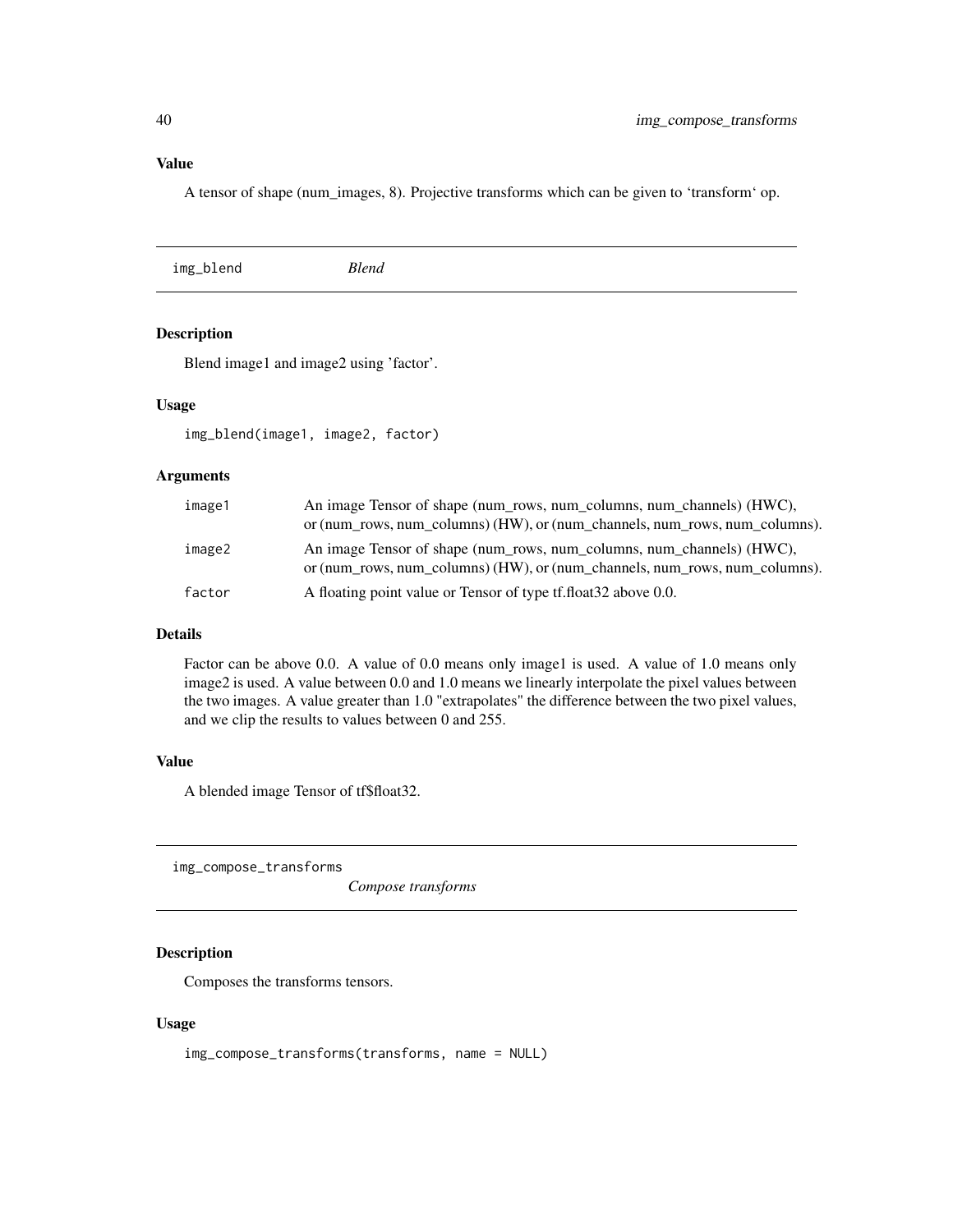#### **Arguments**

| transforms | List of image projective transforms to be composed. Each transform is length 8                                                              |
|------------|---------------------------------------------------------------------------------------------------------------------------------------------|
|            | (single transform) or shape $(N, 8)$ (batched transforms). The shapes of all inputs<br>must be equal, and at least one input must be given. |
| name       | The name for the op.                                                                                                                        |

## Value

A composed transform tensor. When passed to 'transform' op, equivalent to applying each of the given transforms to the image in order.

img\_connected\_components

*Connected components*

### **Description**

Labels the connected components in a batch of images.

#### Usage

```
img_connected_components(images, name = NULL)
```
#### **Arguments**

| images | A 2D (H, W) or 3D (N, H, W) Tensor of image (integer, floating point and<br>boolean types are supported). |
|--------|-----------------------------------------------------------------------------------------------------------|
| name   | The name of the op.                                                                                       |

#### Details

A component is a set of pixels in a single input image, which are all adjacent and all have the same non-zero value. The components using a squared connectivity of one (all equal entries are joined with their neighbors above,below, left, and right). Components across all images have consecutive ids 1 through n. Components are labeled according to the first pixel of the component appearing in row-major order (lexicographic order by image\_index\_in\_batch, row, col). Zero entries all have an output id of 0. This op is equivalent with 'scipy.ndimage.measurements.label' on a 2D array with the default structuring element (which is the connectivity used here).

#### Value

Components with the same shape as 'images'. entries that evaluate to FALSE (e.g. 0/0.0f, FALSE) in 'images' have value 0, and all other entries map to a component  $id > 0$ .

#### Raises

TypeError: if 'images' is not 2D or 3D.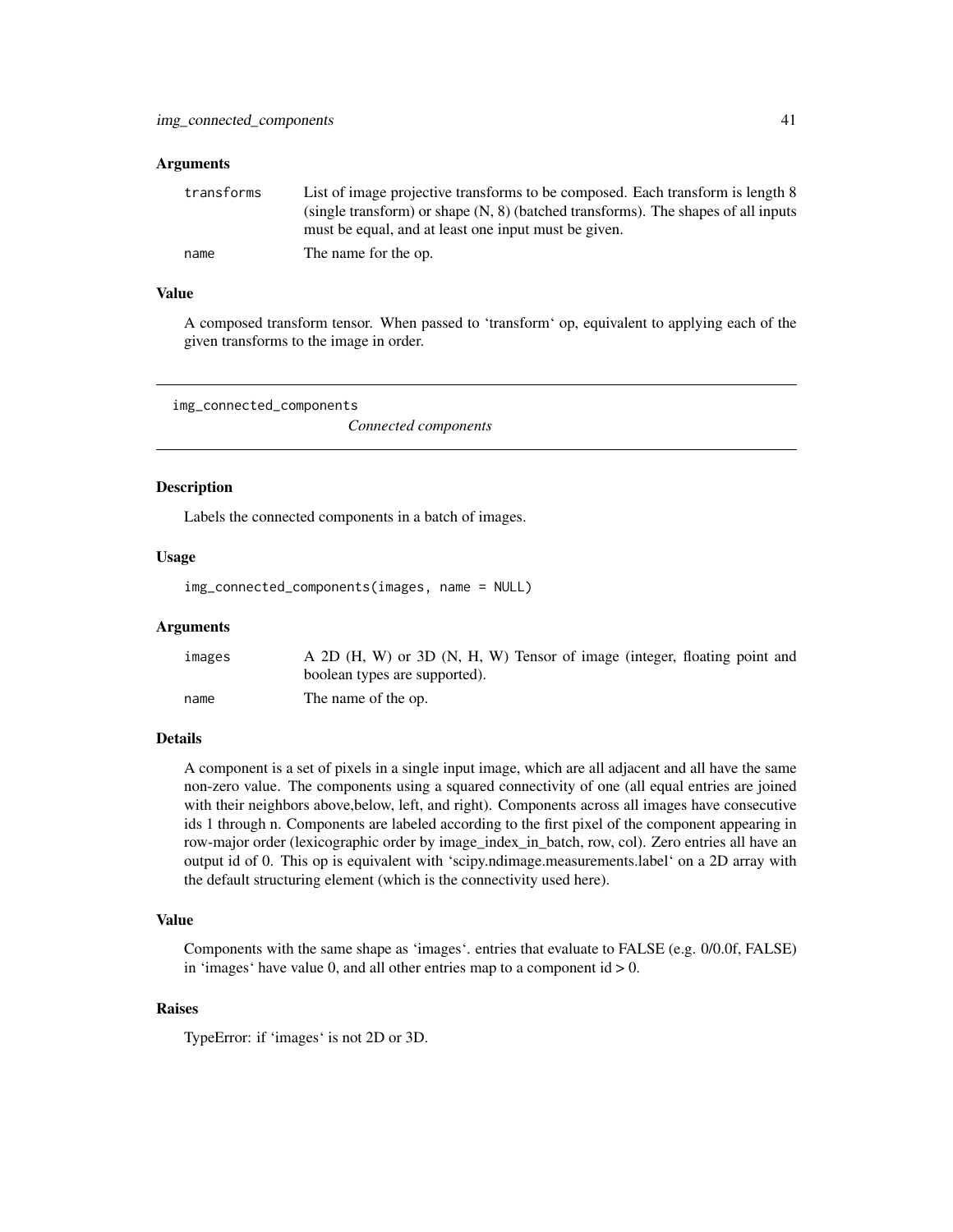img\_cutout *Cutout*

## Description

Apply cutout (https://arxiv.org/abs/1708.04552) to images.

# Usage

```
img_cutout(
  images,
 mask_size,
 offset = list(0, 0),constant_values = 0,
  data_format = "channels_last"
)
```
#### Arguments

| images          | A tensor of shape (batch_size, height, width, channels) (NHWC), (batch_size,<br>channels, height, width)(NCHW).                                                                                                                                                                        |
|-----------------|----------------------------------------------------------------------------------------------------------------------------------------------------------------------------------------------------------------------------------------------------------------------------------------|
| mask_size       | Specifies how big the zero mask that will be generated is that is applied to the im-<br>ages. The mask will be of size (mask_height x mask_width). Note: mask_size<br>should be divisible by 2.                                                                                        |
| offset          | A list of (height, width) or (batch size, 2)                                                                                                                                                                                                                                           |
| constant_values |                                                                                                                                                                                                                                                                                        |
|                 | What pixel value to fill in the images in the area that has the cutout mask applied<br>to it.                                                                                                                                                                                          |
| data_format     | A string, one of 'channels_last' (default) or 'channels_first'. The ordering of<br>the dimensions in the inputs. 'channels_last' corresponds to inputs with shape<br>'(batch_size, , channels)' while 'channels_first' corresponds to inputs with<br>shape '(batch size, channels, )'. |

### Details

This operation applies a (mask\_height x mask\_width) mask of zeros to a location within 'img' specified by the offset. The pixel values filled in will be of the value 'replace'. The located where the mask will be applied is randomly chosen uniformly over the whole images.

#### Value

An image Tensor.

#### Raises

InvalidArgumentError: if mask\_size can't be divisible by 2.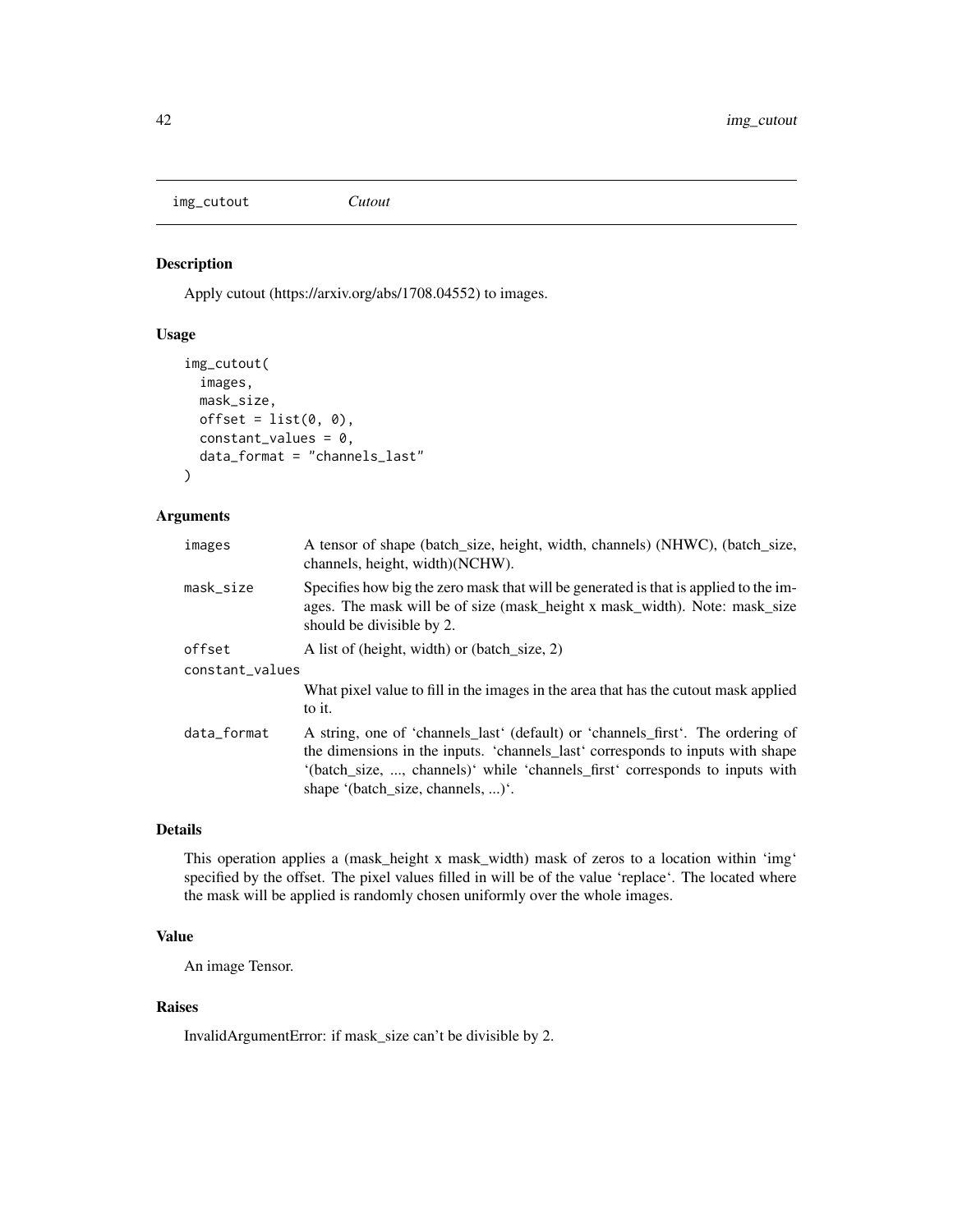img\_dense\_image\_warp *Dense image warp*

#### Description

Image warping using per-pixel flow vectors.

#### Usage

img\_dense\_image\_warp(image, flow, name = NULL)

#### **Arguments**

| image | 4-D float Tensor with shape [batch, height, width, channels]. |
|-------|---------------------------------------------------------------|
| flow  | A 4-D float Tensor with shape [batch, height, width, 2].      |
| name  | A name for the operation (optional).                          |

#### Details

Apply a non-linear warp to the image, where the warp is specified by a dense flow field of offset vectors that define the correspondences of pixel values in the output image back to locations in the source image. Specifically, the pixel value at output[b, j, i, c] is images[b, j - flow[b, j, i, 0], i flow[b, j, i, 1], c]. The locations specified by this formula do not necessarily map to an int index. Therefore, the pixel value is obtained by bilinear interpolation of the 4 nearest pixels around (b, j flow[b, j, i, 0], i - flow[b, j, i, 1]). For locations outside of the image, we use the nearest pixel values at the image boundary.

#### Value

A 4-D float 'Tensor' with shape'[batch, height, width, channels]' and same type as input image.

#### Raises

ValueError: if height  $< 2$  or width  $< 2$  or the inputs have the wrong number of dimensions.

#### Note

Note that image and flow can be of type tf\$half, tf\$float32, or tf\$float64, and do not necessarily have to be the same type.

#### Examples

```
## Not run:
flow_shape = list(1L, as.integer(input_img$shape[[2]]), as.integer(input_img$shape[[3]]), 2L)
init_flows = tf$random$normal(flow_shape) * 2.0
dense_img_warp = img_dense_image_warp(input_img, init_flows)
dense_img_warp = tf$squeeze(dense_img_warp, 0)
```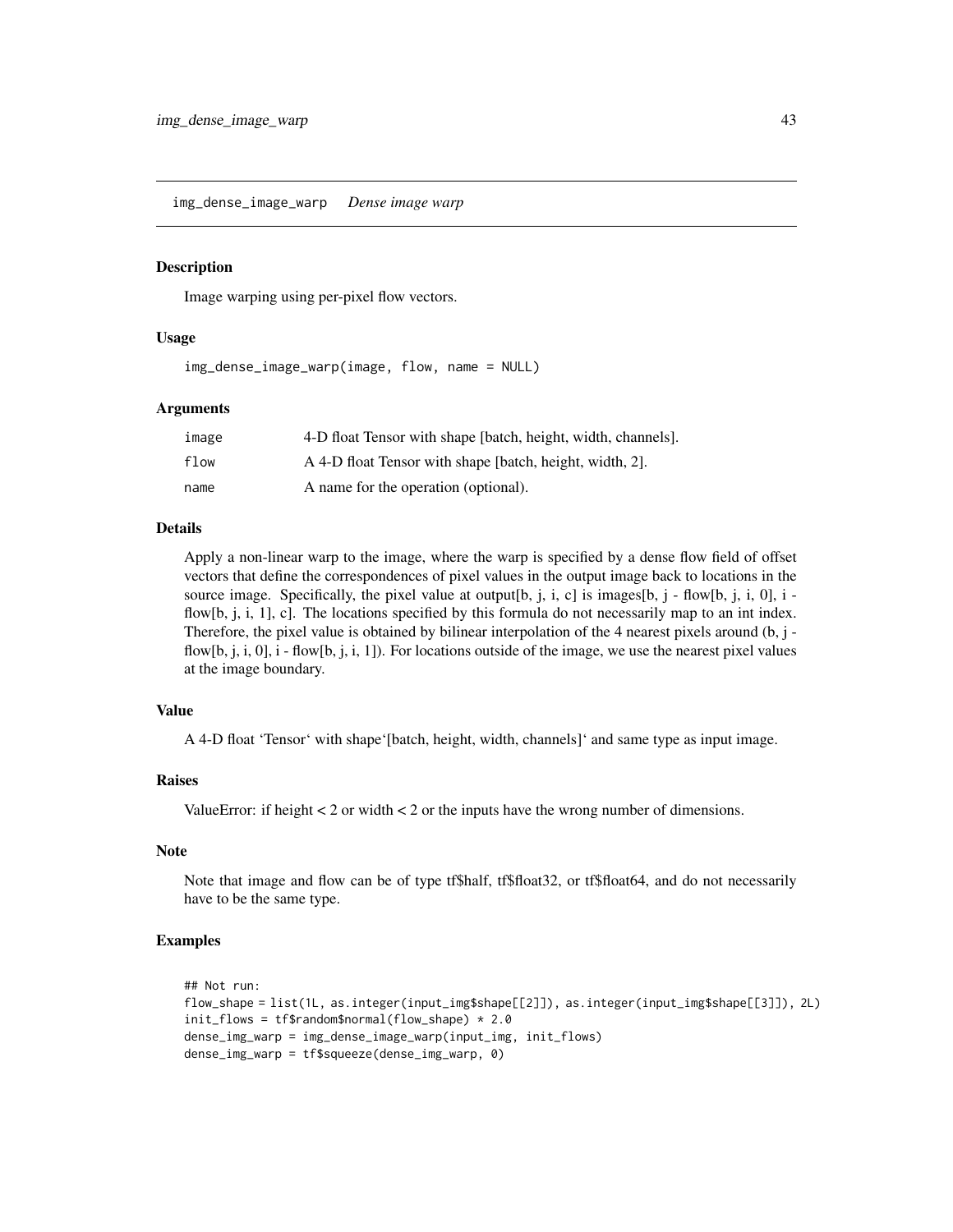## End(Not run)

img\_equalize *Equalize*

# Description

Equalize image(s)

## Usage

```
img_equalize(image, data_format = "channels_last", name = NULL)
```
# Arguments

| image       | A tensor of shape (num images, num rows, num columns, num channels) (NHWC),<br>or (num images, num channels, num rows, num columns) (NCHW), or (num rows,<br>num_columns, num_channels) (HWC), or (num_channels, num_rows, num_columns)<br>(CHW), or (num_rows, num_columns) (HW). The rank must be statically known<br>(the shape is not TensorShape(None)). |
|-------------|---------------------------------------------------------------------------------------------------------------------------------------------------------------------------------------------------------------------------------------------------------------------------------------------------------------------------------------------------------------|
| data format | Either 'channels first' or 'channels last'                                                                                                                                                                                                                                                                                                                    |
| name        | The name of the op. Returns: Image(s) with the same type and shape as 'im-<br>ages', equalized.                                                                                                                                                                                                                                                               |

# Value

Image(s) with the same type and shape as 'images', equalized.

# Examples

## Not run: img\_equalize(img)

## End(Not run)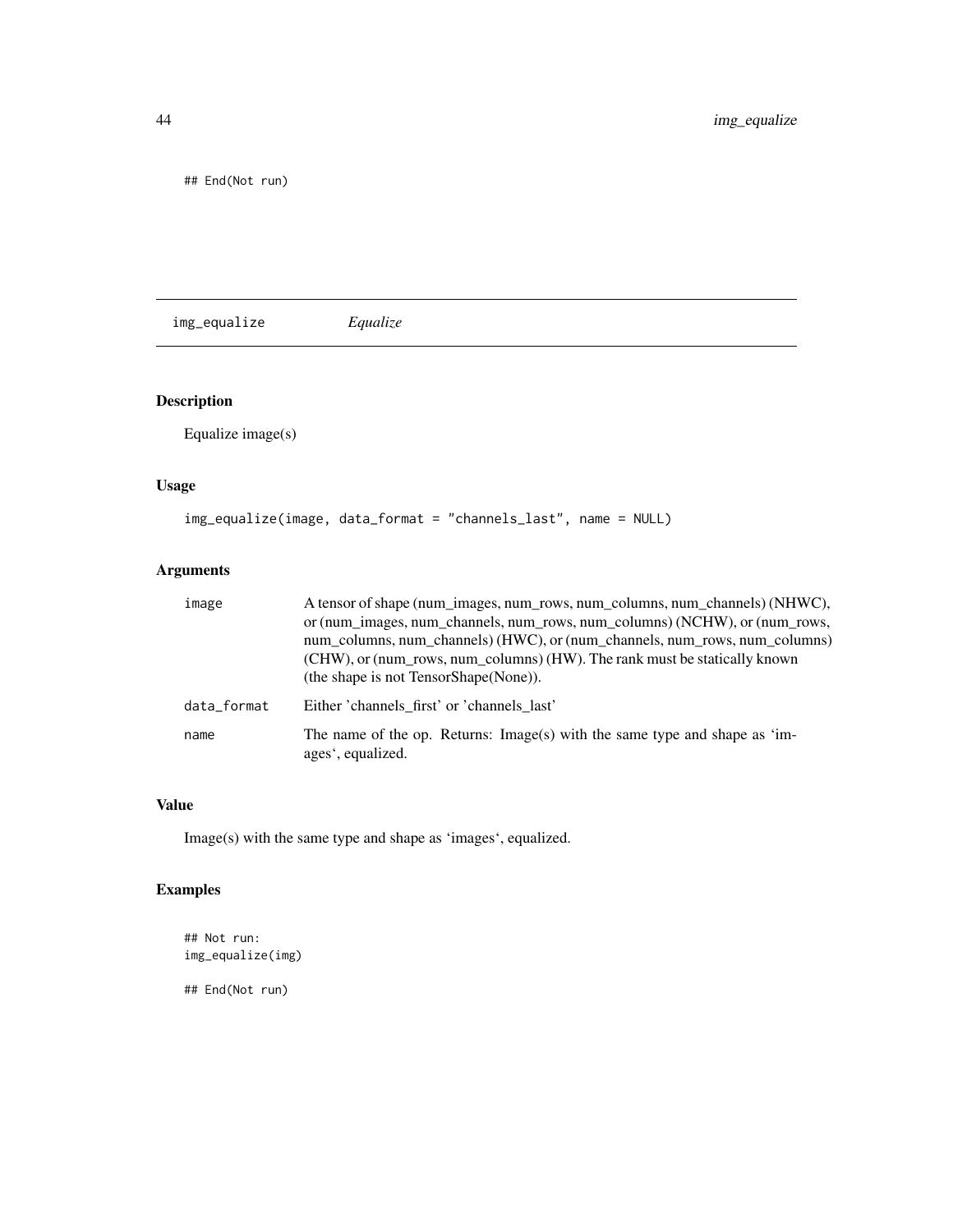img\_euclidean\_dist\_transform

*Euclidean dist transform*

#### Description

Applies euclidean distance transform(s) to the image(s).

### Usage

```
img_euclidean_dist_transform(images, dtype = tf$float32, name = NULL)
```
#### **Arguments**

| images | A tensor of shape (num images, num rows, num columns, 1) (NHWC), or       |
|--------|---------------------------------------------------------------------------|
|        | (num rows, num columns, 1) ( $HWC$ ) or (num rows, num columns) ( $HW$ ). |
| dtvpe  | DType of the output tensor.                                               |
| name   | The name of the op.                                                       |

## Value

Image(s) with the type 'dtype' and same shape as 'images', with the transform applied. If a tensor of all ones is given as input, the output tensor will be filled with the max value of the 'dtype'.

### Raises

TypeError: If 'image' is not tf.uint8, or 'dtype' is not floating point. ValueError: If 'image' more than one channel, or 'image' is not of rank between 2 and 4.

#### Examples

```
## Not run:
img_path = tf$keras$utils$get_file('tensorflow.png','https://tensorflow.org/images/tf_logo.png')
img_raw = tf$io$read_file(img_path)
img = tf$io$decode_png(img_raw)
img = tf$image$convert_image_dtype(img, tf$float32)
img = tf$image$resize(img, c(500L,500L))
bw_img = 1.0 - tf$image$rgb_to_grayscale(img)
gray = tf$image$convert_image_dtype(bw_img,tf$uint8)
gray = tf$expand_dims(gray, 0L)
eucid = img_euclidean_dist_transform(gray)
eucid = tf$squeeze(eucid, c(0,-1))
```
## End(Not run)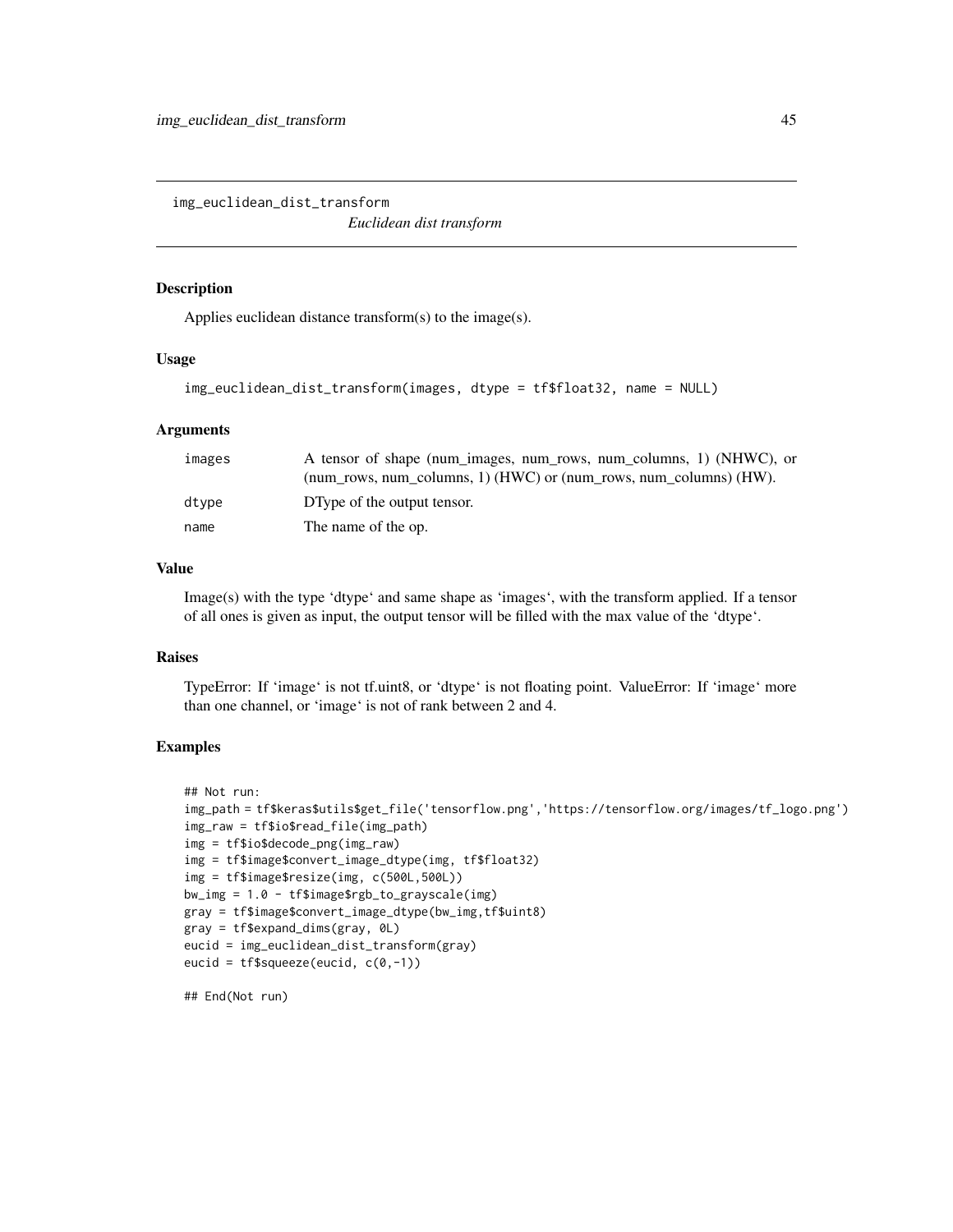img\_flat\_transforms\_to\_matrices *Flat transforms to matrices*

#### Description

Converts projective transforms to affine matrices.

#### Usage

```
img_flat_transforms_to_matrices(transforms, name = NULL)
```
#### Arguments

| transforms | Vector of length 8, or batches of transforms with shape $(N, 8)$ . |
|------------|--------------------------------------------------------------------|
| name       | The name for the op.                                               |

### Details

Note that the output matrices map output coordinates to input coordinates. For the forward transformation matrix, call 'tf\$linalg\$inv' on the result.

#### Value

3D tensor of matrices with shape '(N, 3, 3)'. The output matrices map the \*output coordinates\* (in homogeneous coordinates) of each transform to the corresponding \*input coordinates\*.

#### Raises

ValueError: If 'transforms' have an invalid shape.

img\_from\_4D *From 4D image*

# Description

Convert back to an image with 'ndims' rank.

#### Usage

```
img_from_4D(image, ndims)
```

| image | 4D tensor.                      |
|-------|---------------------------------|
| ndims | The original rank of the image. |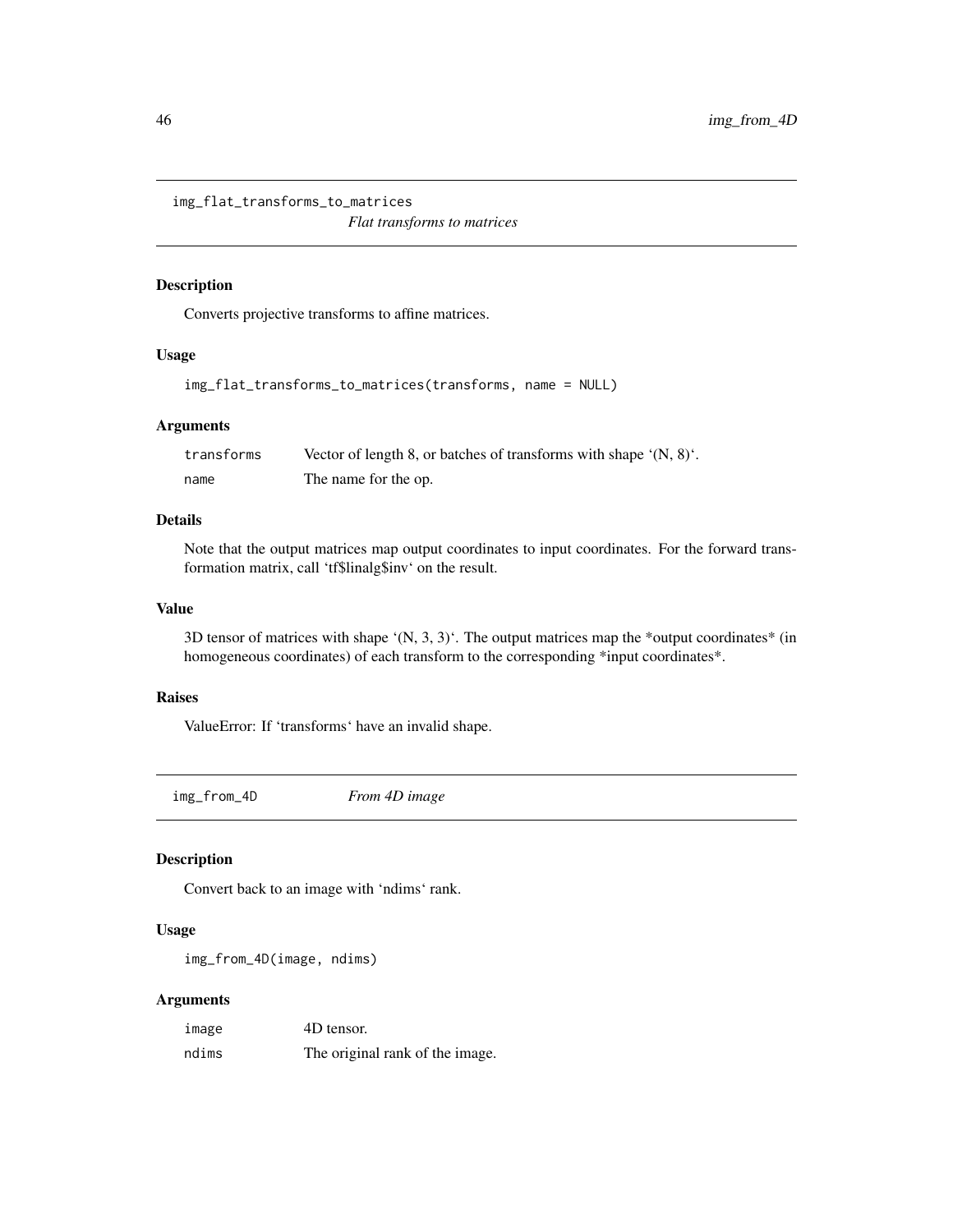# Value

'ndims'-D tensor with the same type.

img\_get\_ndims *Get ndims*

## Description

Print dimensions

#### Usage

img\_get\_ndims(image)

## Arguments

image image

#### Value

dimensions of the image

img\_interpolate\_bilinear

*Interpolate bilinear*

# Description

Similar to Matlab's interp2 function.

# Usage

```
img_interpolate_bilinear(grid, query_points, indexing = "ij", name = NULL)
```
## Arguments

| grid         | a 4-D float Tensor of shape [batch, height, width, channels].                                         |
|--------------|-------------------------------------------------------------------------------------------------------|
| query_points | a 3-D float Tensor of N points with shape [batch, N, 2].                                              |
| indexing     | whether the query points are specified as row and column (ij), or Cartesian co-<br>ordinates $(xy)$ . |
| name         | a name for the operation (optional).                                                                  |

### Details

Finds values for query points on a grid using bilinear interpolation.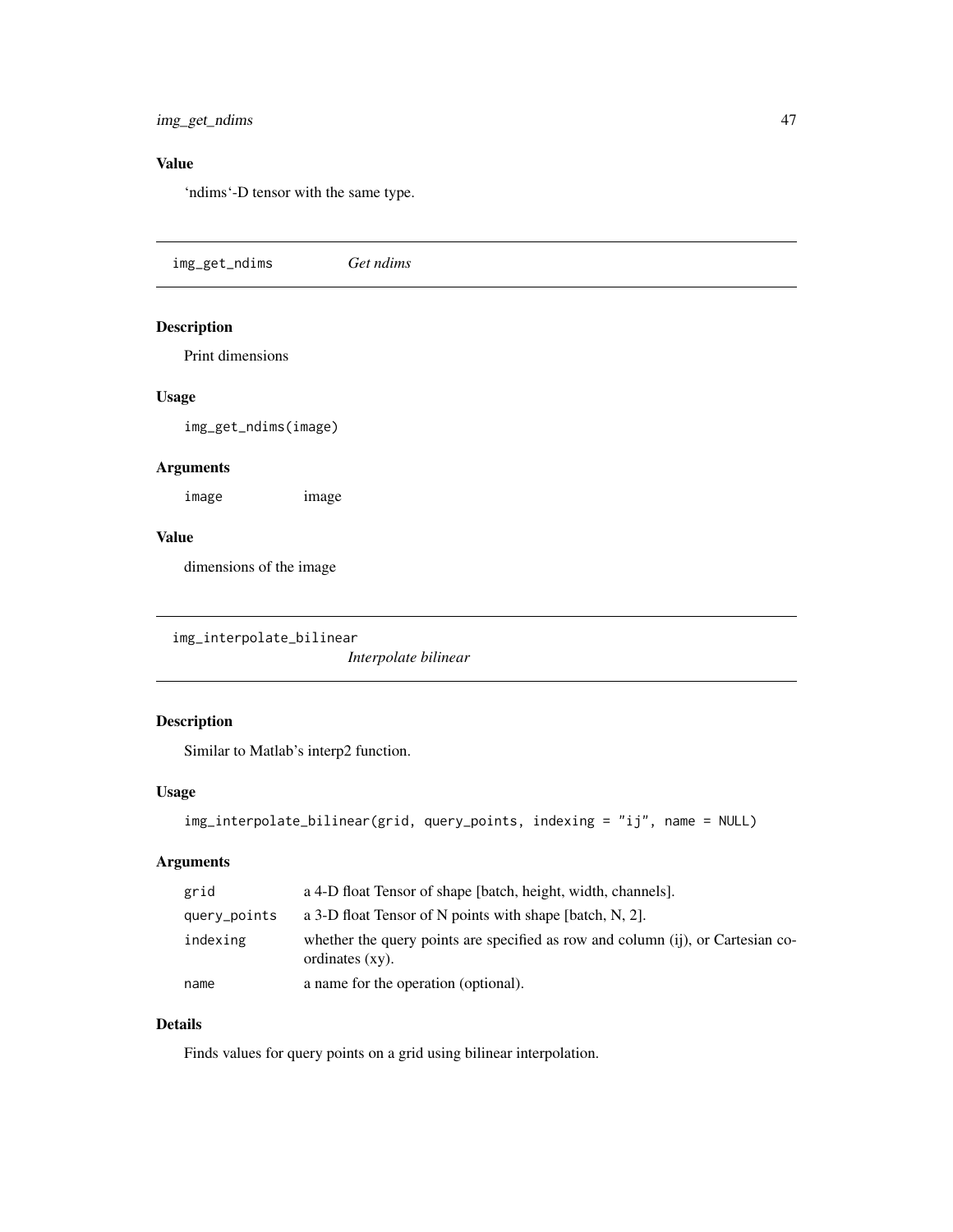values: a 3-D 'Tensor' with shape '[batch, N, channels]'

### Raises

ValueError: if the indexing mode is invalid, or if the shape of the inputs invalid.

img\_interpolate\_spline

*Interpolate spline*

# Description

Interpolate signal using polyharmonic interpolation.

# Usage

```
img_interpolate_spline(
 train_points,
  train_values,
 query_points,
 order,
 regularization_weight = 0,
 name = "interpolate_spline"
)
```

| train_points          | '(batch_size, n, d)' float 'Tensor' of n d-dimensional locations. These do not<br>need to be regularly-spaced.                                                                                                                                                   |
|-----------------------|------------------------------------------------------------------------------------------------------------------------------------------------------------------------------------------------------------------------------------------------------------------|
| train_values          | '[batch_size, n, k]' float 'Tensor' of n c-dimensional values evaluated at train_points.                                                                                                                                                                         |
| query_points          | '[batch_size, m, d]' 'Tensor' of m d-dimensional locations where we will output<br>the interpolant's values.                                                                                                                                                     |
| order                 | order of the interpolation. Common values are 1 for $\(\phi(r) = r), 2$ for $(\phi(r)$<br>$= r^2 * log(r)$ (thin-plate spline), or 3 for $\langle p \rangle = r^3$ ).                                                                                            |
| regularization_weight | weight placed on the regularization term. This will depend substantially on the<br>problem, and it should always be tuned. For many problems, it is reasonable to<br>use no regularization. If using a non-zero value, we recommend a small value<br>like 0.001. |
| name                  | name prefix for ops created by this function                                                                                                                                                                                                                     |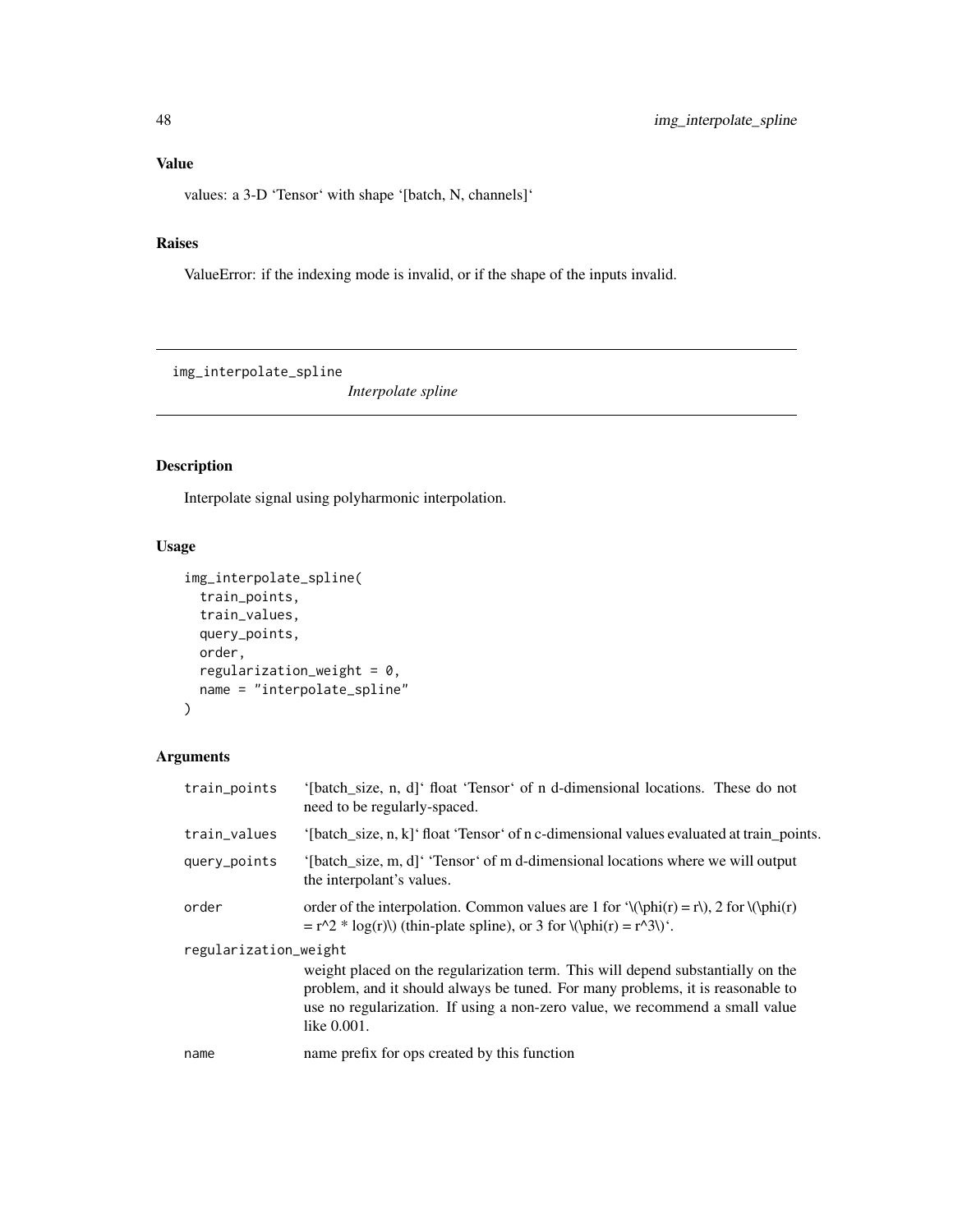#### Details

The interpolant has the form  $f(x) = \sum_{i=1}^{\infty}$   $\phi_i = 1^n$  w\_i  $\phi_i = \sum_{i=1}^{\infty}$  + v^T x + b'. This is a sum of two terms: (1) a weighted sum of radial basis function (RBF) terms, with the centers  $\(c_1, \ldots, c_n)$ , and (2) a linear term with a bias. The  $\(c_i)\$  vectors are 'training' points. In the code, b is absorbed into v by appending 1 as a final dimension to x. The coefficients w and v are estimated such that the interpolant exactly fits the value of the function at the  $\langle c\,i\rangle$  points, the vector w is orthogonal to each  $\langle (c_i)\rangle$ , and the vector w sums to 0. With these constraints, the coefficients can be obtained by solving a linear system. '\(\phi\)' is an RBF, parametrized by an interpolation order. Using order=2 produces the well-known thin-plate spline. We also provide the option to perform regularized interpolation. Here, the interpolant is selected to trade off between the squared loss on the training data and a certain measure of its curvature ([details](https://en.wikipedia.org/wiki/Polyharmonic\_spline)). Using a regularization weight greater than zero has the effect that the interpolant will no longer exactly fit the training data. However, it may be less vulnerable to overfitting, particularly for high-order interpolation. Note the interpolation procedure is differentiable with respect to all inputs besides the order parameter. We support dynamically-shaped inputs, where batch\_size, n, and m are NULL at graph construction time. However, d and k must be known.

#### Value

'[b, m, k]' float 'Tensor' of query values. We use train\_points and train\_values to perform polyharmonic interpolation. The query values are the values of the interpolant evaluated at the locations specified in query\_points.

#### This is a sum of two terms

(1) a weighted sum of radial basis function: (RBF) terms, with the centers  $\(c_1, \ldots, c_n)$ , and (2) a linear term with a bias. The  $\langle c_i\rangle$  vectors are 'training' points. In the code, b is absorbed into v by appending 1 as a final dimension to x. The coefficients w and v are estimated such that the interpolant exactly fits the value of the function at the  $\langle c\,i\rangle$  points, the vector w is orthogonal to each  $\langle (c_i)\rangle$ , and the vector w sums to 0. With these constraints, the coefficients can be obtained by solving a linear system.

img\_matrices\_to\_flat\_transforms *Matrices to flat transforms*

#### Description

Converts affine matrices to projective transforms.

#### Usage

```
img_matrices_to_flat_transforms(transform_matrices, name = NULL)
```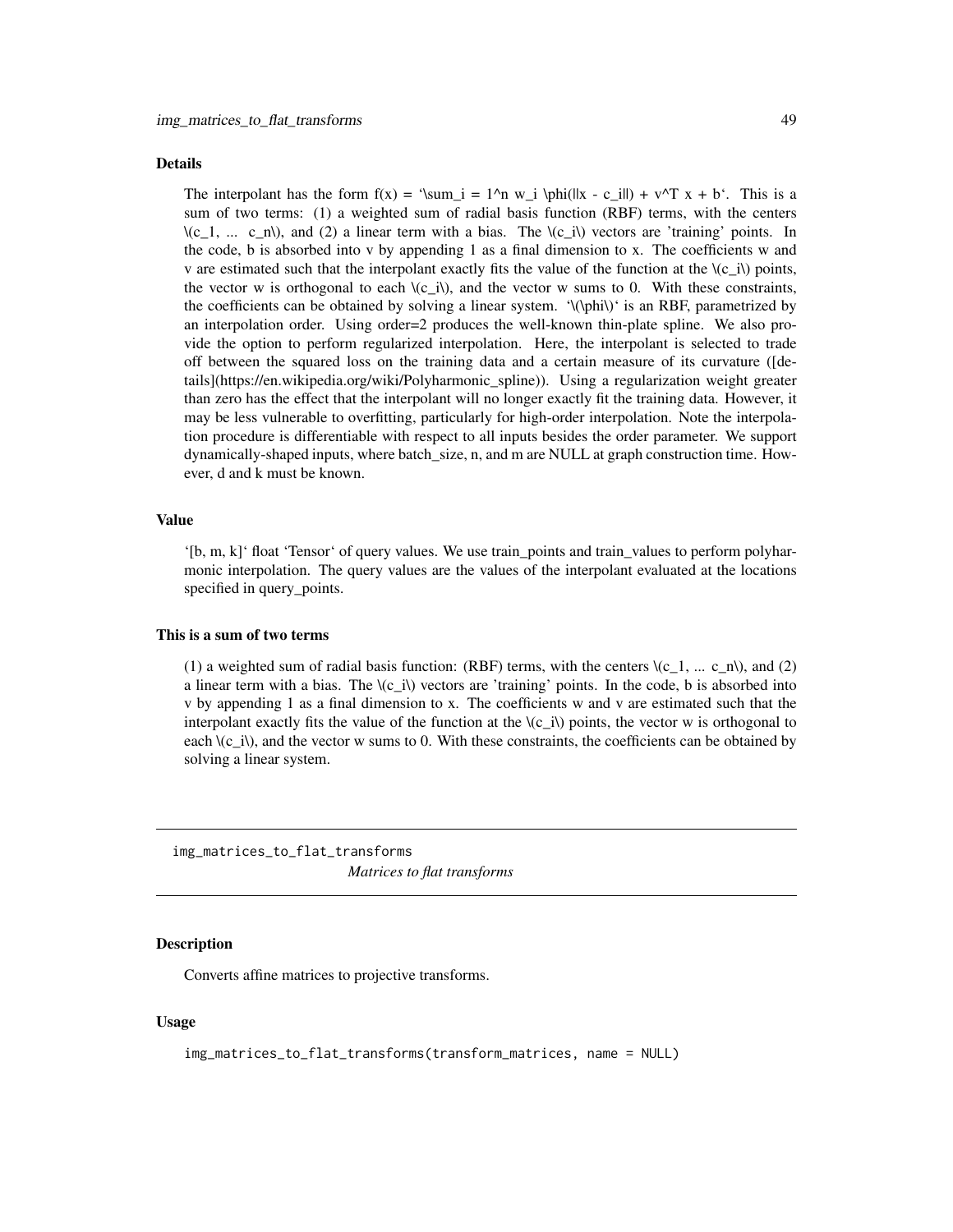## Arguments

| transform_matrices |                                                                                                                                            |
|--------------------|--------------------------------------------------------------------------------------------------------------------------------------------|
|                    | One or more affine transformation matrices, for the reverse transformation in<br>homogeneous coordinates. Shape 'c(3, 3)' or 'c(N, 3, 3)'. |
| name               | The name for the op.                                                                                                                       |

# Details

Note that we expect matrices that map output coordinates to input coordinates. To convert forward transformation matrices, call 'tf\$linalg\$inv' on the matrices and use the result here.

# Value

2D tensor of flat transforms with shape '(N, 8)', which may be passed into 'transform' op.

#### Raises

ValueError: If 'transform\_matrices' have an invalid shape.

img\_mean\_filter2d *Mean filter2d*

## Description

Perform mean filtering on image(s).

#### Usage

```
img_mean_filter2d(
  image,
 filter_shape = list(3, 3),
 padding = "REFLECT",
 constant\_values = 0,
 name = NULL
)
```

| image        | Either a 2-D Tensor of shape [height, width], a 3-D Tensor of shape [height,<br>width, channels], or a 4-D Tensor of shape [batch_size, height, width, channels].                                                                          |
|--------------|--------------------------------------------------------------------------------------------------------------------------------------------------------------------------------------------------------------------------------------------|
| filter_shape | An integer or tuple/list of 2 integers, specifying the height and width of the 2-<br>D mean filter. Can be a single integer to specify the same value for all spatial<br>dimensions.                                                       |
| padding      | A string, one of "REFLECT", "CONSTANT", or "SYMMETRIC". The type<br>of padding algorithm to use, which is compatible with mode argument in tf.pad.<br>For more details, please refer to https://www.tensorflow.org/api_docs/python/tf/pad. |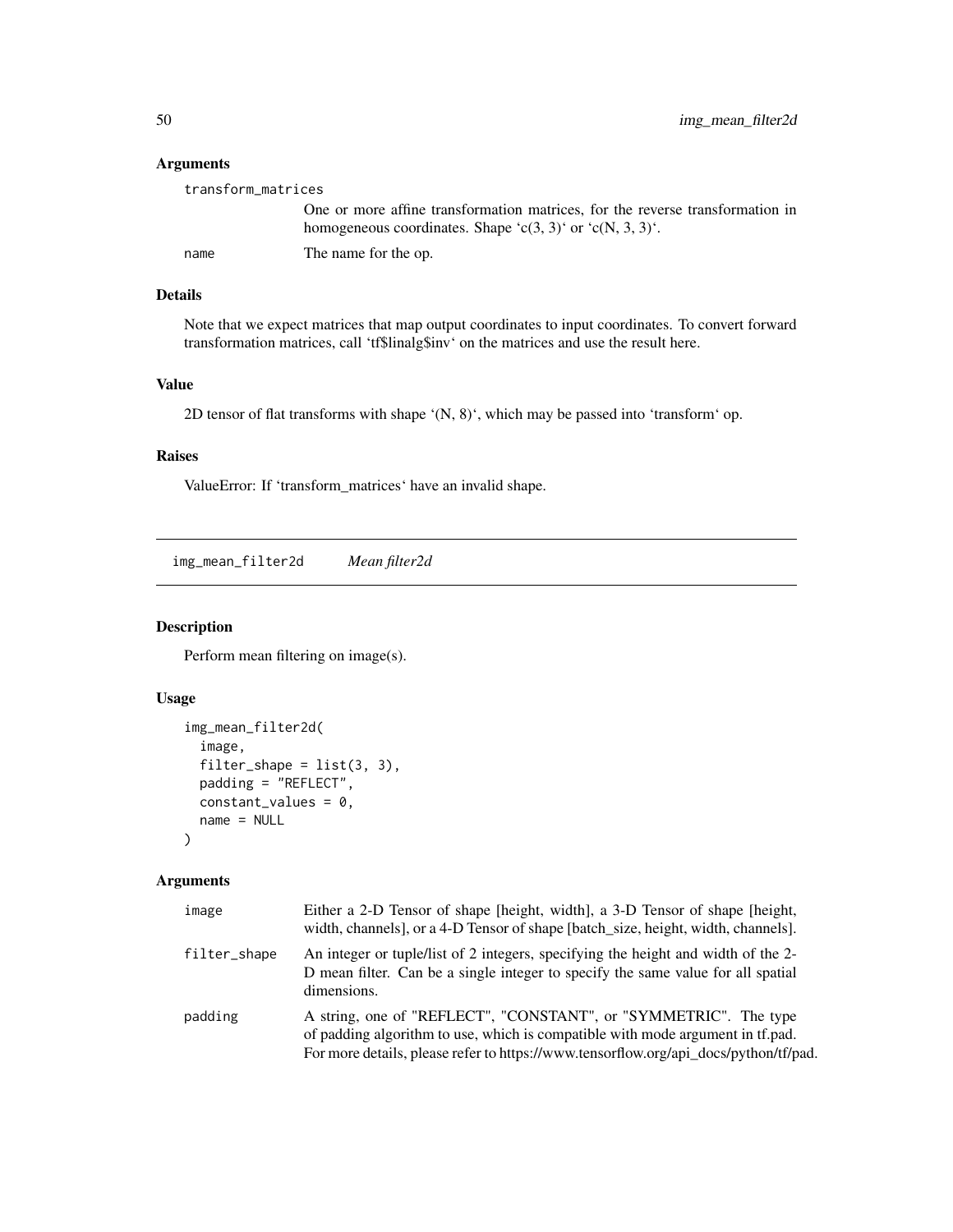| constant values |                                                            |
|-----------------|------------------------------------------------------------|
|                 | A scalar, the pad value to use in "CONSTANT" padding mode. |
| name            | A name for this operation (optional).                      |

#### Value

3-D or 4-D 'Tensor' of the same dtype as input.

## Raises

ValueError: If 'image' is not 2, 3 or 4-dimensional, if 'padding' is other than "REFLECT", "CON-STANT" or "SYMMETRIC", or if 'filter\_shape' is invalid.

img\_median\_filter2d *Median filter2d*

# Description

Perform median filtering on image(s).

### Usage

```
img_median_filter2d(
  image,
 filter_shape = list(3, 3),
 padding = "REFLECT",
 constant\_values = 0,
 name = NULL
)
```
# Arguments

| image           | Either a 2-D Tensor of shape [height, width], a 3-D Tensor of shape [height,<br>width, channels], or a 4-D Tensor of shape [batch_size, height, width, channels].                                                                          |
|-----------------|--------------------------------------------------------------------------------------------------------------------------------------------------------------------------------------------------------------------------------------------|
| filter_shape    | An integer or tuple/list of 2 integers, specifying the height and width of the 2-D<br>median filter. Can be a single integer to specify the same value for all spatial<br>dimensions.                                                      |
| padding         | A string, one of "REFLECT", "CONSTANT", or "SYMMETRIC". The type<br>of padding algorithm to use, which is compatible with mode argument in tf.pad.<br>For more details, please refer to https://www.tensorflow.org/api_docs/python/tf/pad. |
| constant_values |                                                                                                                                                                                                                                            |
|                 | A scalar, the pad value to use in "CONSTANT" padding mode.                                                                                                                                                                                 |
| name            | A name for this operation (optional)                                                                                                                                                                                                       |

### Value

3-D or 4-D 'Tensor' of the same dtype as input.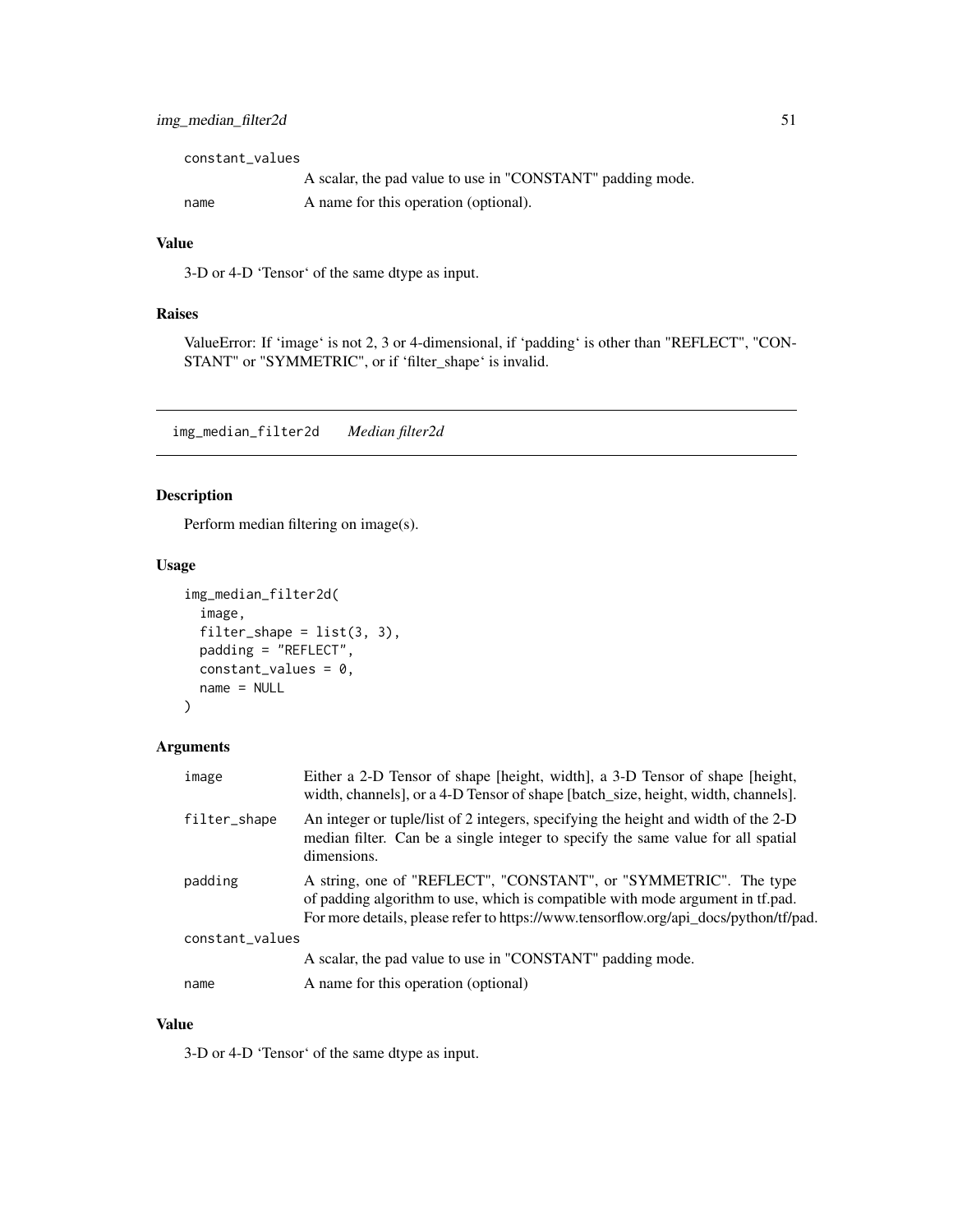### Raises

ValueError: If 'image' is not 2, 3 or 4-dimensional, if 'padding' is other than "REFLECT", "CON-STANT" or "SYMMETRIC", or if 'filter\_shape' is invalid.

img\_random\_cutout *Random cutout*

### Description

Apply cutout (https://arxiv.org/abs/1708.04552) to images.

#### Usage

```
img_random_cutout(
  images,
 mask_size,
  constant_values = 0,
  seed = NULL,
  data_format = "channels_last"
\mathcal{L}
```
#### Arguments

| images          | A tensor of shape (batch_size, height, width, channels) (NHWC), (batch_size,<br>channels, height, width)(NCHW).                                                                                                                                                                        |
|-----------------|----------------------------------------------------------------------------------------------------------------------------------------------------------------------------------------------------------------------------------------------------------------------------------------|
| mask_size       | Specifies how big the zero mask that will be generated is that is applied to the im-<br>ages. The mask will be of size (mask_height x mask_width). Note: mask_size<br>should be divisible by 2.                                                                                        |
| constant_values |                                                                                                                                                                                                                                                                                        |
|                 | What pixel value to fill in the images in the area that has the cutout mask applied                                                                                                                                                                                                    |
|                 | to it.                                                                                                                                                                                                                                                                                 |
| seed            | An integer. Used in combination with 'tf\$random\$set_seed' to create a repro-<br>ducible sequence of tensors across multiple calls.                                                                                                                                                   |
| data_format     | A string, one of 'channels_last' (default) or 'channels_first'. The ordering of<br>the dimensions in the inputs. 'channels_last' corresponds to inputs with shape<br>'(batch_size, , channels)' while 'channels_first' corresponds to inputs with<br>shape '(batch size, channels, )'. |

#### Details

This operation applies a (mask\_height x mask\_width) mask of zeros to a random location within 'img'. The pixel values filled in will be of the value 'replace'. The located where the mask will be applied is randomly chosen uniformly over the whole images.

#### Value

An image Tensor.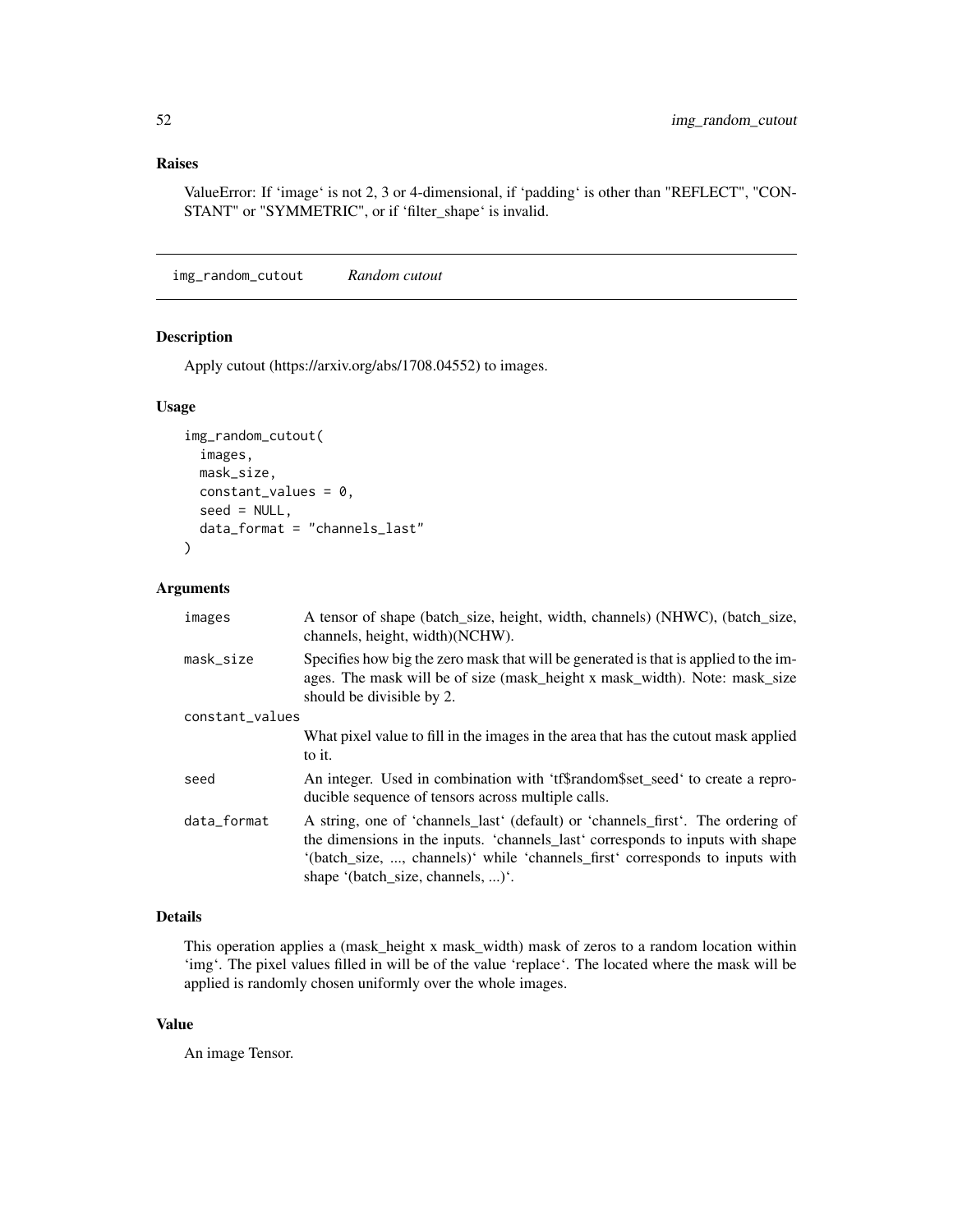### Raises

InvalidArgumentError: if mask\_size can't be divisible by 2.

img\_random\_hsv\_in\_yiq *Random hsv in yiq*

# Description

Adjust hue, saturation, value of an RGB image randomly in YIQ color

# Usage

```
img_random_hsv_in_yiq(
  image,
 max\_delta\_hue = 0,
 lower_saturation = 1,
 upper_saturation = 1,
  lower_value = 1,upper_value = 1,
  seed = NULL,
 name = NULL
)
```
#### Arguments

| image            | RGB image or images. Size of the last dimension must be 3.                                                                                                                                                                                                           |
|------------------|----------------------------------------------------------------------------------------------------------------------------------------------------------------------------------------------------------------------------------------------------------------------|
| max_delta_hue    | float. Maximum value for the random delta_hue. Passing 0 disables adjusting                                                                                                                                                                                          |
|                  | hue.                                                                                                                                                                                                                                                                 |
| lower_saturation |                                                                                                                                                                                                                                                                      |
|                  | float. Lower bound for the random scale saturation.                                                                                                                                                                                                                  |
| upper_saturation |                                                                                                                                                                                                                                                                      |
|                  | float. Upper bound for the random scale_saturation.                                                                                                                                                                                                                  |
| lower_value      | float. Lower bound for the random scale value.                                                                                                                                                                                                                       |
| upper_value      | float. Upper bound for the random scale_value.                                                                                                                                                                                                                       |
| seed             | An operation-specific seed. It will be used in conjunction with the graph-level<br>seed to determine the real seeds that will be used in this operation. Please see<br>the documentation of set_random_seed for its interaction with the graph-level<br>random seed. |
| name             | A name for this operation (optional).                                                                                                                                                                                                                                |

### Details

space. Equivalent to 'adjust\_yiq\_hsv()' but uses a 'delta\_h' randomly picked in the interval '[max\_delta\_hue, max\_delta\_hue]', a 'scale\_saturation' randomly picked in the interval '[lower\_saturation, upper\_saturation]', and a 'scale\_value' randomly picked in the interval '[lower\_saturation, upper\_saturation]'.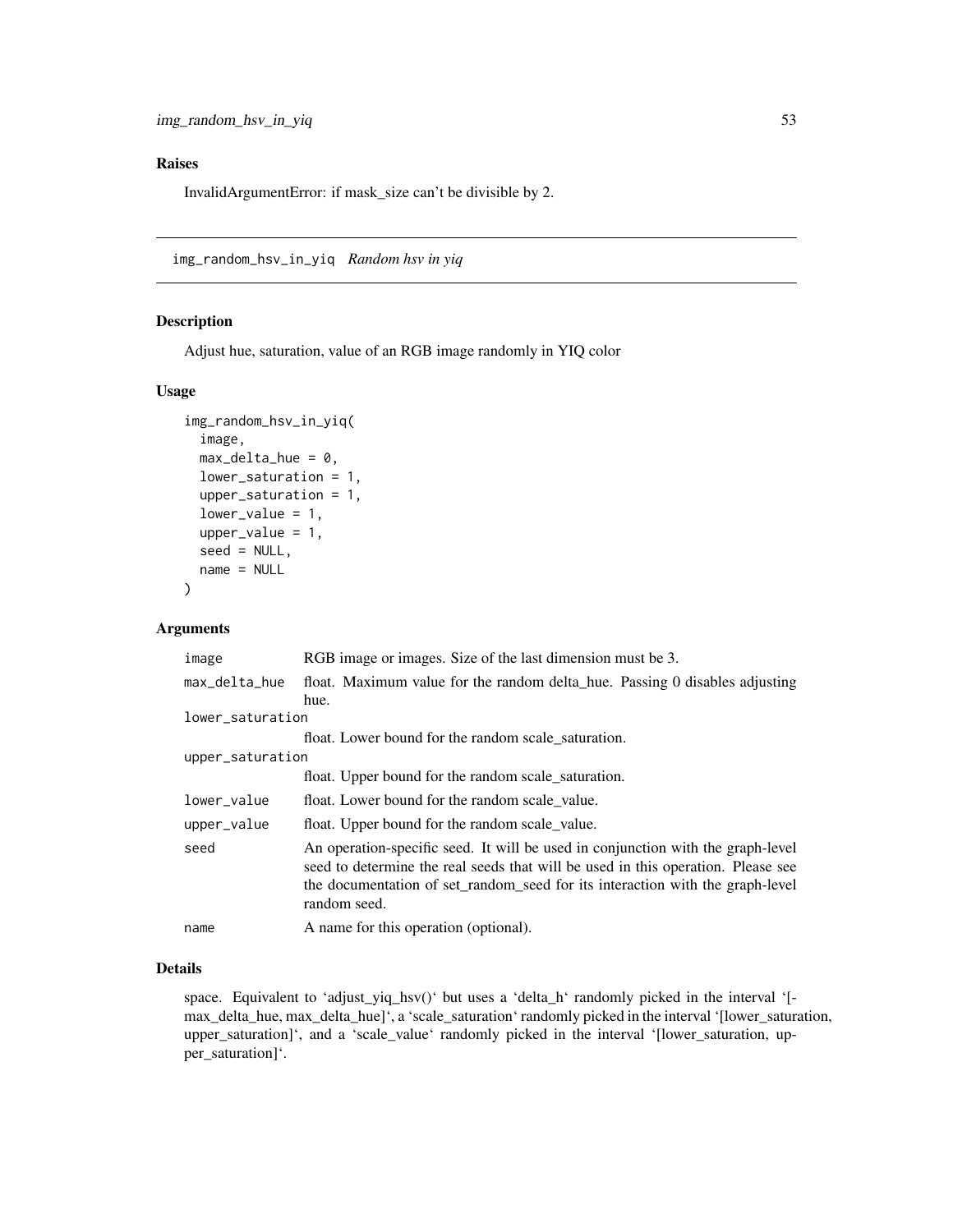# Value

3-D float tensor of shape '[height, width, channels]'.

#### Raises

ValueError: if 'max\_delta', 'lower\_saturation', 'upper\_saturation', 'lower\_value', or 'upper\_value' is invalid.

## Examples

```
## Not run:
delta = 0.5lower_saturation = 0.1
upper_saturation = 0.9lower_value = 0.2upper_value = 0.8rand_hsvinyiq = img_random_hsv_in_yiq(img, delta,
lower_saturation, upper_saturation,
lower_value, upper_value)
\lambda
```
## End(Not run)

img\_resampler *Resampler*

# Description

Resamples input data at user defined coordinates.

#### Usage

```
img_resampler(data, warp, name = NULL)
```

| data | Tensor of shape [batch_size, data_height, data_width, data_num_channels] con-<br>taining 2D data that will be resampled.                                                                                                                                                                                          |
|------|-------------------------------------------------------------------------------------------------------------------------------------------------------------------------------------------------------------------------------------------------------------------------------------------------------------------|
| warp | Tensor of minimum rank 2 containing the coordinates at which resampling will<br>be performed. Since only bilinear interpolation is currently supported, the last<br>dimension of the warp tensor must be 2, representing the $(x, y)$ coordinate where<br>x is the index for width and y is the index for height. |
| name | Optional name of the op.                                                                                                                                                                                                                                                                                          |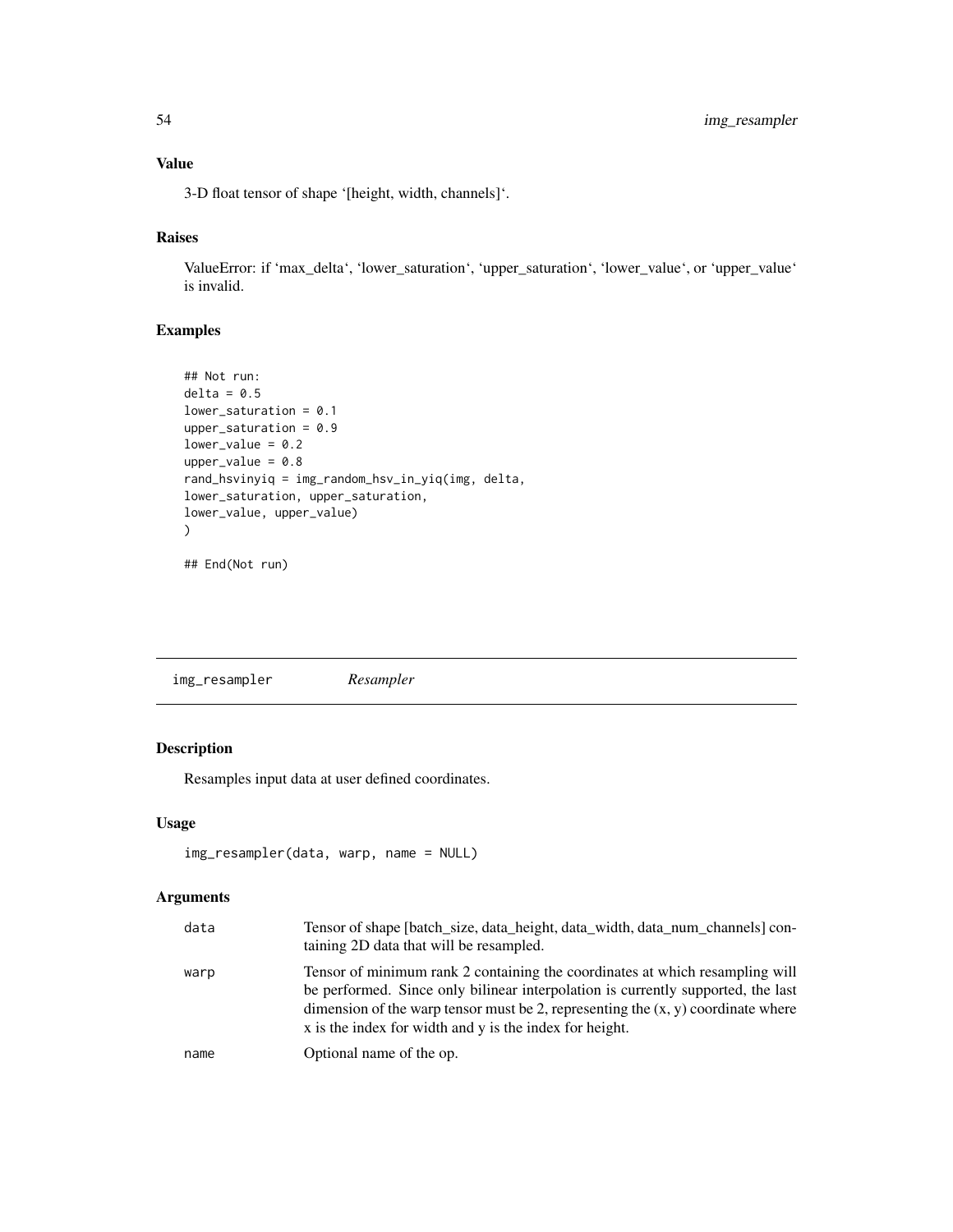## img\_rotate 55

## Details

The resampler currently only supports bilinear interpolation of 2D data.

#### Value

Tensor of resampled values from 'data'. The output tensor shape is determined by the shape of the warp tensor. For example, if 'data' is of shape '[batch\_size, data\_height, data\_width, data\_num\_channels]' and warp of shape '[batch\_size, dim\_0, ... , dim\_n, 2]' the output will be of shape '[batch\_size, dim\_0, ... , dim\_n, data\_num\_channels]'.

## Raises

ImportError: if the wrapper generated during compilation is not present when the function is called.

## Description

Rotate image(s) counterclockwise by the passed angle(s) in radians.

#### Usage

```
img_rotate(images, angles, interpolation = "NEAREST", name = NULL)
```
#### Arguments

| images        | A tensor of shape (num_images, num_rows, num_columns, num_channels) (NHWC),<br>(num_rows, num_columns, num_channels) (HWC), or (num_rows, num_columns)<br>(HW). |
|---------------|-----------------------------------------------------------------------------------------------------------------------------------------------------------------|
| angles        | A scalar angle to rotate all images by, or (if images has rank 4) a vector of length<br>num images, with an angle for each image in the batch.                  |
| interpolation | Interpolation mode. Supported values: "NEAREST", "BILINEAR".                                                                                                    |
| name          | The name of the op.                                                                                                                                             |

#### Value

Image(s) with the same type and shape as 'images', rotated by the given angle(s). Empty space due to the rotation will be filled with zeros.

## Raises

TypeError: If 'image' is an invalid type.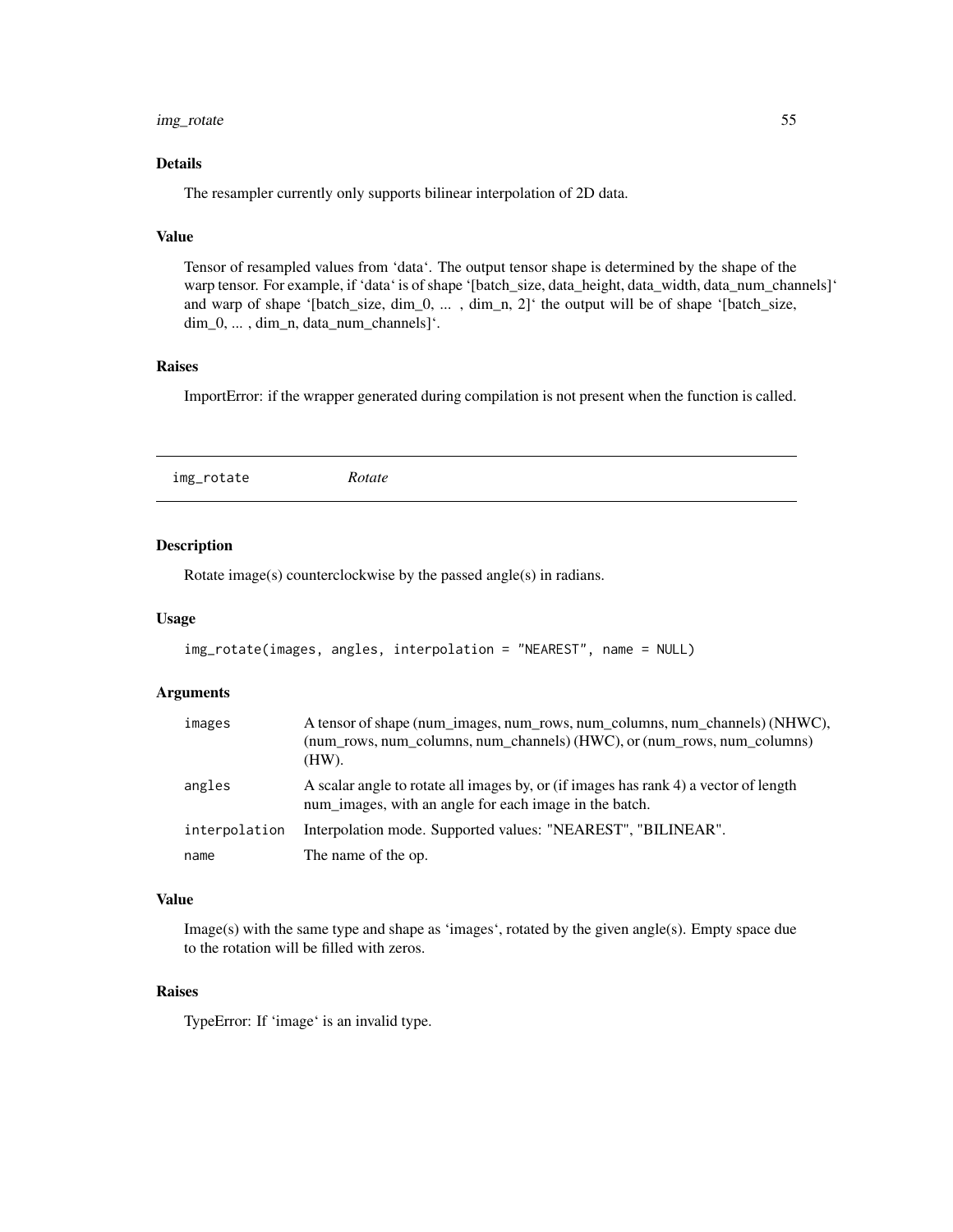img\_sharpness *Sharpness*

# Description

Change sharpness of image(s)

## Usage

img\_sharpness(image, factor)

## Arguments

| image  | an image                                    |
|--------|---------------------------------------------|
| factor | A floating point value or Tensor above 0.0. |

### Value

Image(s) with the same type and shape as 'images', sharper.

| img_shear_x | Shear $x$ -axis |
|-------------|-----------------|
|-------------|-----------------|

# Description

Perform shear operation on an image (x-axis)

## Usage

img\_shear\_x(image, level, replace)

# Arguments

| image   | A 3D image Tensor.                                   |
|---------|------------------------------------------------------|
| level   | A float denoting shear element along y-axis          |
| replace | A one or three value 1D tensor to fill empty pixels. |

## Value

Transformed image along X or Y axis, with space outside image filled with replace.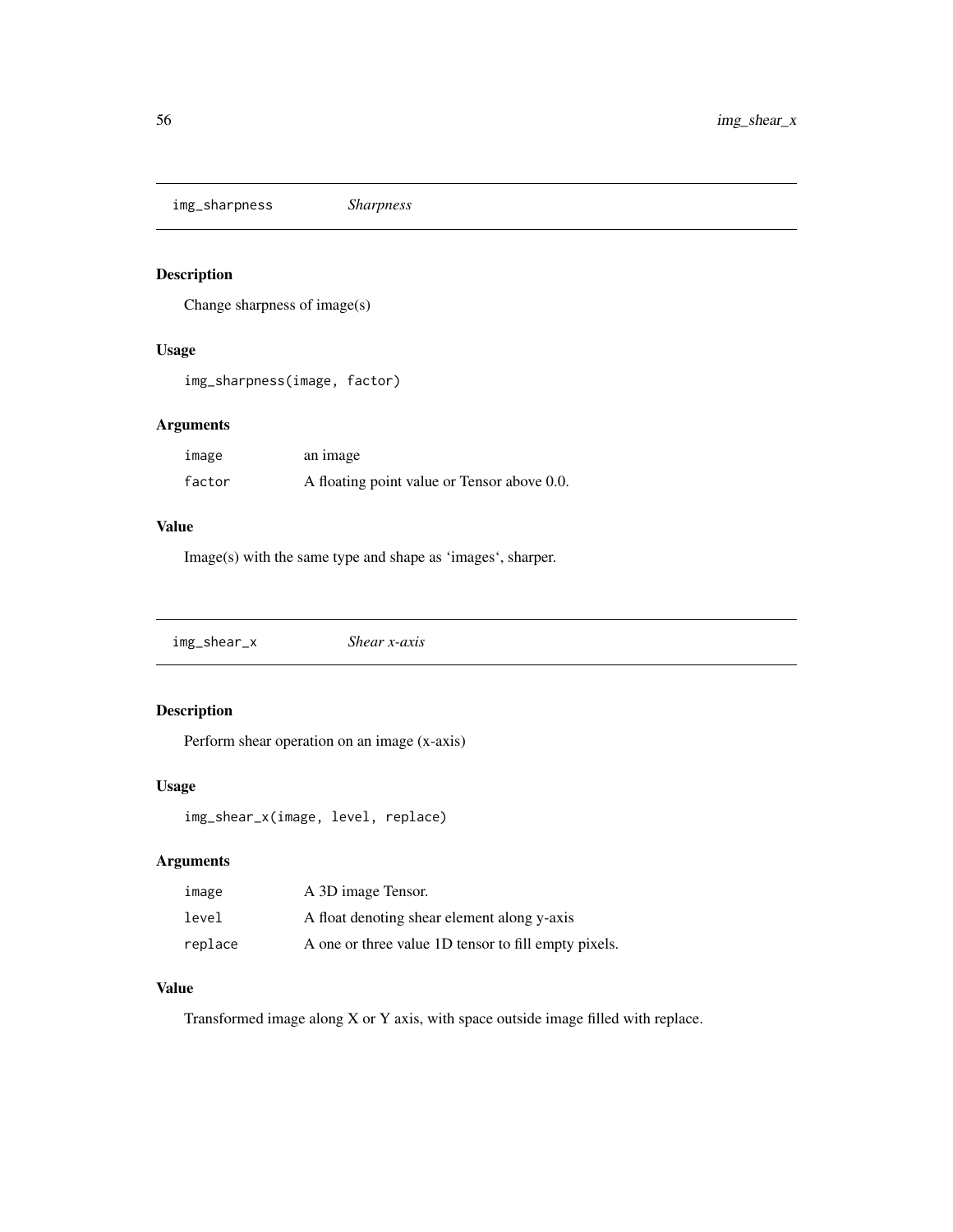img\_shear\_y *Shear y-axis*

#### Description

Perform shear operation on an image (y-axis)

#### Usage

img\_shear\_y(image, level, replace)

# Arguments

| image   | A 3D image Tensor.                                   |
|---------|------------------------------------------------------|
| level   | A float denoting shear element along x-axis          |
| replace | A one or three value 1D tensor to fill empty pixels. |

#### Value

Transformed image along X or Y axis, with space outside image filled with replace.

img\_sparse\_image\_warp *Sparse image warp*

# Description

Image warping using correspondences between sparse control points.

# Usage

```
img_sparse_image_warp(
  image,
  source_control_point_locations,
 dest_control_point_locations,
  interpolation_order = 2,
  regularization_weight = 0,
 num\_boundary\_points = 0,
 name = "sparse_image_warp"
\mathcal{E}
```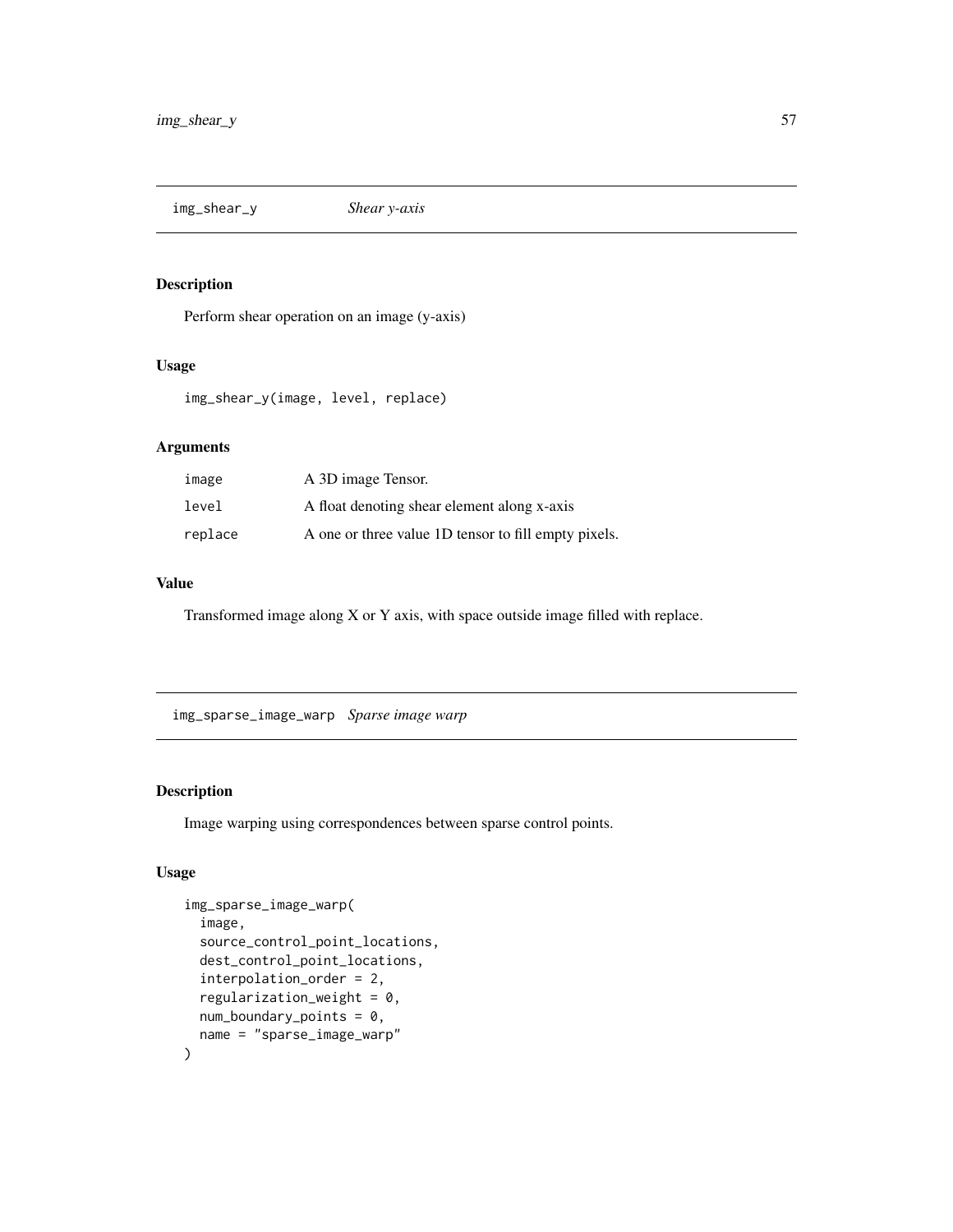#### Arguments

| image                          | '[batch, height, width, channels]' float 'Tensor'                                                                                                                                                                                                                                                                                  |
|--------------------------------|------------------------------------------------------------------------------------------------------------------------------------------------------------------------------------------------------------------------------------------------------------------------------------------------------------------------------------|
| source_control_point_locations |                                                                                                                                                                                                                                                                                                                                    |
|                                | '[batch, num_control_points, 2]' float 'Tensor'                                                                                                                                                                                                                                                                                    |
| dest_control_point_locations   |                                                                                                                                                                                                                                                                                                                                    |
|                                | '[batch, num_control_points, 2]' float 'Tensor'                                                                                                                                                                                                                                                                                    |
| interpolation_order            |                                                                                                                                                                                                                                                                                                                                    |
|                                | polynomial order used by the spline interpolation                                                                                                                                                                                                                                                                                  |
| regularization_weight          |                                                                                                                                                                                                                                                                                                                                    |
|                                | weight on smoothness regularizer in interpolation                                                                                                                                                                                                                                                                                  |
| num_boundary_points            |                                                                                                                                                                                                                                                                                                                                    |
|                                | How many zero-flow boundary points to include at each image edge. Usage:<br>num_boundary_points=0: don't add zero-flow points num_boundary_points=1:<br>4 corners of the image num_boundary_points=2: 4 corners and one in the middle<br>of each edge (8 points total) num_boundary_points=n: 4 corners and n-1 along<br>each edge |
| name                           | A name for the operation (optional).                                                                                                                                                                                                                                                                                               |

### Details

Apply a non-linear warp to the image, where the warp is specified by the source and destination locations of a (potentially small) number of control points. First, we use a polyharmonic spline ('tf\$contrib\$image\$interpolate\_spline') to interpolate the displacements between the corresponding control points to a dense flow field. Then, we warp the image using this dense flow field ('tf\$contrib\$image\$dense\_image\_warp'). Let t index our control points. For regularization\_weight=0, we have: warped\_image[b, dest\_control\_point\_locations[b, t, 0], dest\_control\_point\_locations[b, t,  $1$ ],  $:$ ] = image[b, source\_control\_point\_locations[b, t, 0], source\_control\_point\_locations[b, t, 1], : [Itherefore, 1]. For regularization\_weight  $> 0$ , this condition is met approximately, since regularized interpolation trades off smoothness of the interpolant vs. reconstruction of the interpolant at the control points. See 'tf\$contrib\$image\$interpolate\_spline' for further documentation of the interpolation order and regularization weight arguments.

#### Value

warped\_image: '[batch, height, width, channels]' float 'Tensor' with same type as input image. flow\_field: '[batch, height, width, 2]' float 'Tensor' containing the dense flow field produced by the interpolation.

img\_to\_4D *To 4D image*

#### Description

Convert 2/3/4D image to 4D image.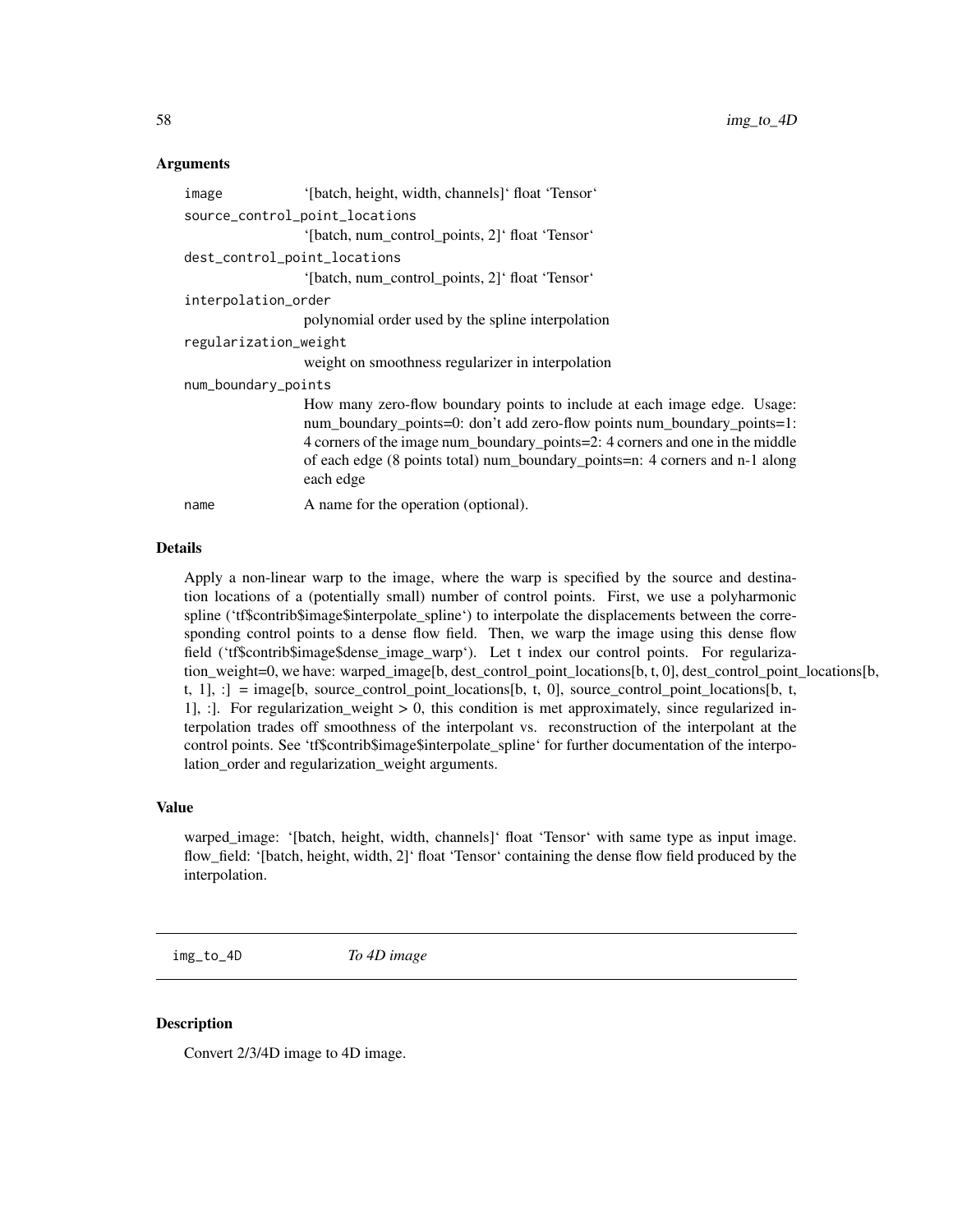# img\_transform 59

# Usage

img\_to\_4D(image)

# Arguments

image 2/3/4D tensor.

# Value

4D tensor with the same type.

## Examples

## Not run: img\_to\_4D(img)

## End(Not run)

img\_transform *Transform*

# Description

Applies the given transform(s) to the image(s).

# Usage

```
img_transform(
  images,
  transforms,
  interpolation = "NEAREST",
 output_shape = NULL,
 name = NULL
\mathcal{L}
```

| images     | A tensor of shape (num_images, num_rows, num_columns, num_channels) (NHWC),<br>(num rows, num_columns, num_channels) (HWC), or (num_rows, num_columns)<br>(HW).                                                                                                                                                                                                                                                                                                                                                |
|------------|----------------------------------------------------------------------------------------------------------------------------------------------------------------------------------------------------------------------------------------------------------------------------------------------------------------------------------------------------------------------------------------------------------------------------------------------------------------------------------------------------------------|
| transforms | Projective transform matrix/matrices. A vector of length 8 or tensor of size N<br>$x$ 8. If one row of transforms is [a0, a1, a2, b0, b1, b2, c0, c1], then it maps<br>the output point $(x, y)$ to a transformed input point $(x', y') = ((a0 x + a1 y + b1))$<br>a2) / k, (b0 x + b1 y + b2) / k), where $k = c0x + c1y + 1$ . The transforms are<br>inverted compared to the transform mapping input points to output points. Note<br>that gradients are not backpropagated into transformation parameters. |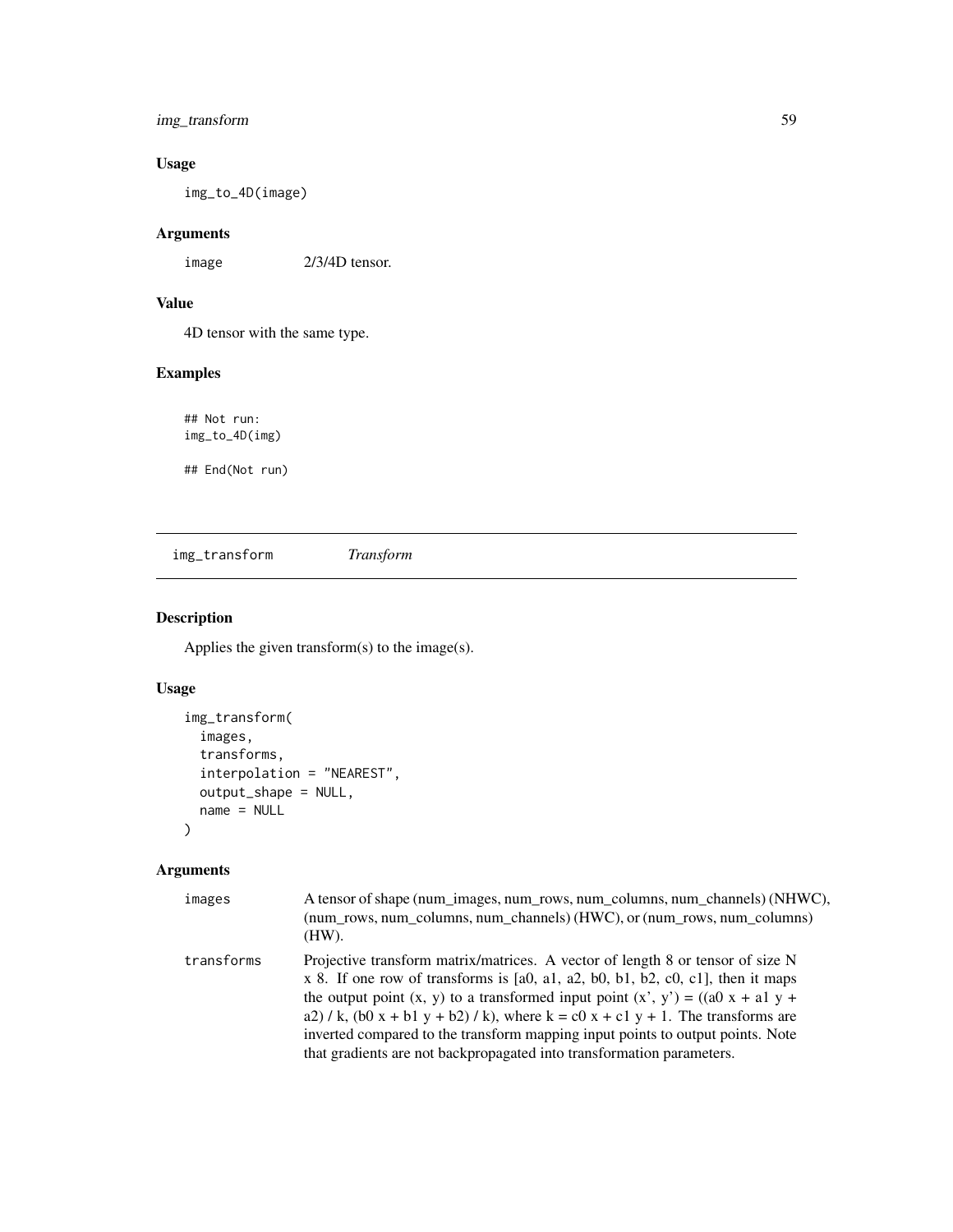|              | interpolation Interpolation mode. Supported values: "NEAREST", "BILINEAR".                                |
|--------------|-----------------------------------------------------------------------------------------------------------|
| output_shape | Output dimesion after the transform, [height, width]. If NULL, output is the<br>same size as input image. |
| name         | The name of the op.                                                                                       |

## Value

Image(s) with the same type and shape as 'images', with the given transform(s) applied. Transformed coordinates outside of the input image will be filled with zeros.

#### Raises

TypeError: If 'image' is an invalid type. ValueError: If output shape is not 1-D int32 Tensor.

## Examples

```
## Not run:
transform = img_transform(img, c(1.0, 1.0, -250, 0.0, 1.0, 0.0, 0.0, 0.0))
## End(Not run)
```
img\_translate *Translate*

## Description

Translate image(s) by the passed vectors(s).

#### Usage

```
img_translate(images, translations, interpolation = "NEAREST", name = NULL)
```

| images        | A tensor of shape (num images, num rows, num columns, num channels) (NHWC),<br>(num_rows, num_columns, num_channels) (HWC), or (num_rows, num_columns)<br>(HW). The rank must be statically known (the shape is not TensorShape(None)). |
|---------------|-----------------------------------------------------------------------------------------------------------------------------------------------------------------------------------------------------------------------------------------|
| translations  | A vector representing [dx, dy] or (if images has rank 4) a matrix of length<br>num_images, with a [dx, dy] vector for each image in the batch.                                                                                          |
| interpolation | Interpolation mode. Supported values: "NEAREST", "BILINEAR".                                                                                                                                                                            |
| name          | The name of the op.                                                                                                                                                                                                                     |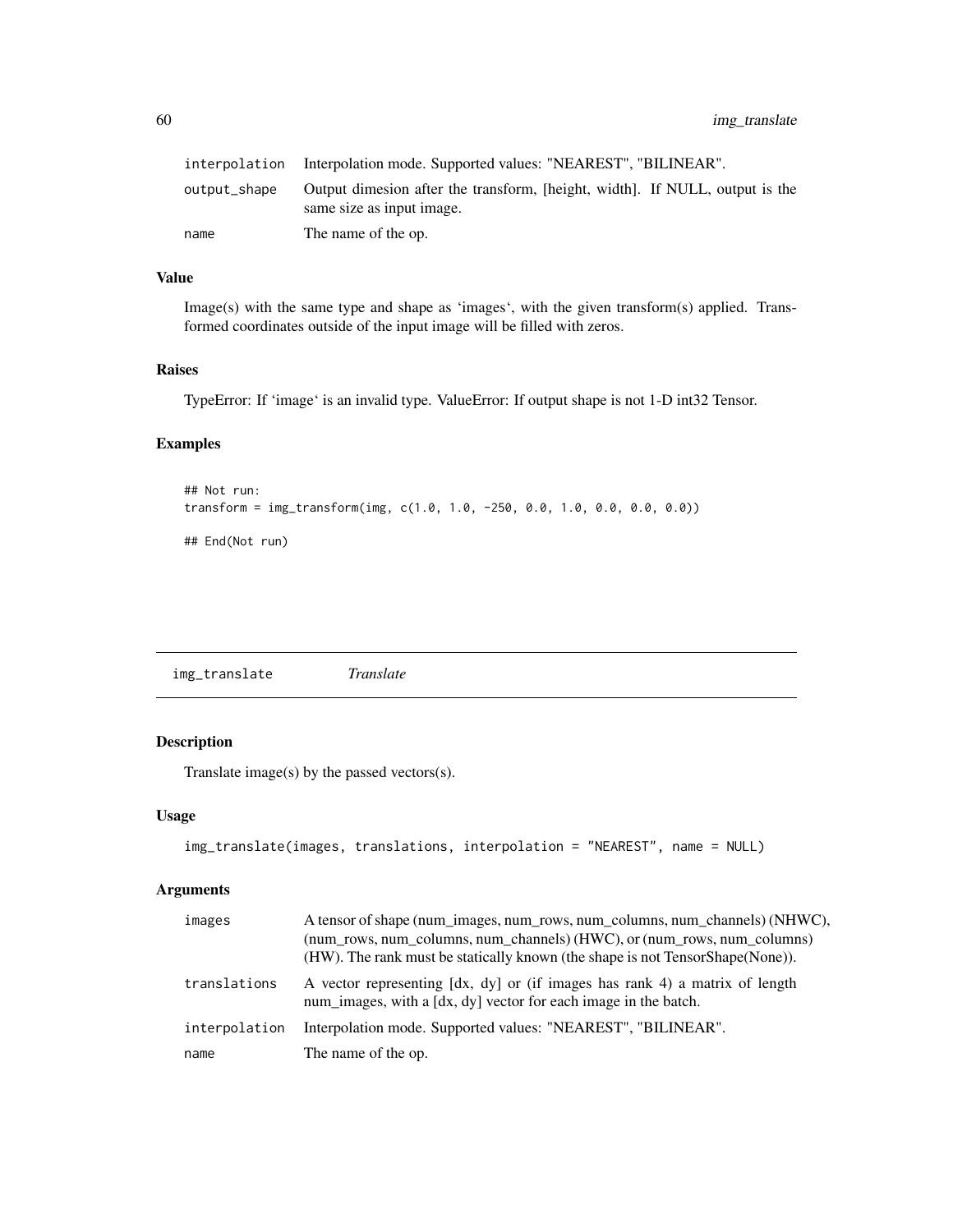# Value

Image(s) with the same type and shape as 'images', translated by the given vector(s). Empty space due to the translation will be filled with zeros.

# Raises

TypeError: If 'images' is an invalid type.

img\_translate\_xy *Translate xy dims*

## Description

Translates image in X or Y dimension.

#### Usage

img\_translate\_xy(image, translate\_to, replace)

## Arguments

| image        | A 3D image Tensor.                                   |
|--------------|------------------------------------------------------|
| translate_to | A 1D tensor to translate $[x, y]$                    |
| replace      | A one or three value 1D tensor to fill empty pixels. |

#### Value

Translated image along X or Y axis, with space outside image filled with replace. Raises: ValueError: if axis is neither 0 nor 1.

# Raises

ValueError: if axis is neither 0 nor 1.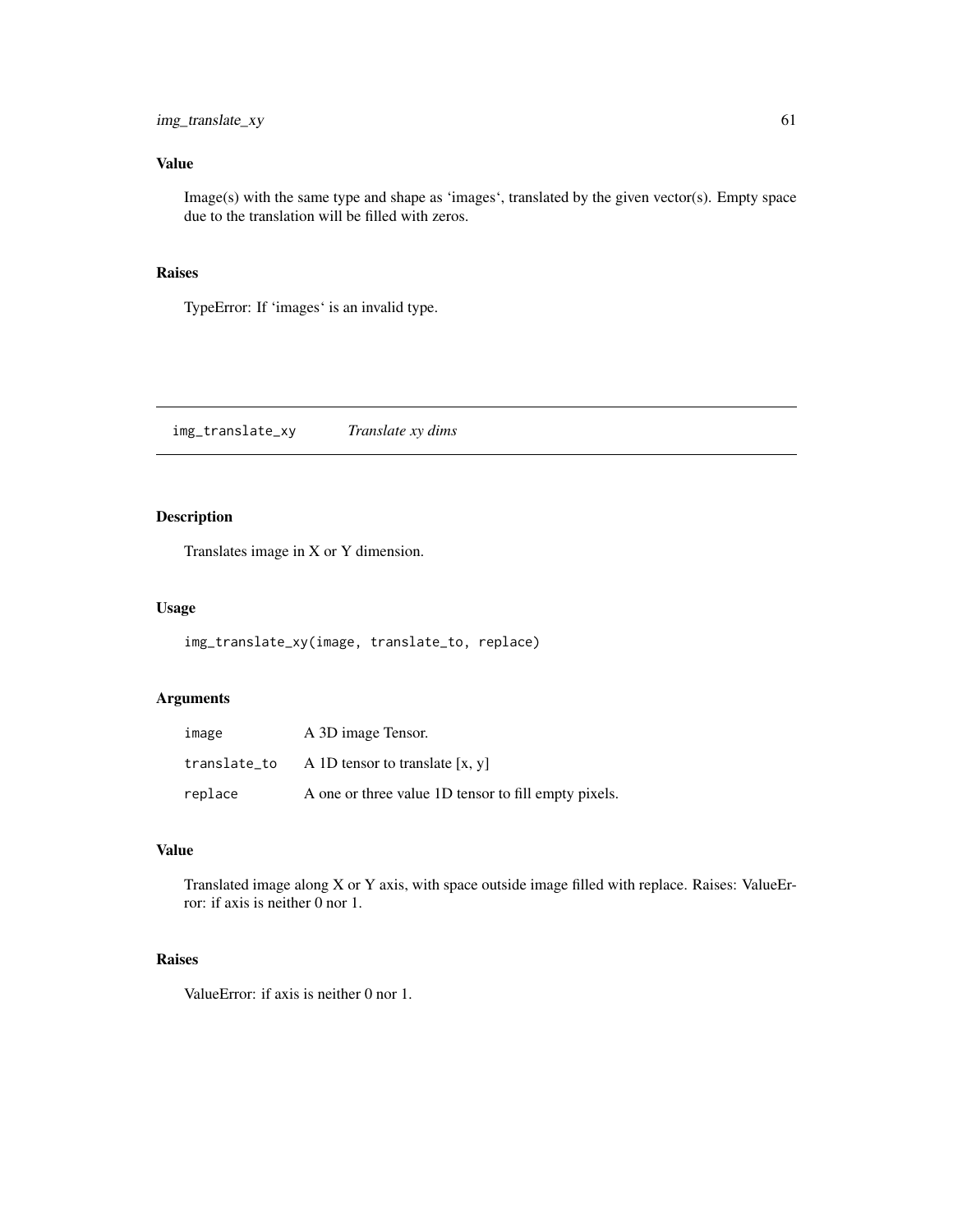img\_translations\_to\_projective\_transforms *Translations to projective transforms*

#### Description

Returns projective transform(s) for the given translation(s).

#### Usage

```
img_translations_to_projective_transforms(translations, name = NULL)
```
#### Arguments

| translations | A 2-element list representing $\left[ dx, dy \right]$ or a matrix of 2-element lists representing |
|--------------|---------------------------------------------------------------------------------------------------|
|              | [dx, dy] to translate for each image (for a batch of images). The rank must be                    |
|              | statically known (the shape is not 'TensorShape(NULL)').                                          |
| name         | The name of the op.                                                                               |

#### Value

A tensor of shape c(num\_images, 8) projective transforms which can be given to 'img\_transform'.

| img_unwrap | 'wrap |  |
|------------|-------|--|
|            |       |  |

### Description

Unwraps an image produced by wrap.

#### Usage

```
img_unwrap(image, replace)
```
#### Arguments

| image   | image                                                |
|---------|------------------------------------------------------|
| replace | a one or three value 1D tensor to fill empty pixels. |

#### Details

Where there is a 0 in the last channel for every spatial position, the rest of the three channels in that spatial dimension are grayed (set to 128). Operations like translate and shear on a wrapped Tensor will leave 0s in empty locations. Some transformations look at the intensity of values to do preprocessing, and we want these empty pixels to assume the 'average' value, rather than pure black.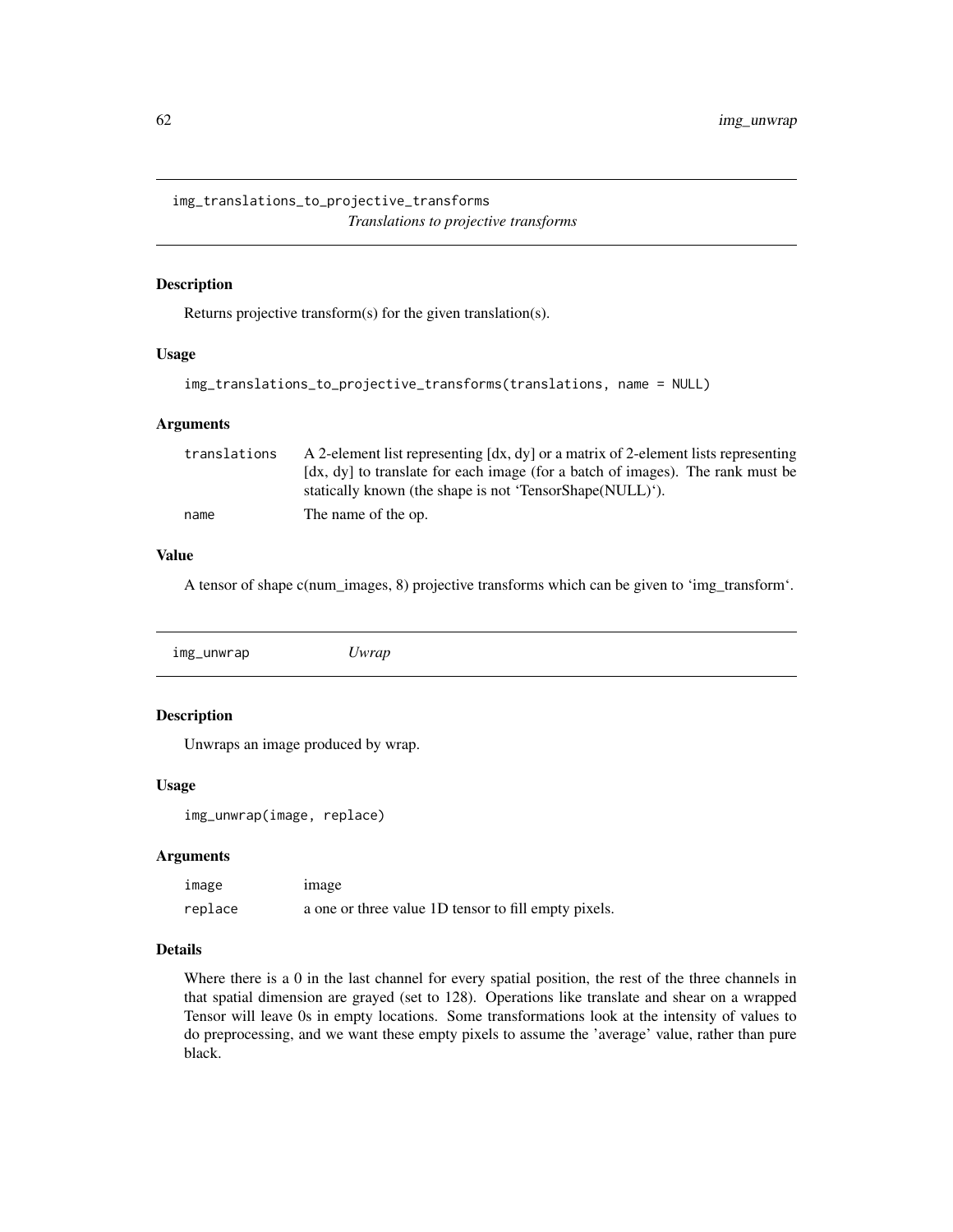#### img\_wrap 63

# Value

a 3D image Tensor with 3 channels.

| img_wrap           | Wrap |
|--------------------|------|
| <b>Description</b> |      |

wrap an image array

#### Usage

img\_wrap(image)

# Arguments

image a 3D Image Tensor with 4 channels.

# Value

'image' with an extra channel set to all 1s.

install\_tfaddons *Install TensorFlow SIG Addons*

## Description

This function is used to install the 'TensorFlow SIG Addons' python module

#### Usage

```
install_tfaddons(version = NULL, ..., restart_session = TRUE)
```
## Arguments

| version                 | for specific version of 'TensorFlow SIG Addons', e.g. "0.10.0"                 |
|-------------------------|--------------------------------------------------------------------------------|
| $\cdot$ $\cdot$ $\cdot$ | other arguments passed to [reticulate::py install()].                          |
| restart session         |                                                                                |
|                         | Restart R session after installing (note this will only occur within RStudio). |

# Value

a python module 'tensorflow\_addons'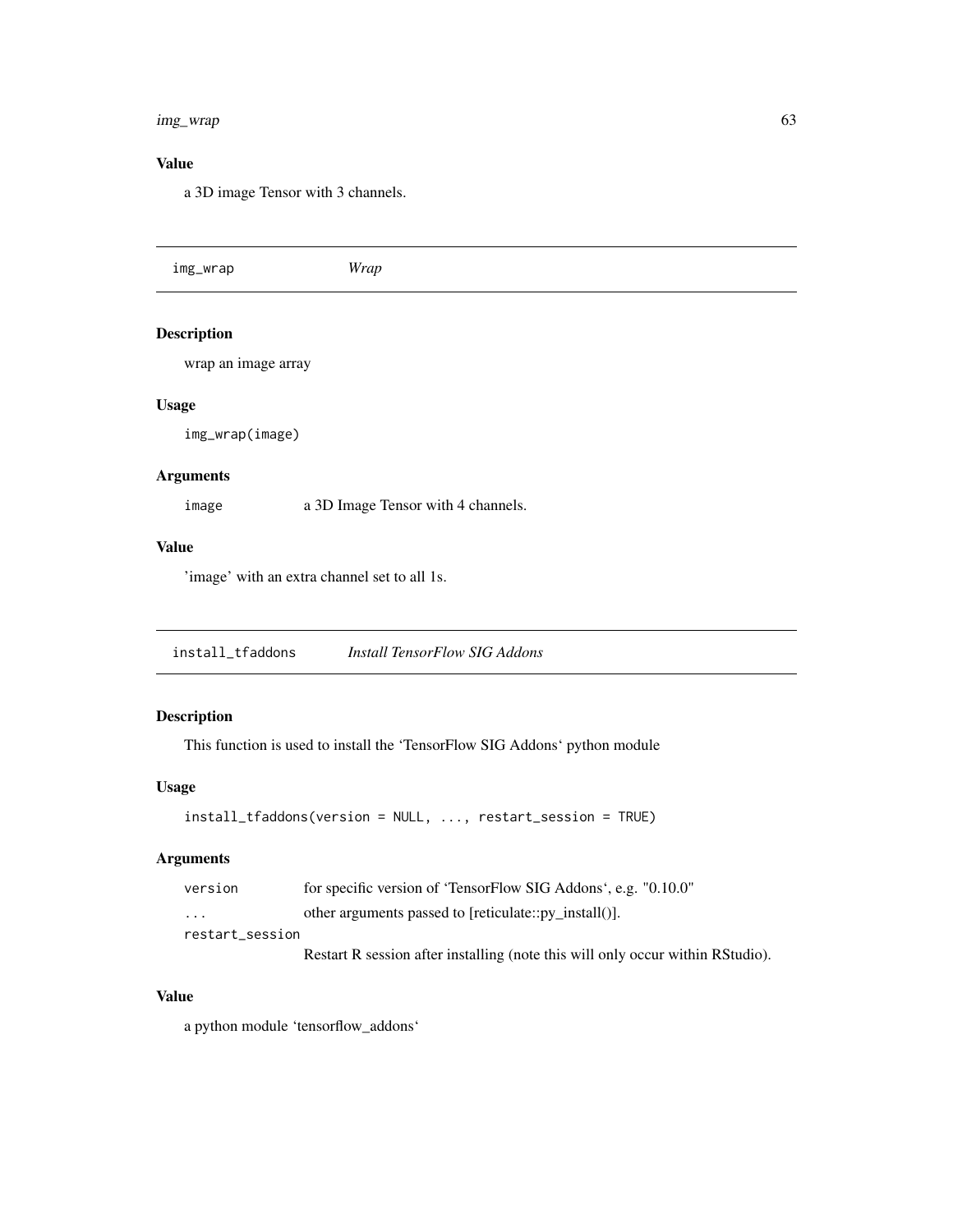layer\_activation\_gelu *Gaussian Error Linear Unit*

# Description

Gaussian Error Linear Unit

## Usage

```
layer_activation_gelu(object, approximate = TRUE, ...)
```
### Arguments

| object      | Model or layer object                 |
|-------------|---------------------------------------|
| approximate | (bool) Whether to apply approximation |
| .           | additional parameters to pass         |

## Details

A smoother version of ReLU generally used in the BERT or BERT architecture based models. Original paper: https://arxiv.org/abs/1606.08415

#### Value

A tensor

# Note

Input shape: Arbitrary. Use the keyword argument 'input\_shape' (tuple of integers, d oes not include the samples axis) when using this layer as the first layer in a model.

Output shape: Same shape as the input.

layer\_correlation\_cost

*Correlation Cost Layer.*

# Description

Correlation Cost Layer.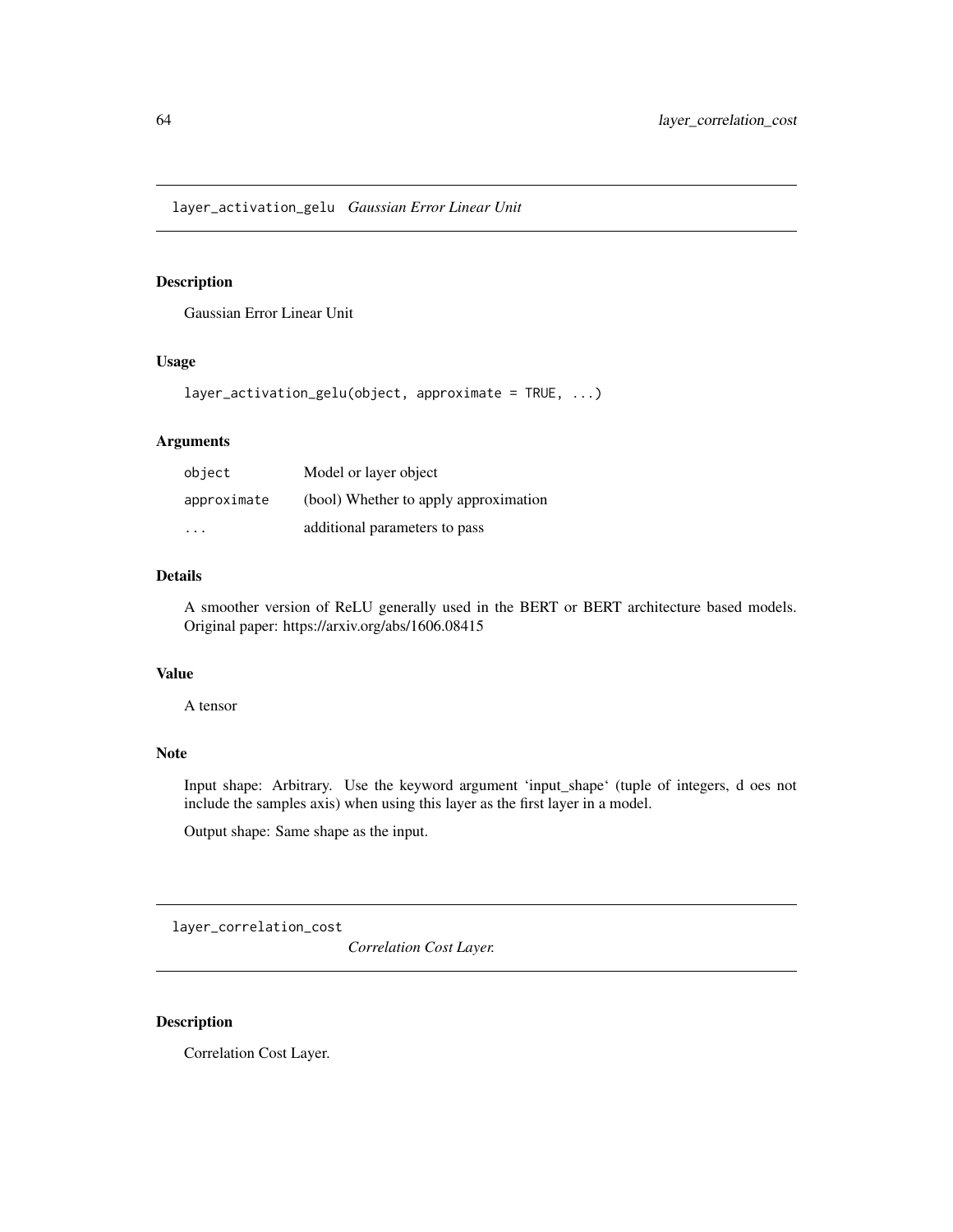layer\_filter\_response\_normalization 65

# Usage

```
layer_correlation_cost(
  object,
 kernel_size,
 max_displacement,
 stride_1,
  stride_2,
 pad,
  data_format,
  ...
)
```
#### Arguments

| object           | Model or layer object                                                                                                                                                                              |
|------------------|----------------------------------------------------------------------------------------------------------------------------------------------------------------------------------------------------|
| kernel_size      | An integer specifying the height and width of the patch used to compute the<br>per-patch costs.                                                                                                    |
| max_displacement |                                                                                                                                                                                                    |
|                  | An integer specifying the maximum search radius for each position.                                                                                                                                 |
| stride_1         | An integer specifying the stride length in the input.                                                                                                                                              |
| stride_2         | An integer specifying the stride length in the patch.                                                                                                                                              |
| pad              | An integer specifying the paddings in height and width.                                                                                                                                            |
| data format      | Specifies the data format. Possible values are: "channels_last" float [batch,<br>height, width, channels   "channels_first" float [batch, channels, height, width]<br>Defaults to "channels last". |
| $\ddotsc$        | additional parameters to pass                                                                                                                                                                      |

# Details

This layer implements the correlation operation from FlowNet Learning Optical Flow with Convolutional Networks (Fischer et al.): https://arxiv.org/abs/1504.06

# Value

A tensor

layer\_filter\_response\_normalization *FilterResponseNormalization*

# Description

Filter response normalization layer.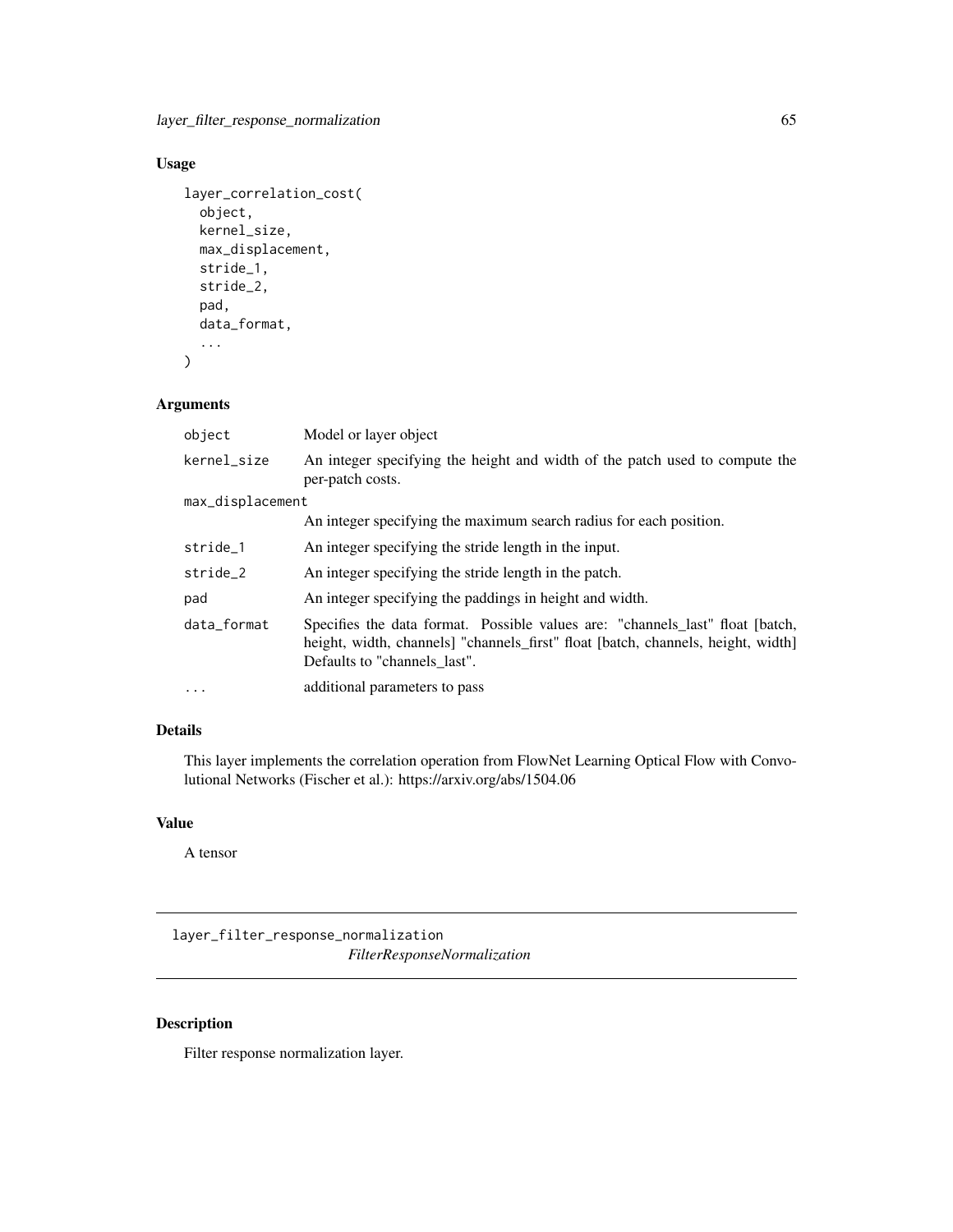# Usage

```
layer_filter_response_normalization(
 object,
 epsilon = 1e-06,
  axis = c(1, 2),beta_initializer = "zeros",
  gamma_initializer = "ones",
 beta_regularizer = NULL,
  gamma_regularizer = NULL,
 beta_constraint = NULL,
  gamma_constraint = NULL,
  learned_epsilon = FALSE,
  learned_epsilon_constraint = NULL,
  name = NULL
)
```
## Arguments

| object                     | Model or layer object                                                                      |
|----------------------------|--------------------------------------------------------------------------------------------|
| epsilon                    | Small positive float value added to variance to avoid dividing by zero.                    |
| axis                       | List of axes that should be normalized. This should represent the spatial dimen-<br>sions. |
| beta_initializer           |                                                                                            |
|                            | Initializer for the beta weight.                                                           |
| gamma_initializer          |                                                                                            |
|                            | Initializer for the gamma weight.                                                          |
| beta_regularizer           |                                                                                            |
|                            | Optional regularizer for the beta weight.                                                  |
| gamma_regularizer          |                                                                                            |
|                            | Optional regularizer for the gamma weight.                                                 |
| beta_constraint            |                                                                                            |
|                            | Optional constraint for the beta weight.                                                   |
| gamma_constraint           |                                                                                            |
|                            | Optional constraint for the gamma weight.                                                  |
| learned_epsilon            |                                                                                            |
|                            | (bool) Whether to add another learnable epsilon parameter or not.                          |
| learned_epsilon_constraint |                                                                                            |
|                            | learned_epsilon_constraint                                                                 |
| name                       | Optional name for the layer                                                                |

### Details

Filter Response Normalization (FRN), a normalization method that enables models trained with per-channel normalization to achieve high accuracy. It performs better than all other normalization techniques for small batches and is par with Batch Normalization for bigger batch sizes.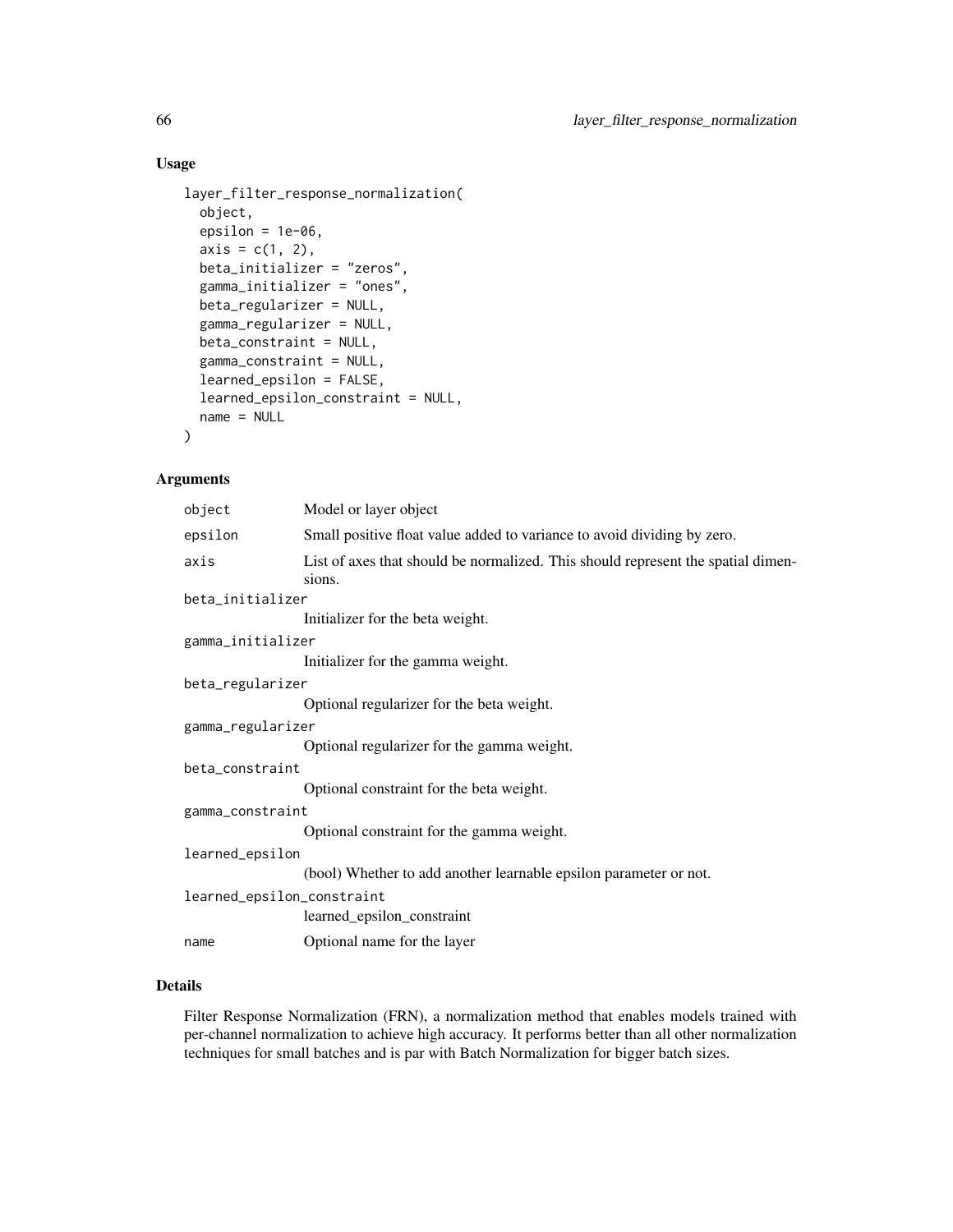#### Value

A tensor

#### Note

Input shape Arbitrary. Use the keyword argument 'input\_shape' (list of integers, does not include the samples axis) when using this layer as the first layer in a model. This layer, as of now, works on a 4-D tensor where the tensor should have the shape [N X H X W X C] TODO: Add support for NCHW data format and FC layers. Output shape Same shape as input. References - [Filter Response Normalization Layer: Eliminating Batch Dependence in the training of Deep Neural Networks] (https://arxiv.org/abs/1911.09737)

layer\_group\_normalization

*Group normalization layer*

# Description

Group normalization layer

#### Usage

```
layer_group_normalization(
 object,
  groups = 2,
  axis = -1,
  epsilon = 0.001,
  center = TRUE,
  scale = TRUE,
 beta_initializer = "zeros",
  gamma_initializer = "ones",
 beta_regularizer = NULL,
  gamma_regularizer = NULL,
 beta_constraint = NULL,
  gamma_constraint = NULL,
  ...
```
)

| object  | Model or layer object                                                                                                                                                                  |
|---------|----------------------------------------------------------------------------------------------------------------------------------------------------------------------------------------|
| groups  | Integer, the number of groups for Group Normalization. Can be in the range [1,<br>N] where N is the input dimension. The input dimension must be divisible by<br>the number of groups. |
| axis    | Integer, the axis that should be normalized.                                                                                                                                           |
| epsilon | Small float added to variance to avoid dividing by zero.                                                                                                                               |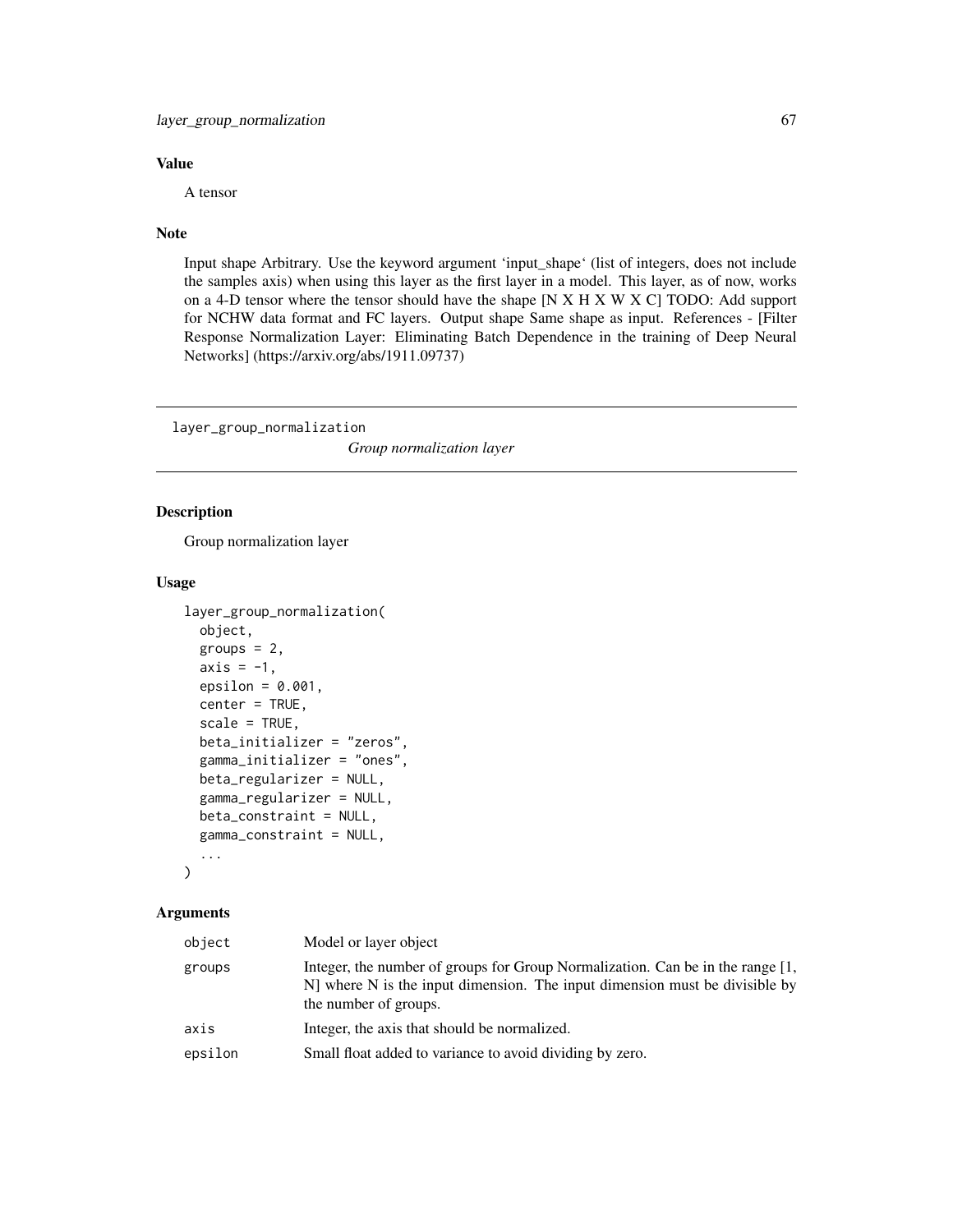| center            | If TRUE, add offset of beta to normalized tensor. If False, beta is ignored. |
|-------------------|------------------------------------------------------------------------------|
| scale             | If TRUE, multiply by gamma. If False, gamma is not used.                     |
| beta_initializer  |                                                                              |
|                   | Initializer for the beta weight.                                             |
| gamma_initializer |                                                                              |
|                   | Initializer for the gamma weight.                                            |
| beta_regularizer  |                                                                              |
|                   | Optional regularizer for the beta weight.                                    |
| gamma_regularizer |                                                                              |
|                   | Optional regularizer for the gamma weight.                                   |
| beta constraint   |                                                                              |
|                   | Optional constraint for the beta weight.                                     |
| gamma_constraint  |                                                                              |
|                   | Optional constraint for the gamma weight.                                    |
| $\ddotsc$         | additional parameters to pass                                                |

# Details

Group Normalization divides the channels into groups and computes within each group the mean and variance for normalization. Empirically, its accuracy is more stable than batch norm in a wide range of small batch sizes, if learning rate is adjusted linearly with batch sizes. Relation to Layer Normalization: If the number of groups is set to 1, then this operation becomes identical to Layer Normalization. Relation to Instance Normalization: If the number of groups is set to the input dimension (number of groups is equal to number of channels), then this operation becomes identical to Instance Normalization.

#### Value

A tensor

layer\_instance\_normalization

*Instance normalization layer*

#### Description

Instance normalization layer

# Usage

```
layer_instance_normalization(
  object,
  groups = 2,
  axis = -1,
  epsilon = 0.001,
```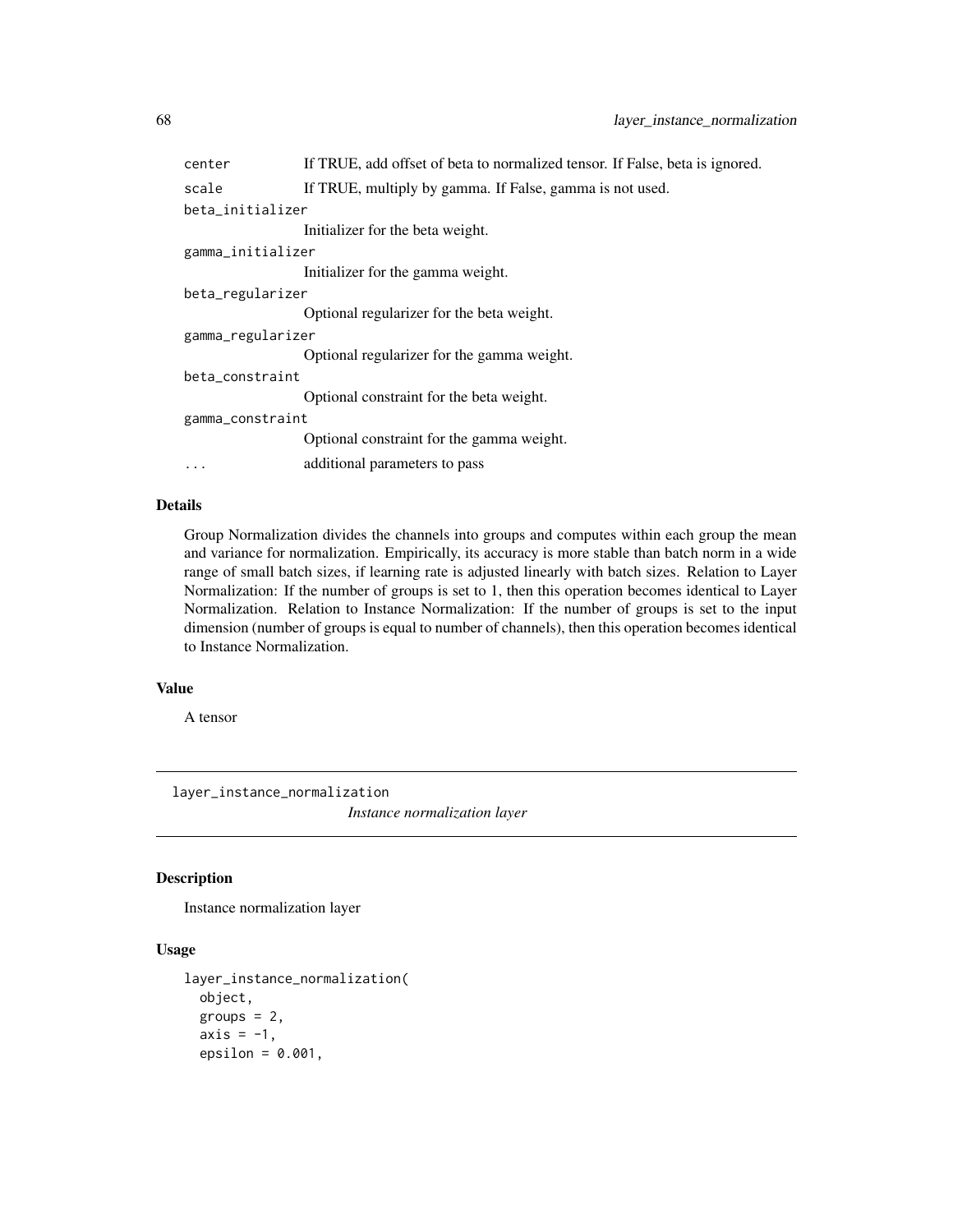```
center = TRUE,
scale = TRUE,
beta_initializer = "zeros",
gamma_initializer = "ones",
beta_regularizer = NULL,
gamma_regularizer = NULL,
beta_constraint = NULL,
gamma_constraint = NULL,
...
```
#### Arguments

 $\mathcal{L}$ 

| object            | Model or layer object                                                                                                                                                                  |  |
|-------------------|----------------------------------------------------------------------------------------------------------------------------------------------------------------------------------------|--|
| groups            | Integer, the number of groups for Group Normalization. Can be in the range [1,<br>N] where N is the input dimension. The input dimension must be divisible by<br>the number of groups. |  |
| axis              | Integer, the axis that should be normalized.                                                                                                                                           |  |
| epsilon           | Small float added to variance to avoid dividing by zero.                                                                                                                               |  |
| center            | If TRUE, add offset of 'beta' to normalized tensor. If FALSE, 'beta' is ignored.                                                                                                       |  |
| scale             | If TRUE, multiply by 'gamma'. If FALSE, 'gamma' is not used.                                                                                                                           |  |
| beta_initializer  |                                                                                                                                                                                        |  |
|                   | Initializer for the beta weight.                                                                                                                                                       |  |
| gamma_initializer |                                                                                                                                                                                        |  |
|                   | Initializer for the gamma weight.                                                                                                                                                      |  |
| beta_regularizer  |                                                                                                                                                                                        |  |
|                   | Optional regularizer for the beta weight.                                                                                                                                              |  |
| gamma_regularizer |                                                                                                                                                                                        |  |
|                   | Optional regularizer for the gamma weight.                                                                                                                                             |  |
| beta_constraint   |                                                                                                                                                                                        |  |
|                   | Optional constraint for the beta weight.                                                                                                                                               |  |
| gamma_constraint  |                                                                                                                                                                                        |  |
|                   | Optional constraint for the gamma weight.                                                                                                                                              |  |
| $\cdots$          | additional parameters to pass                                                                                                                                                          |  |

## Details

Instance Normalization is an specific case of "'GroupNormalizationsince"' it normalizes all features of one channel. The Groupsize is equal to the channel size. Empirically, its accuracy is more stable than batch norm in a wide range of small batch sizes, if learning rate is adjusted linearly with batch sizes.

#### Value

A tensor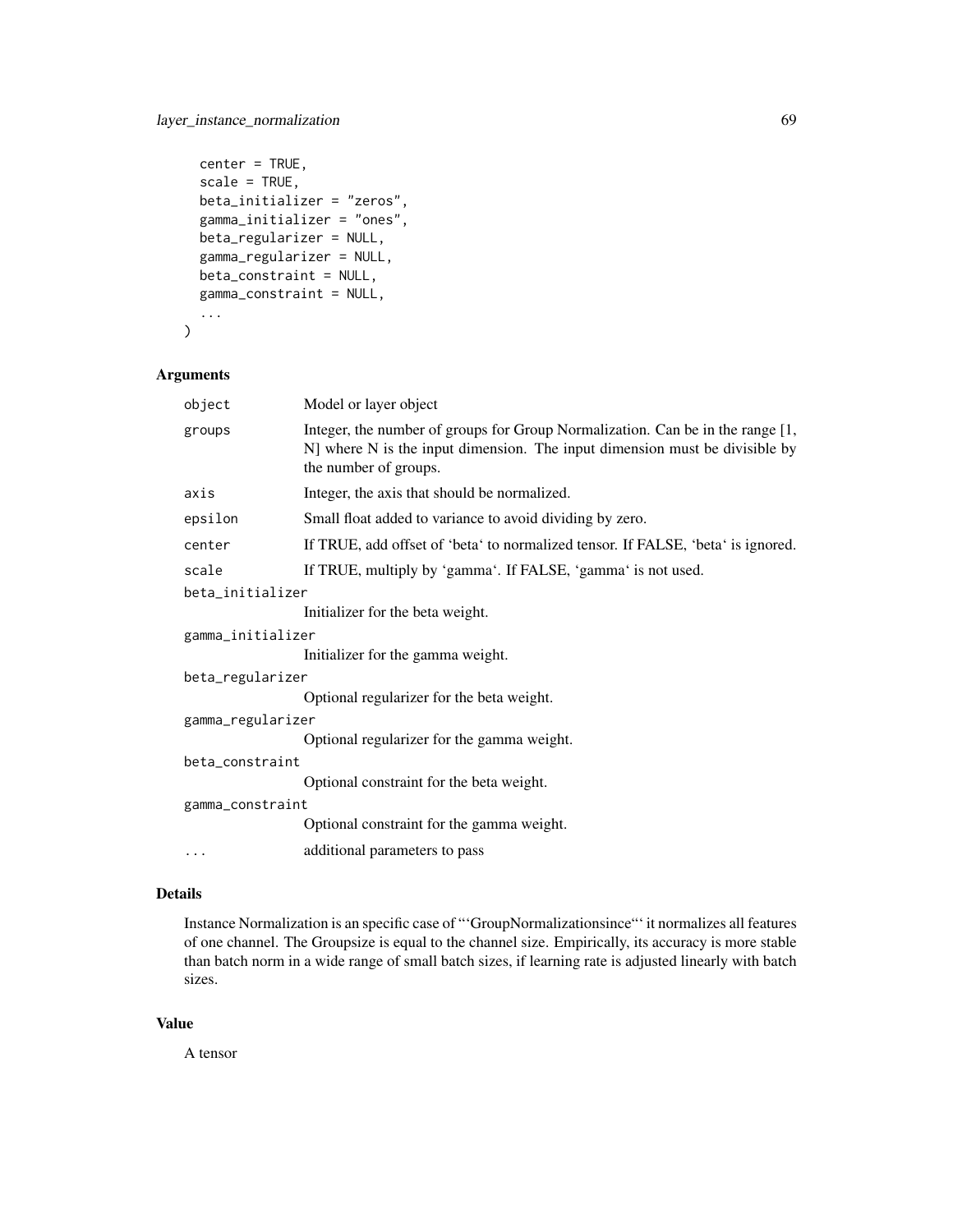### References

[Instance Normalization: The Missing Ingredient for Fast Stylization](https://arxiv.org/abs/1607.08022)

layer\_maxout *Maxout layer*

## Description

Maxout layer

# Usage

```
layer_maxout(object, num_units, axis = -1, ...)
```
## Arguments

| object    | Model or layer object                                                                                                                         |
|-----------|-----------------------------------------------------------------------------------------------------------------------------------------------|
| num_units | Specifies how many features will remain after maxout in the axis dimension<br>(usually channel). This must be a factor of number of features. |
| axis      | The dimension where max pooling will be performed. Default is the last dimen-<br>sion.                                                        |
| $\ddotsc$ | additional parameters to pass                                                                                                                 |

## Details

"Maxout Networks" Ian J. Goodfellow, David Warde-Farley, Mehdi Mirza, Aaron Courville, Yoshua Bengio. https://arxiv.org/abs/1302.4389 Usually the operation is performed in the filter/channel dimension. This can also be used after Dense layers to reduce number of features.

# Value

A tensor

layer\_multi\_head\_attention

*Keras-based multi head attention layer*

## Description

MultiHead Attention layer.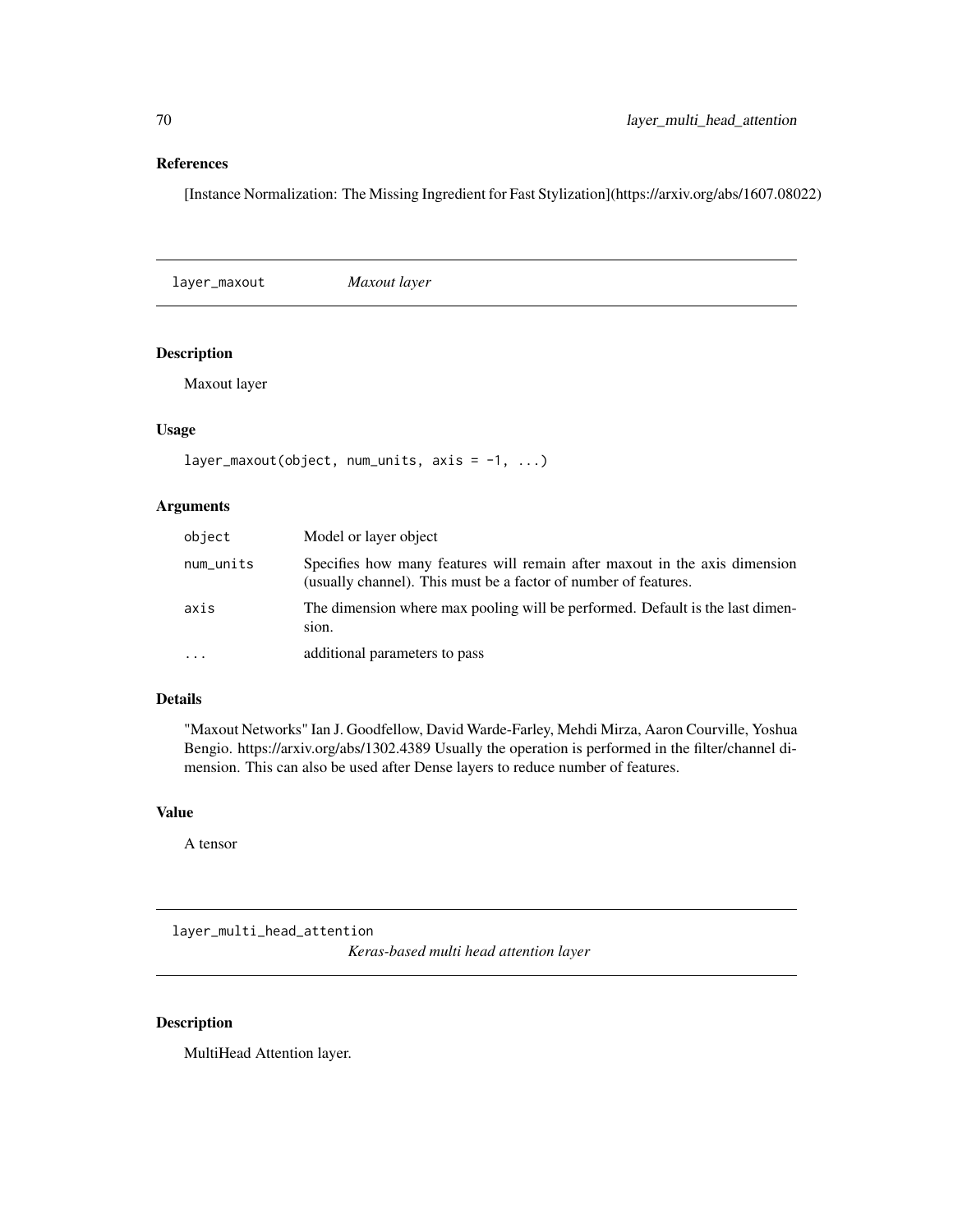# Usage

```
layer_multi_head_attention(
 object,
 head_size,
 num_heads,
 output_size = NULL,
  dropout = 0,
  use_projection_bias = TRUE,
  return_attn_coef = FALSE,
  kernel_initializer = "glorot_uniform",
 kernel_regularizer = NULL,
 kernel_constraint = NULL,
 bias_initializer = "zeros",
 bias_regularizer = NULL,
 bias_constraint = NULL,
  ...
\mathcal{L}
```

| object              | Model or layer object                                                                                                            |
|---------------------|----------------------------------------------------------------------------------------------------------------------------------|
| head_size           | int, dimensionality of the 'query', 'key' and 'value' tensors after the linear trans-<br>formation.                              |
| num_heads           | int, number of attention heads.                                                                                                  |
| output_size         | int, dimensionality of the output space, if 'NULL' then the input dimension of<br>'value' or 'key' will be used, default 'NULL'. |
| dropout             | float, 'rate' parameter for the dropout layer that is applied to attention after soft-<br>max, default '0'.                      |
| use_projection_bias |                                                                                                                                  |
|                     | bool, whether to use a bias term after the linear output projection.                                                             |
| return_attn_coef    |                                                                                                                                  |
|                     | bool, if 'TRUE', return the attention coefficients as an additional output argu-                                                 |
|                     | ment.                                                                                                                            |
| kernel_initializer  |                                                                                                                                  |
|                     | initializer, initializer for the kernel weights.                                                                                 |
| kernel_regularizer  |                                                                                                                                  |
|                     | regularizer, regularizer for the kernel weights.                                                                                 |
| kernel_constraint   |                                                                                                                                  |
|                     | constraint, constraint for the kernel weights.                                                                                   |
| bias_initializer    |                                                                                                                                  |
|                     | initializer, initializer for the bias weights.                                                                                   |
| bias_regularizer    |                                                                                                                                  |
|                     | regularizer, regularizer for the bias weights.                                                                                   |
| bias_constraint     |                                                                                                                                  |
|                     | constraint, constraint for the bias weights.                                                                                     |
| $\cdots$            | additional parameters to pass                                                                                                    |
|                     |                                                                                                                                  |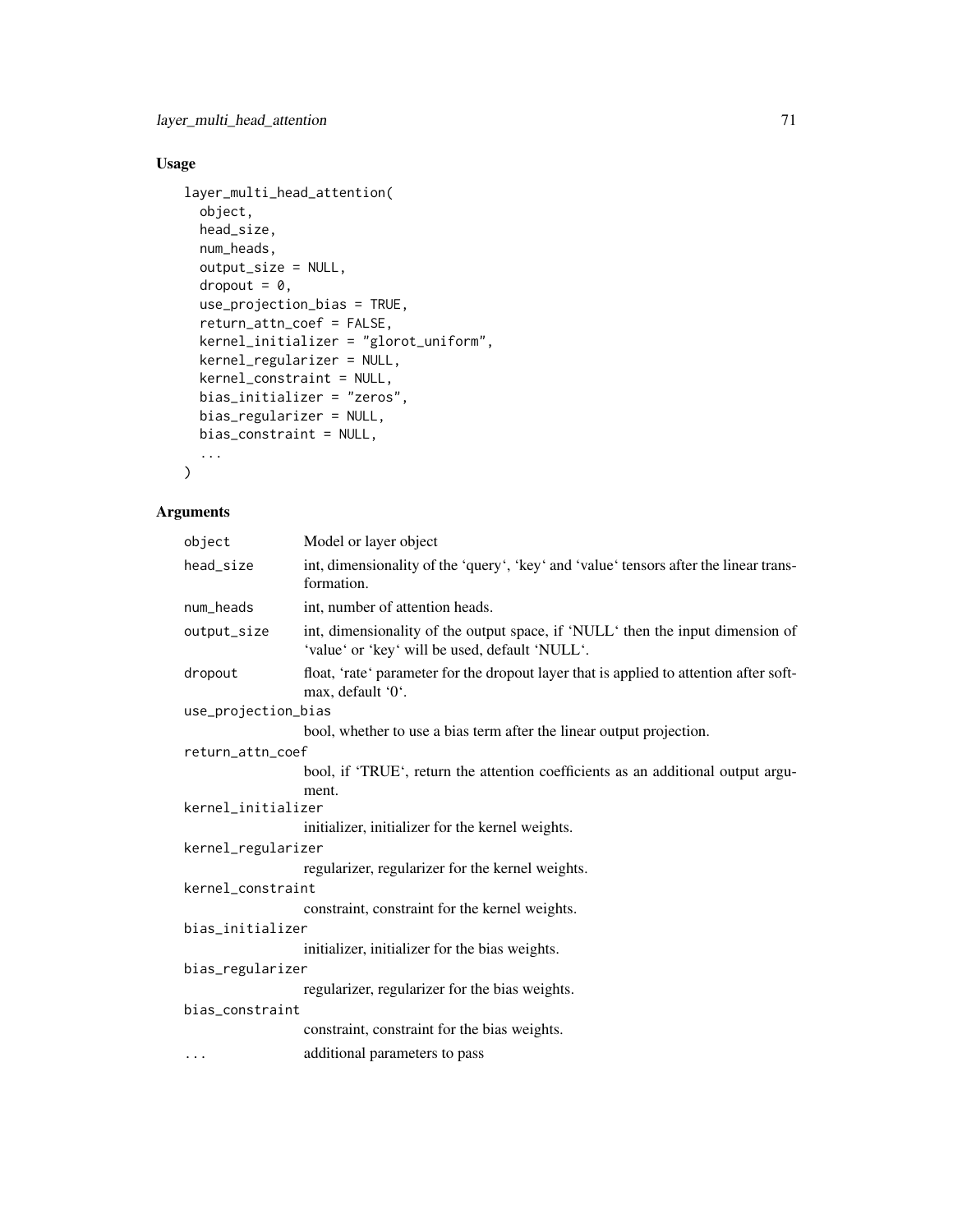### Details

Defines the MultiHead Attention operation as defined in [Attention Is All You Need](https://arxiv.org/abs/1706.03762) which takes in a 'query', 'key' and 'value' tensors returns the dot-product attention between them.

#### Value

A tensor

#### Examples

## Not run:

```
mha = layer_multi_head_attention(head_size=128, num_heads=128)
query = tf$random$uniform(list(32L, 20L, 200L)) # (batch_size, query_elements, query_depth)
key = tf$random$uniform(list(32L, 15L, 300L)) # (batch_size, key_elements, key_depth)
value = tf$random$uniform(list(32L, 15L, 400L)) # (batch_size, key_elements, value_depth)
attention = mha(list(query, key, value)) # (batch_size, query_elements, value_depth)
```

```
# If `value` is not given then internally `value = key` will be used:
mha = layer_multi_head_attention(head_size=128, num_heads=128)
query = tf$random$uniform(list(32L, 20L, 200L)) # (batch_size, query_elements, query_depth)
key = tf$random$uniform(list(32L, 15L, 300L)) # (batch_size, key_elements, key_depth)
attention = mha(list(query, key)) # (batch_size, query_elements, value_depth)
```
## End(Not run)

layer\_nas\_cell *Neural Architecture Search (NAS) recurrent network cell.*

# **Description**

Neural Architecture Search (NAS) recurrent network cell.

#### Usage

```
layer_nas_cell(
  object,
  units,
  projection = NULL,
  use_bias = FALSE,
  kernel_initializer = "glorot_uniform",
  recurrent_initializer = "glorot_uniform",
  projection_initializer = "glorot_uniform",
 bias_initializer = "zeros",
  ...
)
```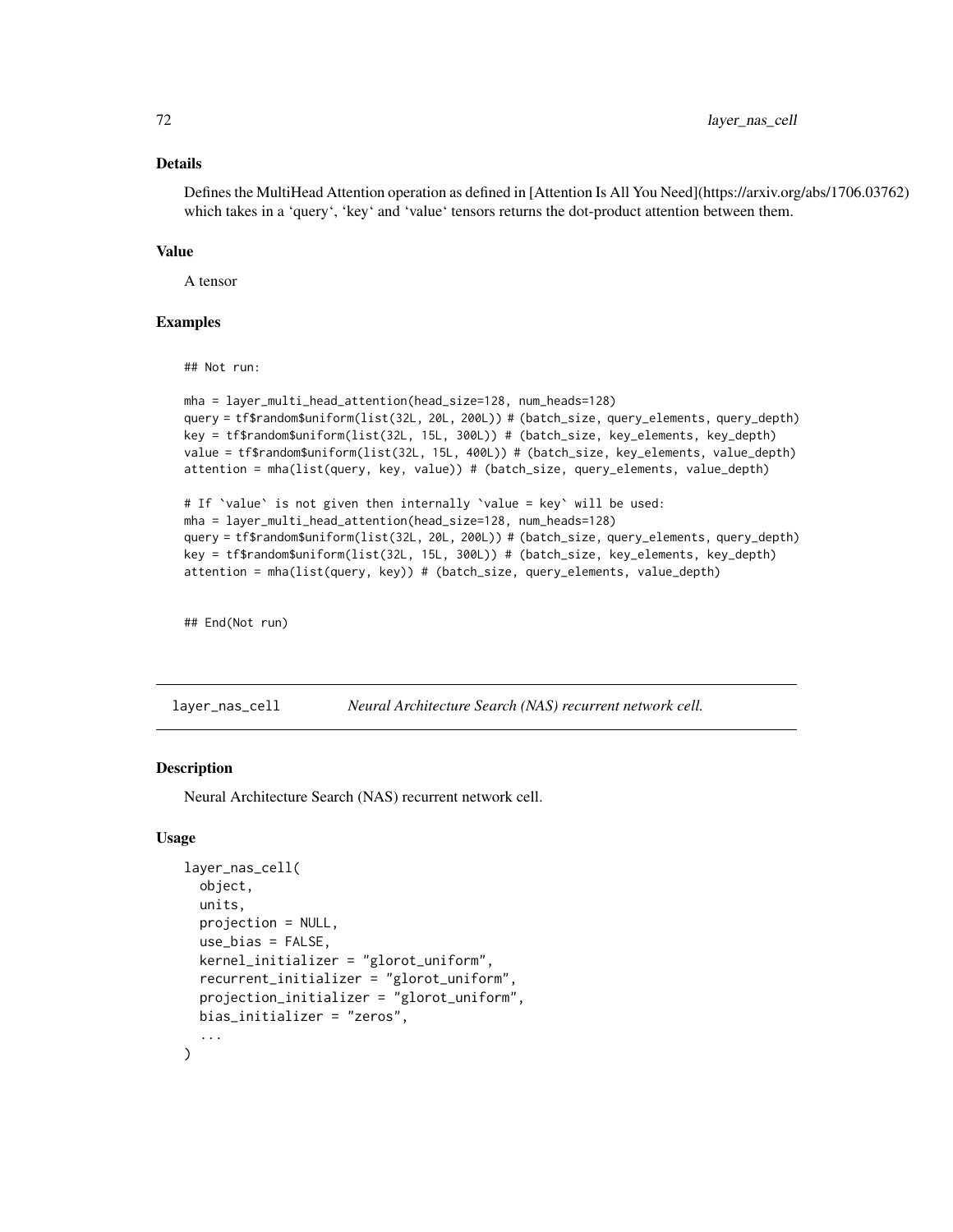| object                 | Model or layer object                                                                                          |  |
|------------------------|----------------------------------------------------------------------------------------------------------------|--|
| units                  | int, The number of units in the NAS cell.                                                                      |  |
| projection             | (optional) int, The output dimensionality for the projection matrices. If None,<br>no projection is performed. |  |
| use_bias               | (optional) bool, If 'TRUE' then use biases within the cell. This is 'FALSE' by<br>default.                     |  |
| kernel_initializer     |                                                                                                                |  |
|                        | Initializer for kernel weight.                                                                                 |  |
| recurrent_initializer  |                                                                                                                |  |
|                        | Initializer for recurrent kernel weight.                                                                       |  |
| projection_initializer |                                                                                                                |  |
|                        | Initializer for projection weight, used when projection is not 'NULL'.                                         |  |
| bias_initializer       |                                                                                                                |  |
|                        | Initializer for bias, used when 'use_bias' is 'TRUE'.                                                          |  |
| $\cdots$               | Additional keyword arguments.                                                                                  |  |

# Details

This implements the recurrent cell from the paper: https://arxiv.org/abs/1611.01578 Barret Zoph and Quoc V. Le. "Neural Architecture Search with Reinforcement Learning" Proc. ICLR 2017. The class uses an optional projection layer.

## Value

A tensor

layer\_norm\_lstm\_cell *LSTM cell with layer normalization and recurrent dropout.*

### Description

LSTM cell with layer normalization and recurrent dropout.

#### Usage

```
layer_norm_lstm_cell(
 object,
 units,
 activation = "tanh",
  recurrent_activation = "sigmoid",
 use_bias = TRUE,
 kernel_initializer = "glorot_uniform",
  recurrent_initializer = "orthogonal",
 bias_initializer = "zeros",
```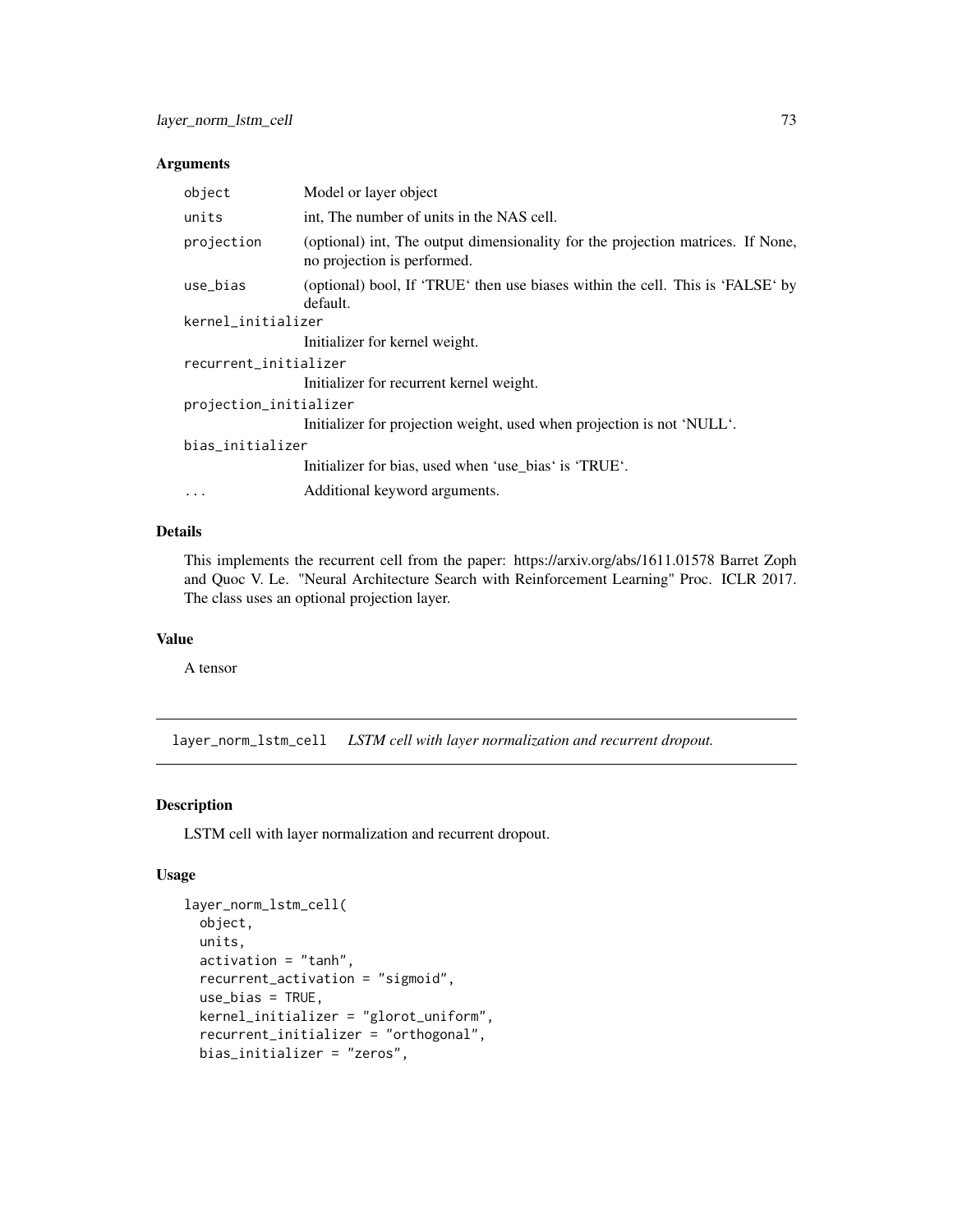```
unit_forget_bias = TRUE,
 kernel_regularizer = NULL,
 recurrent_regularizer = NULL,
 bias_regularizer = NULL,
 kernel_constraint = NULL,
  recurrent_constraint = NULL,
 bias_constraint = NULL,
  dropout = 0,
  recurrent_dropout = 0,norm_gamma_initializer = "ones",
 norm_beta_initializer = "zeros",
 norm\_epsilonilon = 0.001,
  ...
\mathcal{L}
```

| object                | Model or layer object                                                                                                                                                                                                                                    |  |
|-----------------------|----------------------------------------------------------------------------------------------------------------------------------------------------------------------------------------------------------------------------------------------------------|--|
| units                 | Positive integer, dimensionality of the output space.                                                                                                                                                                                                    |  |
|                       |                                                                                                                                                                                                                                                          |  |
| activation            | Activation function to use. Default: hyperbolic tangent ('tanh'). If you pass<br>'NULL', no activation is applied (ie. "linear" activation: $a(x) = x'$ ).                                                                                               |  |
| recurrent_activation  |                                                                                                                                                                                                                                                          |  |
|                       | Activation function to use for the recurrent step. Default: sigmoid ('sigmoid').<br>If you pass 'NULL', no activation is applied (ie. "linear" activation: $a(x) = x'$ ).                                                                                |  |
| use_bias              | Boolean, whether the layer uses a bias vector.                                                                                                                                                                                                           |  |
| kernel_initializer    |                                                                                                                                                                                                                                                          |  |
|                       | Initializer for the 'kernel' weights matrix, used for the linear transformation of<br>the inputs.                                                                                                                                                        |  |
| recurrent_initializer |                                                                                                                                                                                                                                                          |  |
|                       | Initializer for the 'recurrent_kernel' weights matrix, used for the linear transfor-<br>mation of the recurrent state.                                                                                                                                   |  |
| bias_initializer      |                                                                                                                                                                                                                                                          |  |
|                       | Initializer for the bias vector.                                                                                                                                                                                                                         |  |
| unit_forget_bias      |                                                                                                                                                                                                                                                          |  |
|                       | Boolean. If True, add 1 to the bias of the forget gate at initialization. Setting it<br>to true will also force 'bias_initializer="zeros"'. This is recommended in [Joze-<br>fowicz et al.](http://www.jmlr.org/proceedings/papers/v37/jozefowicz15.pdf) |  |
| kernel_regularizer    |                                                                                                                                                                                                                                                          |  |
|                       | Regularizer function applied to the 'kernel' weights matrix.                                                                                                                                                                                             |  |
| recurrent_regularizer |                                                                                                                                                                                                                                                          |  |
|                       | Regularizer function applied to the 'recurrent_kernel' weights matrix.                                                                                                                                                                                   |  |
| bias_regularizer      |                                                                                                                                                                                                                                                          |  |
|                       | Regularizer function applied to the bias vector.                                                                                                                                                                                                         |  |
| kernel_constraint     |                                                                                                                                                                                                                                                          |  |
|                       | Constraint function applied to the 'kernel' weights matrix.                                                                                                                                                                                              |  |
| recurrent_constraint  |                                                                                                                                                                                                                                                          |  |
|                       | Constraint function applied to the 'recurrent_kernel' weights matrix.                                                                                                                                                                                    |  |
|                       |                                                                                                                                                                                                                                                          |  |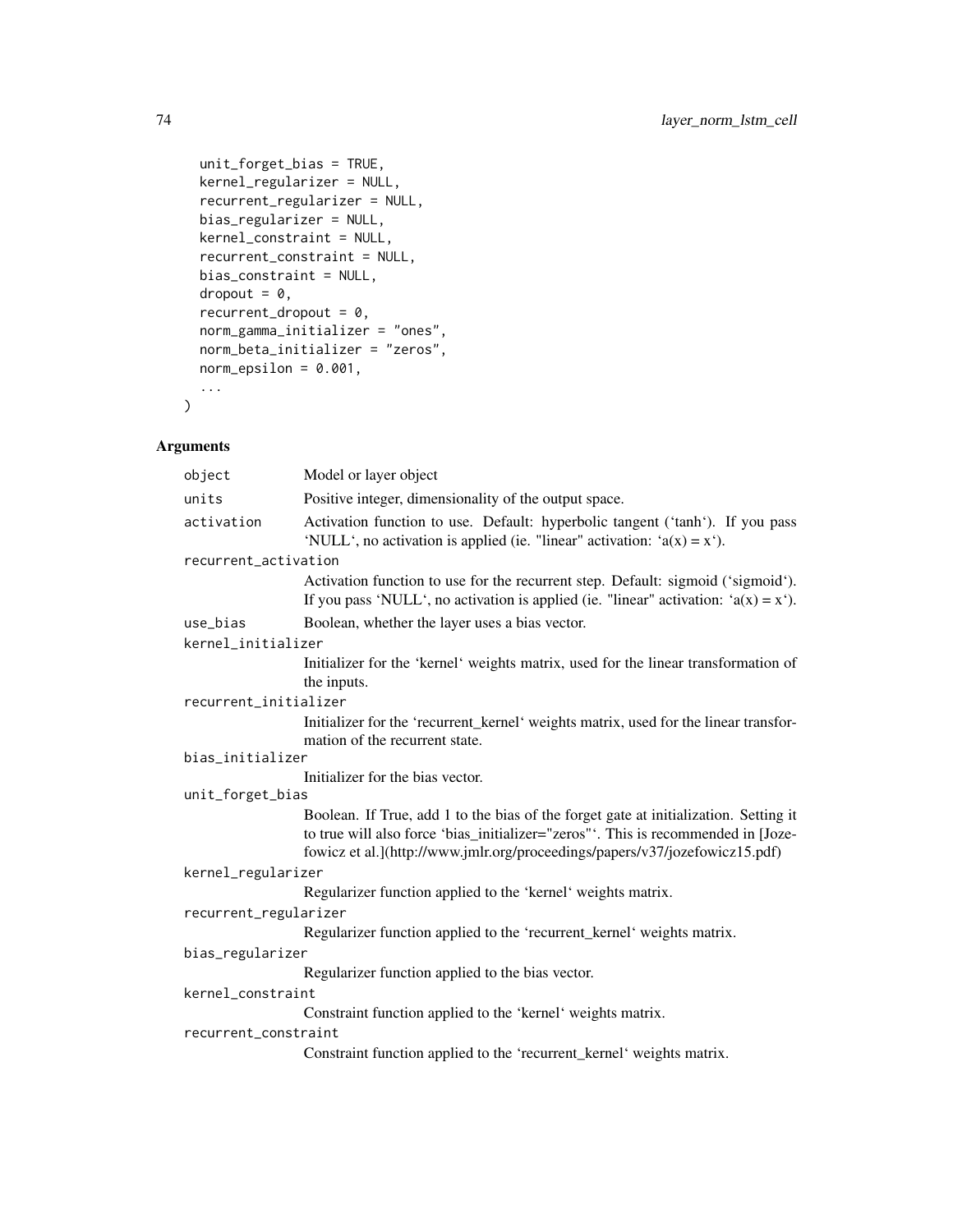| bias_constraint        |                                                                                                      |
|------------------------|------------------------------------------------------------------------------------------------------|
|                        | Constraint function applied to the bias vector.                                                      |
| dropout                | Float between 0 and 1. Fraction of the units to drop for the linear transformation<br>of the inputs. |
| recurrent_dropout      |                                                                                                      |
|                        | Float between 0 and 1. Fraction of the units to drop for the linear transformation                   |
|                        | of the recurrent state.                                                                              |
| norm_gamma_initializer |                                                                                                      |
|                        | Initializer for the layer normalization gain initial value.                                          |
| norm_beta_initializer  |                                                                                                      |
|                        | Initializer for the layer normalization shift initial value.                                         |
| norm_epsilon           | Float, the epsilon value for normalization layers.                                                   |
| $\ddots$               | List, the other keyword arguments for layer creation.                                                |

#### Details

This class adds layer normalization and recurrent dropout to a LSTM unit. Layer normalization implementation is based on: https://arxiv.org/abs/1607.06450. "Layer Normalization" Jimmy Lei Ba, Jamie Ryan Kiros, Geoffrey E. Hinton and is applied before the internal nonlinearities. Recurrent dropout is based on: https://arxiv.org/abs/1603.05118 "Recurrent Dropout without Memory Loss" Stanislau Semeniuta, Aliaksei Severyn, Erhardt Barth.

#### Value

A tensor

layer\_poincare\_normalize

*Project into the Poincare ball with norm <= 1.0 - epsilon*

# Description

Project into the Poincare ball with norm <= 1.0 - epsilon

#### Usage

```
layer_poincare_normalize(object, axis = 1, epsilon = 1e-05, ...)
```

| object    | Model or layer object                                                       |
|-----------|-----------------------------------------------------------------------------|
| axis      | Axis along which to normalize. A scalar or a vector of integers.            |
| epsilon   | A small deviation from the edge of the unit sphere for numerical stability. |
| $\ddotsc$ | additional parameters to pass                                               |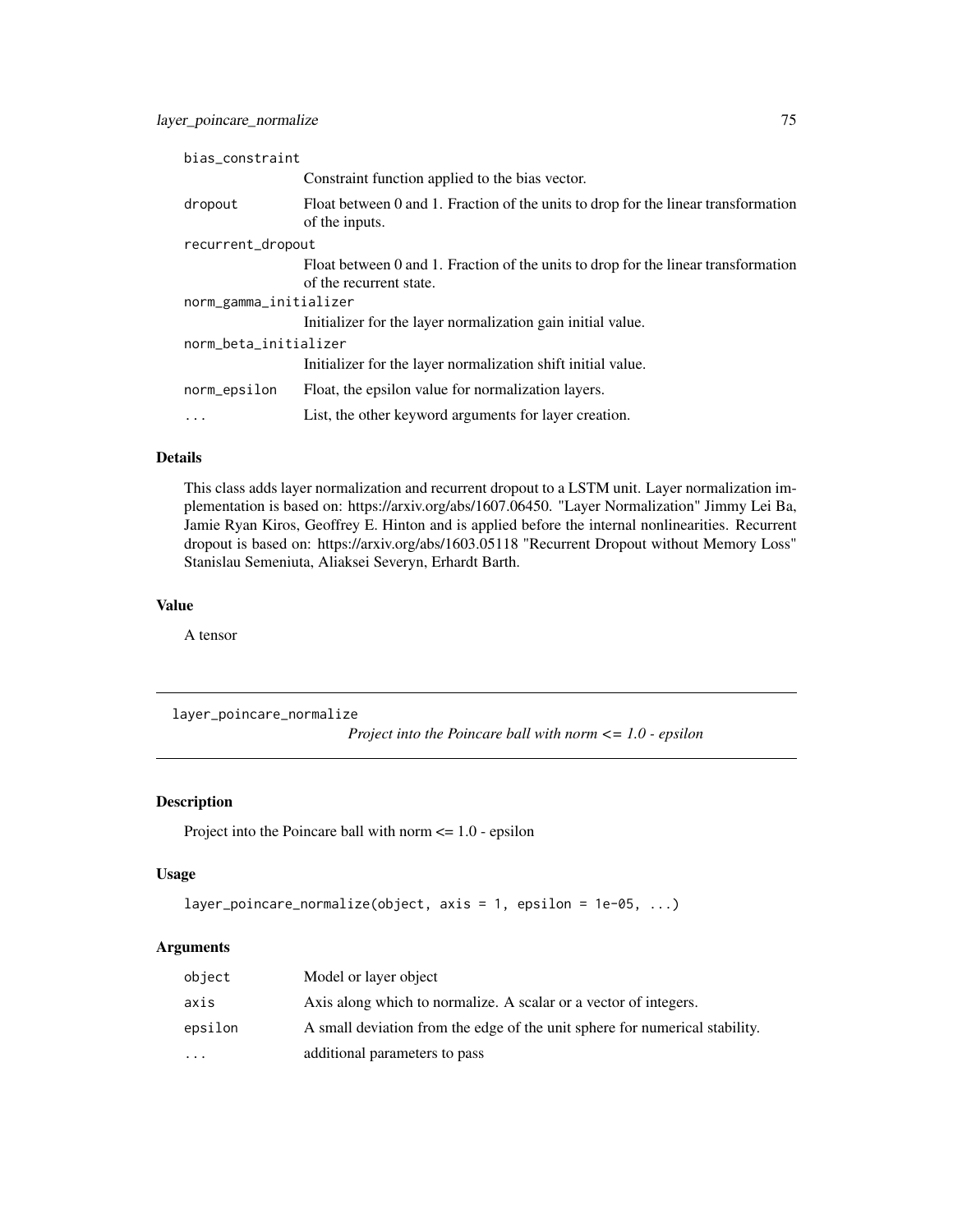#### Details

https://en.wikipedia.org/wiki/Poincare\_ball\_model Used in Poincare Embeddings for Learning Hierarchical Representations Maximilian Nickel, Douwe Kiela https://arxiv.org/pdf/1705.08039.pdf For a 1-D tensor with  $axis = 0$ , computes

#### Value

A tensor

layer\_sparsemax *Sparsemax activation function*

# Description

Sparsemax activation function

# Usage

```
layer_sparsemax(object, axis = -1, ...)
```
#### Arguments

| object                  | Model or layer object                                             |
|-------------------------|-------------------------------------------------------------------|
| axis                    | Integer, axis along which the sparsemax normalization is applied. |
| $\cdot$ $\cdot$ $\cdot$ | additional parameters to pass                                     |

# Details

The output shape is the same as the input shape. https://arxiv.org/abs/1602.02068

# Value

A tensor

### Examples

```
## Not run:
model = keras_model_sequential() %>%
  layer_conv_2d(filters = 10, kernel_size = c(3,3), input_shape = c(28,28,1),
                activation = activation_gelu) %>%
  layer_sparsemax()
```
## End(Not run)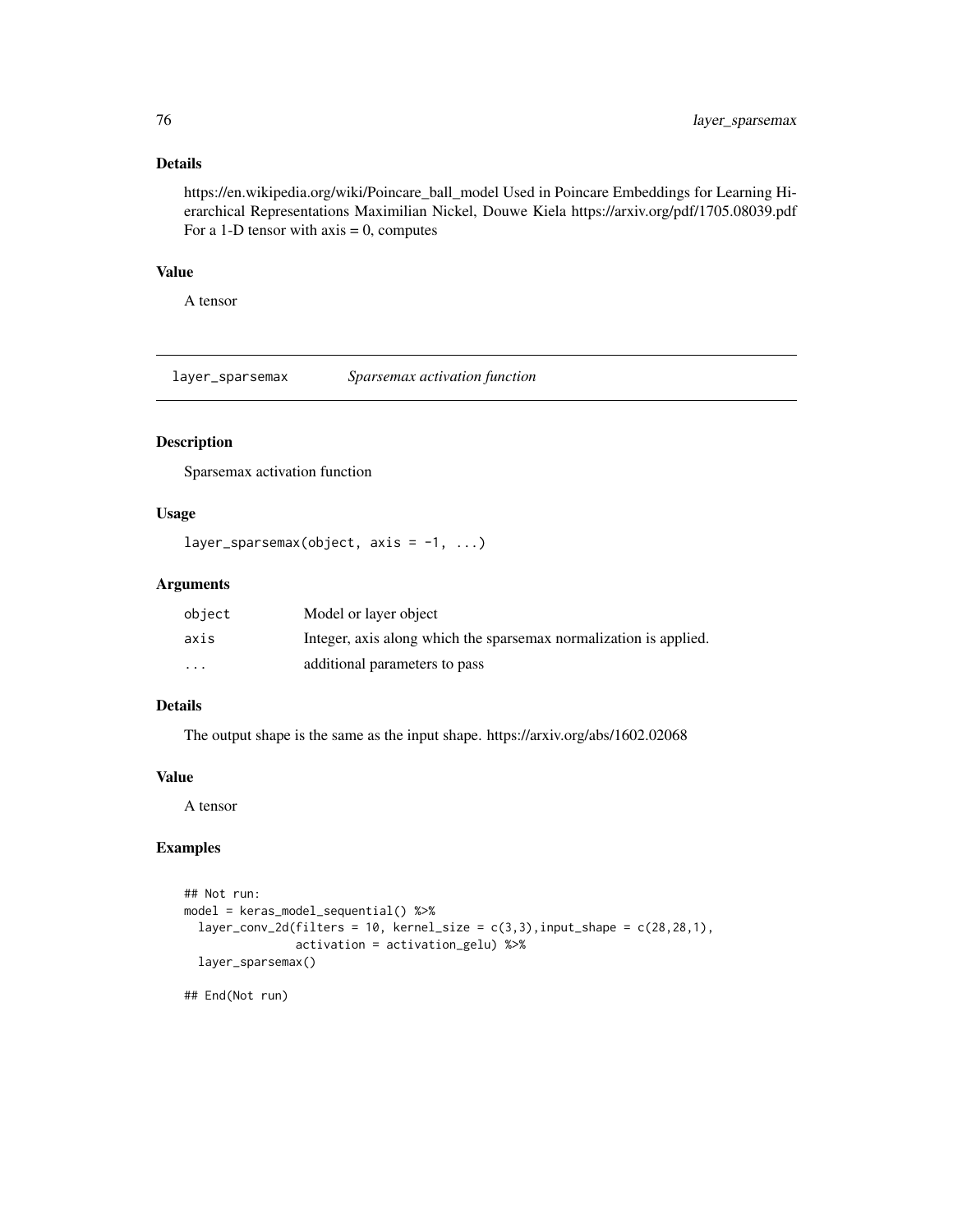layer\_weight\_normalization

*Weight Normalization layer*

#### Description

Weight Normalization layer

#### Usage

```
layer_weight_normalization(object, layer, data_init = TRUE, ...)
```
### Arguments

| object    | Model or layer object                                |
|-----------|------------------------------------------------------|
| laver     | a layer instance.                                    |
| data init | If 'TRUE' use data dependent variable initialization |
|           | additional parameters to pass                        |

#### Details

This wrapper reparameterizes a layer by decoupling the weight's magnitude and direction. This speeds up convergence by improving the conditioning of the optimization problem. Weight Normalization: A Simple Reparameterization to Accelerate Training of Deep Neural Networks: https://arxiv.org/abs/1602.07868 Tim Salimans, Diederik P. Kingma (2016) WeightNormalization wrapper works for keras and tf layers.

#### Value

A tensor

# Examples

```
## Not run:
```

```
model= keras_model_sequential() %>%
layer_weight_normalization(
layer_conv_2d(filters = 2, kernel_size = 2, activation = 'relu'),
input\_shape = c(32L, 32L, 3L))model
```
## End(Not run)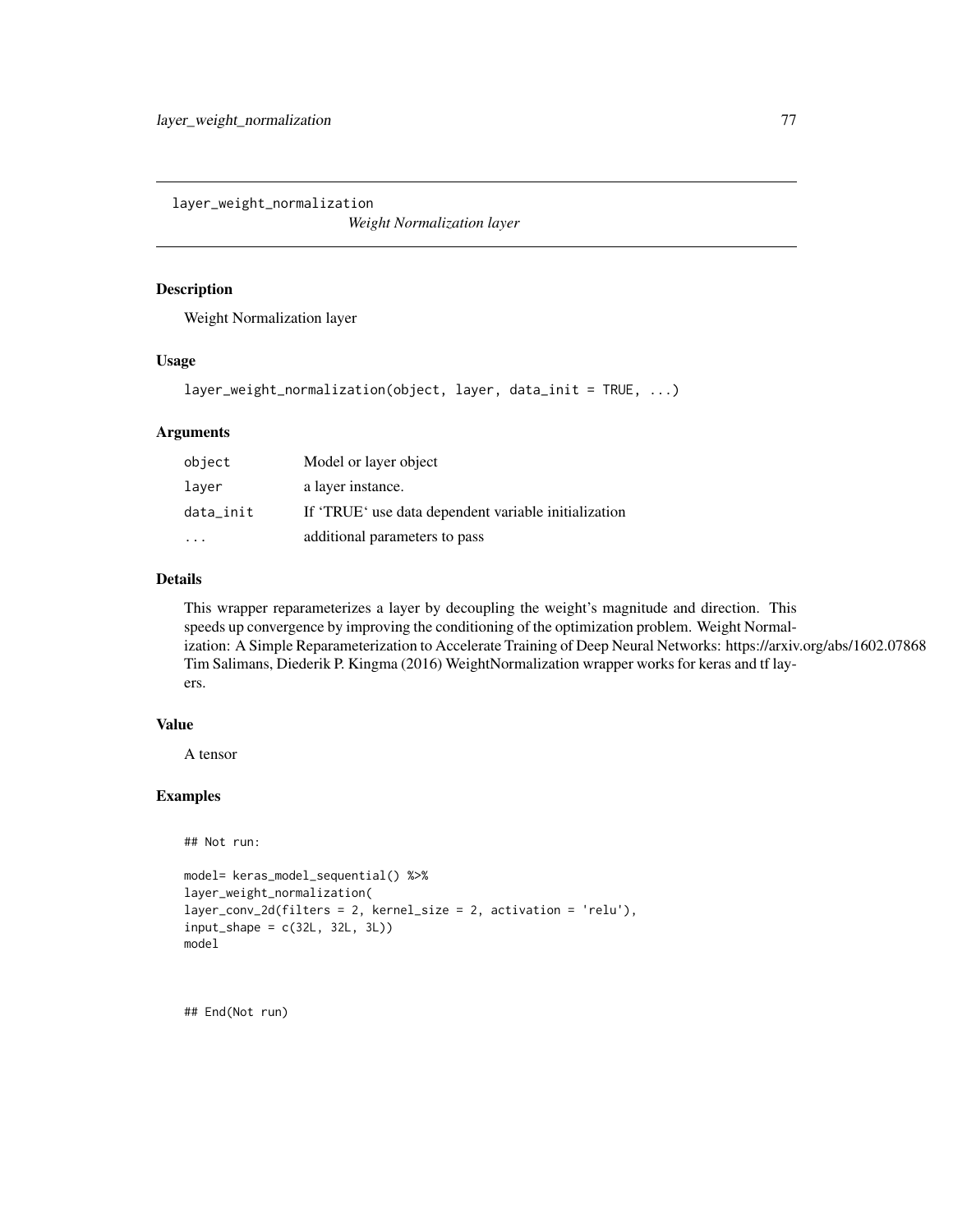lookahead\_mechanism *Lookahead mechanism*

#### Description

Lookahead mechanism

#### Usage

```
lookahead_mechanism(
  optimizer,
  sync_period = 6,
  slow\_step\_size = 0.5,
  name = "Lookahead",
  clipnorm = NULL,
  clipvalue = NULL,
  decay = NULL,
  lr = NULL)
```
#### Arguments

| optimizer   | The original optimizer that will be used to compute and apply the gradients.                                              |
|-------------|---------------------------------------------------------------------------------------------------------------------------|
| sync_period | An integer. The synchronization period of lookahead. Enable lookahead mech-<br>anism by setting it with a positive value. |
|             | slow_step_size A floating point value. The ratio for updating the slow weights.                                           |
| name        | Optional name for the operations created when applying gradients. Defaults to<br>"Lookahead".                             |
| clipnorm    | is clip gradients by norm.                                                                                                |
| clipvalue   | is clip gradients by value.                                                                                               |
| decay       | is included for backward compatibility to allow time inverse decay of learning<br>rate.                                   |
| 1r          | is included for backward compatibility, recommended to use learning rate in-<br>stead.                                    |

## Details

The mechanism is proposed by Michael R. Zhang et.al in the paper [Lookahead Optimizer: k steps forward, 1 step back](https://arxiv.org/abs/1907.08610v1). The optimizer iteratively updates two sets of weights: the search directions for weights are chosen by the inner optimizer, while the "slow weights" are updated each k steps based on the directions of the "fast weights" and the two sets of weights are synchronized. This method improves the learning stability and lowers the variance of its inner optimizer.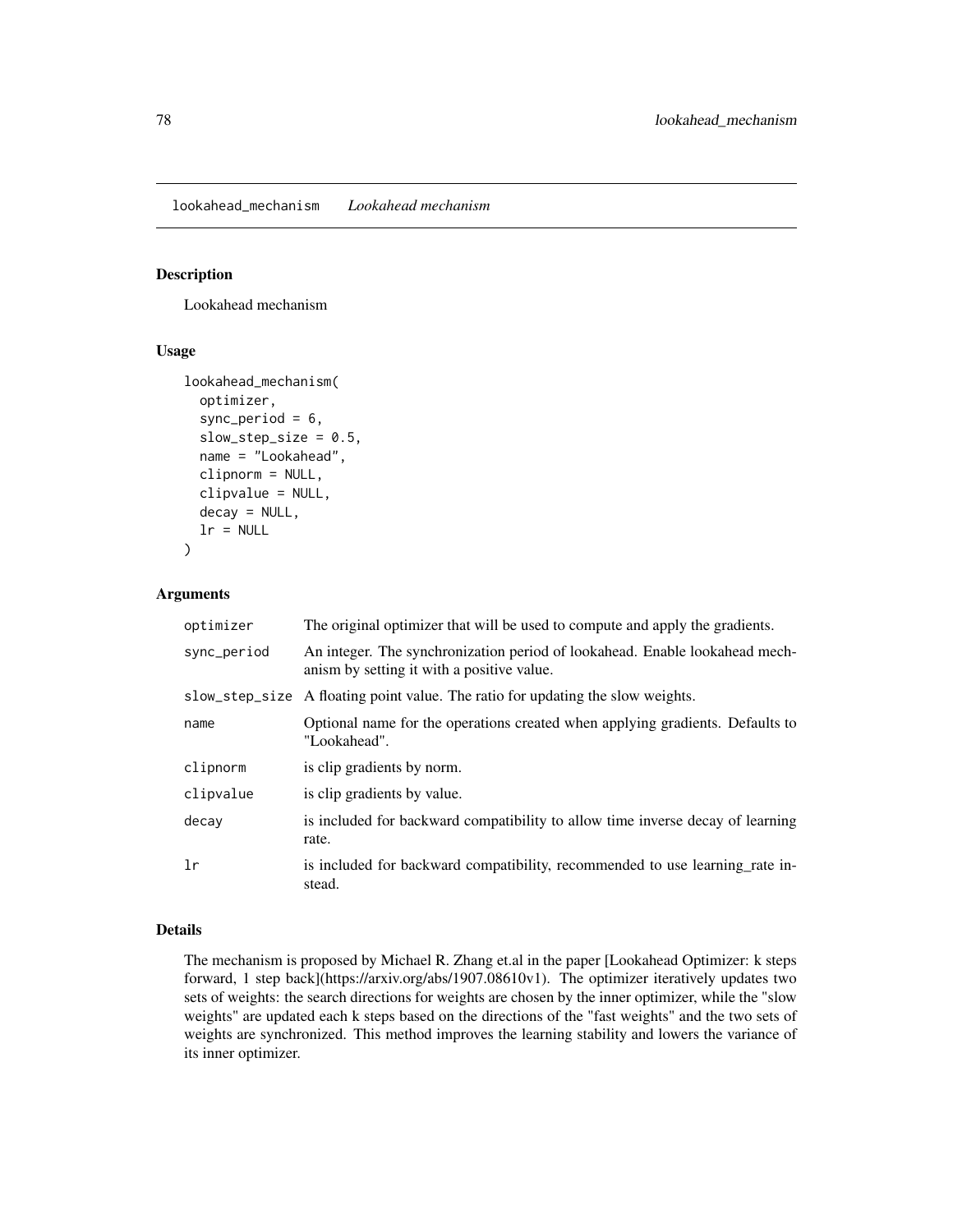loss\_contrastive 79

#### Value

Optimizer for use with 'keras::compile()'

#### Examples

```
## Not run:
```

```
opt = tf$keras$optimizers$SGD(learning_rate)
opt = lookahead_mechanism(opt)
```
## End(Not run)

loss\_contrastive *Contrastive loss*

#### Description

Computes the contrastive loss between 'y\_true' and 'y\_pred'.

#### Usage

```
loss_contrastive(
  margin = 1,
  reduction = tf$keras$losses$Reduction$SUM_OVER_BATCH_SIZE,
  name = "contrasitve_loss"
)
```
#### Arguments

| margin    | Float, margin term in the loss definition. Default value is 1.0.                                |
|-----------|-------------------------------------------------------------------------------------------------|
| reduction | (Optional) Type of tf\$keras\$losses\$Reduction to apply. Default value is SUM_OVER_BATCH_SIZE. |
| name      | (Optional) name for the loss.                                                                   |

# Details

This loss encourages the embedding to be close to each other for the samples of the same label and the embedding to be far apart at least by the margin constant for the samples of different labels. The euclidean distances 'y\_pred' between two embedding matrices 'a' and 'b' with shape [batch\_size, hidden\_size] can be computed as follows: "'python # y\_pred = '\sqrt' ('\sum\_i' (a[:, i] - b[:, i])^2) y\_pred = tf\$linalg.norm(a - b, axis=1) "' See: http://yann.lecun.com/exdb/publis/pdf/hadsellchopra-lecun-06.pdf

## Value

contrastive\_loss: 1-D float 'Tensor' with shape [batch\_size].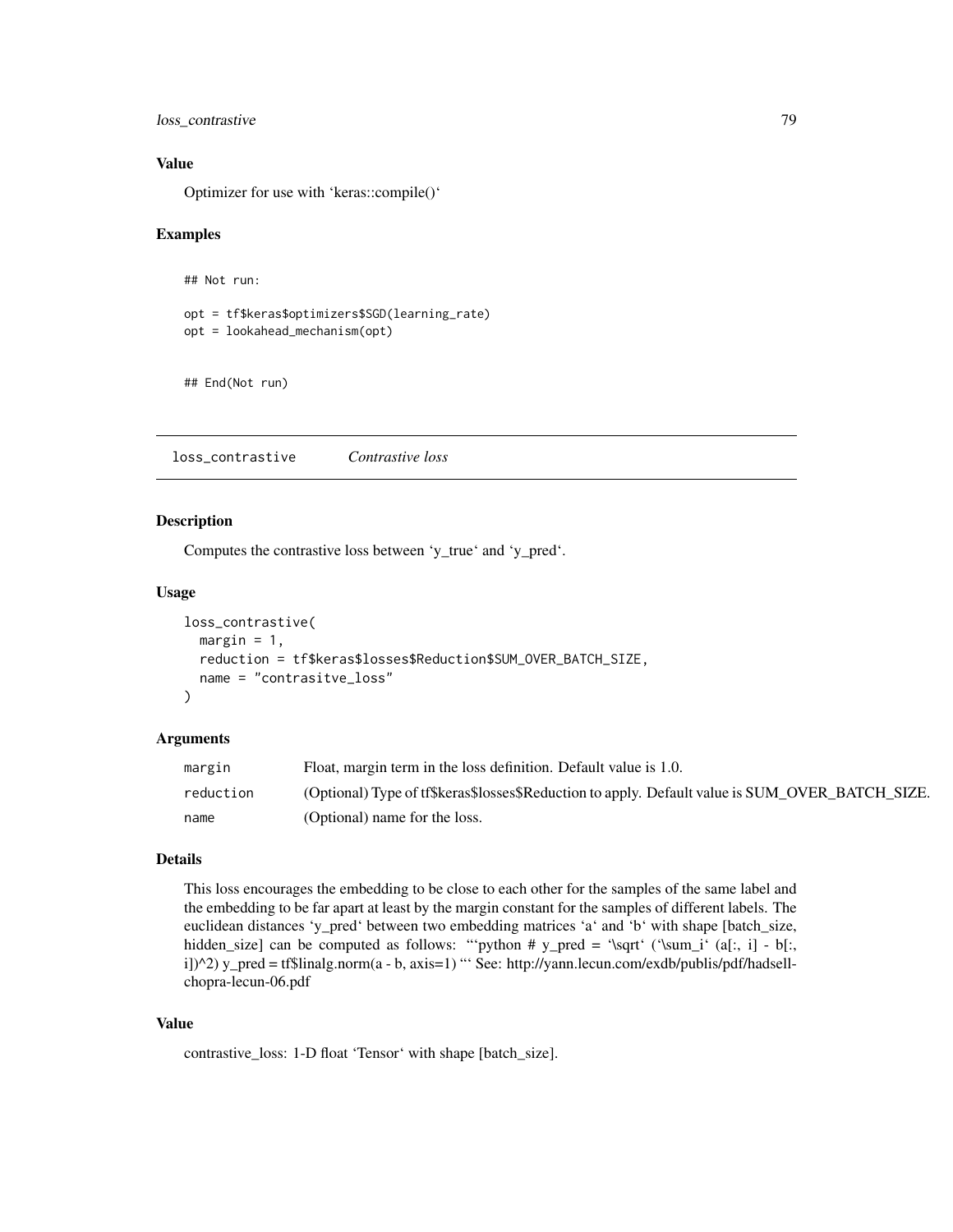# Examples

```
## Not run:
keras_model_sequential() %>%
  layer_dense(4, input_shape = c(784)) %>%
  compile(
   optimizer = 'sgd',
   loss=loss_contrastive(),
   metrics='accuracy'
  )
```
## End(Not run)

loss\_giou *Implements the GIoU loss function.*

#### Description

GIoU loss was first introduced in the [Generalized Intersection over Union: A Metric and A Loss for Bounding Box Regression](https://giou.stanford.edu/GIoU.pdf). GIoU is an enhancement for models which use IoU in object detection.

#### Usage

```
loss_giou(
 mode = "giou",
 reduction = tf$keras$losses$Reduction$AUTO,
 name = "giou_loss"
)
```
# Arguments

| mode      | one of ['giou', 'iou'], decided to calculate GIoU or IoU loss.                                  |
|-----------|-------------------------------------------------------------------------------------------------|
| reduction | (Optional) Type of tf\$keras\$losses\$Reduction to apply. Default value is SUM_OVER_BATCH_SIZE. |
| name      | A name for the operation (optional).                                                            |

# Value

GIoU loss float 'Tensor'.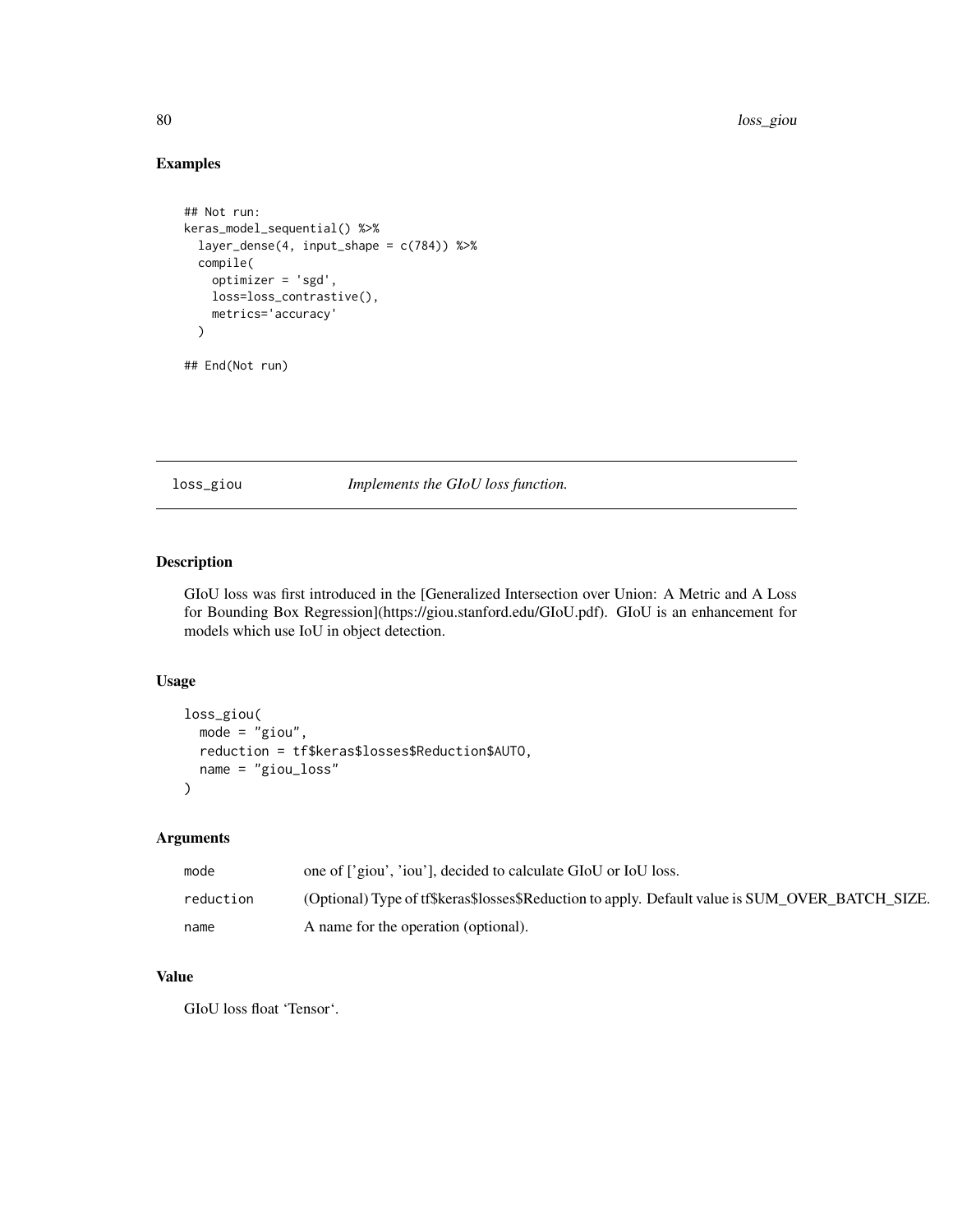loss\_hamming *Hamming loss*

# Description

Computes hamming loss.

#### Usage

```
loss_hamming(
 mode,
 name = "hamming_loss",
  threshold = NULL,
 dtype = tf$float32,
  ...
)
```
#### Arguments

| mode      | multi-class or multi-label                                                                                                                                |
|-----------|-----------------------------------------------------------------------------------------------------------------------------------------------------------|
| name      | (optional) String name of the metric instance.                                                                                                            |
| threshold | Elements of 'y pred' greater than threshold are converted to be 1, and the rest<br>0. If threshold is None, the argmax is converted to 1, and the rest 0. |
| dtype     | (optional) Data type of the metric result. Defaults to 'tf\$float32'.                                                                                     |
| $\ddotsc$ | additional arguments that are passed on to function 'fn'.                                                                                                 |

# Details

Hamming loss is the fraction of wrong labels to the total number of labels. In multi-class classification, hamming loss is calculated as the hamming distance between 'actual' and 'predictions'. In multi-label classification, hamming loss penalizes only the individual labels.

#### Value

hamming loss: float

# Examples

```
## Not run:
```

```
# multi-class hamming loss
hl = loss_hamming(mode='multiclass', threshold=0.6)
actuals = tf\text{Constant}(list(as.integer(c(1, 0, 0, 0)), as.integer(c(0, 0, 1, 0)),
                       as.integer(c(0, 0, 0, 1)),as.integer(c(0, 1, 0, 0))),
                      dtype=tf$float32)
predictions = tf$constant(list(c(0.8, 0.1, 0.1, 0),
                           c(0.2, 0, 0.8, 0),
```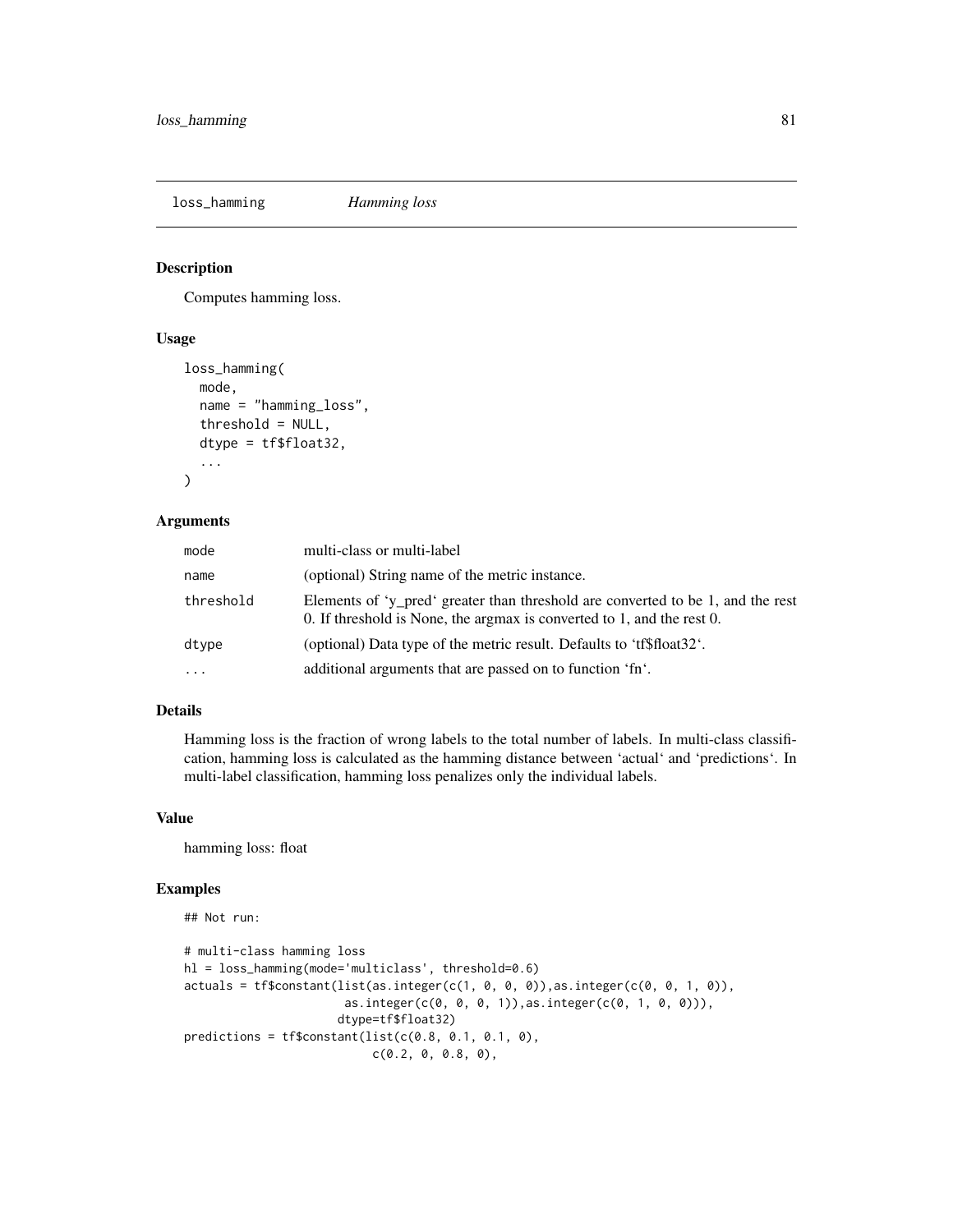```
c(0.05, 0.05, 0.1, 0.8),
                           c(1, 0, 0, 0),
                          dtype=tf$float32)
hl$update_state(actuals, predictions)
paste('Hamming loss: ', hl$result()$numpy()) # 0.25
# multi-label hamming loss
hl = loss_hamming(mode='multilabel', threshold=0.8)
actuals = tf\{constant}(list(as.integer(c(1, 0, 1, 0)), as.integer(c(0, 1, 0, 1)),
                       as.integer(c(0, 0, 0,1))), dtype=tf$int32)
predictions = tf$constant(list(c(0.82, 0.5, 0.90, 0),
                           c(0, 1, 0.4, 0.98),
                           c(0.89, 0.79, 0, 0.3)),
                          dtype=tf$float32)
hl$update_state(actuals, predictions)
paste('Hamming loss: ', hl$result()$numpy()) # 0.16666667
```
## End(Not run)

loss\_lifted\_struct *Lifted structured loss*

#### Description

Computes the lifted structured loss.

#### Usage

```
loss\_lifted\_struct(margin = 1, name = NULL, ...)
```
### Arguments

| margin | Float, margin term in the loss definition. |
|--------|--------------------------------------------|
| name   | Optional name for the op.                  |
| .      | additional parameters to pass              |

#### Details

The loss encourages the positive distances (between a pair of embeddings with the same labels) to be smaller than any negative distances (between a pair of embeddings with different labels) in the mini-batch in a way that is differentiable with respect to the embedding vectors. See: https://arxiv.org/abs/1511.06452

# Value

lifted\_loss: tf\$float32 scalar.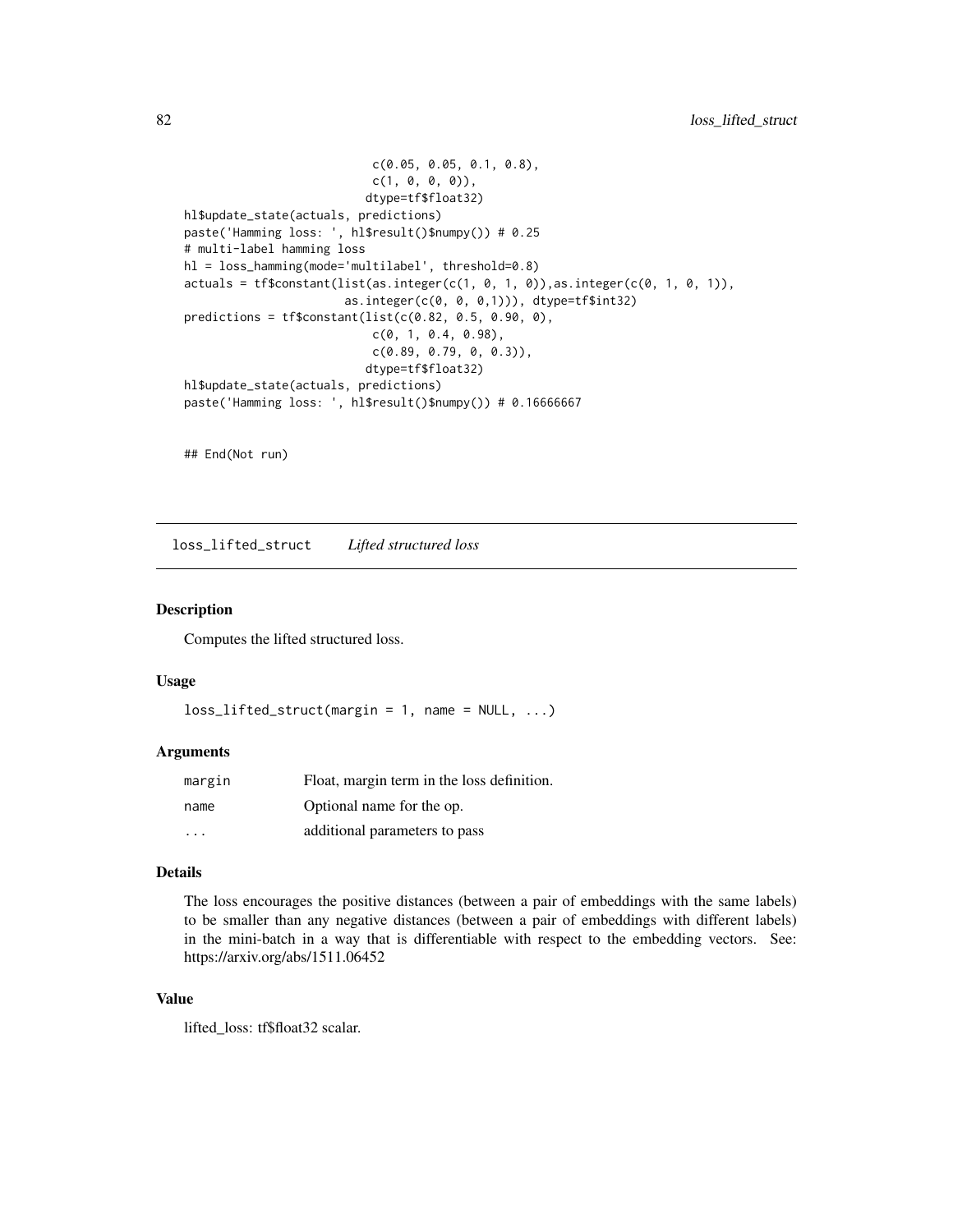loss\_npairs *Npairs loss*

#### Description

Computes the npairs loss between 'y\_true' and 'y\_pred'.

### Usage

```
loss_npairs(name = "npairs_loss")
```
#### Arguments

name Optional name for the op.

#### Details

Npairs loss expects paired data where a pair is composed of samples from the same labels and each pairs in the minibatch have different labels. The loss takes each row of the pair-wise similarity matrix, 'y\_pred', as logits and the remapped multi-class labels, 'y\_true', as labels. The similarity matrix 'y\_pred' between two embedding matrices 'a' and 'b' with shape '[batch\_size, hidden\_size]' can be computed as follows: ""  $\#$  y\_pred = a \* b^T y\_pred = tf\$matmul(a, b, transpose\_a=FALSE, transpose\_b=TRUE) "' See: http://www.nec-labs.com/uploads/images/Department-Images/MediaAnalytics/papers/nips16\_r

#### Value

npairs\_loss: float scalar.

loss\_npairs\_multilabel

*Npairs multilabel loss*

## Description

Computes the npairs loss between multilabel data 'y\_true' and 'y\_pred'.

#### Usage

loss\_npairs\_multilabel(name = "npairs\_multilabel\_loss")

#### Arguments

name Optional name for the op.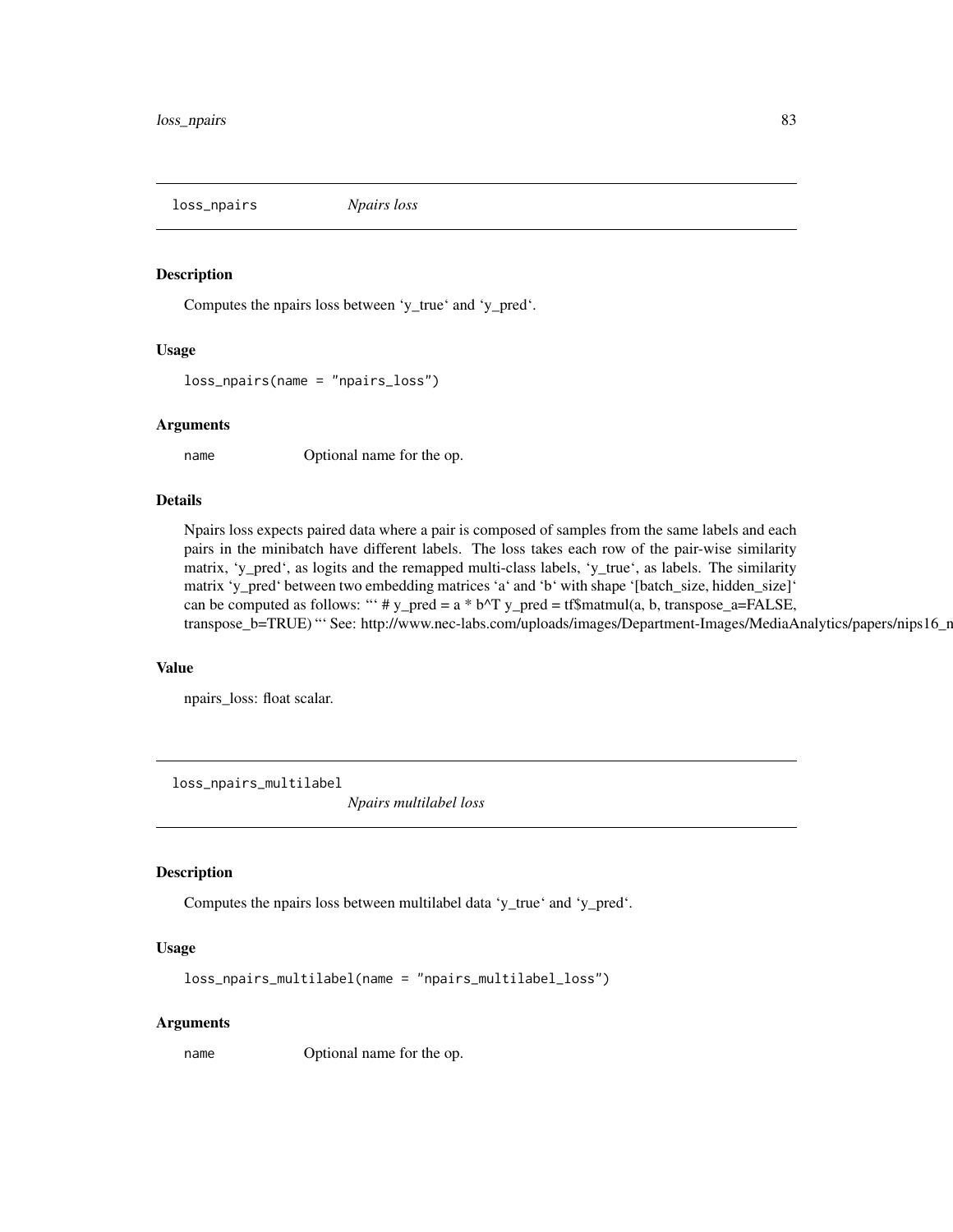#### Details

Npairs loss expects paired data where a pair is composed of samples from the same labels and each pairs in the minibatch have different labels. The loss takes each row of the pair-wise similarity matrix, 'y\_pred', as logits and the remapped multi-class labels, 'y\_true', as labels. To deal with multilabel inputs, the count of label intersection is computed as follows: "' $L_i$ ,j = | set\_of\_labels\_for(i) '\cap' set\_of\_labels\_for(j) | "' Each row of the count based label matrix is further normalized so that each row sums to one. 'y\_true' should be a binary indicator for classes. That is, if 'y\_true[i, j]  $= 1<sup>4</sup>$ , then 'i'th sample is in 'j'th class; if 'y\_true[i, j] = 0', then 'i'th sample is not in 'j'th class. The similarity matrix 'y\_pred' between two embedding matrices 'a' and 'b' with shape '[batch\_size, hidden\_size]' can be computed as follows: "'  $\# y$ \_pred = a \* b^T y\_pred = tf.matmul(a, b, transpose\_a=FALSE, transpose\_b=TRUE) "'

#### Value

npairs\_multilabel\_loss: float scalar.

### See

http://www.nec-labs.com/uploads/images/Department-Images/MediaAnalytics/papers/nips16\_npairmetriclearning.pdf

loss\_pinball *Pinball loss*

#### **Description**

Computes the pinball loss between 'y\_true' and 'y\_pred'.

#### Usage

```
loss_pinball(
  tau = 0.5,
  reduction = tf$keras$losses$Reduction$AUTO,
  name = "pinball_loss"
)
```

| tau       | (Optional) Float in [0, 1] or a tensor taking values in [0, 1] and shape $=[d0, \dots, d]$<br>dn]. It defines the slope of the pinball loss. In the context of quantile regression,                                                                                                                                                                                                                                                                                                                                                     |
|-----------|-----------------------------------------------------------------------------------------------------------------------------------------------------------------------------------------------------------------------------------------------------------------------------------------------------------------------------------------------------------------------------------------------------------------------------------------------------------------------------------------------------------------------------------------|
|           | the value of tau determines the conditional quantile level. When $tau = 0.5$ , this<br>amounts to 11 regression, an estimator of the conditional median (0.5 quantile).                                                                                                                                                                                                                                                                                                                                                                 |
| reduction | (Optional) Type of tf. keras. losses. Reduction to apply to loss. Default value is<br>AUTO. AUTO indicates that the reduction option will be determined by the us-<br>age context. For almost all cases this defaults to SUM_OVER_BATCH_SIZE.<br>When used with tf.distribute.Strategy, outside of built-in training loops such as<br>tf\$keras compile and fit, using AUTO or SUM_OVER_BATCH_SIZE will raise<br>an error. Please see https://www.tensorflow.org/alpha/tutorials/distribute/training_loops<br>for more details on this. |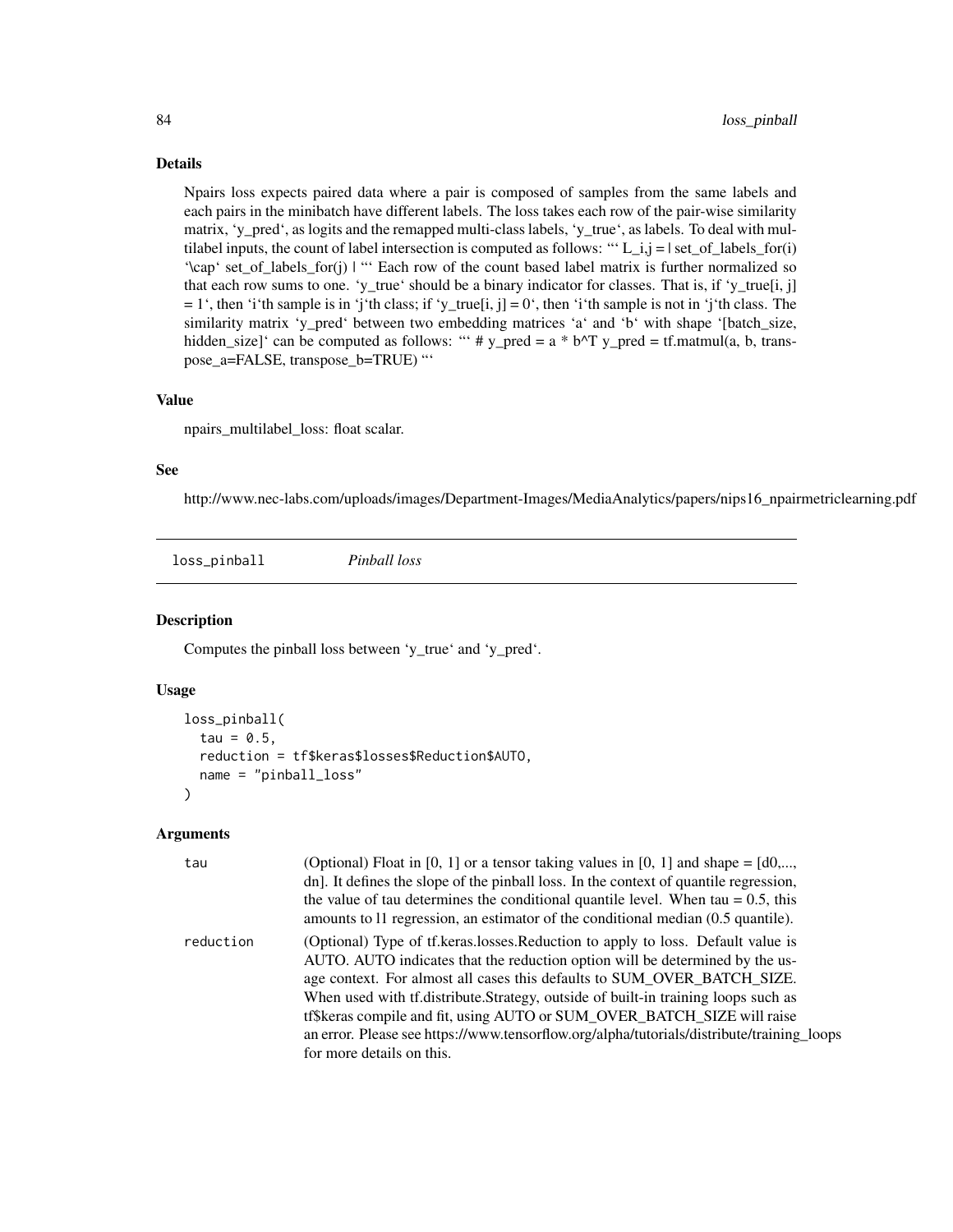# loss\_sequence 85

name Optional name for the op.

#### Details

'loss = maximum(tau \* (y\_true - y\_pred), (tau - 1) \* (y\_true - y\_pred))' In the context of regression this, loss yields an estimator of the tau conditional quantile. See: https://en.wikipedia.org/wiki/Quantile\_regression Usage: "'python loss = pinball\_loss( $[0, 0, 1, 1, 1]$ ,  $[1, 1, 1, 0]$ , tau=.1) # loss = max $(0.1 * (y_true$  $-$  y\_pred),  $(0.1 - 1)$  \* (y\_true  $-$  y\_pred))  $\# = (0.9 + 0.9 + 0 + 0.1)$  / 4 print('Loss: ', loss\$numpy())  $\#$ Loss: 0.475 "

### Value

pinball\_loss: 1-D float 'Tensor' with shape [batch\_size]. pinball\_loss: 1-D float 'Tensor' with shape [batch\_size].

#### Usage

"" python\_loss = pinball\_loss([0., 0., 1., 1.], [1., 1., 1., 0.], tau=.1) ""

# References

- https://en.wikipedia.org/wiki/Quantile\_regression - https://projecteuclid.org/download/pdfview\_1/euclid.bj/1297173840

#### Examples

```
## Not run:
keras_model_sequential() %>%
 layer_dense(4, input_shape = c(784)) %>%
 compile(
   optimizer = 'sgd',
   loss=loss_pinball(),
   metrics='accuracy'
 )
## End(Not run)
```
loss\_sequence *Weighted cross-entropy loss for a sequence of logits.*

#### Description

Weighted cross-entropy loss for a sequence of logits.

#### Usage

loss\_sequence(...)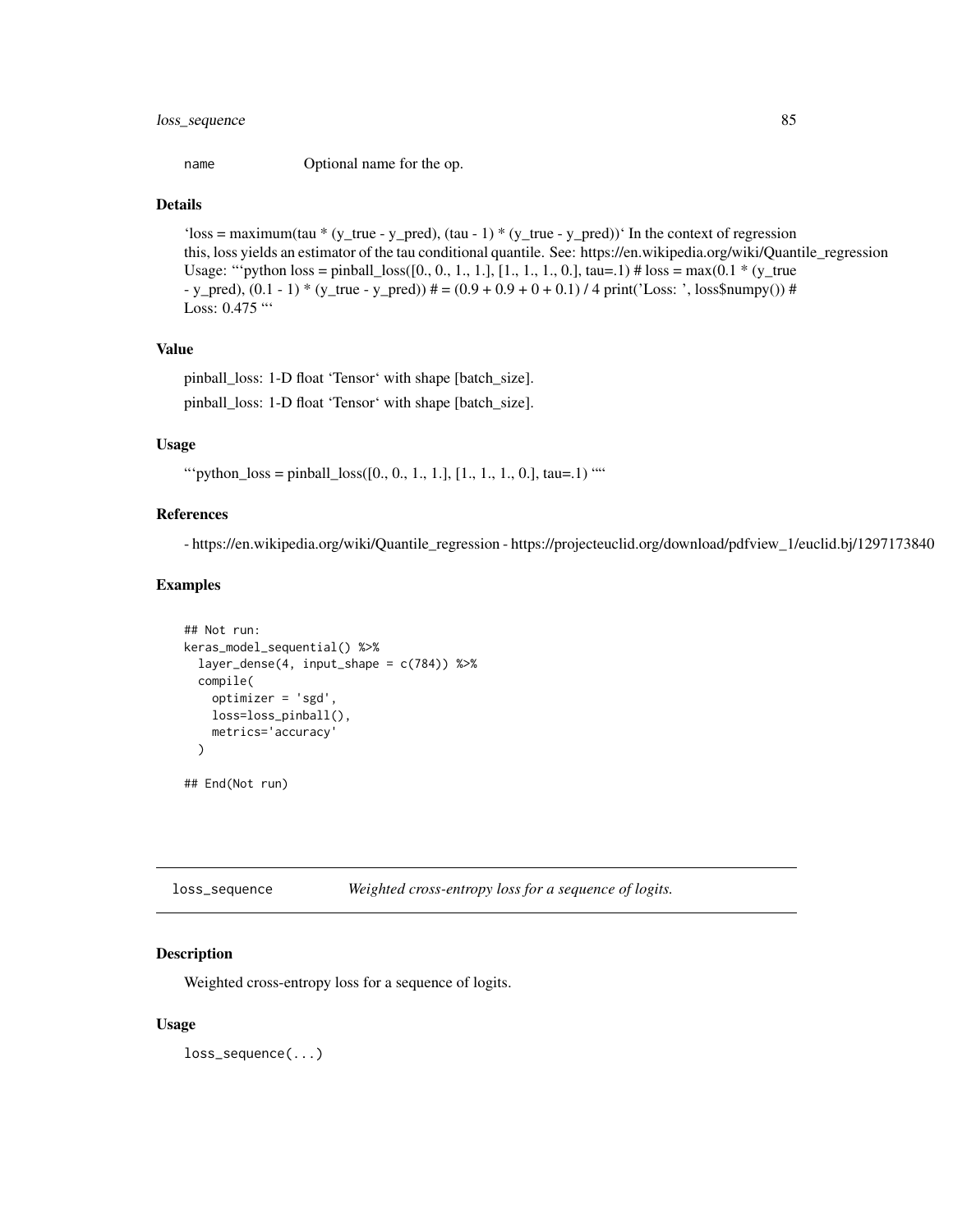... A list of parameters

#### Value

None

loss\_sigmoid\_focal\_crossentropy

*Sigmoid focal crossentropy loss*

# Description

Sigmoid focal crossentropy loss

# Usage

```
loss_sigmoid_focal_crossentropy(
  from_logits = FALSE,
 alpha = 0.25,
 gamma = 2,
 reduction = tf$keras$losses$Reduction$NONE,
 name = "sigmoid_focal_crossentropy"
)
```
## Arguments

| from_logits | If logits are provided then convert the predictions into probabilities                          |
|-------------|-------------------------------------------------------------------------------------------------|
| alpha       | balancing factor.                                                                               |
| gamma       | modulating factor.                                                                              |
| reduction   | (Optional) Type of tf\$keras\$losses\$Reduction to apply. Default value is SUM_OVER_BATCH_SIZE. |
| name        | (Optional) name for the loss.                                                                   |

#### Value

Weighted loss float 'Tensor'. If 'reduction' is 'NONE', this has the same shape as 'y\_true'; otherwise, it is scalar.

# Examples

```
## Not run:
keras_model_sequential() %>%
  layer\_dense(4, input\_shape = c(784)) %>%
  compile(
   optimizer = 'sgd',
```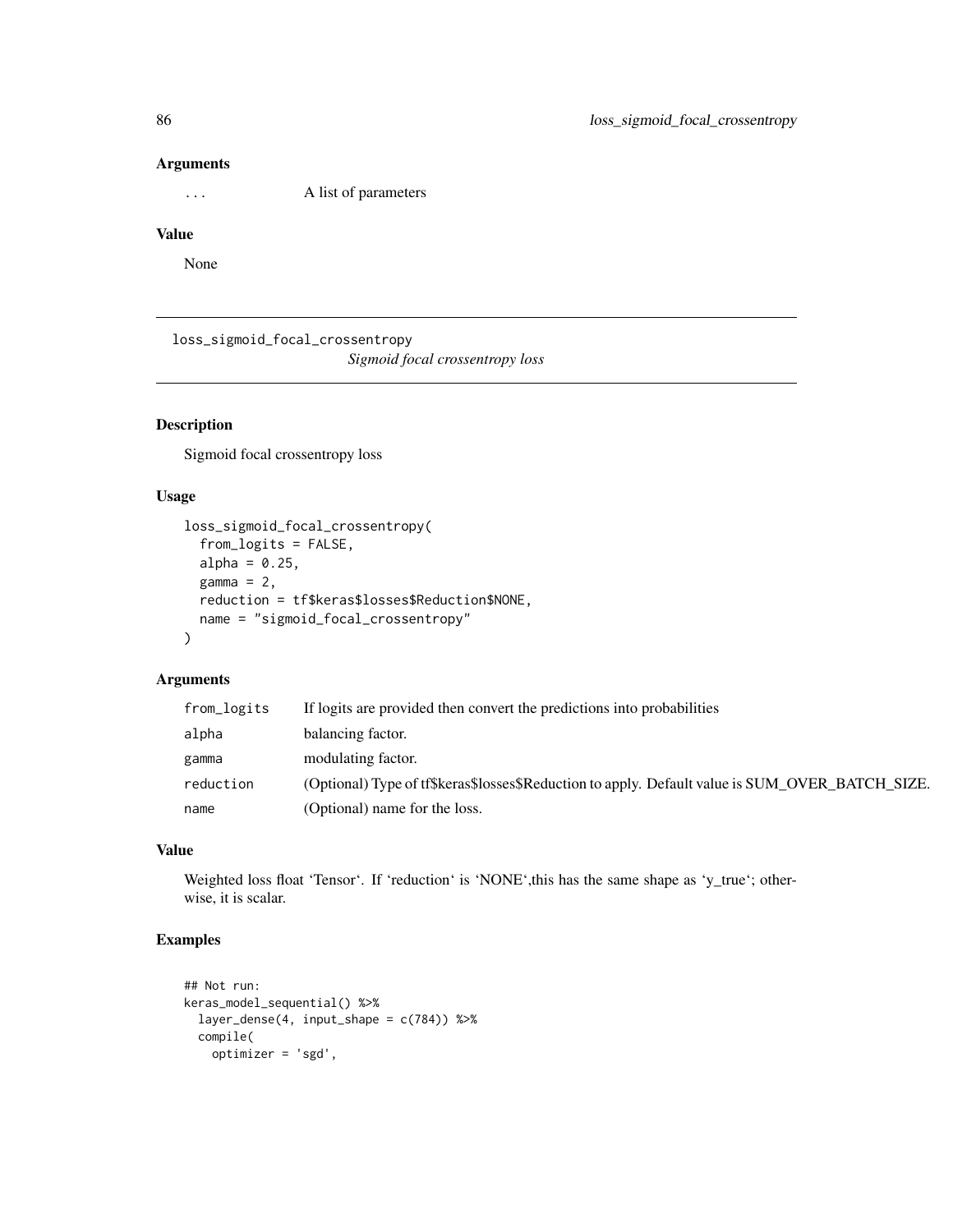```
loss=loss_sigmoid_focal_crossentropy(),
   metrics='accuracy'
 )
## End(Not run)
```
loss\_sparsemax *Sparsemax loss*

# Description

Sparsemax loss function [1].

#### Usage

```
loss_sparsemax(
  from_logits = TRUE,
  reduction = tf$keras$losses$Reduction$SUM_OVER_BATCH_SIZE,
 name = "sparsemax_loss"
)
```
#### Arguments

| from_logits | Whether y pred is expected to be a logits tensor. Default is True, meaning<br>y pred is the logits.        |
|-------------|------------------------------------------------------------------------------------------------------------|
| reduction   | (Optional) Type of tf\$keras\$losses\$Reduction to apply to loss. Default value is<br>SUM OVER BATCH SIZE. |
| name        | Optional name for the op.                                                                                  |

#### Details

Computes the generalized multi-label classification loss for the sparsemax function. The implementation is a reformulation of the original loss function such that it uses the sparsemax properbility output instead of the internal au variable. However, the output is identical to the original loss function. [1]: https://arxiv.org/abs/1602.02068

### Value

A 'Tensor'. Has the same type as 'logits'.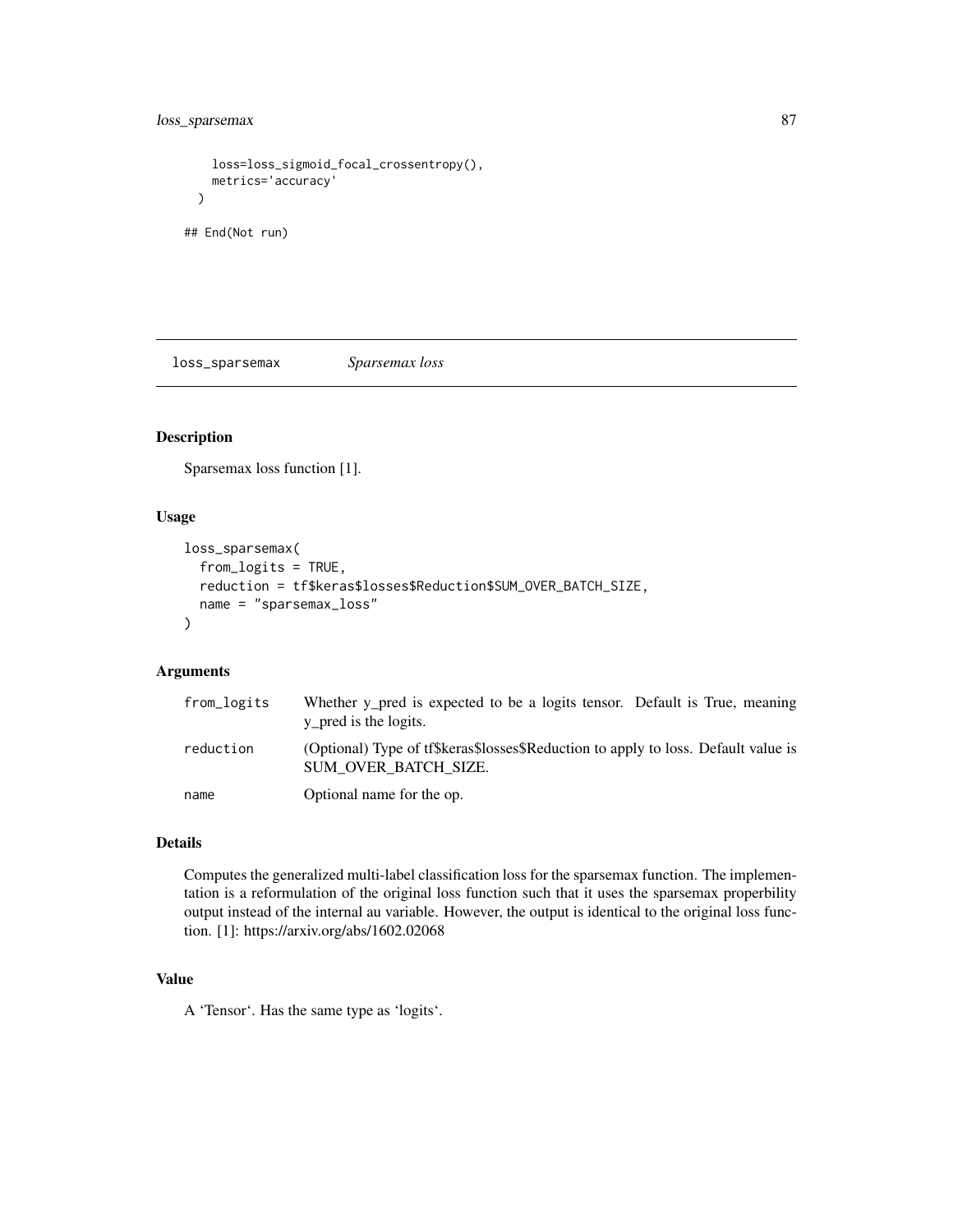# Description

Computes the triplet loss with hard negative and hard positive mining.

# Usage

```
loss_triplet_hard(margin = 1, soft = FALSE, name = NULL, ...)
```
# Arguments

| margin | Float, margin term in the loss definition. Default value is 1.0.      |
|--------|-----------------------------------------------------------------------|
| soft   | Boolean, if set, use the soft margin version. Default value is False. |
| name   | Optional name for the op.                                             |
|        | additional arguments to pass                                          |

### Value

triplet\_loss: float scalar with dtype of y\_pred.

# Examples

```
## Not run:
model = keras_model_sequential() %>%
 layer_conv_2d(filters = 64, kernel_size = 2, padding='same', input_shape=c(28,28,1)) %>%
 layer_max_pooling_2d(pool_size=2) %>%
  layer_flatten() %>%
  layer_dense(256, activation= NULL) %>%
  layer\_lambda(f = function(x) tf3math12}_normalize(x, axis = 1L))model %>% compile(
  optimizer = optimizer_lazy_adam(),
  # apply triplet semihard loss
  loss = loss_triplet_hard())
## End(Not run)
```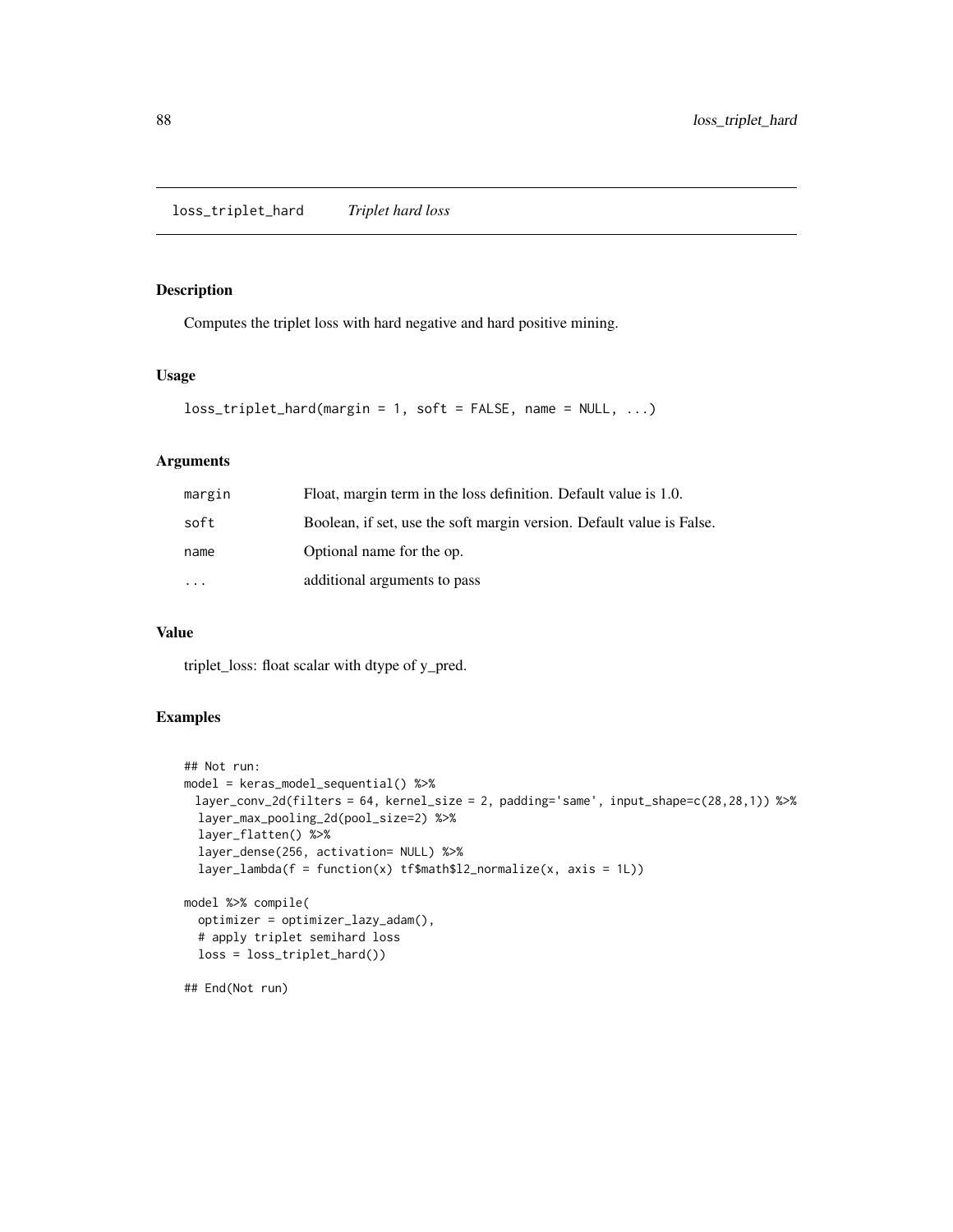#### Description

Computes the triplet loss with semi-hard negative mining.

## Usage

```
loss_triplet\_semihard(margin = 1, name = NULL, ...)
```
#### Arguments

| margin                  | Float, margin term in the loss definition. Default value is 1.0. |
|-------------------------|------------------------------------------------------------------|
| name                    | Optional name for the op.                                        |
| $\cdot$ $\cdot$ $\cdot$ | additional arguments to pass                                     |

#### Value

triplet\_loss: float scalar with dtype of y\_pred.

# Examples

```
## Not run:
model = keras_model_sequential() %>%
 layer_conv_2d(filters = 64, kernel_size = 2, padding='same', input_shape=c(28,28,1)) %>%
 layer_max_pooling_2d(pool_size=2) %>%
 layer_flatten() %>%
  layer_dense(256, activation= NULL) %>%
  layer\_lambda(f = function(x) tf$math12_normmalice(x, axis = 1L))model %>% compile(
  optimizer = optimizer_lazy_adam(),
  # apply triplet semihard loss
  loss = loss_triplet_semihard())
```
## End(Not run)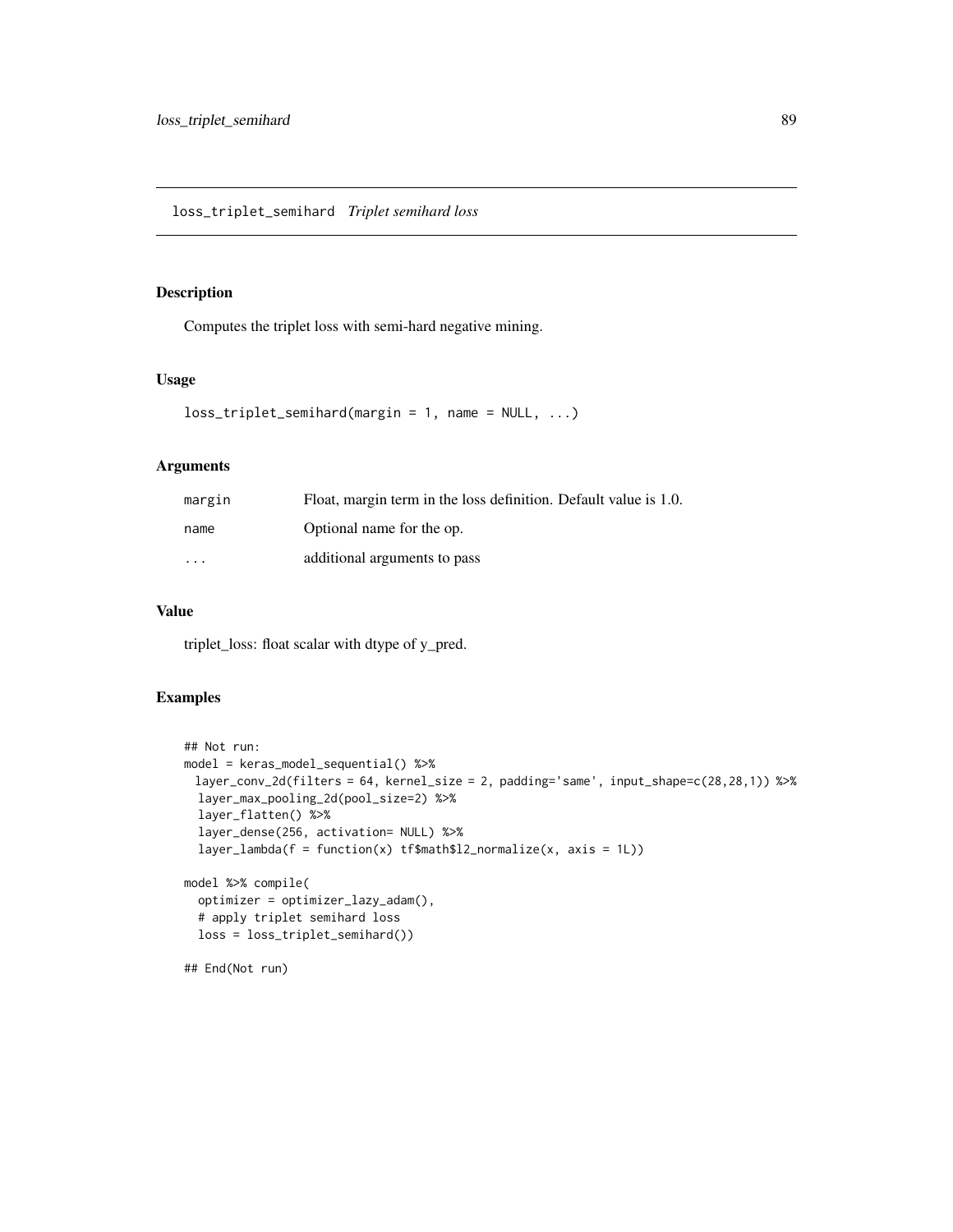metrics\_f1score *F1Score*

# Description

Computes F-1 Score.

# Usage

```
metrics_f1score(
  num_classes,
  average = NULL,
  threshold = NULL,
 name = "f1_score",
 dtype = tf$float32
)
```
# Arguments

| num_classes | Number of unique classes in the dataset.                                                                                                                                                                                                                                                                                                                                                                                                                                                                                                       |
|-------------|------------------------------------------------------------------------------------------------------------------------------------------------------------------------------------------------------------------------------------------------------------------------------------------------------------------------------------------------------------------------------------------------------------------------------------------------------------------------------------------------------------------------------------------------|
| average     | Type of averaging to be performed on data. Acceptable values are NULL, micro,<br>macro and weighted. Default value is NULL. - None: Scores for each class are<br>returned - micro: True positivies, false positives and false negatives are com-<br>puted globally. - macro: True positivies, false positives and - false negatives<br>are computed for each class and their unweighted mean is returned. - weighted:<br>Metrics are computed for each class and returns the mean weighted by the num-<br>ber of true instances in each class. |
| threshold   | Elements of y_pred above threshold are considered to be 1, and the rest 0. If<br>threshold is NULL, the argmax is converted to 1, and the rest 0.                                                                                                                                                                                                                                                                                                                                                                                              |
| name        | (optional) String name of the metric instance.                                                                                                                                                                                                                                                                                                                                                                                                                                                                                                 |
| dtype       | (optional) Data type of the metric result. Defaults to 'tf\$float32'.                                                                                                                                                                                                                                                                                                                                                                                                                                                                          |
|             |                                                                                                                                                                                                                                                                                                                                                                                                                                                                                                                                                |

## Details

It is the harmonic mean of precision and recall. Output range is [0, 1]. Works for both multi-class and multi-label classification.  $F-1 = 2 * (precision * recall) / (precision + recall)$ 

# Value

F-1 Score: float

#### Raises

ValueError: If the 'average' has values other than [NULL, micro, macro, weighted].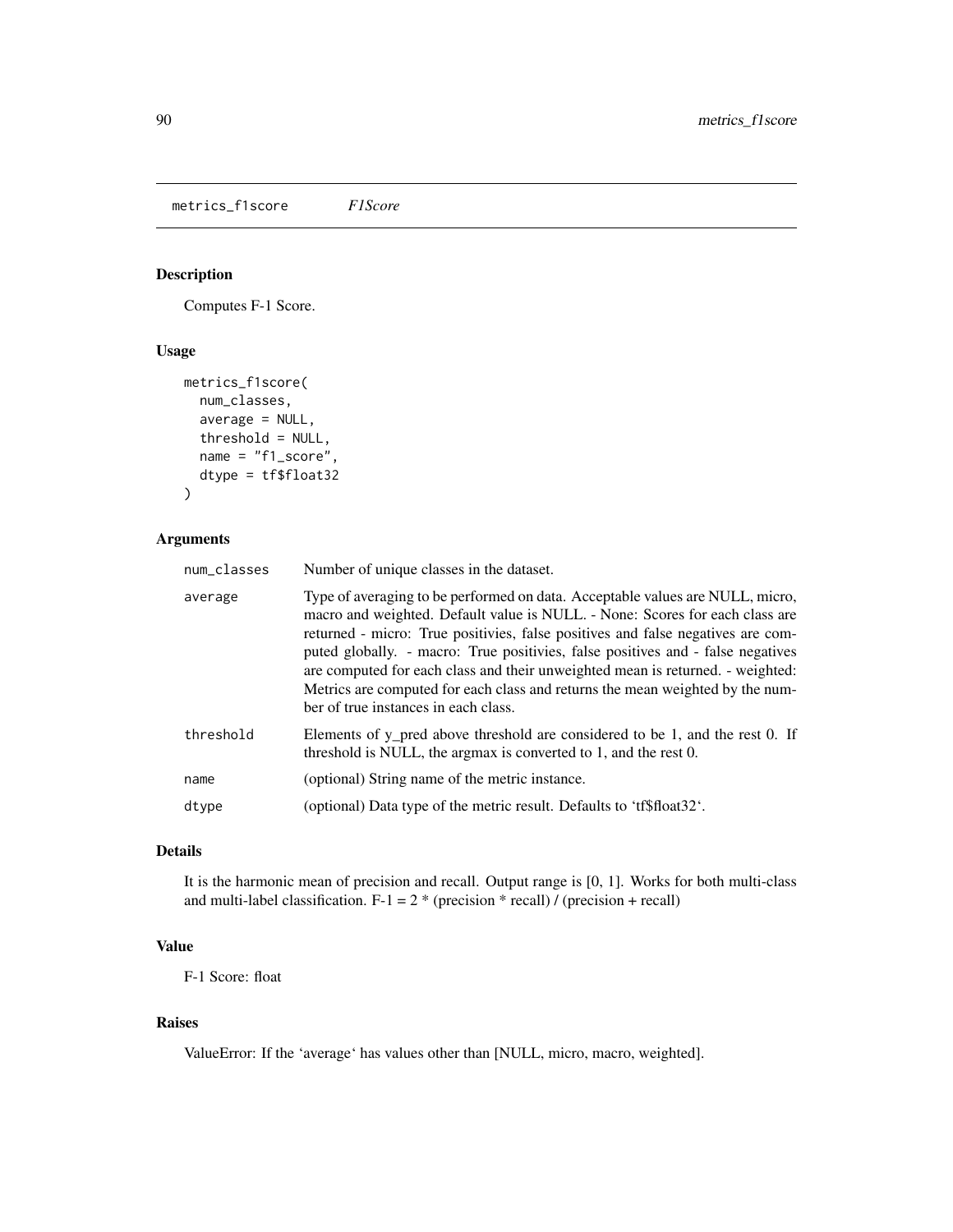# metric\_cohen\_kappa 91

# Examples

```
## Not run:
model = keras_model_sequential() %>%
 layer_dense(units = 10, input_shape = ncol(iris) - 1,activation = activation_lisht) %>%
  layer_dense(units = 3)
model %>% compile(loss = 'categorical_crossentropy',
                  optimizer = optimizer_radam(),
                  metrics = metrics_f1score(3))
## End(Not run)
```
metric\_cohen\_kappa *Computes Kappa score between two raters*

# Description

Computes Kappa score between two raters

#### Usage

```
metric_cohen_kappa(
 num_classes,
  name = "cohen_kappa",
 weightage = NULL,
  sparse_labels = FALSE,
  regression = FALSE,
  dtype = NULL
\lambda
```

| num_classes   | Number of unique classes in your dataset.                                                                                                                                                                                         |
|---------------|-----------------------------------------------------------------------------------------------------------------------------------------------------------------------------------------------------------------------------------|
| name          | (optional) String name of the metric instance                                                                                                                                                                                     |
| weightage     | (optional) Weighting to be considered for calculating kappa statistics. A valid<br>value is one of [None, 'linear', 'quadratic']. Defaults to 'NULL'                                                                              |
| sparse_labels | (bool) Valid only for multi-class scenario. If True, ground truth labels are ex-<br>pected tp be integers and not one-hot encoded                                                                                                 |
| regression    | (bool) If set, that means the problem is being treated as a regression problem<br>where you are regressing the predictions. **Note:** If you are regressing for<br>the values, the the output layer should contain a single unit. |
| dtype         | (optional) Data type of the metric result. Defaults to 'NULL'                                                                                                                                                                     |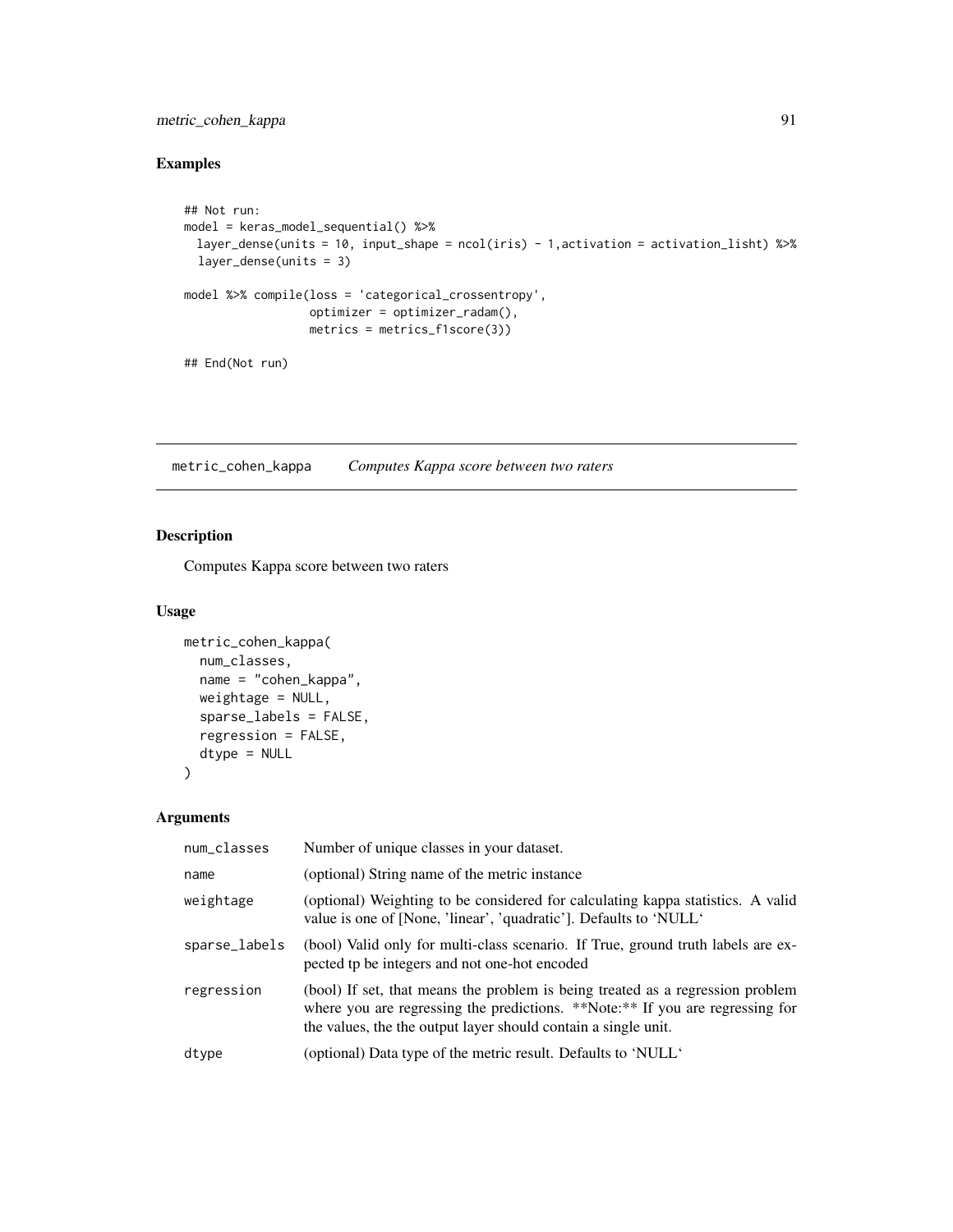# Details

The score lies in the range [-1, 1]. A score of -1 represents complete disagreement between two raters whereas a score of 1 represents complete agreement between the two raters. A score of 0 means agreement by chance.

# Value

Input tensor or list of input tensors.

# Examples

```
## Not run:
model = keras_model_sequential() %>%
 layer_dense(units = 10, input_shape = ncol(iris) - 1,activation = activation_lisht) %>%
  layer_dense(units = 3)
model %>% compile(loss = 'categorical_crossentropy',
                  optimizer = optimizer_radam(),
                  metrics = metric_cohen_kappa(3))
```

```
## End(Not run)
```
metric\_fbetascore *FBetaScore*

### Description

Computes F-Beta score.

## Usage

```
metric_fbetascore(
  num_classes,
  average = NULL,
  beta = 1,
  threshold = NULL,
  name = "fbeta_score",
  dtype = tf$float32,
  ...
)
```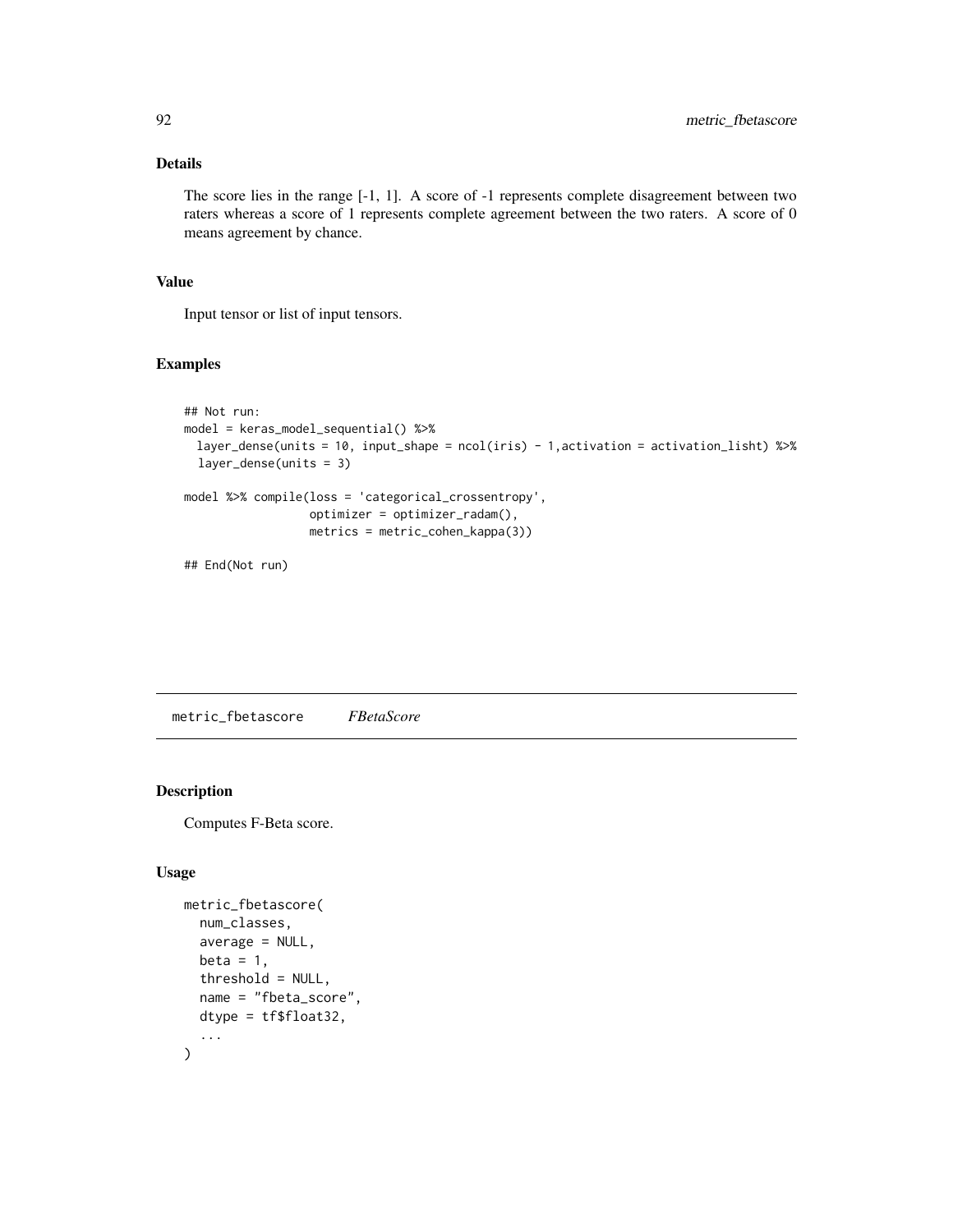| num_classes | Number of unique classes in the dataset.                                                                                                                                                                                                                                                                                                                                                                                                                                                                                                                                                           |
|-------------|----------------------------------------------------------------------------------------------------------------------------------------------------------------------------------------------------------------------------------------------------------------------------------------------------------------------------------------------------------------------------------------------------------------------------------------------------------------------------------------------------------------------------------------------------------------------------------------------------|
| average     | Type of averaging to be performed on data. Acceptable values are None, micro,<br>macro and weighted. Default value is NULL. micro, macro and weighted. De-<br>fault value is NULL. - None: Scores for each class are returned - micro: True<br>positivies, false positives and false negatives are computed globally. - macro:<br>True positivies, false positives and - false negatives are computed for each class<br>and their unweighted mean is returned. - weighted: Metrics are computed for<br>each class and returns the mean weighted by the number of true instances in<br>each class.- |
| beta        | Determines the weight of precision and recall in harmonic mean. Determines<br>the weight given to the precision and recall. Default value is 1.                                                                                                                                                                                                                                                                                                                                                                                                                                                    |
| threshold   | Elements of y_pred greater than threshold are converted to be 1, and the rest 0.<br>If threshold is None, the argmax is converted to 1, and the rest 0.                                                                                                                                                                                                                                                                                                                                                                                                                                            |
| name        | (optional) String name of the metric instance.                                                                                                                                                                                                                                                                                                                                                                                                                                                                                                                                                     |
| dtype       | (optional) Data type of the metric result. Defaults to 'tf\$float32'.                                                                                                                                                                                                                                                                                                                                                                                                                                                                                                                              |
| $\ddots$    | additional parameters to pass                                                                                                                                                                                                                                                                                                                                                                                                                                                                                                                                                                      |
|             |                                                                                                                                                                                                                                                                                                                                                                                                                                                                                                                                                                                                    |

# Details

It is the weighted harmonic mean of precision and recall. Output range is [0, 1]. Works for both multi-class and multi-label classification. F-Beta =  $(1 + \text{beta}^2)$  \* (prec \* recall) / ((beta^2 \* prec) + recall)

# Value

F-Beta Score: float

# Raises

ValueError: If the 'average' has values other than [NULL, micro, macro, weighted].

metric\_hamming\_distance

*Hamming distance*

# Description

Computes hamming distance.

#### Usage

metric\_hamming\_distance(actuals, predictions)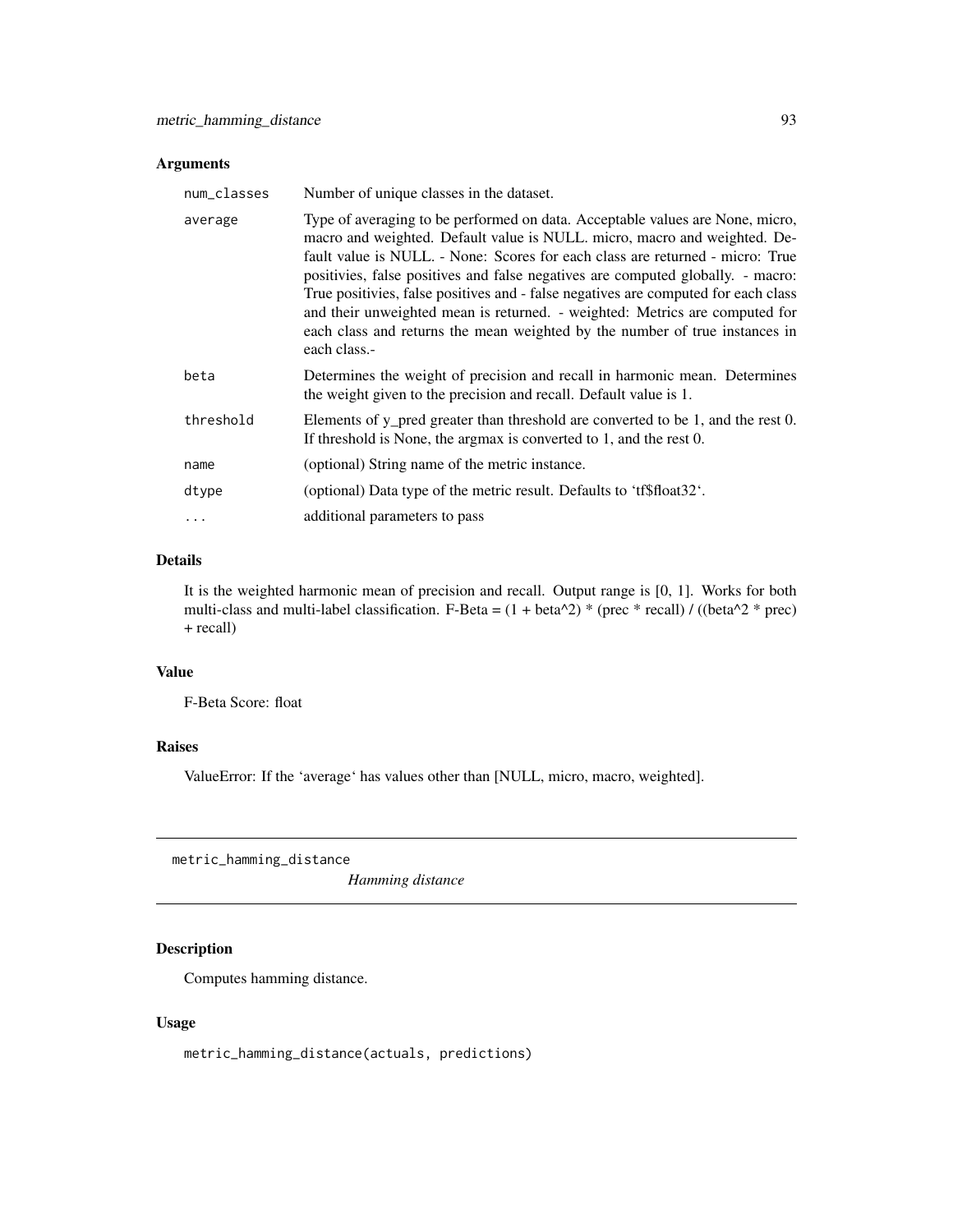| actuals     | actual value    |
|-------------|-----------------|
| predictions | predicted value |

# Details

Hamming distance is for comparing two binary strings. It is the number of bit positions in which two bits are different.

#### Value

hamming distance: float

## Examples

## Not run:

```
actuals = tf$constant(as.integer(c(1, 1, 0, 0, 1, 0, 1, 0, 0, 1)), dtype=tf$int32)
predictions = tf$constant(as.integer(c(1, 0, 0, 0, 1, 0, 0, 1, 0, 1)),dtype=tf$int32)
result = metric_hamming_distance(actuals, predictions)
paste('Hamming distance: ', result$numpy())
```
## End(Not run)

metric\_mcc *MatthewsCorrelationCoefficient*

# Description

Computes the Matthews Correlation Coefficient.

#### Usage

```
metric_mcc(
  num_classes = NULL,
  name = "MatthewsCorrelationCoefficient",
  dtype = tf$float32
\mathcal{L}
```

| num classes | Number of unique classes in the dataset.                              |
|-------------|-----------------------------------------------------------------------|
| name        | (Optional) String name of the metric instance.                        |
| dtype       | (Optional) Data type of the metric result. Defaults to 'tf\$float32'. |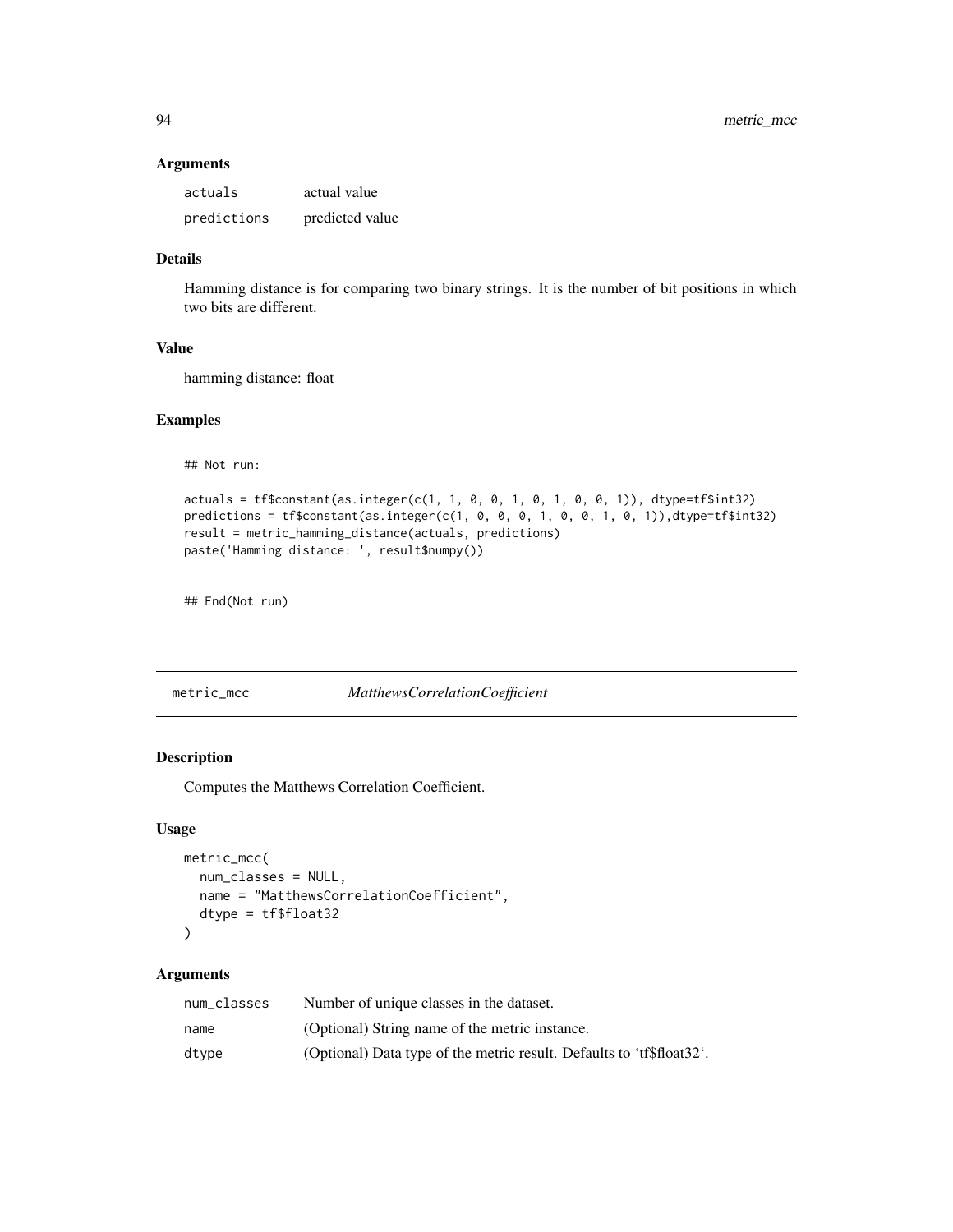# Details

The statistic is also known as the phi coefficient. The Matthews correlation coefficient (MCC) is used in machine learning as a measure of the quality of binary and multiclass classifications. It takes into account true and false positives and negatives and is generally regarded as a balanced measure which can be used even if the classes are of very different sizes. The correlation coefficient value of MCC is between -1 and +1. A coefficient of +1 represents a perfect prediction, 0 an average random prediction and -1 an inverse prediction. The statistic is also known as the phi coefficient.  $MCC = (TP * TN) - (FP * FN) / ((TP + FP) * (TP + FN) * (TN + FP) * (TN + FN))$ <sup>(1/2)</sup> Usage:

#### Value

Matthews correlation coefficient: float

#### Examples

```
## Not run:
```

```
actuals = tf\{constant}(list(1, 1, 1, 0), dtype=tf\fload32)
preds = tf\$constant(list(1,0,1,1), dtype=tfsfloat32)# Matthews correlation coefficient
mcc = metric mcc(num classes=1)mcc$update_state(actuals, preds)
paste('Matthews correlation coefficient is:', mcc$result()$numpy())
# Matthews correlation coefficient is : -0.33333334
```
## End(Not run)

metric\_multilabel\_confusion\_matrix *MultiLabelConfusionMatrix*

#### **Description**

Computes Multi-label confusion matrix.

#### Usage

```
metric_multilabel_confusion_matrix(
  num_classes,
 name = "Multilabel_confusion_matrix",
  dtype = tf$int32)
```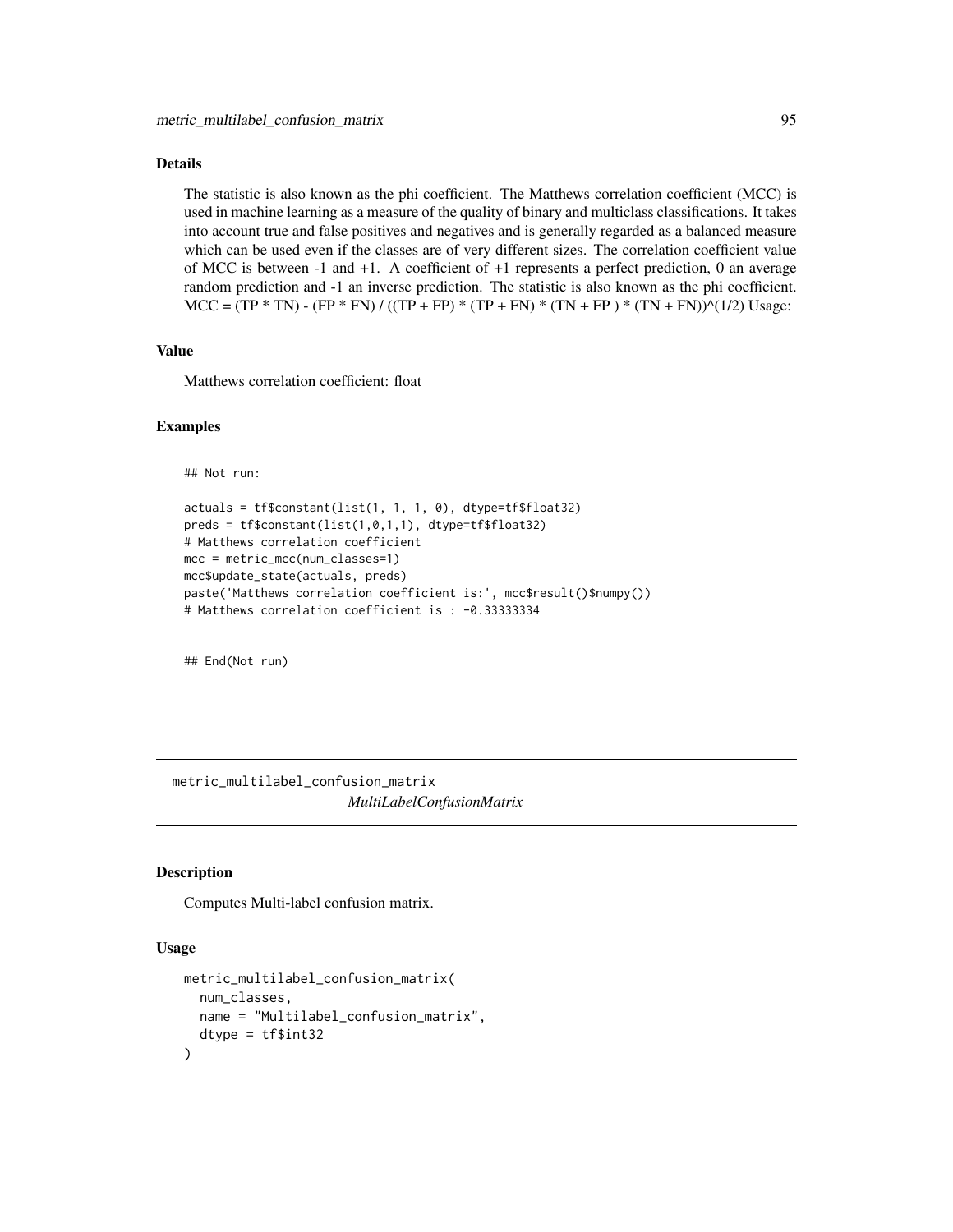| num_classes | Number of unique classes in the dataset.                             |
|-------------|----------------------------------------------------------------------|
| name        | (Optional) String name of the metric instance.                       |
| dtype       | (Optional) Data type of the metric result. Defaults to 'tf\\$int32'. |

### Details

Class-wise confusion matrix is computed for the evaluation of classification. If multi-class input is provided, it will be treated as multilabel data. Consider classification problem with two classes (i.e num\_classes=2). Resultant matrix 'M' will be in the shape of (num\_classes, 2, 2). Every class 'i' has a dedicated  $2*2$  matrix that contains: - true negatives for class i in  $M(0,0)$  false positives for class i in  $M(0,1)$  - false negatives for class i in  $M(1,0)$  - true positives for class i in  $M(1,1)$  "'python # multilabel confusion matrix y\_true = tf\$constant(list(as.integer(c(1, 0, 1)), as.integer(c(0, 1, 0))), dtype=tf\\$int32) y\_pred = tf\\$constant(list(as.integer(c(1, 0, 0)), as.integer(c(0, 1, 1))), dtype=tf\$int32) output = metric\_multilabel\_confusion\_matrix(num\_classes=3) output\$update\_state(y\_true, y\_pred) paste('Confusion matrix:', output\$result()) # Confusion matrix: [[[1 0] [0 1]] [[1 0] [0 1]] [[0 1] [1 0]]] # if multiclass input is provided y true = tf\$constant(list(as.integer(c(1, 0, 0)), as.integer(c(0, 1, 0))), dtype=tf\$int32) y\_pred = tf\$constant(list(as.integer(c(1, 0, 0)), as.integer(c(0,  $(0, 1)$ )), dtype=tf\$int32) output = metric\_multilabel\_confusion\_matrix(num\_classes=3) output\$update\_state(y\_true, y\_pred) paste('Confusion matrix:', output\$result()) # Confusion matrix: [[[1 0] [0 1]] [[1 0] [1 0]]  $[[1 1] [0 0]]$  "

### Value

MultiLabelConfusionMatrix: float

| metric_rsquare | RSquare This is also called as coefficient of determination. It tells how |
|----------------|---------------------------------------------------------------------------|
|                | close are data to the fitted regression line. Highest score can be $1.0$  |
|                | and it indicates that the predictors perfectly accounts for variation in  |
|                | the target. Score 0.0 indicates that the predictors do not account for    |
|                | variation in the target. It can also be negative if the model is worse.   |
|                |                                                                           |

#### **Description**

#### RSquare

This is also called as coefficient of determination. It tells how close are data to the fitted regression line. Highest score can be 1.0 and it indicates that the predictors perfectly accounts for variation in the target. Score 0.0 indicates that the predictors do not account for variation in the target. It can also be negative if the model is worse.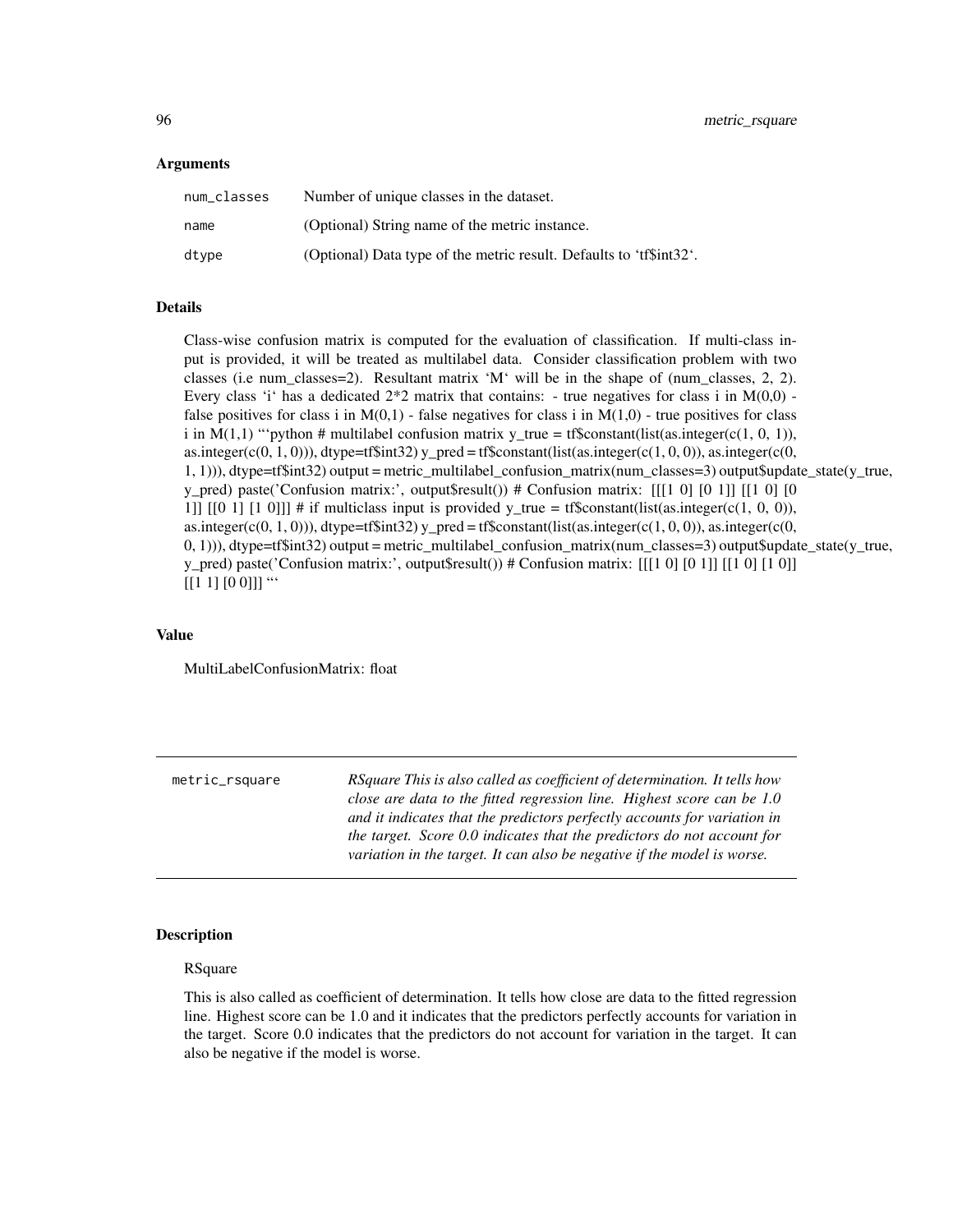# Usage

```
metric_rsquare(
 name = "r_square",
 dtype = tf$float32,
  ...,
 multioutput = "uniform_average"
)
```
#### Arguments

| name        | (Optional) String name of the metric instance.                             |
|-------------|----------------------------------------------------------------------------|
| dtvpe       | (Optional) Data type of the metric result. Defaults to 'tf\$float32'.      |
| $\ddotsc$   | additional arguments to pass                                               |
| multioutput | one of the following: "raw_values", "uniform_average", "variance_weighted" |

# Value

r squared score: float

# Examples

## Not run:

```
actuals = tf\{constant}(c(1, 4, 3), dtype=tfsfloat32)
preds = tf$constant(c(2, 4, 4), dtype=tf$float32)
result = metric_rsquare()
result$update_state(actuals, preds)
paste('R^2 score is: ', r1$result()$numpy()) # 0.57142866
```
## End(Not run)

optimizer\_conditional\_gradient *Conditional Gradient*

# Description

Conditional Gradient

## Usage

```
optimizer_conditional_gradient(
  learning_rate,
  lambda_,
  epsilon = 1e-07,
```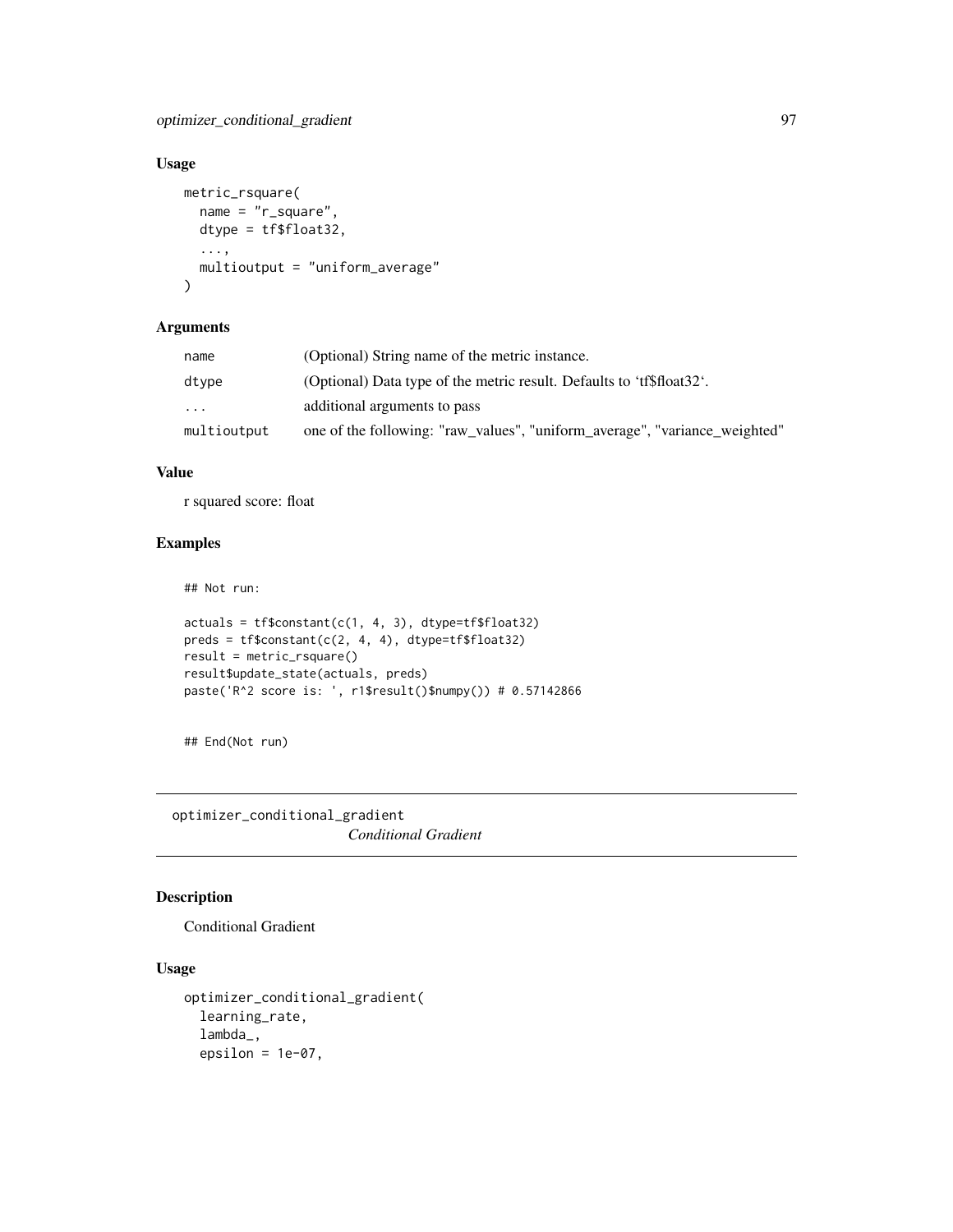```
use_locking = FALSE,
 name = "ConditionalGradient",
 clipnorm = NULL,
 clipvalue = NULL,
 decay = NULL,
 lr = NULL)
```

| A Tensor or a floating point value, or a schedule that is a tf\$keras\$optimizers\$schedules\$LearningRateSch<br>The learning rate.    |
|----------------------------------------------------------------------------------------------------------------------------------------|
| A Tensor or a floating point value. The constraint.                                                                                    |
| A Tensor or a floating point value. A small constant for numerical stability when<br>handling the case of norm of gradient to be zero. |
| If True, use locks for update operations.                                                                                              |
| Optional name prefix for the operations created when applying gradients. De-<br>faults to 'Conditional Gradient'.                      |
| is clip gradients by norm.                                                                                                             |
| is clip gradients by value.                                                                                                            |
| is included for backward compatibility to allow time inverse decay of learning<br>rate.                                                |
| is included for backward compatibility, recommended to use learning_rate in-<br>stead.                                                 |
|                                                                                                                                        |

# Value

Optimizer for use with 'keras::compile()'

optimizer\_decay\_adamw *Optimizer that implements the Adam algorithm with weight decay*

# Description

This is an implementation of the AdamW optimizer described in "Decoupled Weight Decay Regularization" by Loshchilov & Hutter (https://arxiv.org/abs/1711.05101) ([pdf])(https://arxiv.org/pdf/1711.05101.pdf). It computes the update step of tf.keras.optimizers.Adam and additionally decays the variable. Note that this is different from adding L2 regularization on the variables to the loss: it regularizes variables with large gradients more than L2 regularization would, which was shown to yield better training loss and generalization error in the paper above.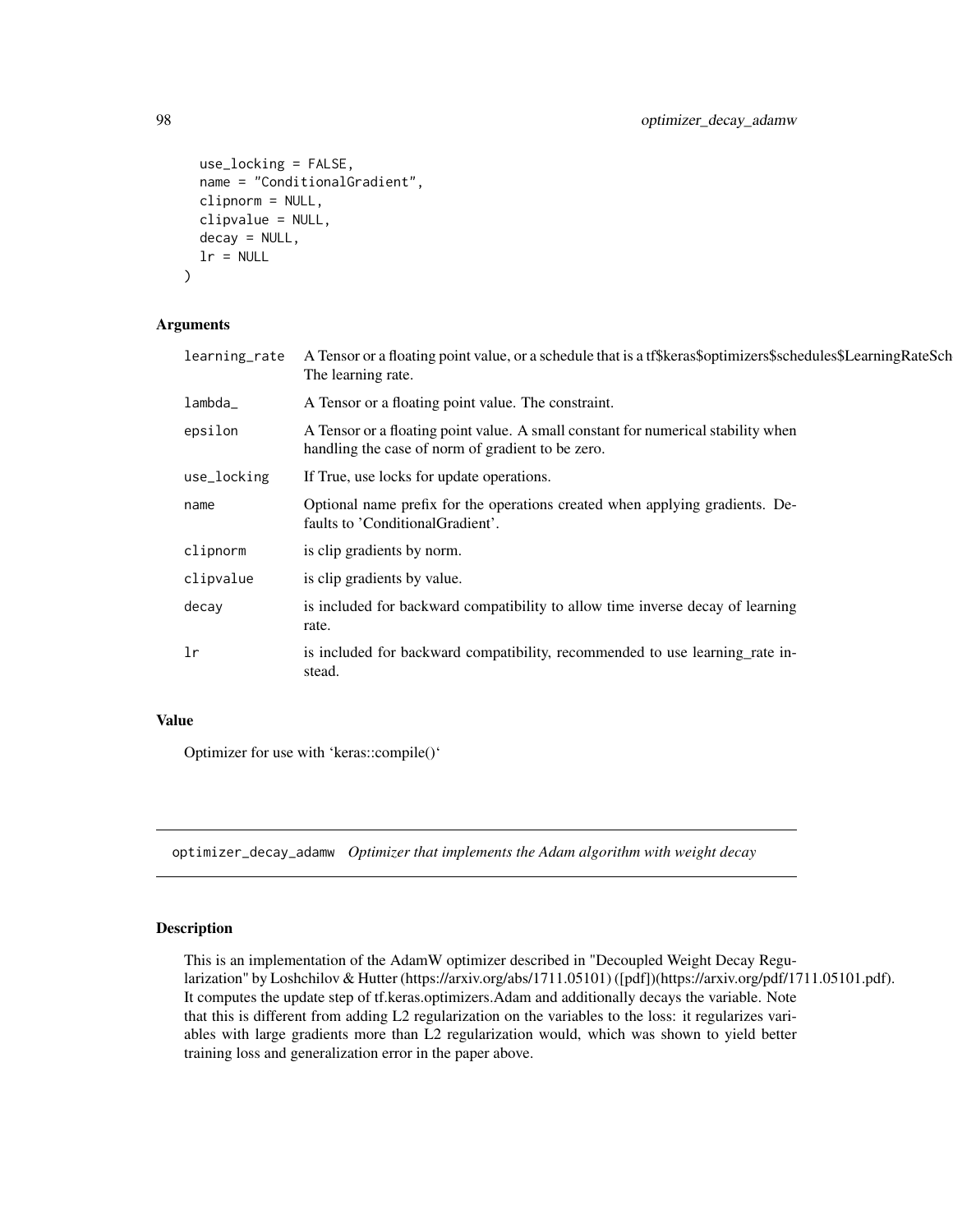optimizer\_decay\_adamw 99

# Usage

```
optimizer_decay_adamw(
  weight_decay,
  learning_rate = 0.001,beta_1 = 0.9,
  beta_2 = 0.999,
  epsilon = 1e-07,
  amsgrad = FALSE,
  name = "AdamW",
  clipnorm = NULL,
  clipvalue = NULL,
  decay = NULL,
  lr = NULL\mathcal{L}
```
# Arguments

| weight_decay  | A Tensor or a floating point value. The weight decay.                                                                                                                                           |
|---------------|-------------------------------------------------------------------------------------------------------------------------------------------------------------------------------------------------|
| learning_rate | A Tensor or a floating point value. The learning rate.                                                                                                                                          |
| beta_1        | A float value or a constant float tensor. The exponential decay rate for the 1st<br>moment estimates.                                                                                           |
| $beta_2$      | A float value or a constant float tensor. The exponential decay rate for the 2nd<br>moment estimates.                                                                                           |
| epsilon       | A small constant for numerical stability. This epsilon is "epsilon hat" in the<br>Kingma and Ba paper (in the formula just before Section 2.1), not the epsilon in<br>Algorithm 1 of the paper. |
| amsgrad       | boolean. Whether to apply AMSGrad variant of this algorithm from the paper<br>"On the Convergence of Adam and beyond".                                                                          |
| name          | Optional name for the operations created when applying                                                                                                                                          |
| clipnorm      | is clip gradients by norm.                                                                                                                                                                      |
| clipvalue     | is clip gradients by value.                                                                                                                                                                     |
| decay         | is included for backward compatibility to allow time inverse decay of learning<br>rate.                                                                                                         |
| lr            | is included for backward compatibility, recommended to use learning rate in-<br>stead.                                                                                                          |

# Value

Optimizer for use with 'keras::compile()'

# Examples

```
## Not run:
step = tf$Variable(0L, trainable = FALSE)
```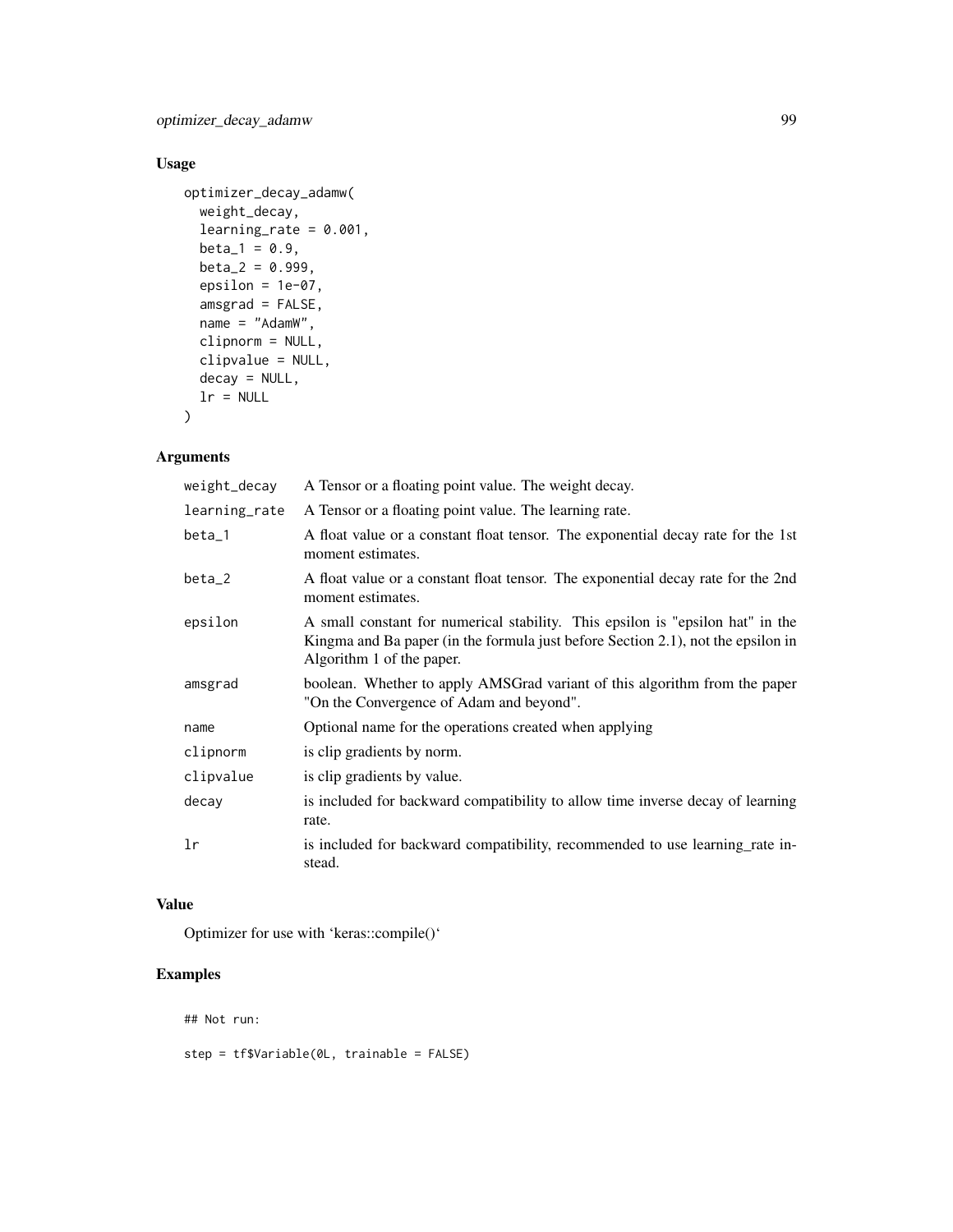```
schedule = tf$optimizers$schedules$PiecewiseConstantDecay(list(c(10000, 15000)),
list(c(1e-0, 1e-1, 1e-2)))
lr = 1e-1 * schedule(step)wd = lambda: 1e-4 * schedule(\text{step})
```

```
## End(Not run)
```
optimizer\_decay\_sgdw *Optimizer that implements the Momentum algorithm with weight\_decay*

#### Description

This is an implementation of the SGDW optimizer described in "Decoupled Weight Decay Regularization" by Loshchilov & Hutter (https://arxiv.org/abs/1711.05101) ([pdf])(https://arxiv.org/pdf/1711.05101.pdf). It computes the update step of tf.keras.optimizers.SGD and additionally decays the variable. Note that this is different from adding L2 regularization on the variables to the loss. Decoupling the weight decay from other hyperparameters (in particular the learning rate) simplifies hyperparameter search. For further information see the documentation of the SGD Optimizer.

#### Usage

```
optimizer_decay_sgdw(
  weight_decay,
  learning_rate = 0.001,momentum = 0,
  nesterov = FALSE,
  name = "SGDW",
  clipnorm = NULL,
  clipvalue = NULL,
  decay = NULL,
  lr = NULL)
```

| weight_decay  | weight decay rate.                                                                                        |
|---------------|-----------------------------------------------------------------------------------------------------------|
| learning_rate | float hyperparameter $\geq 0$ . Learning rate.                                                            |
| momentum      | float hyperparameter $\geq 0$ that accelerates SGD in the relevant direction and<br>dampens oscillations. |
| nesterov      | boolean. Whether to apply Nesterov momentum.                                                              |
| name          | Optional name prefix for the operations created when applying gradients. De-<br>faults to 'SGD'.          |
| clipnorm      | is clip gradients by norm.                                                                                |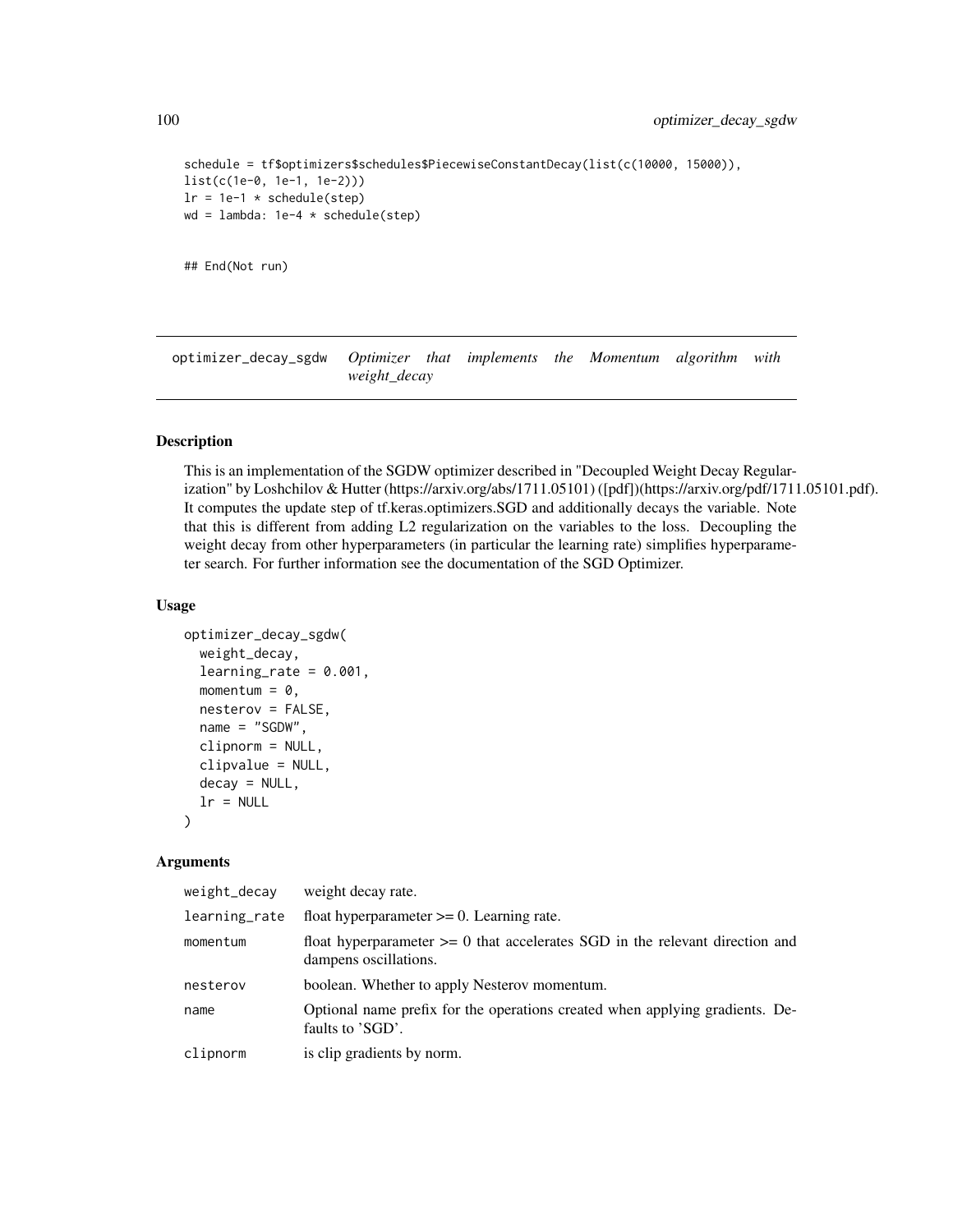# optimizer\_lamb 101

| clipvalue | is clip gradients by value.                                                             |
|-----------|-----------------------------------------------------------------------------------------|
| decay     | is included for backward compatibility to allow time inverse decay of learning<br>rate. |
| 1r        | is included for backward compatibility, recommended to use learning rate in-<br>stead.  |

# Value

Optimizer for use with 'keras::compile()'

## Examples

```
## Not run:
```

```
step = tf$Variable(0L, trainable = FALSE)
schedule = tf$optimizers$schedules$PiecewiseConstantDecay(list(c(10000, 15000)),
list(c(1e-0, 1e-1, 1e-2)))
lr = 1e-1 * schedule(step)wd = lambda: 1e-4 * schedule(step)
```
## End(Not run)

optimizer\_lamb *Layer-wise Adaptive Moments*

### Description

Layer-wise Adaptive Moments

#### Usage

```
optimizer_lamb(
  learning_rate = 0.001,beta_1 = 0.9,
 beta_2 = 0.999,
  epsilon = 1e-06,
  weight_decay_rate = 0,
  exclude_from_weight_decay = NULL,
  exclude_from_layer_adaptation = NULL,
  name = "LAMB".clipnorm = NULL,
  clipvalue = NULL,
  decay = NULL,
  lr = NULL\mathcal{E}
```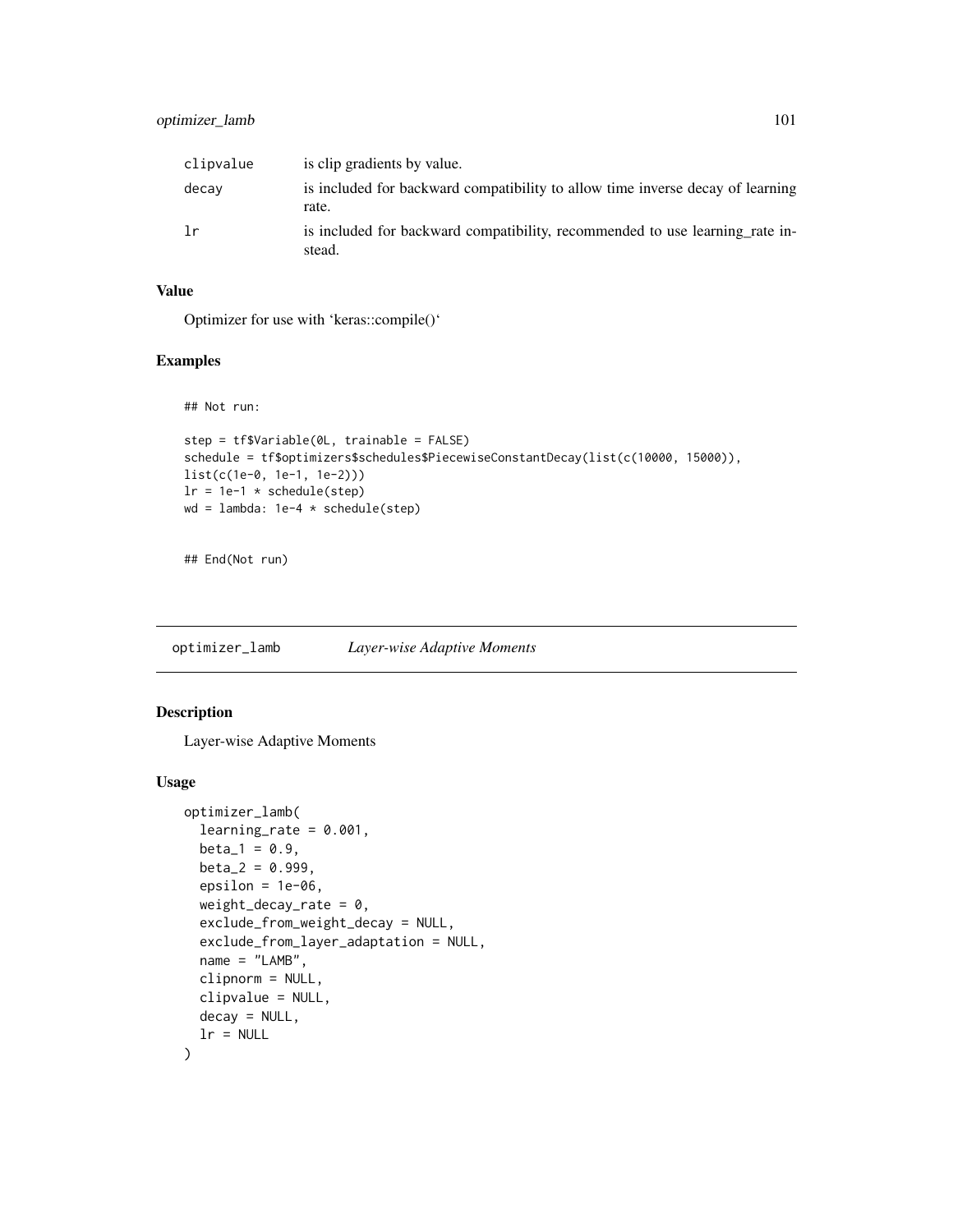| learning_rate                 | A 'Tensor' or a floating point value. or a schedule that is a 'tf\$keras\$optimizers\$schedules\$LearningRate\$<br>The learning rate.                  |
|-------------------------------|--------------------------------------------------------------------------------------------------------------------------------------------------------|
| $beta_1$                      | A 'float' value or a constant 'float' tensor. The exponential decay rate for the 1st<br>moment estimates.                                              |
| beta_2                        | A 'float' value or a constant 'float' tensor. The exponential decay rate for the<br>2nd moment estimates.                                              |
| epsilon                       | A small constant for numerical stability.                                                                                                              |
| weight_decay_rate             |                                                                                                                                                        |
|                               | weight decay rate.                                                                                                                                     |
| exclude_from_weight_decay     |                                                                                                                                                        |
|                               | List of regex patterns of variables excluded from weight decay. Variables whose<br>name contain a substring matching the pattern will be excluded.     |
| exclude_from_layer_adaptation |                                                                                                                                                        |
|                               | List of regex patterns of variables excluded from layer adaptation. Variables<br>whose name contain a substring matching the pattern will be excluded. |
| name                          | Optional name for the operations created when applying gradients. Defaults to<br>"LAMB".                                                               |
| clipnorm                      | is clip gradients by norm.                                                                                                                             |
| clipvalue                     | is clip gradients by value.                                                                                                                            |
| decay                         | is included for backward compatibility to allow time inverse decay of learning<br>rate.                                                                |
| 1r                            | is included for backward compatibility, recommended to use learning_rate in-<br>stead.                                                                 |

# Value

Optimizer for use with 'keras::compile()'

# Examples

```
## Not run:
keras_model_sequential() %>%
 layer_dense(32, input_shape = c(784)) %>%
 compile(
   optimizer = optimizer_lamb(),
   loss='binary_crossentropy',
    metrics='accuracy'
  )
```
## End(Not run)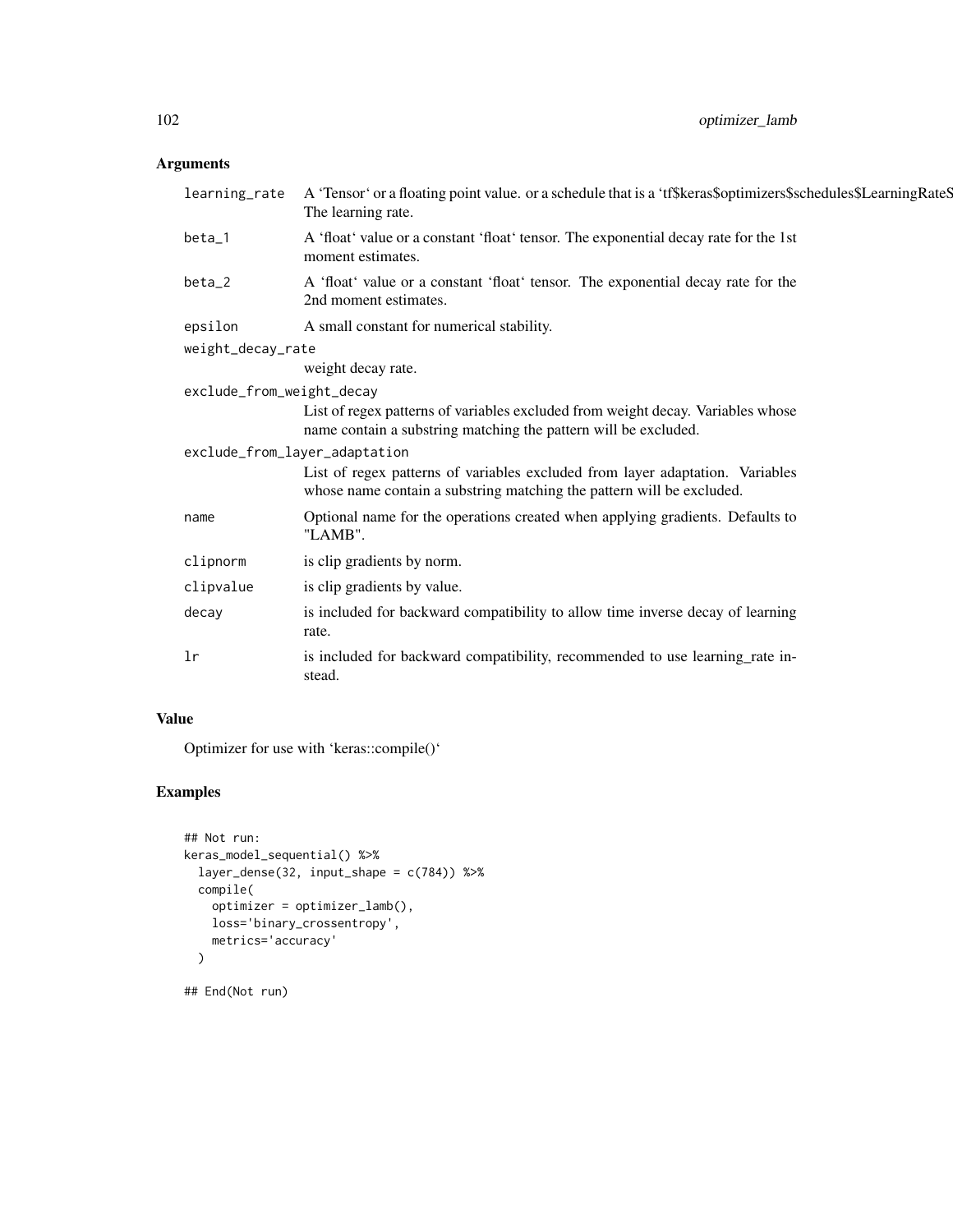optimizer\_lazy\_adam *Lazy Adam*

# Description

Lazy Adam

# Usage

```
optimizer_lazy_adam(
 learning_rate = 0.001,
 beta_1 = 0.9,
 beta_2 = 0.999,
 epsilon = 1e-07,
 amsgrad = FALSE,
 name = "LazyAdam",
 clipnorm = NULL,
 clipvalue = NULL,
 decay = NULL,
 lr = NULL)
```

| learning_rate | A Tensor or a floating point value. or a schedule that is a tf.keras.optimizers.schedules.LearningRateSched<br>The learning rate.                                                                                                       |
|---------------|-----------------------------------------------------------------------------------------------------------------------------------------------------------------------------------------------------------------------------------------|
| beta_1        | A float value or a constant float tensor. The exponential decay rate for the 1st<br>moment estimates.                                                                                                                                   |
| beta_2        | A float value or a constant float tensor. The exponential decay rate for the 2nd<br>moment estimates.                                                                                                                                   |
| epsilon       | A small constant for numerical stability. This epsilon is "epsilon hat" in Adam:<br>A Method for Stochastic Optimization. Kingma et al., 2014 (in the formula just<br>before Section 2.1), not the epsilon in Algorithm 1 of the paper. |
| amsgrad       | boolean. Whether to apply AMSGrad variant of this algorithm from the paper<br>"On the Convergence of Adam and beyond". Note that this argument is currently<br>not supported and the argument can only be False.                        |
| name          | Optional name for the operations created when applying gradients. Defaults to<br>"LazyAdam".                                                                                                                                            |
| clipnorm      | is clip gradients by norm;                                                                                                                                                                                                              |
| clipvalue     | is clip gradients by value,                                                                                                                                                                                                             |
| decay         | is included for backward compatibility to allow time inverse decay of learning<br>rate.                                                                                                                                                 |
| 1r            | is included for backward compatibility, recommended to use learning_rate in-<br>stead.                                                                                                                                                  |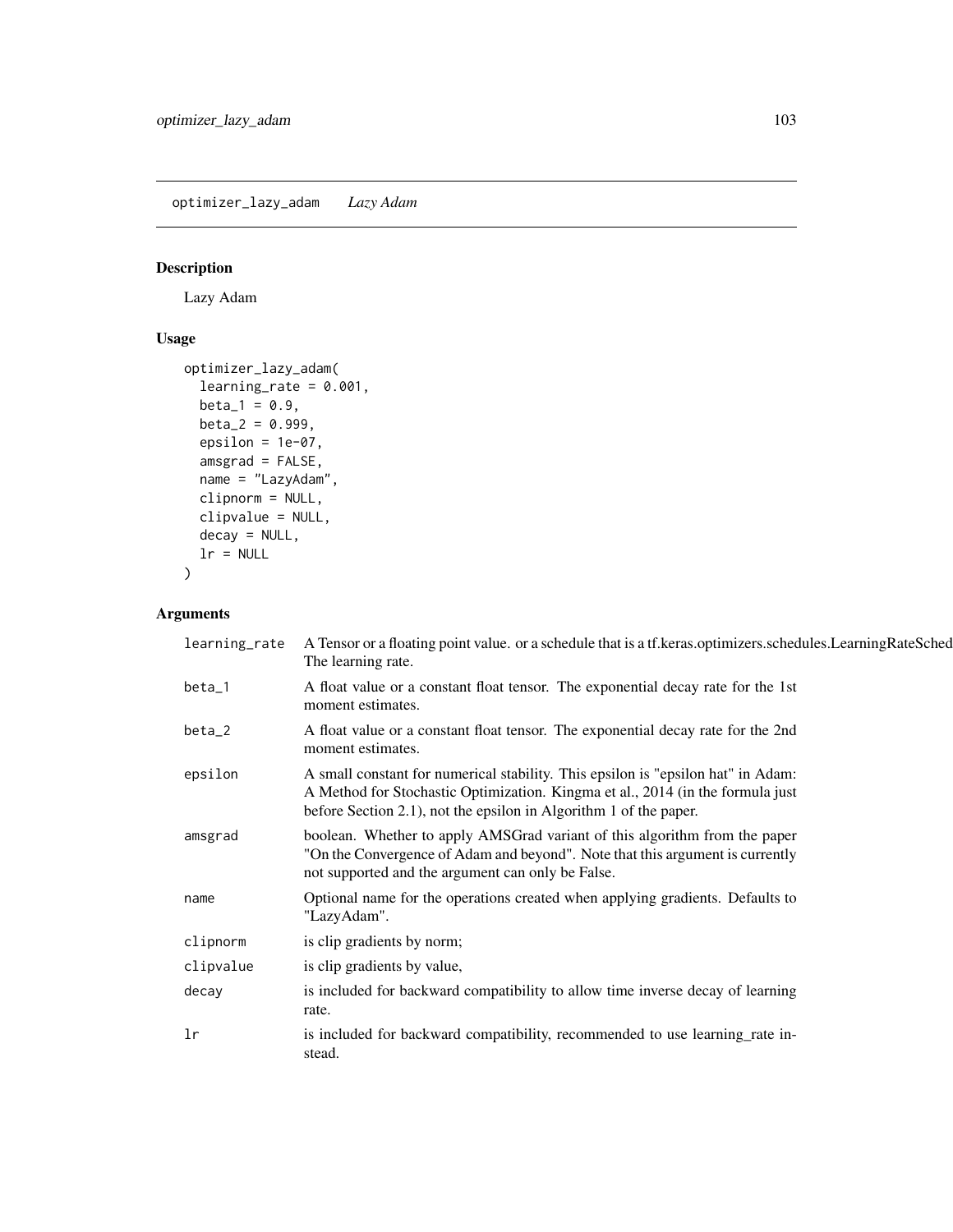# Value

Optimizer for use with 'keras::compile()'

#### Examples

```
## Not run:
keras_model_sequential() %>%
  layer_dense(32, input_shape = c(784)) %>%
  compile(
    optimizer = optimizer_lazy_adam(),
    loss='binary_crossentropy',
    metrics='accuracy'
  \lambda
```
## End(Not run)

optimizer\_moving\_average

*Moving Average*

#### Description

Moving Average

#### Usage

```
optimizer_moving_average(
  optimizer,
  sequential_update = TRUE,
  average\_decay = 0.99,
  num_updates = NULL,
  name = "MovingAverage",
  clipnorm = NULL,
  clipvalue = NULL,
  decay = NULL,
  lr = NULL\mathcal{E}
```
#### Arguments

optimizer str or tf\$keras\$optimizers\$Optimizer that will be used to compute and apply gradients.

sequential\_update

Bool. If False, will compute the moving average at the same time as the model is updated, potentially doing benign data races. If True, will update the moving average after gradient updates.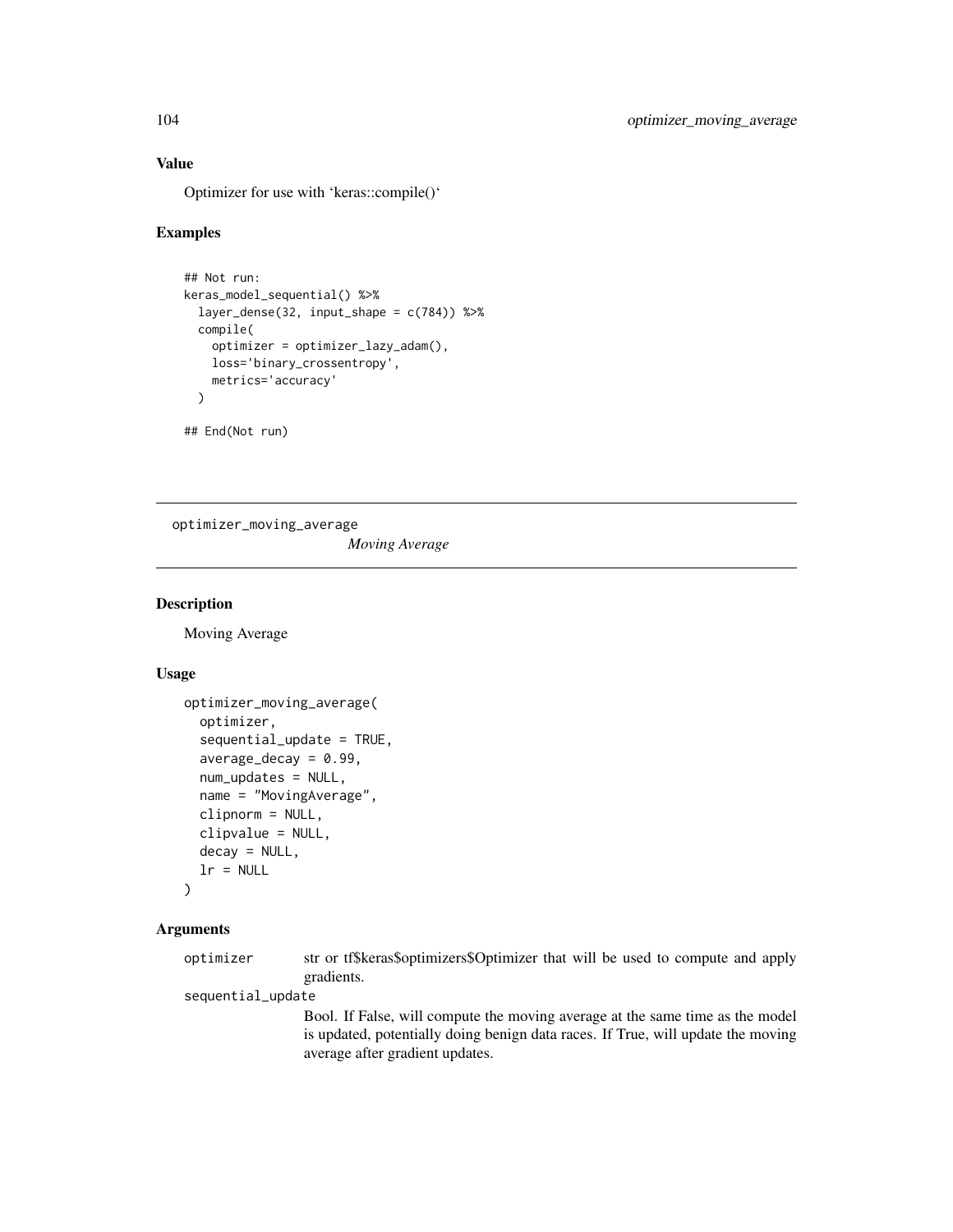| average_decay | float. Decay to use to maintain the moving averages of trained variables.                         |
|---------------|---------------------------------------------------------------------------------------------------|
| num_updates   | Optional count of the number of updates applied to variables.                                     |
| name          | Optional name for the operations created when applying gradients. Defaults to<br>"MovingAverage". |
| clipnorm      | is clip gradients by norm.                                                                        |
| clipvalue     | is clip gradients by value.                                                                       |
| decay         | is included for backward compatibility to allow time inverse decay of learning<br>rate.           |
| 1r            | is included for backward compatibility, recommended to use learning rate in-<br>stead.            |

### Details

Optimizer that computes a moving average of the variables. Empirically it has been found that using the moving average of the trained parameters of a deep network is better than using its trained parameters directly. This optimizer allows you to compute this moving average and swap the variables at save time so that any code outside of the training loop will use by default the average values instead of the original ones.

# Value

Optimizer for use with 'keras::compile()'

# Examples

## Not run:

```
opt = tf$keras$optimizers$SGD(learning_rate)
opt = moving_average(opt)
```
## End(Not run)

optimizer\_novograd *NovoGrad*

# Description

NovoGrad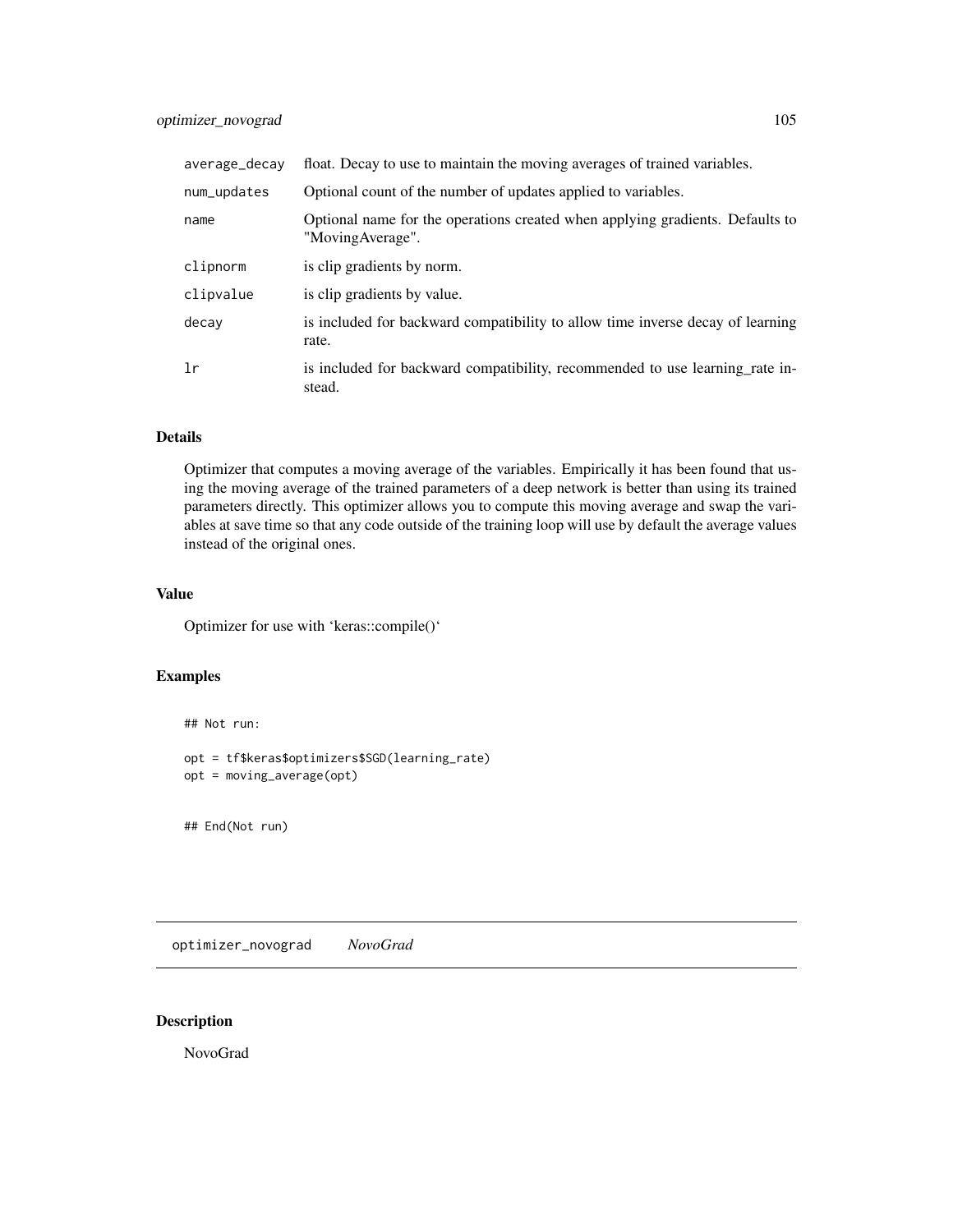# Usage

```
optimizer_novograd(
 learning_rate = 0.001,
 beta_1 = 0.9,
 beta_2 = 0.999,
 epsilon = 1e-07,
 weight_decay = 0,
 grad_averaging = FALSE,
 amsgrad = FALSE,
 name = "NovoGrad",
 clipnorm = NULL,
 clipvalue = NULL,
 decay = NULL,
 lr = NULL)
```
# Arguments

| learning_rate | A 'Tensor' or a floating point value. or a schedule that is a 'tf\$keras\$optimizers\$schedules\$LearningRate\$<br>The learning rate. |
|---------------|---------------------------------------------------------------------------------------------------------------------------------------|
| beta_1        | A float value or a constant float tensor. The exponential decay rate for the 1st<br>moment estimates.                                 |
| beta_2        | A float value or a constant float tensor. The exponential decay rate for the 2nd<br>moment estimates.                                 |
| epsilon       | A small constant for numerical stability.                                                                                             |
| weight_decay  | A floating point value. Weight decay for each param.                                                                                  |
|               | grad_averaging determines whether to use Adam style exponential moving averaging for the first<br>order moments.                      |
| amsgrad       | boolean. Whether to apply AMSGrad variant of this algorithm from the paper<br>"On the Convergence of Adam and beyond"                 |
| name          | Optional name for the operations created when applying gradients. Defaults to<br>"NovoGrad".                                          |
| clipnorm      | is clip gradients by norm.                                                                                                            |
| clipvalue     | is clip gradients by value.                                                                                                           |
| decay         | is included for backward compatibility to allow time inverse decay of learning<br>rate.                                               |
| lr            | is included for backward compatibility, recommended to use learning_rate in-<br>stead.                                                |

### Value

Optimizer for use with 'keras::compile()'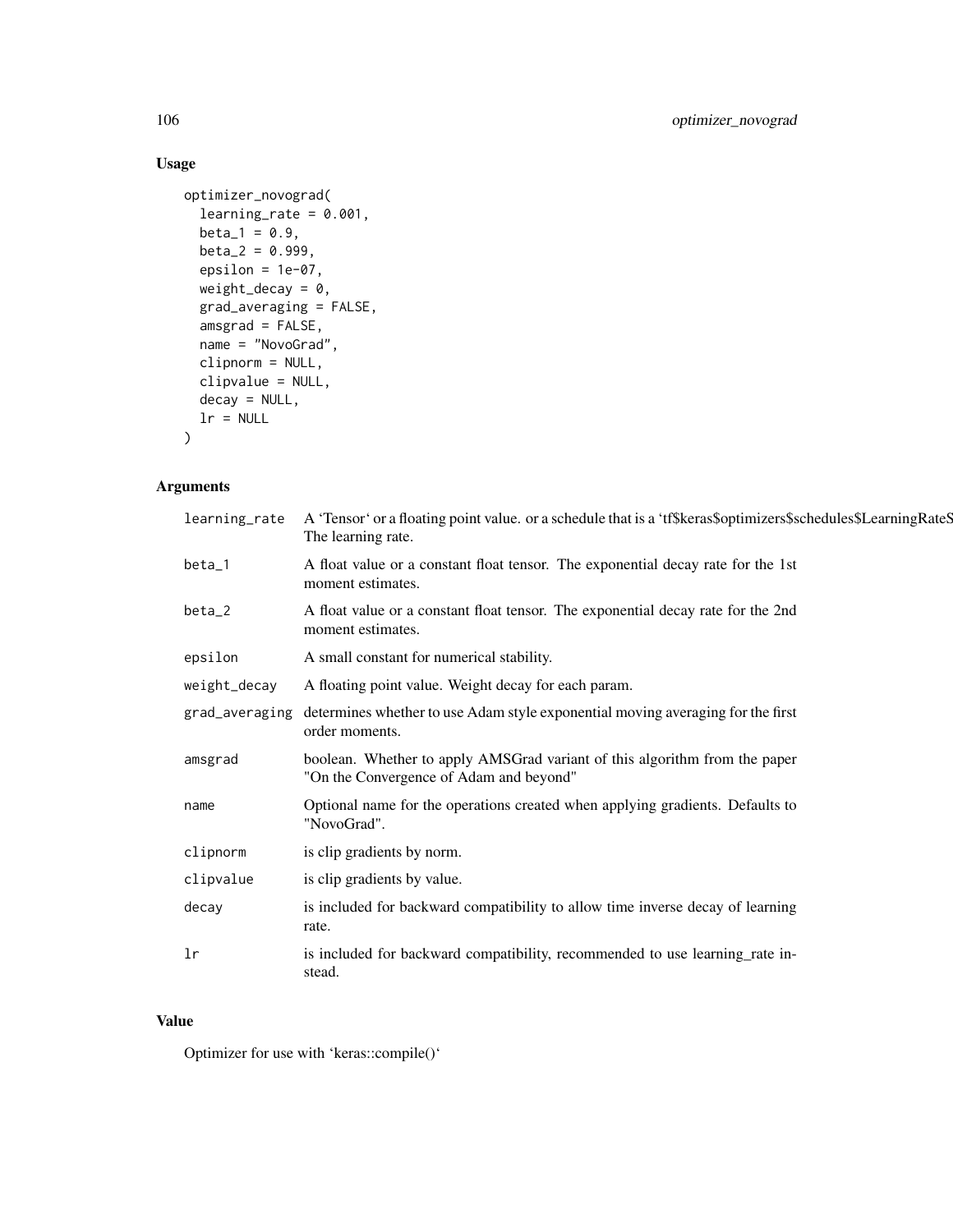# optimizer\_radam 107

# Examples

```
## Not run:
keras_model_sequential() %>%
  layer_dense(32, input_shape = c(784)) %>%
  compile(
   optimizer = optimizer_novograd(),
   loss='binary_crossentropy',
   metrics='accuracy'
  )
```
## End(Not run)

optimizer\_radam *Rectified Adam (a.k.a. RAdam)*

# Description

Rectified Adam (a.k.a. RAdam)

# Usage

```
optimizer_radam(
  learning_rate = 0.001,beta_1 = 0.9,
  beta_2 = 0.999,
  epsilon = 1e-07,
  weight_decay = 0,
  amsgrad = FALSE,
  sma_threshold = 5,
  total\_steps = 0,
  warmup_proportion = 0.1,
 min_l = 0,
  name = "RectifiedAdam",
  clipnorm = NULL,
  clipvalue = NULL,
  decay = NULL,
  lr = NULL)
```

|        | learning_rate A 'Tensor' or a floating point value. or a schedule that is a 'tf\$keras\$optimizers\$schedules\$LearningRateS<br>The learning rate. |
|--------|----------------------------------------------------------------------------------------------------------------------------------------------------|
| beta 1 | A float value or a constant float tensor. The exponential decay rate for the 1st<br>moment estimates.                                              |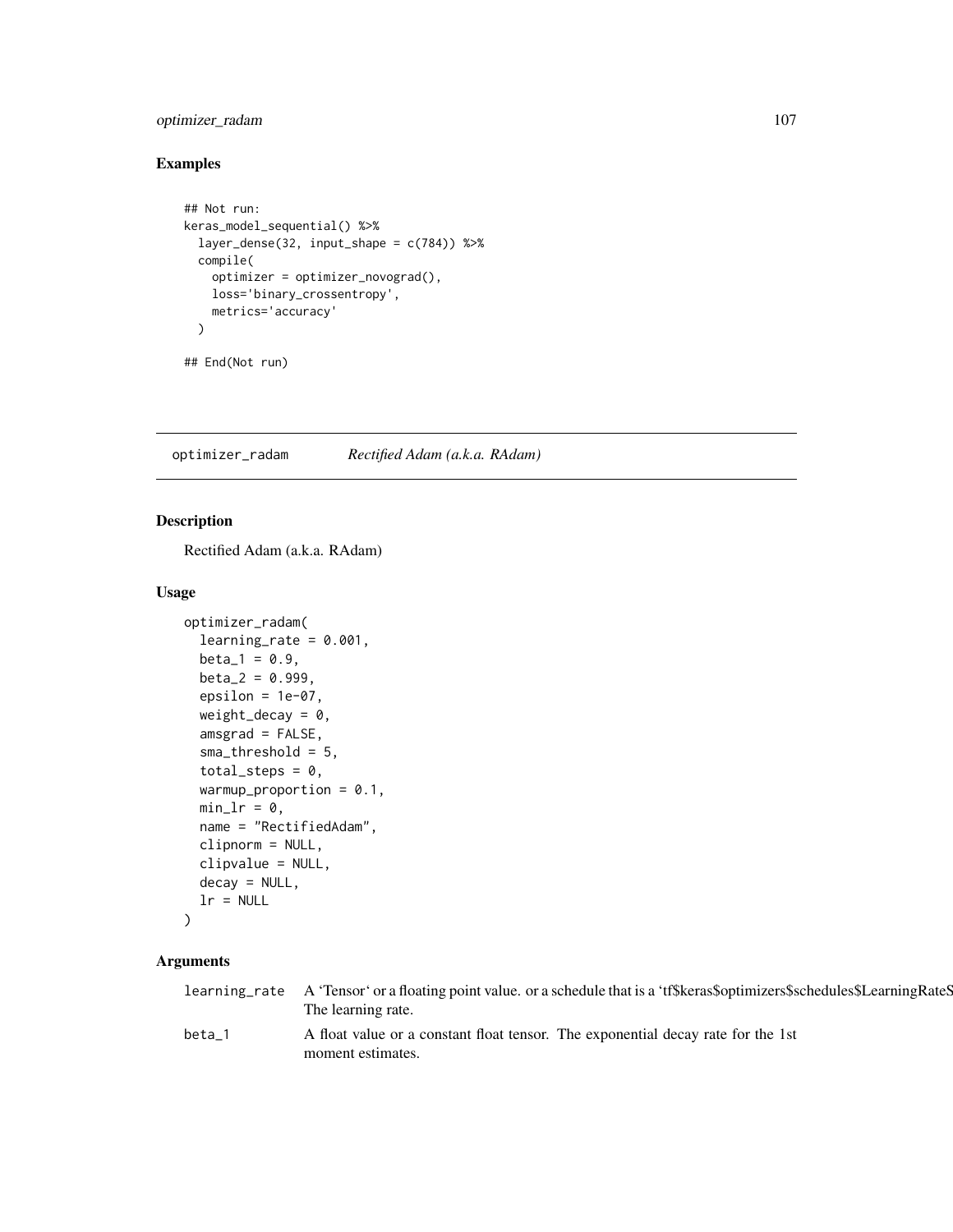| beta_2            | A float value or a constant float tensor. The exponential decay rate for the 2nd<br>moment estimates.                  |
|-------------------|------------------------------------------------------------------------------------------------------------------------|
| epsilon           | A small constant for numerical stability.                                                                              |
| weight_decay      | A floating point value. Weight decay for each param.                                                                   |
| amsgrad           | boolean. Whether to apply AMSGrad variant of this algorithm from the paper<br>"On the Convergence of Adam and beyond". |
| sma_threshold     | A float value. The threshold for simple mean average.                                                                  |
| total_steps       | An integer. Total number of training steps. Enable warmup by setting a positive<br>value.                              |
| warmup_proportion |                                                                                                                        |
|                   | A floating point value. The proportion of increasing steps.                                                            |
| min_lr            | A floating point value. Minimum learning rate after warmup.                                                            |
| name              | Optional name for the operations created when applying gradients. Defaults to<br>"RectifiedAdam".                      |
| clipnorm          | is clip gradients by norm.                                                                                             |
| clipvalue         | is clip gradients by value.                                                                                            |
| decay             | is included for backward compatibility to allow time inverse decay of learning<br>rate.                                |
| lr                | is included for backward compatibility, recommended to use learning rate in-<br>stead.                                 |

#### Value

Optimizer for use with 'keras::compile()'

optimizer\_swa *Stochastic Weight Averaging*

# Description

Stochastic Weight Averaging

# Usage

```
optimizer_swa(
 optimizer,
  start_averaging = 0,
 average_period = 10,
 name = "SWA",sequential_update = TRUE,
 clipnorm = NULL,
 clipvalue = NULL,
 decay = NULL,
 lr = NULL)
```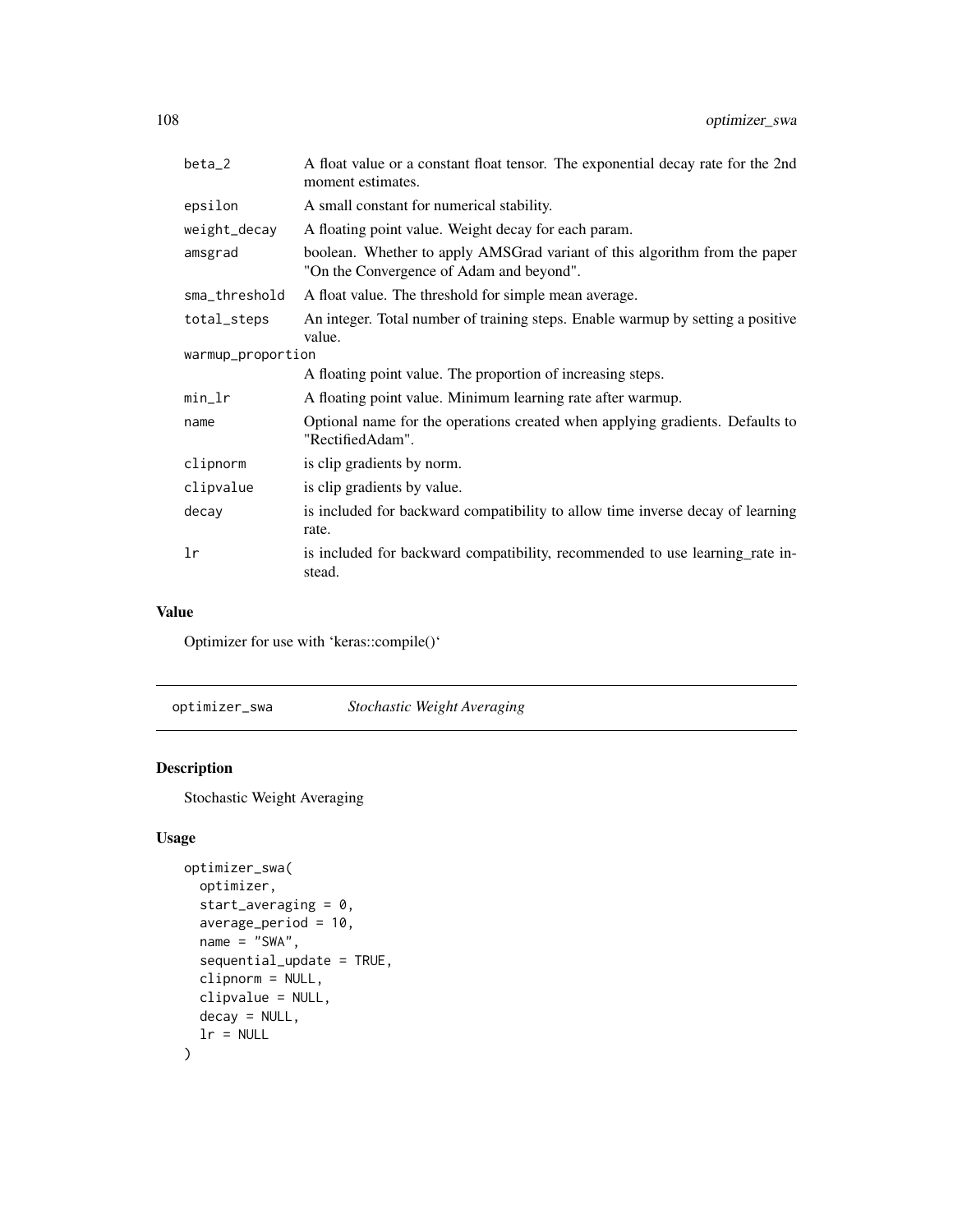# optimizer\_swa 109

#### Arguments

| optimizer         | The original optimizer that will be used to compute and apply the gradients.                                                                                                                                                                                                |  |
|-------------------|-----------------------------------------------------------------------------------------------------------------------------------------------------------------------------------------------------------------------------------------------------------------------------|--|
| start_averaging   |                                                                                                                                                                                                                                                                             |  |
|                   | An integer. Threshold to start averaging using SWA. Averaging only occurs at<br>start_averaging iters, must be $\ge$ = 0. If start_averaging = m, the first snapshot<br>will be taken after the mth application of gradients (where the first iteration is<br>iteration 0). |  |
|                   | average_period An integer. The synchronization period of SWA. The averaging occurs every<br>average_period steps. Averaging period needs to be $\geq 1$ .                                                                                                                   |  |
| name              | Optional name for the operations created when applying gradients. Defaults to<br>'SWA'.                                                                                                                                                                                     |  |
| sequential_update |                                                                                                                                                                                                                                                                             |  |
|                   | Bool. If FALSE, will compute the moving average at the same time as the model<br>is updated, potentially doing benign data races. If True, will update the moving<br>average after gradient updates                                                                         |  |
| clipnorm          | is clip gradients by norm.                                                                                                                                                                                                                                                  |  |
| clipvalue         | is clip gradients by value.                                                                                                                                                                                                                                                 |  |
| decay             | is included for backward compatibility to allow time inverse decay of learning<br>rate.                                                                                                                                                                                     |  |
| lr                | is included for backward compatibility, recommended to use learning rate in-<br>stead.                                                                                                                                                                                      |  |

### Details

The Stochastic Weight Averaging mechanism was proposed by Pavel Izmailov et. al in the paper [Averaging Weights Leads to Wider Optima and Better Generalization](https://arxiv.org/abs/1803.05407). The optimizer implements averaging of multiple points along the trajectory of SGD. The optimizer expects an inner optimizer which will be used to apply the gradients to the variables and itself computes a running average of the variables every k steps (which generally corresponds to the end of a cycle when a cyclic learning rate is employed). We also allow the specification of the number of steps averaging should first happen after. Let's say, we want averaging to happen every k steps after the first m steps. After step m we'd take a snapshot of the variables and then average the weights appropriately at step  $m + k$ ,  $m + 2k$  and so on. The assign\_average\_vars function can be called at the end of training to obtain the averaged\_weights from the optimizer.

## Value

Optimizer for use with 'keras::compile()'

### Examples

```
## Not run:
opt = tf$keras$optimizers$SGD(learning_rate)
opt = optimizer_swa(opt, start_averaging=m, average_period=k)
```
## End(Not run)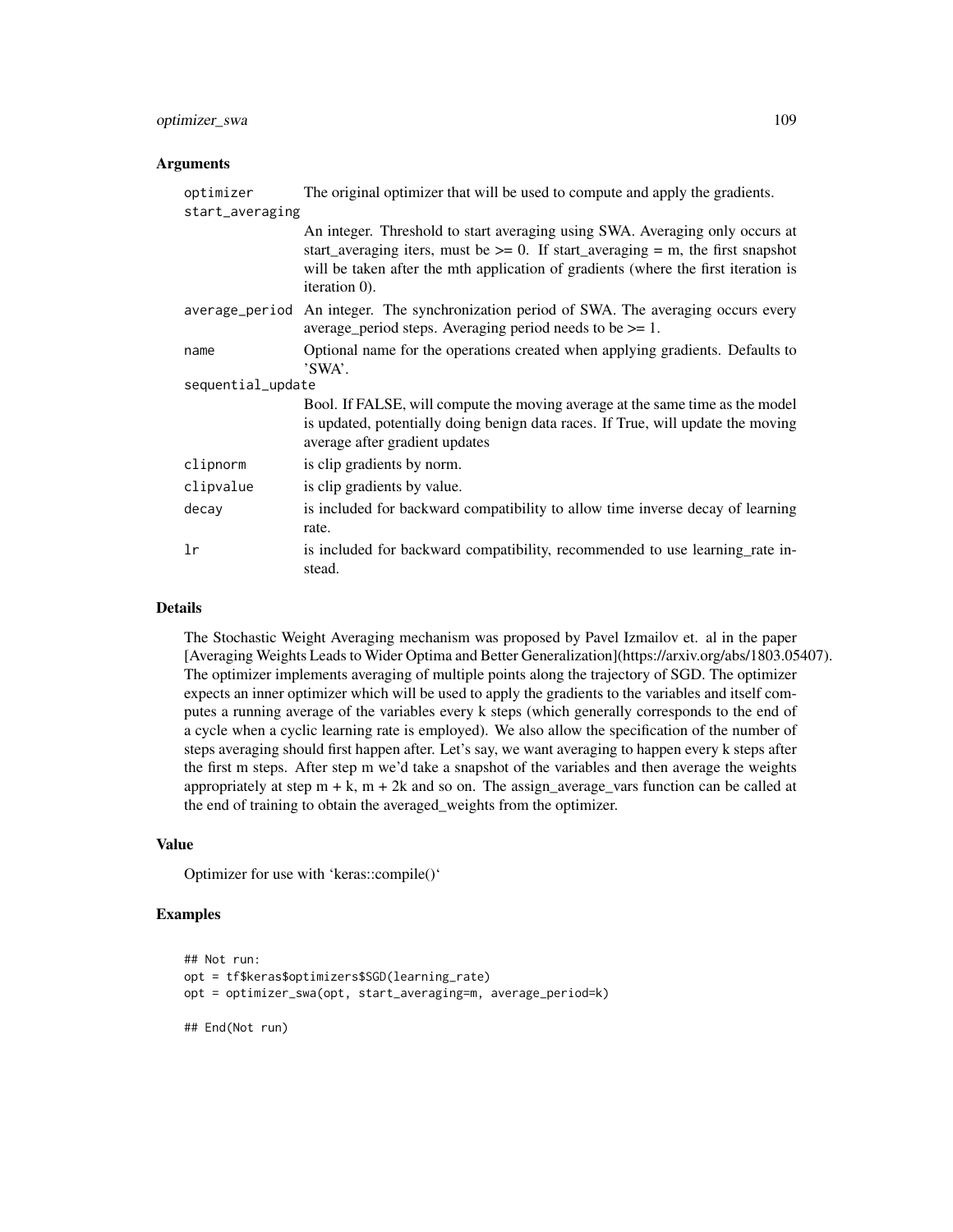<span id="page-109-0"></span>optimizer\_yogi *Yogi*

# Description

Yogi

# Usage

```
optimizer_yogi(
  learning_rate = 0.01,
 beta1 = 0.9,
 beta2 = 0.999,
  epsilon = 0.001,
  l1_regularization_strength = 0,
  l2_regularization_strength = 0,
  initial_accumulator_value = 1e-06,
  activation = "sign",
 name = "Yogi",
  clipnorm = NULL,
 clipvalue = NULL,
 decay = NULL,
 lr = NULL\mathcal{L}
```
# Arguments

| learning_rate              | A Tensor or a floating point value. The learning rate.                                                |  |
|----------------------------|-------------------------------------------------------------------------------------------------------|--|
| beta1                      | A float value or a constant float tensor. The exponential decay rate for the 1st<br>moment estimates. |  |
| beta2                      | A float value or a constant float tensor. The exponential decay rate for the 2nd<br>moment estimates. |  |
| epsilon                    | A constant trading off adaptivity and noise.                                                          |  |
| 11_regularization_strength |                                                                                                       |  |
|                            | A float value, must be greater than or equal to zero.                                                 |  |
| 12_regularization_strength |                                                                                                       |  |
|                            | A float value, must be greater than or equal to zero.                                                 |  |
| initial_accumulator_value  |                                                                                                       |  |
|                            | The starting value for accumulators. Only positive values are allowed.                                |  |
| activation                 | Use hard sign or soft tanh to determin sign.                                                          |  |
| name                       | Optional name for the operations created when applying gradients. Defaults to<br>"Yogi".              |  |
| clipnorm                   | is clip gradients by norm.                                                                            |  |
| clipvalue                  | is clip gradients by value.                                                                           |  |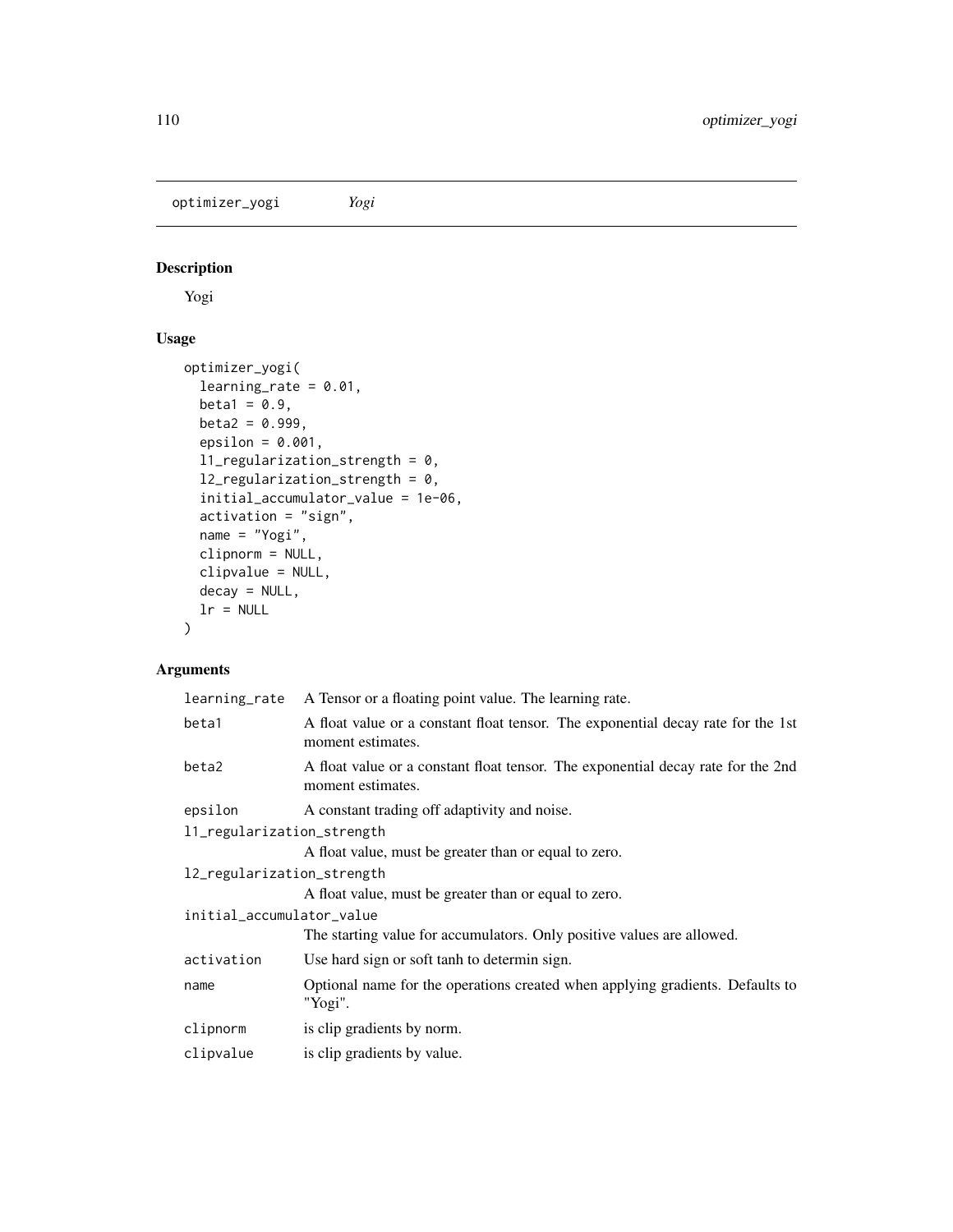# <span id="page-110-0"></span>parse\_time 111

| decav | is included for backward compatibility to allow time inverse decay of learning<br>rate. |
|-------|-----------------------------------------------------------------------------------------|
| lr    | is included for backward compatibility, recommended to use learning rate in-<br>stead.  |

#### Value

Optimizer for use with 'keras::compile()'

parse\_time *Parse time*

#### Description

Parse an input string according to the provided format string into a

#### Usage

parse\_time(time\_string, time\_format, output\_unit)

#### Arguments

| time_string | The input time string to be parsed.                                                                     |
|-------------|---------------------------------------------------------------------------------------------------------|
| time format | The time format.                                                                                        |
| output_unit | The output unit of the parsed unix time. Can only be SECOND, MILLISEC-<br>OND. MICROSECOND. NANOSECOND. |

#### Details

Unix time. Parse an input string according to the provided format string into a Unix time, the number of seconds / milliseconds / microseconds / nanoseconds elapsed since January 1, 1970 UTC. Uses strftime()-like formatting options, with the same extensions as FormatTime(), but with the exceptions that

characters as it can, so the matching data should always be terminated with a non-numeric. consumes exactly four characters, including any sign. Unspecified fields are taken from the default date and time of ... "1970-01-01 00:00:00.0 +0000" For example, parsing a string of "15:45" ( Unix time that represents "1970-01-01 15:45:00.0 +0000". Note that ParseTime only heeds the fields year, month, day, hour, minute, (fractional) second, and UTC offset. Other fields, like weekday ( ignored in the conversion. Date and time fields that are out-of-range will be treated as errors rather than normalizing them like 'absl::CivilSecond' does. For example, it is an error to parse the date "Oct 32, 2013" because 32 is out of range. A leap second of ":60" is normalized to ":00" of the following minute with fractional seconds discarded. The following table shows how the given seconds and subseconds will be parsed: "59.x" -> 59.x // exact "60.x" -> 00.0 // normalized "00.x" -> 00.x // exact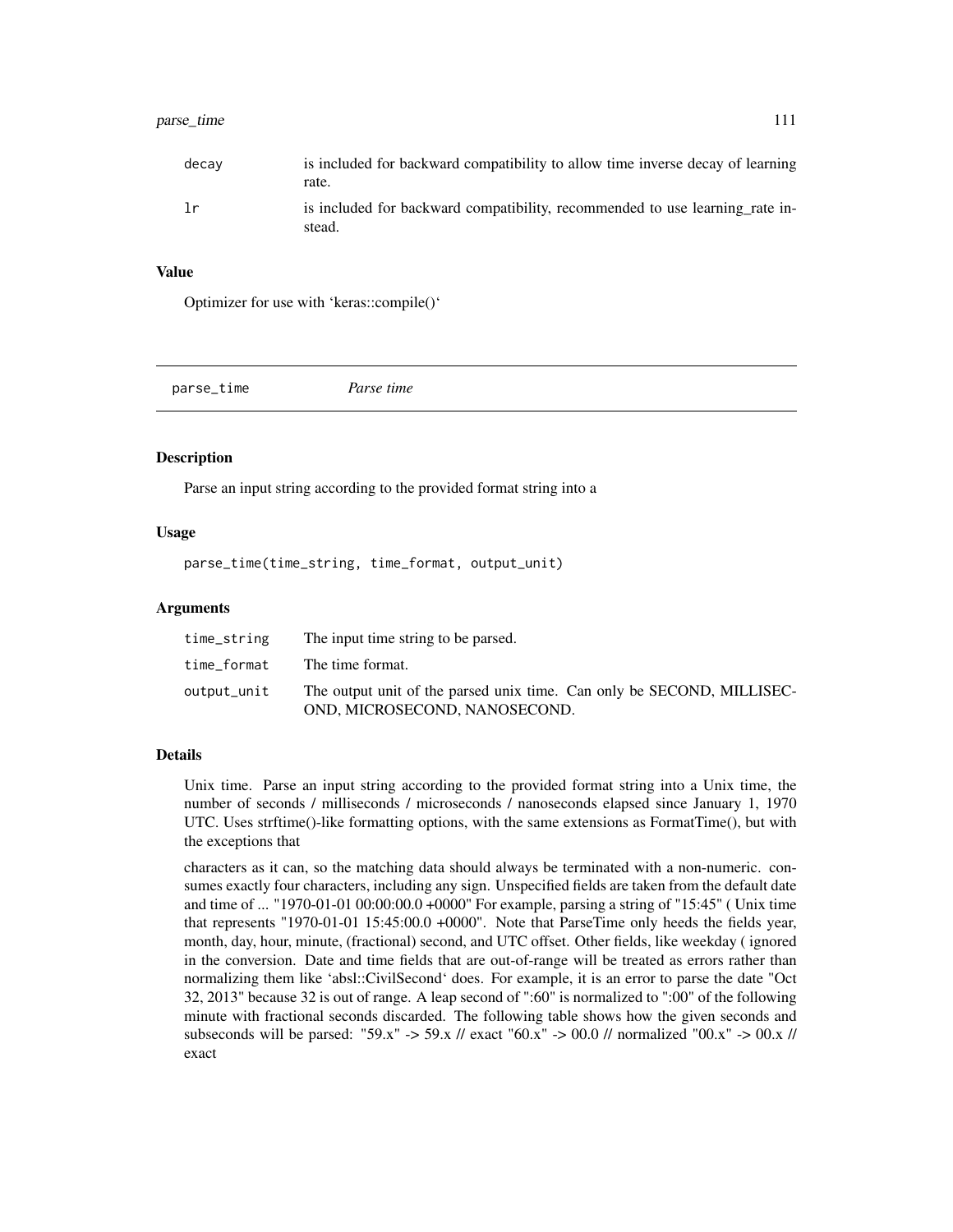#### Value

the number of seconds / milliseconds / microseconds / nanoseconds elapsed since January 1, 1970 UTC.

#### Raises

ValueError: If 'output\_unit' is not a valid value, if parsing 'time\_string' according to 'time\_format' failed.

register\_all *Register all*

#### **Description**

Register TensorFlow Addons' objects in TensorFlow global dictionaries.

#### Usage

```
register_all(keras_objects = TRUE, custom_kernels = TRUE)
```
#### Arguments

| keras_objects | boolean, 'TRUE' by default. If 'TRUE', register all Keras objects with 'tf\$keras\$utils\$register_keras_seri |
|---------------|---------------------------------------------------------------------------------------------------------------|
|               | If set to FALSE, doesn't register any Keras objects of Addons in TensorFlow.                                  |
|               | custom_kernels_boolean, 'TRUE' by default. If 'TRUE', loads all custom kernels of TensorFlow                  |
|               | Addons with 'tf.load_op_library("path/to/so/file.so")'. Loading the SO files reg-                             |
|               | ister them automatically. If 'FALSE' doesn't load and register the shared objects                             |
|               | files. Not that it might be useful to turn it off if your installation of Addons                              |
|               | doesn't work well with custom ops.                                                                            |
|               |                                                                                                               |

#### Details

When loading a Keras model that has a TF Addons' function, it is needed for this function to be known by the Keras deserialization process. There are two ways to do this, either do "' tf\$keras\$models\$load\_model( "my\_model.tf", custom\_objects=list("LAMB": tfaddons::optimizer\_lamb) ) "' or you can do: "'python register\_all() tf\$keras\$models\$load\_model("my\_model.tf") "' If the model contains custom ops (compiled ops) of TensorFlow Addons, and the graph is loaded with 'tf\$saved\_model\$load', then custom ops need to be registered before to avoid an error of the type: "' tensorflow.python.framework.errors\_impl.NotFoundE Op type not registered '...' in binary running on ... Make sure the Op and Kernel are registered in the binary running in this process. "' In this case, the only way to make sure that the ops are registered is to call this function: "' register\_all() tf\$saved\_model\$load("my\_model.tf") "' Note that you can call this function multiple times in the same process, it only has an effect the first time. Afterward, it's just a no-op.

# Value

<span id="page-111-0"></span>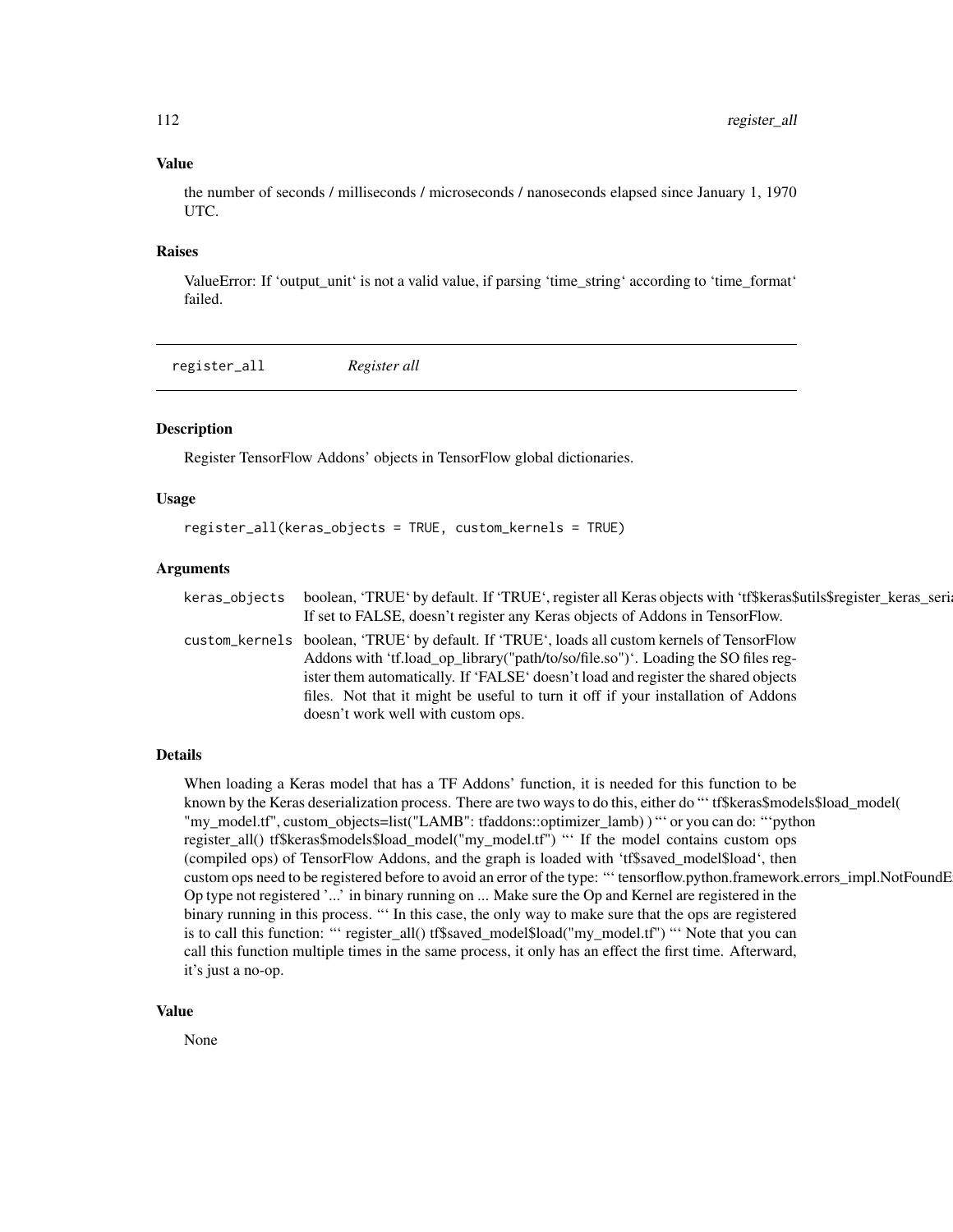<span id="page-112-0"></span>register\_custom\_kernels

*Register custom kernels*

# Description

Register custom kernels

# Usage

register\_custom\_kernels(...)

# Arguments

... parameters to pass

#### Value

None

register\_keras\_objects

*Register keras objects*

# Description

Register keras objects

# Usage

register\_keras\_objects(...)

## Arguments

... parameters to pass

# Value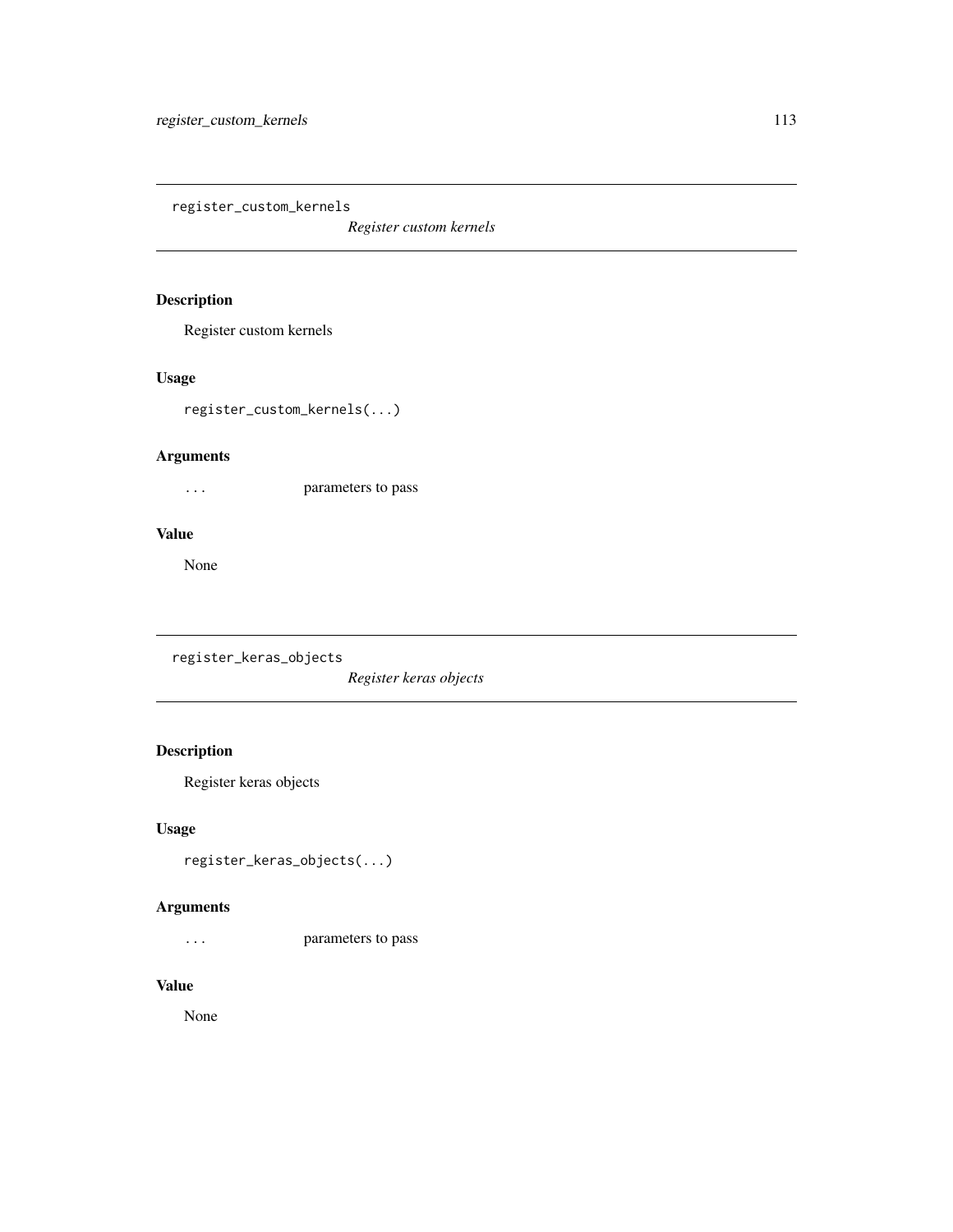<span id="page-113-0"></span>safe\_cumprod *Safe cumprod*

# Description

Computes cumprod of x in logspace using cumsum to avoid underflow.

#### Usage

safe\_cumprod(x, ...)

# Arguments

|         | Tensor to take the cumulative product of.                    |
|---------|--------------------------------------------------------------|
| $\cdot$ | Passed on to cumsum; these are identical to those in cumprod |

#### Details

The cumprod function and its gradient can result in numerical instabilities when its argument has very small and/or zero values. As long as the argument is all positive, we can instead compute the cumulative product as  $exp(cumsum(log(x)))$ . This function can be called identically to tf\$cumprod.

#### Value

Cumulative product of x.

sampler *Sampler*

#### Description

Interface for implementing sampling in seq2seq decoders.

#### Usage

```
sampler(...)
```
# Arguments

... parametr to pass batch\_size, initialize, next\_inputs, sample, sample\_ids\_dtype, sample\_ids\_shape

#### Value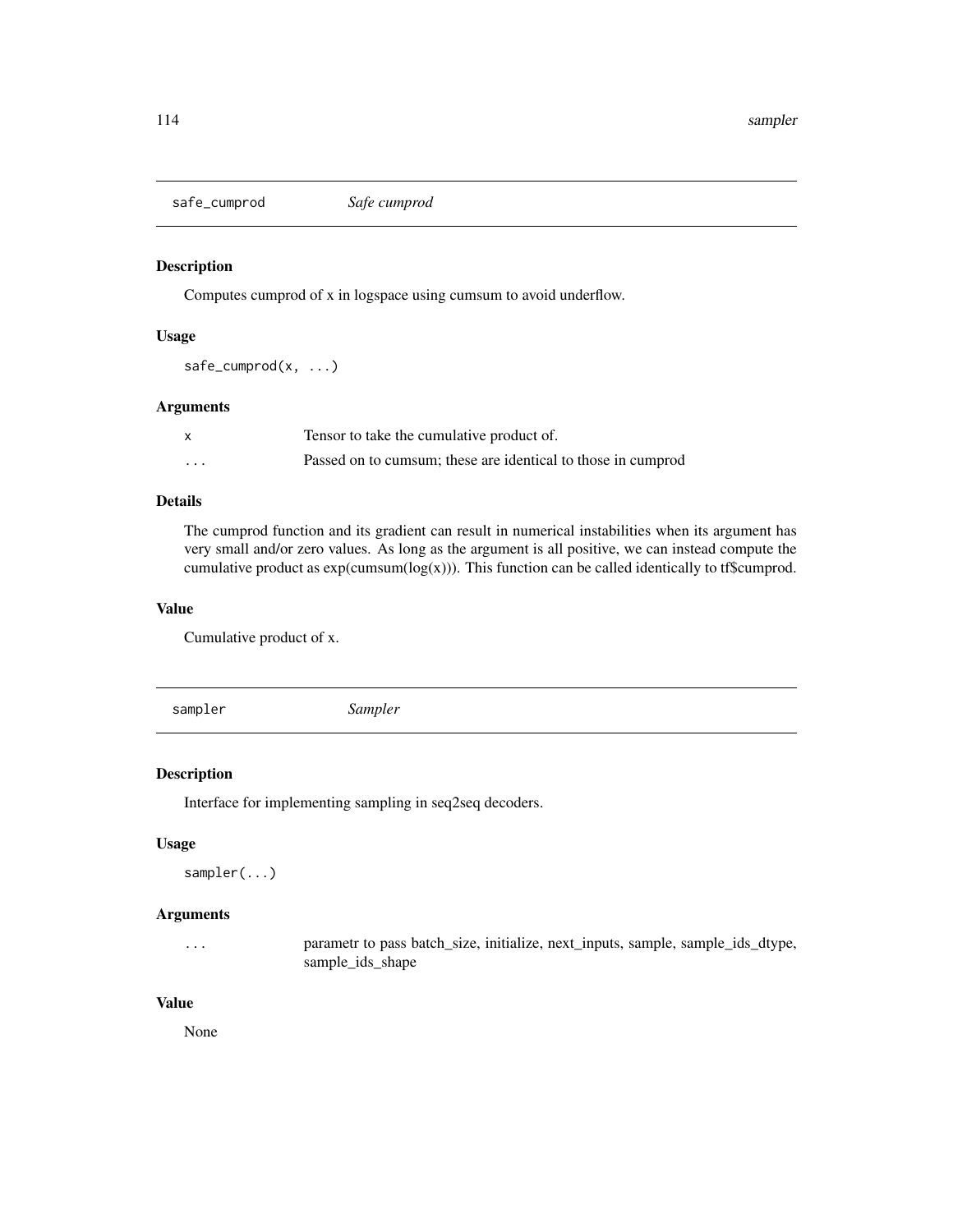<span id="page-114-0"></span>

# Description

Base abstract class that allows the user to customize sampling.

# Usage

```
sampler_custom(
  initialize_fn,
  sample_fn,
  next_inputs_fn,
  sample_ids_shape = NULL,
  sample_ids_dtype = NULL
\mathcal{L}
```
## Arguments

| initialize_fn    | callable that returns (finished, next_inputs) for the first iteration.                                                              |  |
|------------------|-------------------------------------------------------------------------------------------------------------------------------------|--|
| sample_fn        | callable that takes (time, outputs, state) and emits tensor sample_ids.                                                             |  |
|                  | next_inputs_fn callable that takes (time, outputs, state, sample_ids) and emits (finished, next_inputs,<br>next state).             |  |
| sample_ids_shape |                                                                                                                                     |  |
|                  | Either a list of integers, or a 1-D Tensor of type int32, the shape of each value in<br>the sample_ids batch. Defaults to a scalar. |  |
| sample_ids_dtype |                                                                                                                                     |  |
|                  | The dtype of the sample_ids tensor. Defaults to int32.                                                                              |  |

## Value

None

sampler\_greedy\_embedding

*Greedy Embedding Sampler*

# Description

A sampler for use during inference.

# Usage

sampler\_greedy\_embedding(embedding\_fn = NULL)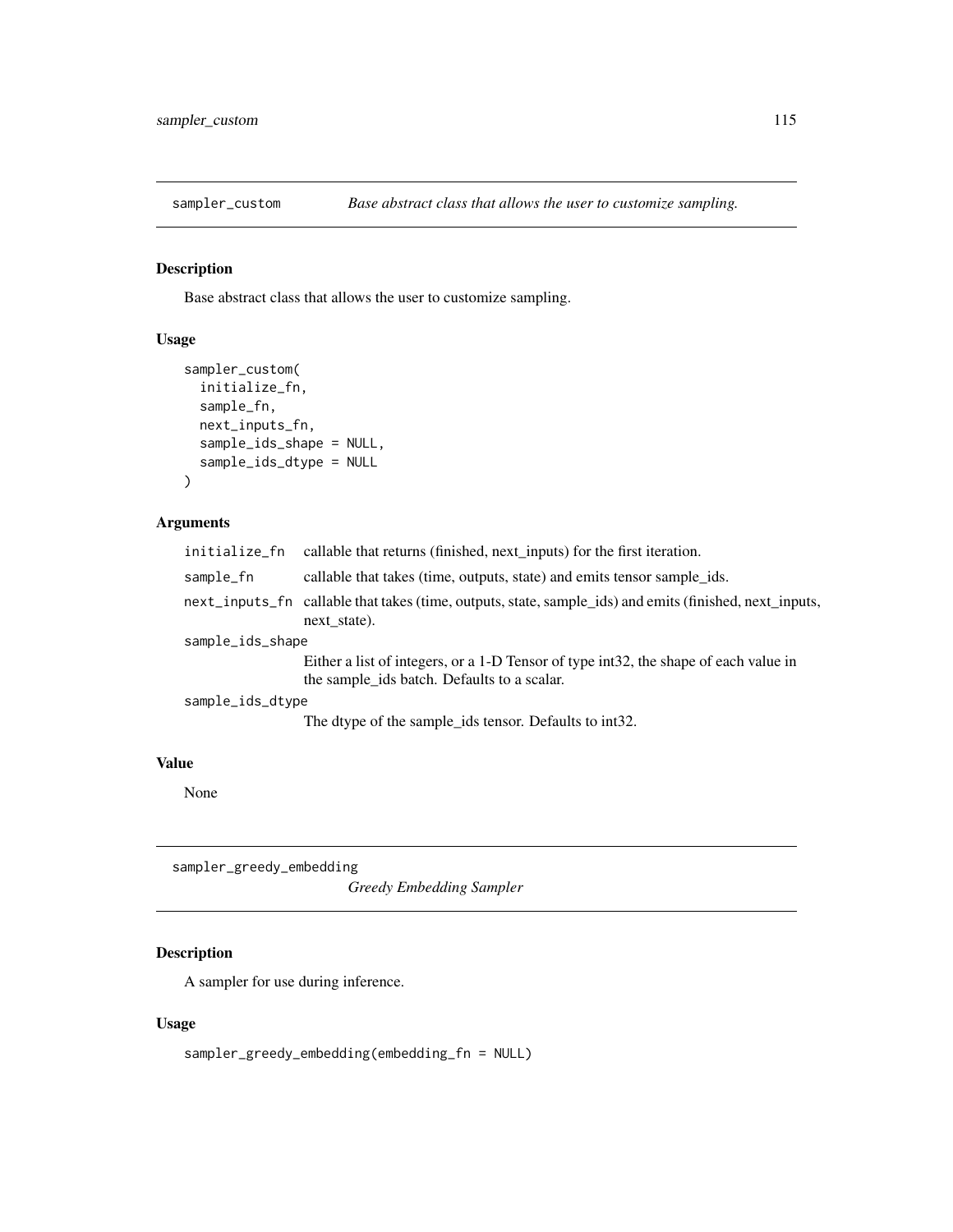# <span id="page-115-0"></span>Arguments

| embedding_fn | A optional callable that takes a vector tensor of ids (argmax ids), or the params |
|--------------|-----------------------------------------------------------------------------------|
|              | argument for embedding lookup. The returned tensor will be passed to the de-      |
|              | coder input. Default to use tf\$nn\$embedding_lookup.                             |

# Details

Uses the argmax of the output (treated as logits) and passes the result through an embedding layer to get the next input.

# Value

None

sampler\_inference *Inference Sampler*

# Description

Inference Sampler

# Usage

```
sampler_inference(
  sample_fn,
  sample_shape,
  sample_dtype = tf$int32,
 end_fn,
 next_inputs_fn = NULL,
  ...
)
```
# Arguments

| sample_fn    | A callable that takes outputs and emits tensor sample_ids.                                                                                                           |
|--------------|----------------------------------------------------------------------------------------------------------------------------------------------------------------------|
| sample_shape | Either a list of integers, or a 1-D Tensor of type int32, the shape of the each<br>sample in the batch returned by sample fn.                                        |
| sample_dtype | the dtype of the sample returned by sample fn.                                                                                                                       |
| $end_f$ n    | A callable that takes sample_ids and emits a bool vector shaped [batch_size]<br>indicating whether each sample is an end token.                                      |
|              | next_inputs_fn (Optional) A callable that takes sample_ids and returns the next batch of inputs.<br>If not provided, sample_ids is used as the next batch of inputs. |
| $\cdots$     | A list that contains other common arguments for layer creation.                                                                                                      |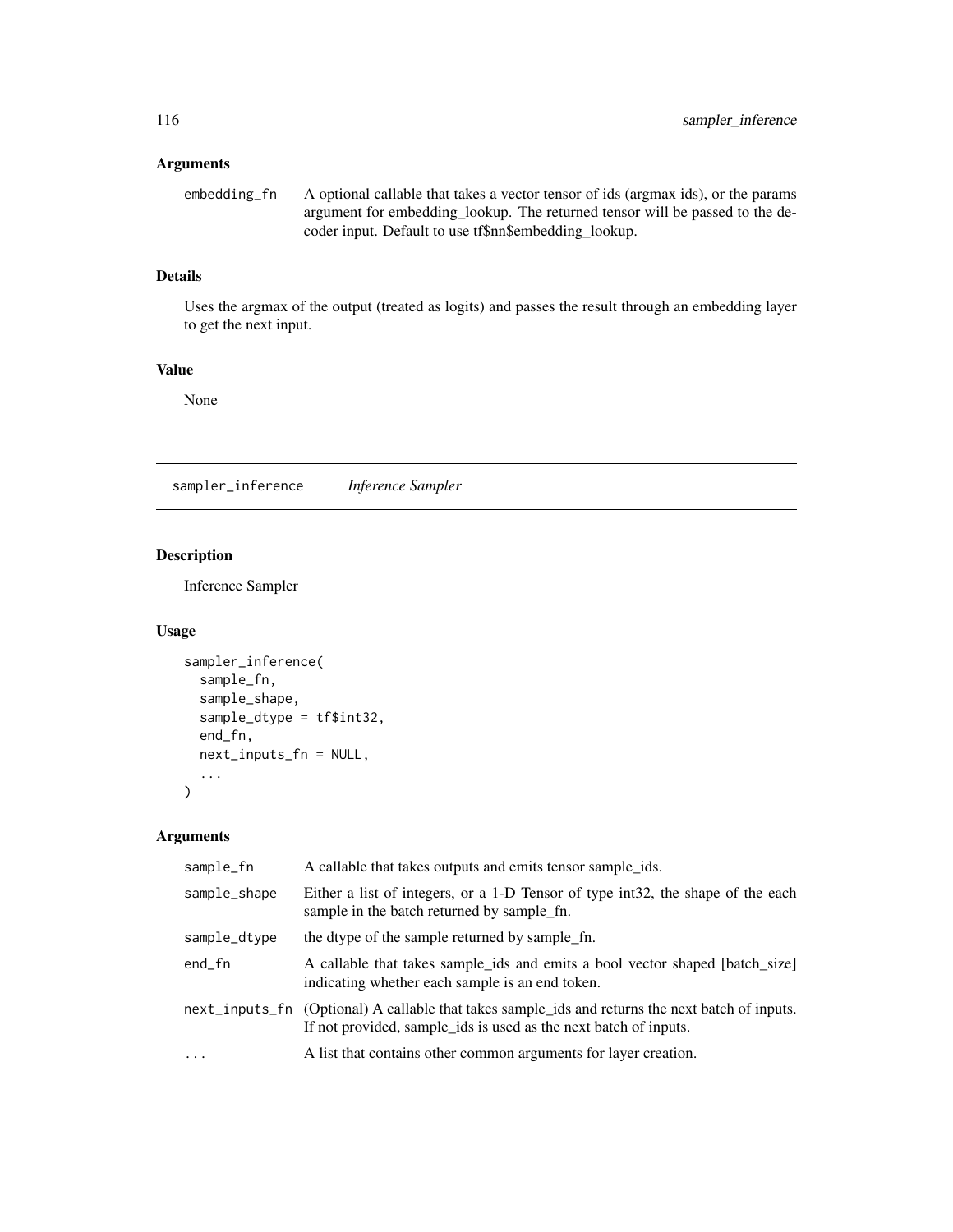# <span id="page-116-0"></span>Details

A helper to use during inference with a custom sampling function.

# Value

None

sampler\_sample\_embedding

*Sample Embedding Sampler*

# Description

A sampler for use during inference.

# Usage

```
sampler_sample_embedding(
 embedding_fn = NULL,
 softmax_temperature = NULL,
 seed = NULL
)
```
# Arguments

| embedding_fn        | (Optional) A callable that takes a vector tensor of ids (argmax ids), or the params<br>argument for embedding_lookup. The returned tensor will be passed to the de-<br>coder input.                                                                                                   |  |
|---------------------|---------------------------------------------------------------------------------------------------------------------------------------------------------------------------------------------------------------------------------------------------------------------------------------|--|
| softmax_temperature |                                                                                                                                                                                                                                                                                       |  |
|                     | (Optional) float 32 scalar, value to divide the logits by before computing the soft-<br>max. Larger values (above 1.0) result in more random samples, while smaller<br>values push the sampling distribution towards the argmax. Must be strictly<br>greater than 0. Defaults to 1.0. |  |
| seed                | (Optional) The sampling seed.                                                                                                                                                                                                                                                         |  |
|                     |                                                                                                                                                                                                                                                                                       |  |

# Details

Uses sampling (from a distribution) instead of argmax and passes the result through an embedding layer to get the next input.

# Value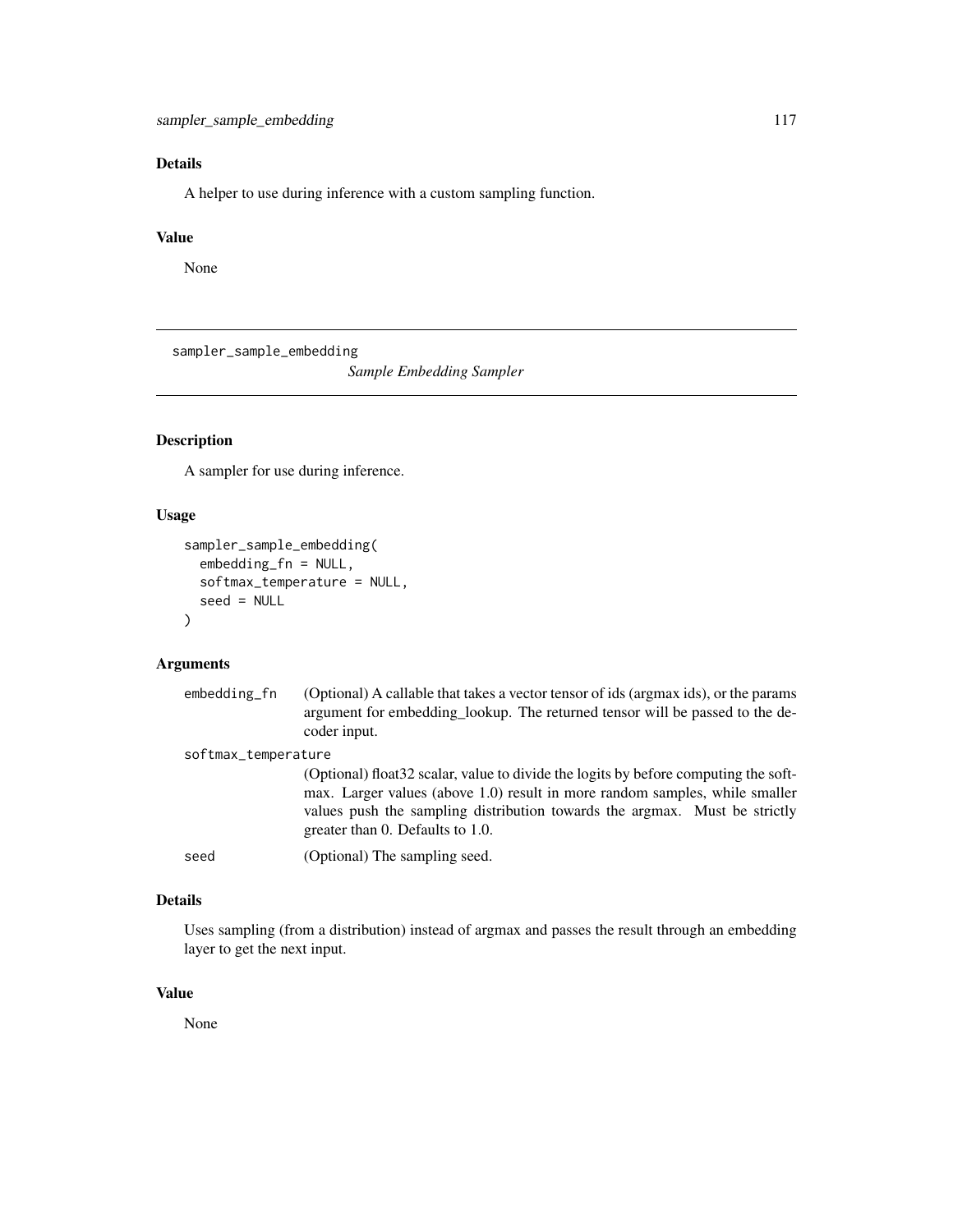<span id="page-117-0"></span>sampler\_scheduled\_embedding\_training

*A training sampler that adds scheduled sampling*

## Description

A training sampler that adds scheduled sampling

## Usage

```
sampler_scheduled_embedding_training(
  sampling_probability,
  embedding_fn = NULL,
  time_major = FALSE,
  seed = NULL,scheduling_seed = NULL
)
```
#### Arguments

| sampling_probability |                                                                                                                                             |
|----------------------|---------------------------------------------------------------------------------------------------------------------------------------------|
|                      | A float 32 0-D or 1-D tensor: the probability of sampling categorically from the<br>output ids instead of reading directly from the inputs. |
| embedding_fn         | A callable that takes a vector tensor of ids (argmax ids), or the params argument<br>for embedding lookup.                                  |
| time_major           | bool. Whether the tensors in inputs are time major. If 'FALSE' (default), they<br>are assumed to be batch major.                            |
| seed                 | The sampling seed.                                                                                                                          |
| scheduling_seed      |                                                                                                                                             |
|                      | The schedule decision rule sampling seed.                                                                                                   |

## Value

Returns -1s for sample\_ids where no sampling took place; valid sample id values elsewhere.

sampler\_scheduled\_output\_training *Scheduled Output Training Sampler*

# Description

A training sampler that adds scheduled sampling directly to outputs.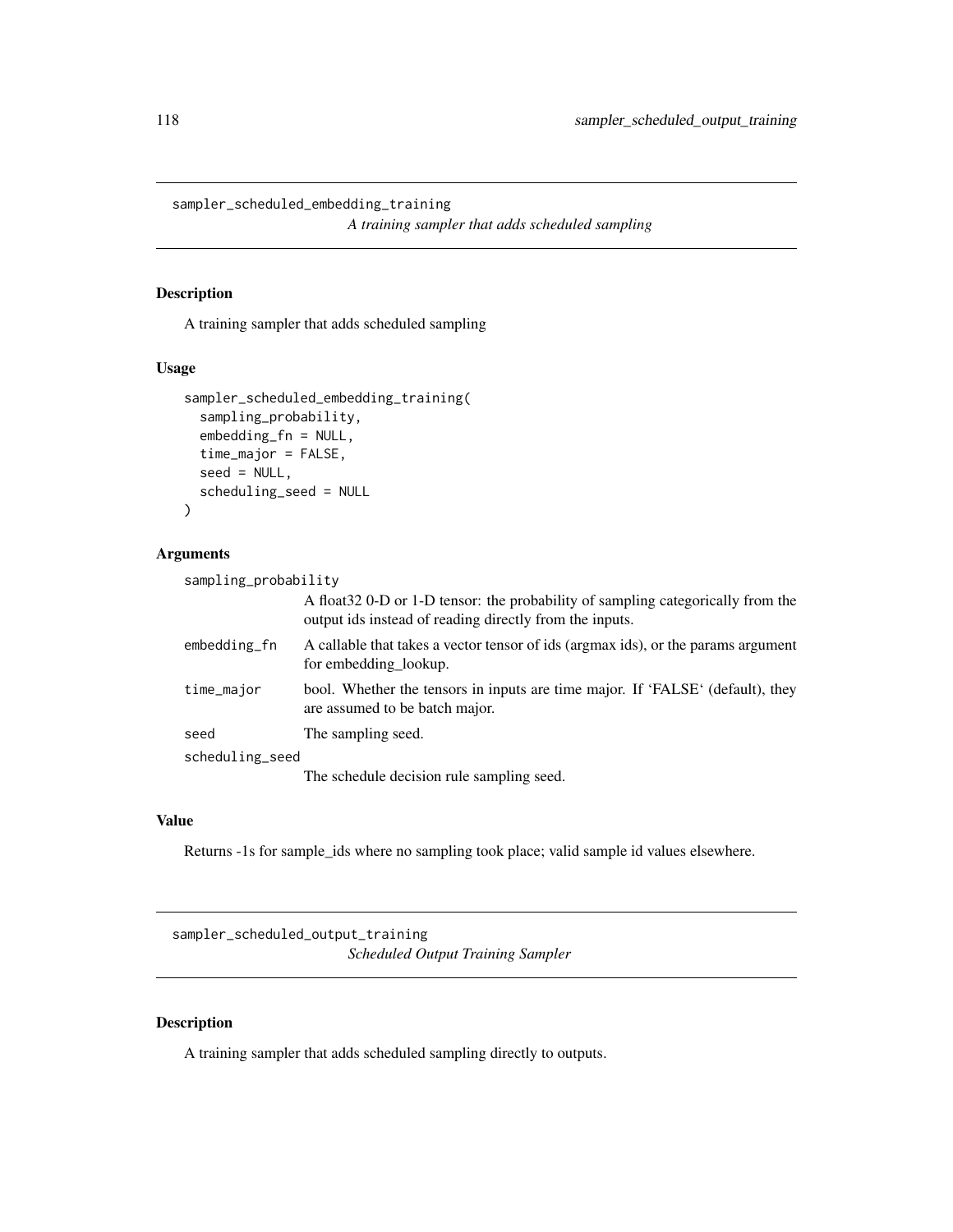# <span id="page-118-0"></span>sampler\_training 119

# Usage

```
sampler_scheduled_output_training(
  sampling_probability,
  time_major = FALSE,
  seed = NULL,next_inputs_fn = NULL
\mathcal{L}
```
# Arguments

| sampling_probability |                                                                                                                                                                               |
|----------------------|-------------------------------------------------------------------------------------------------------------------------------------------------------------------------------|
|                      | A float 32 scalar tensor: the probability of sampling from the outputs instead of<br>reading directly from the inputs.                                                        |
| time_major           | bool. Whether the tensors in inputs are time major. If False (default), they are<br>assumed to be batch major.                                                                |
| seed                 | The sampling seed.                                                                                                                                                            |
|                      | next_inputs_fn (Optional) callable to apply to the RNN outputs to create the next input when<br>sampling. If None (default), the RNN outputs will be used as the next inputs. |

### Value

FALSE for sample\_ids where no sampling took place; TRUE elsewhere.

sampler\_training *A Sampler for use during training.*

# Description

Only reads inputs.

# Usage

sampler\_training(time\_major = FALSE)

# Arguments

time\_major bool. Whether the tensors in inputs are time major. If 'FALSE' (default), they are assumed to be batch major.

# Value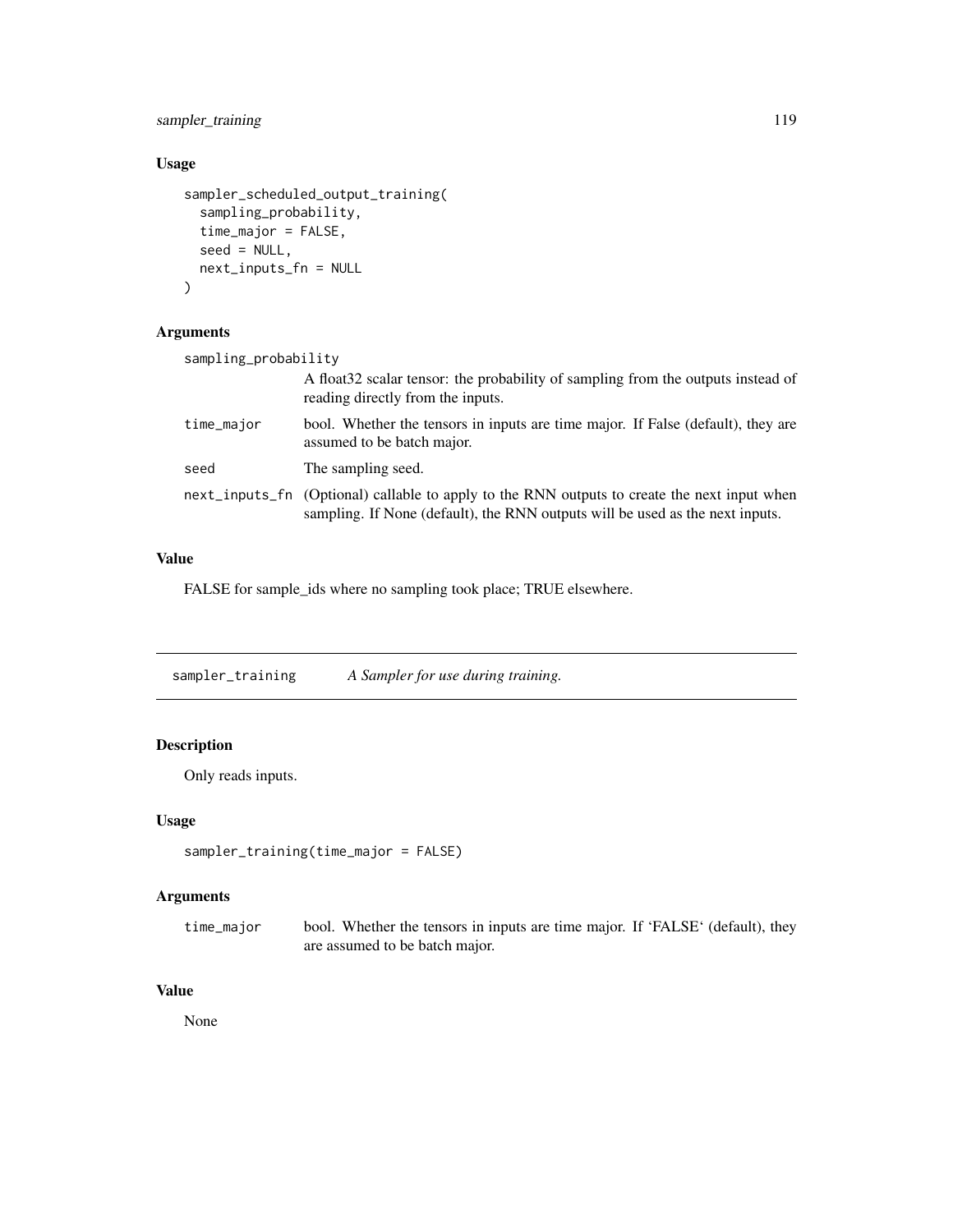# <span id="page-119-0"></span>Description

Samples from Bernoulli distribution.

# Usage

```
sample_bernoulli(
 probs = NULL,
  logits = NULL,
  dtype = tf$int32,
  sample_shape = list(),
  seed = NULL
\mathcal{L}
```
# Arguments

| probs        | probabilities             |
|--------------|---------------------------|
| logits       | logits                    |
| dtype        | the data type             |
| sample_shape | a list/vector of integers |
| seed         | integer, random seed      |

#### Value

a Tensor

sample\_categorical *Categorical sample*

# Description

Samples from categorical distribution.

# Usage

```
sample_categorical(
  logits,
  dtype = tf$int32,
  sample_shape = list(),
  seed = NULL
\mathcal{E}
```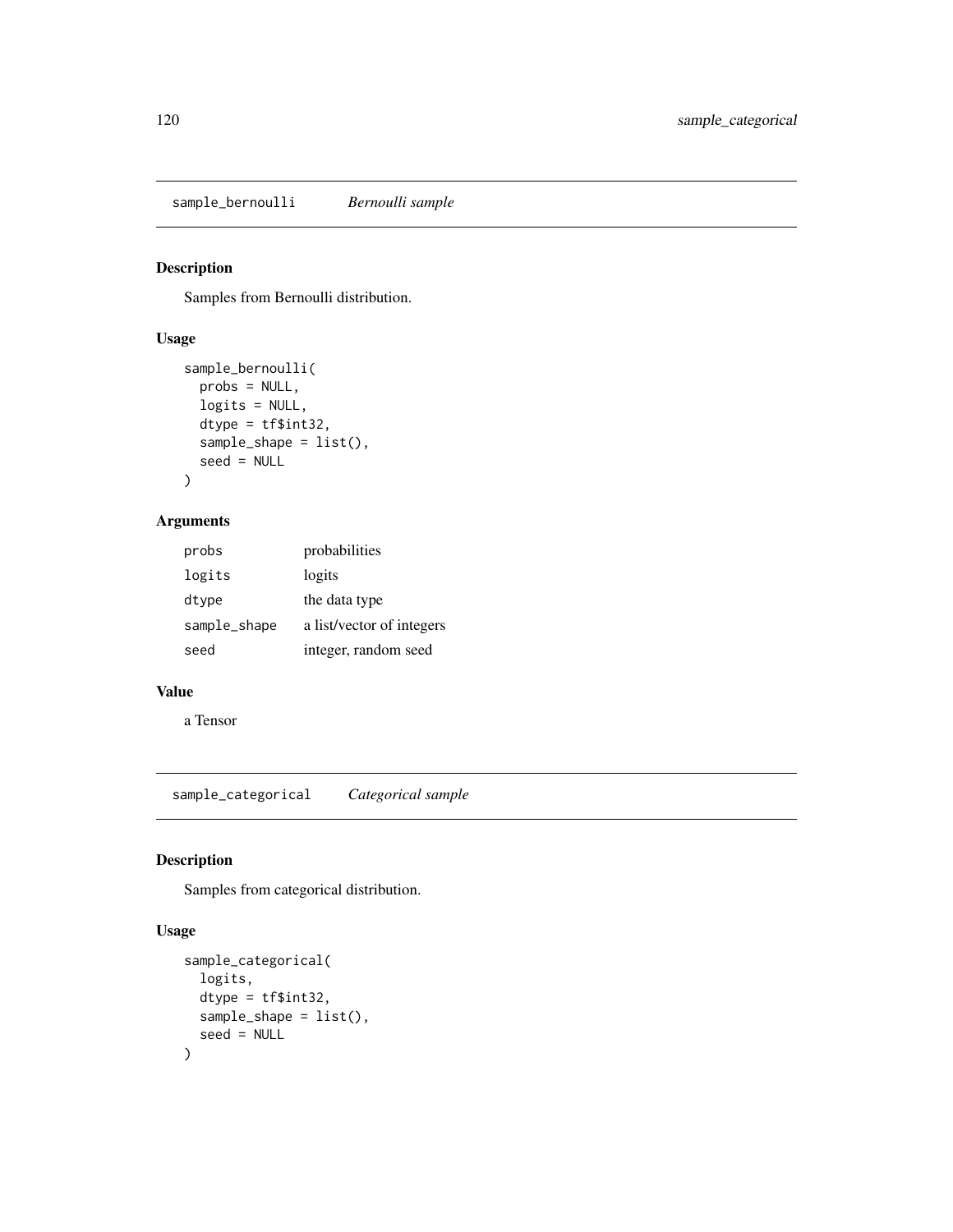# <span id="page-120-0"></span>Arguments

| logits       | logits               |
|--------------|----------------------|
| dtype        | dtype                |
| sample_shape | the shape of sample  |
| seed         | random seed: integer |

# Value

a Tensor

skip\_gram\_sample *Skip gram sample*

# Description

Generates skip-gram token and label paired Tensors from the input

### Usage

```
skip_gram_sample(
  input_tensor,
 min_skips = 1,
 max_skips = 5,
 start = 0,
 limit = -1,emit_self_as_target = FALSE,
 vocab_freq_table = NULL,
 vocab_min_count = NULL,
  vocab_subsampling = NULL,
 corpus_size = NULL,
 batch_size = NULL,
 batch_capacity = NULL,
  seed = NULL,
 name = NULL
)
```
# Arguments

| input_tensor | A rank-1 'Tensor' from which to generate skip-gram candidates.                                                                                                                                                                                                                                         |
|--------------|--------------------------------------------------------------------------------------------------------------------------------------------------------------------------------------------------------------------------------------------------------------------------------------------------------|
| min_skips    | 'int' or scalar 'Tensor' specifying the minimum window size to randomly use for<br>each token. Must be $>= 0$ and $\leq$ 'max_skips'. If 'min_skips' and 'max_skips'<br>are both 0, the only label outputted will be the token itself when 'emit_self_as_target<br>$= TRUE'$ - or no output otherwise. |
| max_skips    | int or scalar 'Tensor' specifying the maximum window size to randomly use<br>for each token. Must be $\geq 0$ .                                                                                                                                                                                        |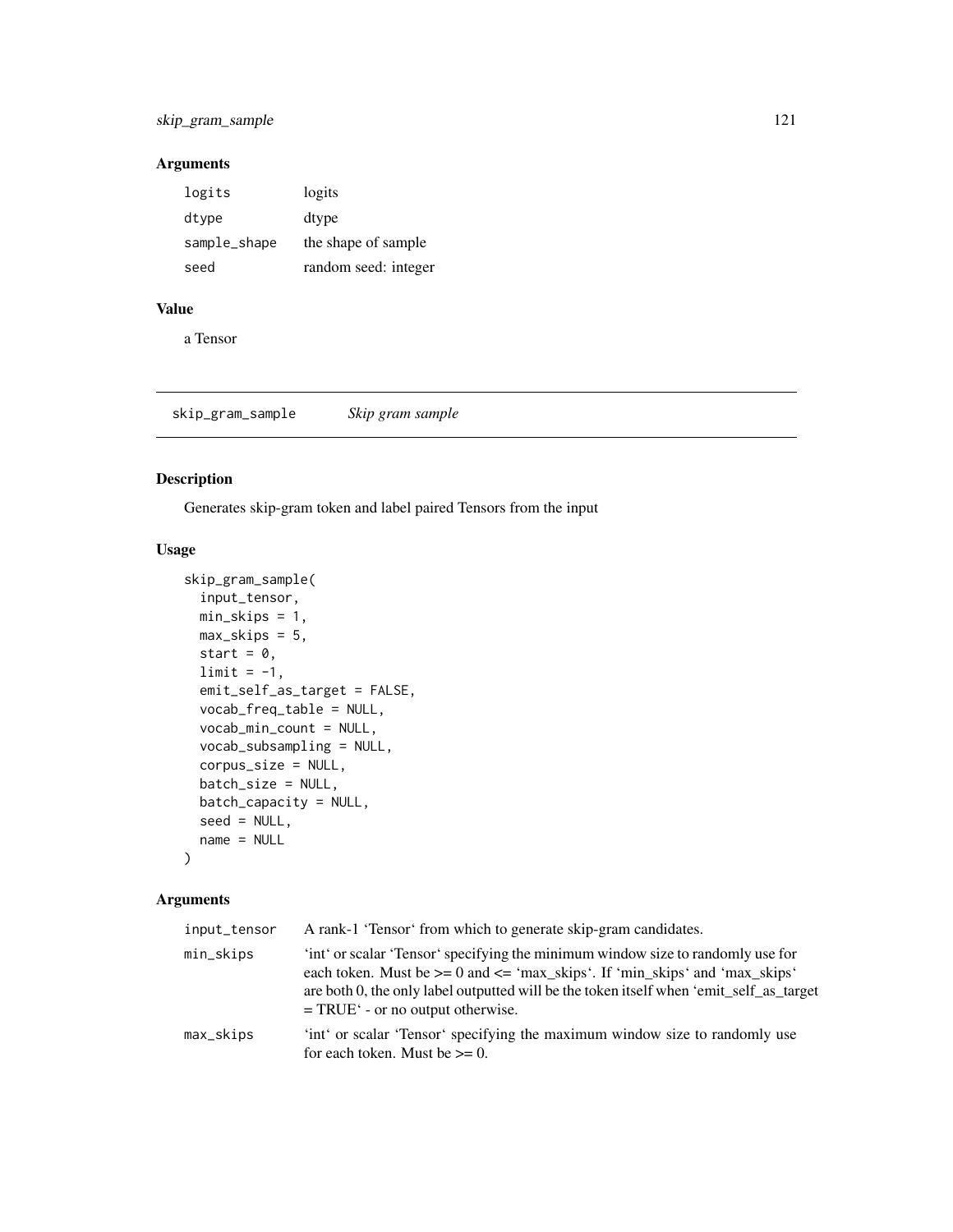| start               | 'int' or scalar 'Tensor' specifying the position in 'input_tensor' from which to<br>start generating skip-gram candidates.                                                                                                                                                                                                                                                                                                                                                                |
|---------------------|-------------------------------------------------------------------------------------------------------------------------------------------------------------------------------------------------------------------------------------------------------------------------------------------------------------------------------------------------------------------------------------------------------------------------------------------------------------------------------------------|
| limit               | 'int' or scalar 'Tensor' specifying the maximum number of elements in 'in-<br>put_tensor' to use in generating skip-gram candidates. -1 means to use the rest<br>of the 'Tensor' after 'start'.                                                                                                                                                                                                                                                                                           |
| emit_self_as_target |                                                                                                                                                                                                                                                                                                                                                                                                                                                                                           |
|                     | 'bool' or scalar 'Tensor' specifying whether to emit each token as a label for<br>itself.                                                                                                                                                                                                                                                                                                                                                                                                 |
| vocab_freq_table    |                                                                                                                                                                                                                                                                                                                                                                                                                                                                                           |
|                     | (Optional) A lookup table (subclass of 'lookup.InitializableLookupTableBase')<br>that maps tokens to their raw frequency counts. If specified, any token in<br>'input_tensor' that is not found in 'vocab_freq_table' will be filtered out be-<br>fore generating skip-gram candidates. While this will typically map to integer<br>raw frequency counts, it could also map to float frequency proportions. 'vo-<br>cab_min_count' and 'corpus_size' should be in the same units as this. |
| vocab_min_count     |                                                                                                                                                                                                                                                                                                                                                                                                                                                                                           |
|                     | (Optional) 'int', 'float', or scalar 'Tensor' specifying minimum frequency thresh-<br>old (from 'vocab_freq_table') for a token to be kept in 'input_tensor'. If this is<br>specified, 'vocab_freq_table' must also be specified - and they should both be in<br>the same units.                                                                                                                                                                                                          |
| vocab_subsampling   |                                                                                                                                                                                                                                                                                                                                                                                                                                                                                           |
|                     | (Optional) 'float' specifying frequency proportion threshold for tokens from 'in-<br>put_tensor'. Tokens that occur more frequently (based on the ratio of the token's<br>'vocab_freq_table' value to the 'corpus_size') will be randomly down-sampled.<br>Reasonable starting values may be around 1e-3 or 1e-5. If this is specified,<br>both 'vocab_freq_table' and 'corpus_size' must also be specified. See Eq. 5 in<br>http://arxiv.org/abs/1310.4546 for more details.             |
| corpus_size         | (Optional) 'int', 'float', or scalar 'Tensor' specifying the total number of to-<br>kens in the corpus (e.g., sum of all the frequency counts of 'vocab_freq_table').<br>Used with 'vocab_subsampling' for down-sampling frequently occurring to-<br>kens. If this is specified, 'vocab_freq_table' and 'vocab_subsampling' must<br>also be specified.                                                                                                                                    |
| batch_size          | (Optional) 'int' specifying batch size of returned 'Tensors'.                                                                                                                                                                                                                                                                                                                                                                                                                             |
| batch_capacity      | (Optional) 'int' specifying batch capacity for the queue used for batching re-<br>turned 'Tensors'. Only has an effect if 'batch_size' $> 0$ . Defaults to 100 $*$<br>'batch_size' if not specified.                                                                                                                                                                                                                                                                                      |
| seed                | (Optional) 'int' used to create a random seed for window size and subsampling.<br>See 'set_random_seed' docs for behavior.                                                                                                                                                                                                                                                                                                                                                                |
| name                | (Optional) A 'string' name or a name scope for the operations.                                                                                                                                                                                                                                                                                                                                                                                                                            |

# Details

tensor. Generates skip-gram '("token", "label")' pairs using each element in the rank-1 'input\_tensor' as a token. The window size used for each token will be randomly selected from the range specified by '[min\_skips, max\_skips]', inclusive. See https://arxiv.org/abs/1301.3781 for more details about skip-gram. For example, given 'input\_tensor = ["the", "quick", "brown", "fox", "jumps"]', 'min\_skips = 1', 'max\_skips = 2', 'emit\_self\_as\_target = FALSE', the output '(tokens, labels)'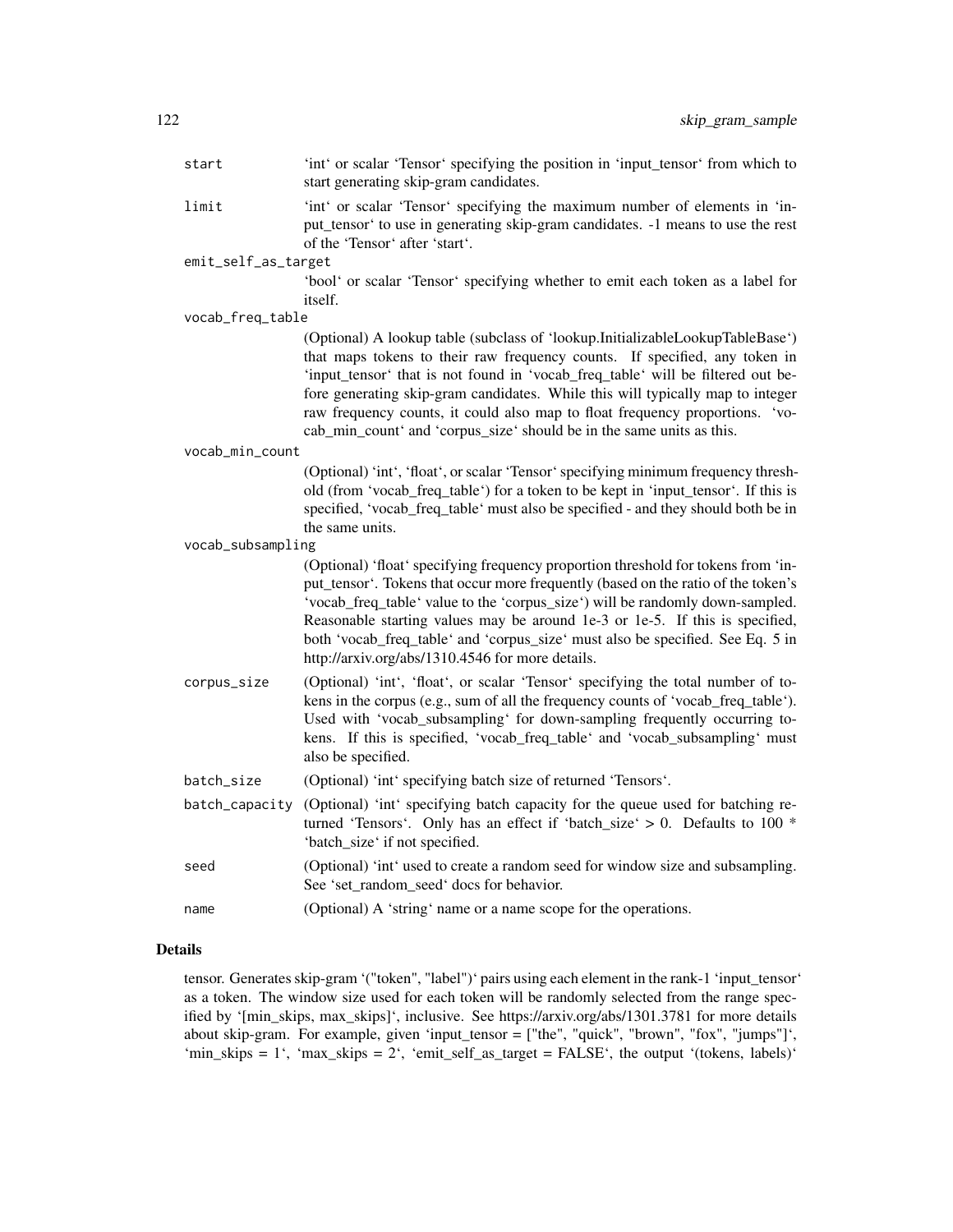<span id="page-122-0"></span>pairs for the token "quick" will be randomly selected from either '(tokens=["quick", "quick"], labels=["the", "brown"])' for 1 skip, or '(tokens=["quick", "quick", "quick"], labels=["the", "brown", "fox"])' for 2 skips. If 'emit self as target = TRUE', each token will also be emitted as a label for itself. From the previous example, the output will be either '(tokens=["quick", "quick", "quick"], labels=["the", "quick", "brown"])' for 1 skip, or '(tokens=["quick", "quick", "quick", "quick"], labels=["the", "quick", "brown", "fox"])' for 2 skips. The same process is repeated for each element of 'input\_tensor' and concatenated together into the two output rank-1 'Tensors' (one for all the tokens, another for all the labels). If 'vocab\_freq\_table' is specified, tokens in 'input\_tensor' that are not present in the vocabulary are discarded. Tokens whose frequency counts are below 'vocab\_min\_count' are also discarded. Tokens whose frequency proportions in the corpus exceed 'vocab\_subsampling' may be randomly down-sampled. See Eq. 5 in http://arxiv.org/abs/1310.4546 for more details about subsampling. Due to the random window sizes used for each token, the lengths of the outputs are non-deterministic, unless 'batch\_size' is specified to batch the outputs to always return 'Tensors' of length 'batch\_size'.

#### Value

A 'list' containing (token, label) 'Tensors'. Each output 'Tensor' is of rank-1 and has the same type as 'input\_tensor'. The 'Tensors' will be of length 'batch\_size'; if 'batch\_size' is not specified, they will be of random length, though they will be in sync with each other as long as they are evaluated together.

#### Raises

ValueError: If 'vocab\_freq\_table' is not provided, but 'vocab\_min\_count', 'vocab\_subsampling', or 'corpus\_size' is specified. If 'vocab\_subsampling' and 'corpus\_size' are not both present or both absent.

skip\_gram\_sample\_with\_text\_vocab *Skip gram sample with text vocab*

#### Description

Skip-gram sampling with a text vocabulary file.

#### Usage

```
skip_gram_sample_with_text_vocab(
  input_tensor,
  vocab_freq_file,
  vocab\_token\_index = 0,
  vocab_token_dtype = tf$string,
  vocab_freq\_index = 1,
  vocab_freq_dtype = tf$float64,
  vocab_delimiter = ",",
  vocab_min_count = NULL,
```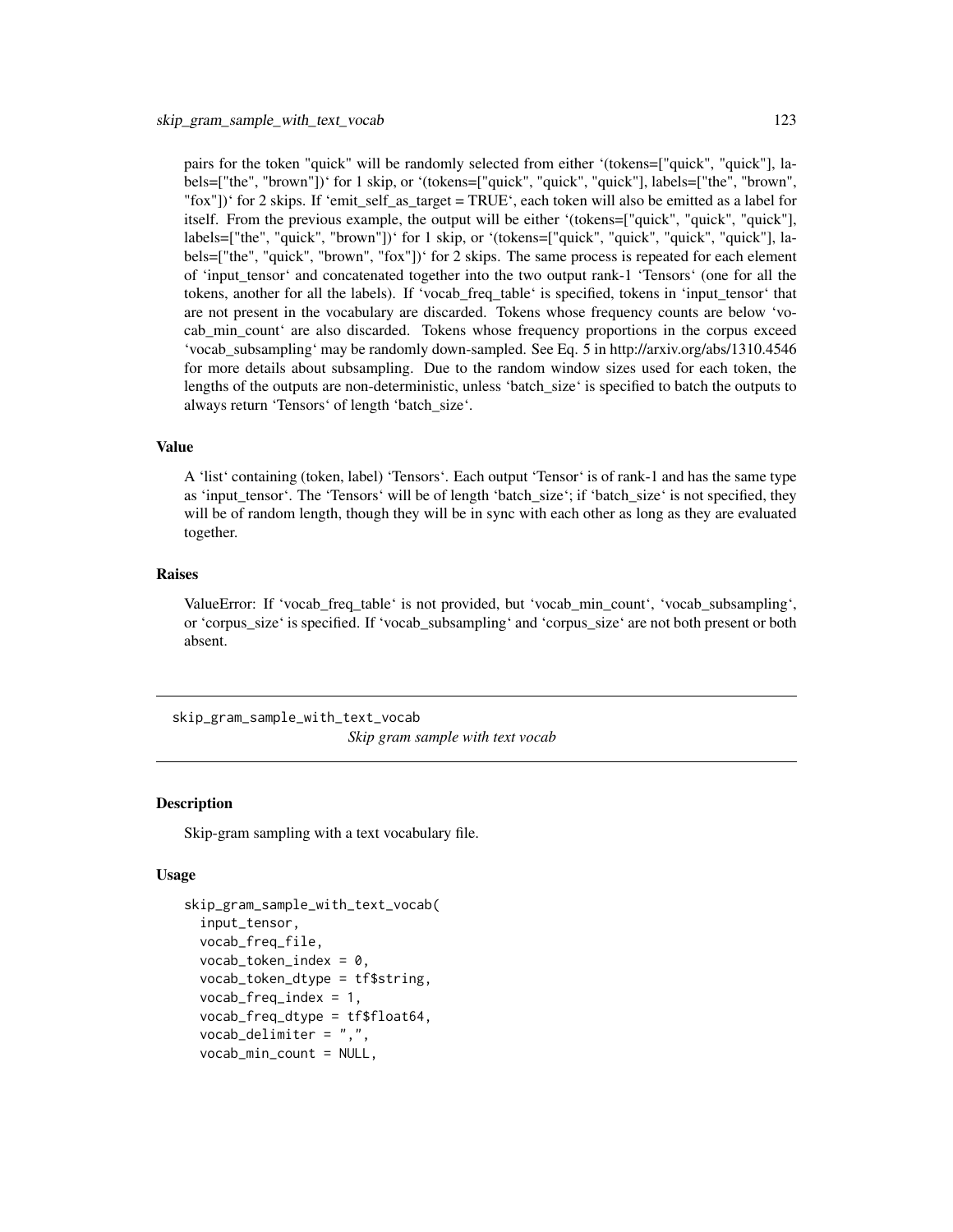```
vocab_subsampling = NULL,
 corpus_size = NULL,
 min\_skips = 1,
 max_skips = 5,
 start = 0,limit = -1,emit_self_as_target = FALSE,
 batch_size = NULL,
 batch_capacity = NULL,
 seed = NULL,
 name = NULL
\mathcal{L}
```
# Arguments

| input_tensor      | A rank-1 'Tensor' from which to generate skip-gram candidates.                                                                                                                                                                                                                                                                                                                                                                                                                                                |  |
|-------------------|---------------------------------------------------------------------------------------------------------------------------------------------------------------------------------------------------------------------------------------------------------------------------------------------------------------------------------------------------------------------------------------------------------------------------------------------------------------------------------------------------------------|--|
| vocab_freq_file   |                                                                                                                                                                                                                                                                                                                                                                                                                                                                                                               |  |
|                   | 'string' specifying full file path to the text vocab file.                                                                                                                                                                                                                                                                                                                                                                                                                                                    |  |
| vocab_token_index |                                                                                                                                                                                                                                                                                                                                                                                                                                                                                                               |  |
|                   | 'int' specifying which column in the text vocab file contains the tokens.                                                                                                                                                                                                                                                                                                                                                                                                                                     |  |
| vocab_token_dtype |                                                                                                                                                                                                                                                                                                                                                                                                                                                                                                               |  |
|                   | 'DType' specifying the format of the tokens in the text vocab file.                                                                                                                                                                                                                                                                                                                                                                                                                                           |  |
| vocab_freq_index  |                                                                                                                                                                                                                                                                                                                                                                                                                                                                                                               |  |
|                   | int specifying which column in the text vocab file contains the frequency<br>counts of the tokens.                                                                                                                                                                                                                                                                                                                                                                                                            |  |
| vocab_freq_dtype  |                                                                                                                                                                                                                                                                                                                                                                                                                                                                                                               |  |
|                   | 'DType' specifying the format of the frequency counts in the text vocab file.                                                                                                                                                                                                                                                                                                                                                                                                                                 |  |
| vocab_delimiter   |                                                                                                                                                                                                                                                                                                                                                                                                                                                                                                               |  |
|                   | 'string' specifying the delimiter used in the text vocab file.                                                                                                                                                                                                                                                                                                                                                                                                                                                |  |
| vocab_min_count   |                                                                                                                                                                                                                                                                                                                                                                                                                                                                                                               |  |
|                   | 'int', 'float', or scalar 'Tensor' specifying minimum frequency threshold (from<br>'vocab_freq_file') for a token to be kept in 'input_tensor'. This should corre-<br>spond with 'vocab_freq_dtype'.                                                                                                                                                                                                                                                                                                          |  |
| vocab_subsampling |                                                                                                                                                                                                                                                                                                                                                                                                                                                                                                               |  |
|                   | (Optional) 'float' specifying frequency proportion threshold for tokens from<br>'input_tensor'. Tokens that occur more frequently will be randomly down-<br>sampled. Reasonable starting values may be around 1e-3 or 1e-5. See Eq. 5<br>in http://arxiv.org/abs/1310.4546 for more details.                                                                                                                                                                                                                  |  |
| corpus_size       | (Optional) 'int', 'float', or scalar 'Tensor' specifying the total number of tokens<br>in the corpus (e.g., sum of all the frequency counts of 'vocab_freq_file'). Used<br>with 'vocab_subsampling' for down-sampling frequently occurring tokens. If<br>this is specified, 'vocab_freq_file' and 'vocab_subsampling' must also be spec-<br>ified. If 'corpus_size' is needed but not supplied, then it will be calculated from<br>'vocab_freq_file'. You might want to supply your own value if you have al- |  |

ready eliminated infrequent tokens from your vocabulary files (where frequency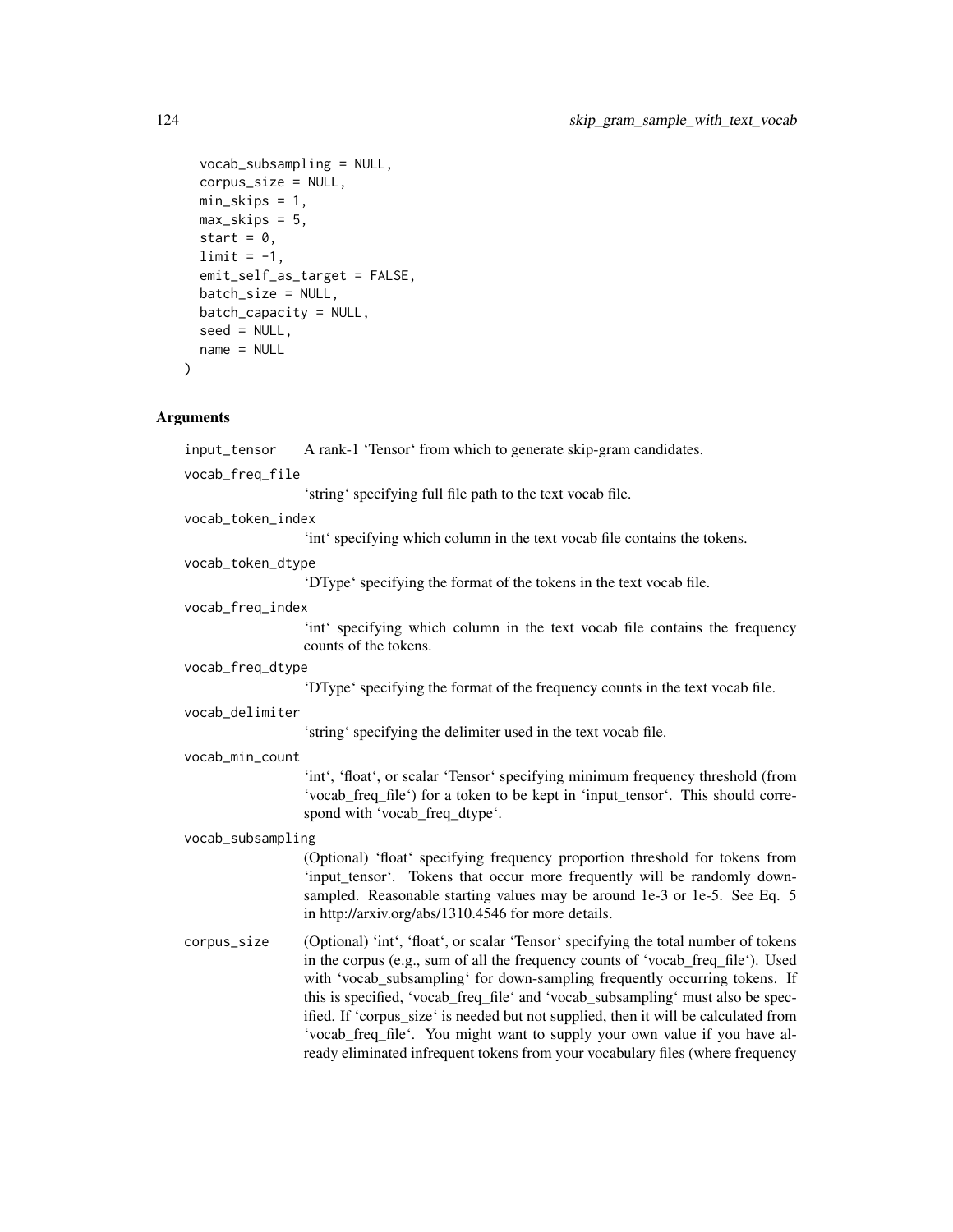|                     | < vocab_min_count) to save memory in the internal token lookup table. Other-<br>wise, the unused tokens' variables will waste memory. The user-supplied 'cor-<br>pus_size' value must be greater than or equal to the sum of all the frequency<br>counts of 'vocab_freq_file'. |
|---------------------|--------------------------------------------------------------------------------------------------------------------------------------------------------------------------------------------------------------------------------------------------------------------------------|
| min_skips           | 'int' or scalar 'Tensor' specifying the minimum window size to randomly use for<br>each token. Must be $>= 0$ and $<=$ 'max_skips'. If 'min_skips' and 'max_skips'<br>are both 0, the only label outputted will be the token itself.                                           |
| max_skips           | 'int' or scalar 'Tensor' specifying the maximum window size to randomly use<br>for each token. Must be $\geq 0$ .                                                                                                                                                              |
| start               | 'int' or scalar 'Tensor' specifying the position in 'input_tensor' from which to<br>start generating skip-gram candidates.                                                                                                                                                     |
| limit               | 'int' or scalar 'Tensor' specifying the maximum number of elements in 'in-<br>put_tensor' to use in generating skip-gram candidates. -1 means to use the rest<br>of the 'Tensor' after 'start'.                                                                                |
| emit_self_as_target |                                                                                                                                                                                                                                                                                |
|                     | 'bool' or scalar 'Tensor' specifying whether to emit each token as a label for<br>itself.                                                                                                                                                                                      |
| batch_size          | (Optional) 'int' specifying batch size of returned 'Tensors'.                                                                                                                                                                                                                  |
| batch_capacity      | (Optional) 'int' specifying batch capacity for the queue used for batching re-<br>turned 'Tensors'. Only has an effect if 'batch_size' $> 0$ . Defaults to 100 $*$<br>'batch_size' if not specified.                                                                           |
| seed                | (Optional) 'int' used to create a random seed for window size and subsampling.<br>See ['set_random_seed'](//g3doc/python/constant_op.md#set_random_seed)<br>for behavior.                                                                                                      |
| name                | (Optional) A 'string' name or a name scope for the operations.                                                                                                                                                                                                                 |

#### Details

Wrapper around 'skip\_gram\_sample()' for use with a text vocabulary file. The vocabulary file is expected to be a plain-text file, with lines of 'vocab\_delimiter'-separated columns. The 'vocab\_token\_index' column should contain the vocabulary term, while the 'vocab\_freq\_index' column should contain the number of times that term occurs in the corpus. For example, with a text vocabulary file of: "' bonjour,fr,42 hello,en,777 hola,es,99 "' You should set 'vocab\_delimiter=","', 'vocab\_token\_index=0', and 'vocab\_freq\_index=2'. See 'skip\_gram\_sample()' documentation for more details about the skip-gram sampling process.

#### Value

A 'list' containing (token, label) 'Tensors'. Each output 'Tensor' is of rank-1 and has the same type as 'input\_tensor'. The 'Tensors' will be of length 'batch\_size'; if 'batch\_size' is not specified, they will be of random length, though they will be in sync with each other as long as they are evaluated together.

#### Raises

ValueError: If 'vocab\_token\_index' or 'vocab\_freq\_index' is less than 0 or exceeds the number of columns in 'vocab\_freq\_file'. If 'vocab\_token\_index' and 'vocab\_freq\_index' are both set to the same column. If any token in 'vocab\_freq\_file' has a negative frequency.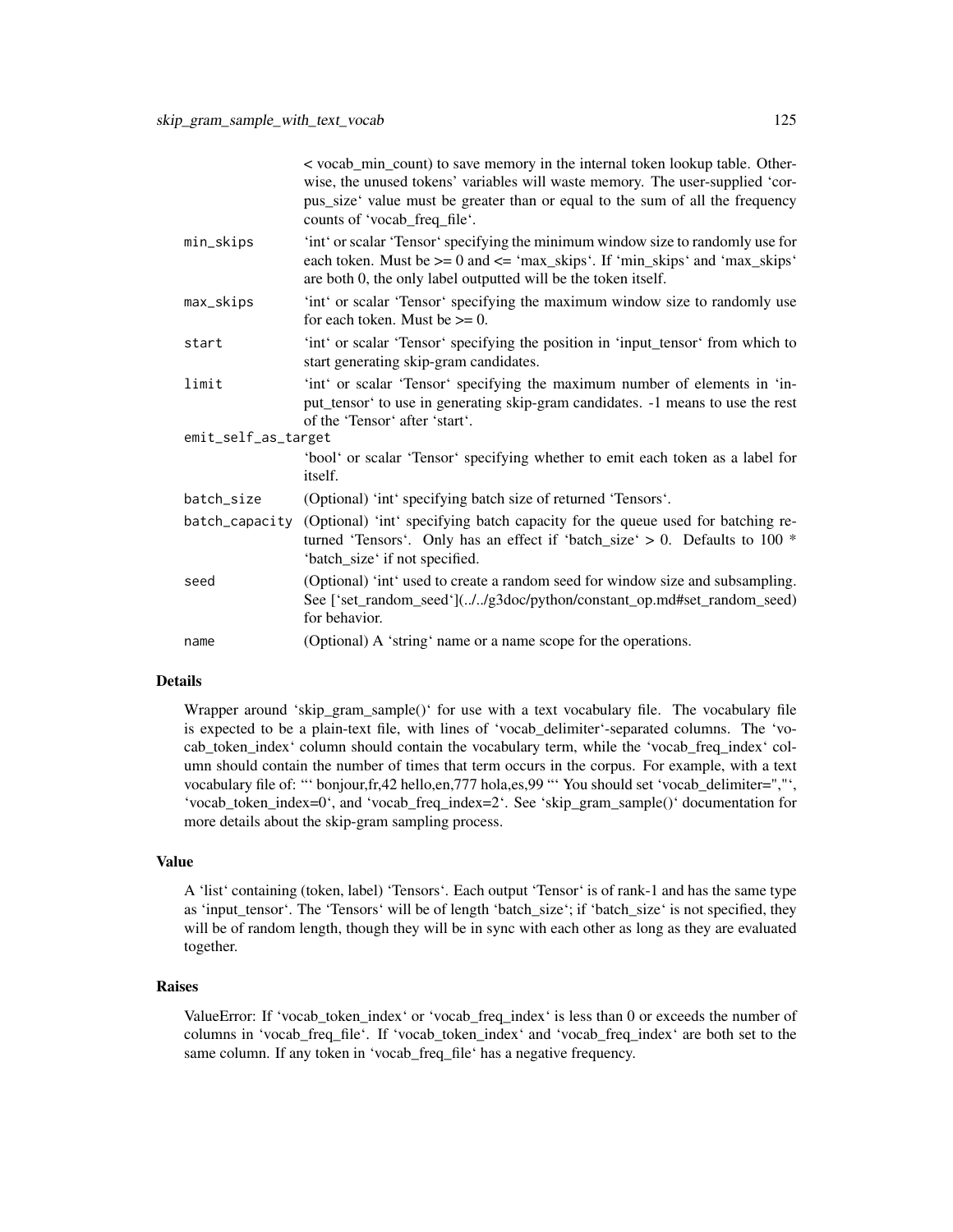<span id="page-125-0"></span>tfaddons\_version *Version of TensorFlow SIG Addons*

#### Description

Get the current version of TensorFlow SIG Addons

#### Usage

```
tfaddons_version()
```
# Value

prints the version.

tile\_batch *Tile batch*

# Description

Tile the batch dimension of a (possibly nested structure of) tensor(s)

#### Usage

```
tile_batch(t, multiplier, name = NULL)
```
#### Arguments

| t.         | 'Tensor' shaped '[batch_size, ]'.      |
|------------|----------------------------------------|
| multiplier | Python int.                            |
| name       | Name scope for any created operations. |

#### Details

t. For each tensor t in a (possibly nested structure) of tensors, this function takes a tensor t shaped '[batch\_size, s0, s1, ...]' composed of minibatch entries 't[0], ..., t[batch\_size - 1]' and tiles it to have a shape '[batch\_size \* multiplier, s0, s1, ...]' composed of minibatch entries 't[0], t[0], ..., t[1], t[1], ...' where each minibatch entry is repeated 'multiplier' times.

#### Value

A (possibly nested structure of) 'Tensor' shaped '[batch\_size \* multiplier, ...]'.

#### Raises

Value Error: if tensor(s) 't' do not have a statically known rank or the rank is  $< 1$ .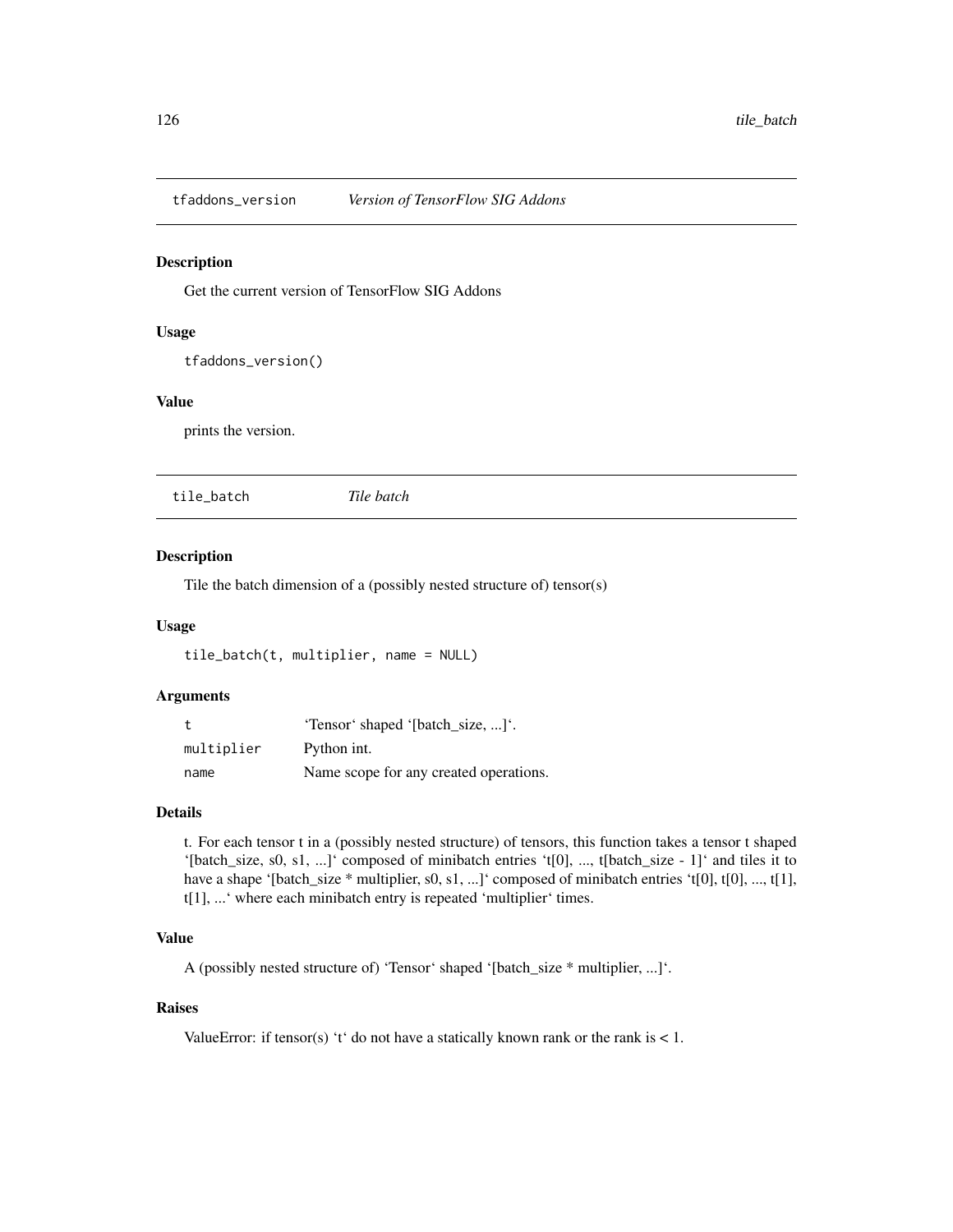<span id="page-126-0"></span>viterbi\_decode *Viterbi decode*

# Description

Decode the highest scoring sequence of tags outside of TensorFlow.

## Usage

```
viterbi_decode(score, transition_params)
```
# Arguments

score A [seq\_len, num\_tags] matrix of unary potentials. transition\_params

A [num\_tags, num\_tags] matrix of binary potentials.

# Details

This should only be used at test time.

#### Value

viterbi: A [seq\_len] list of integers containing the highest scoring tag indices. viterbi\_score: A float containing the score for the Viterbi sequence.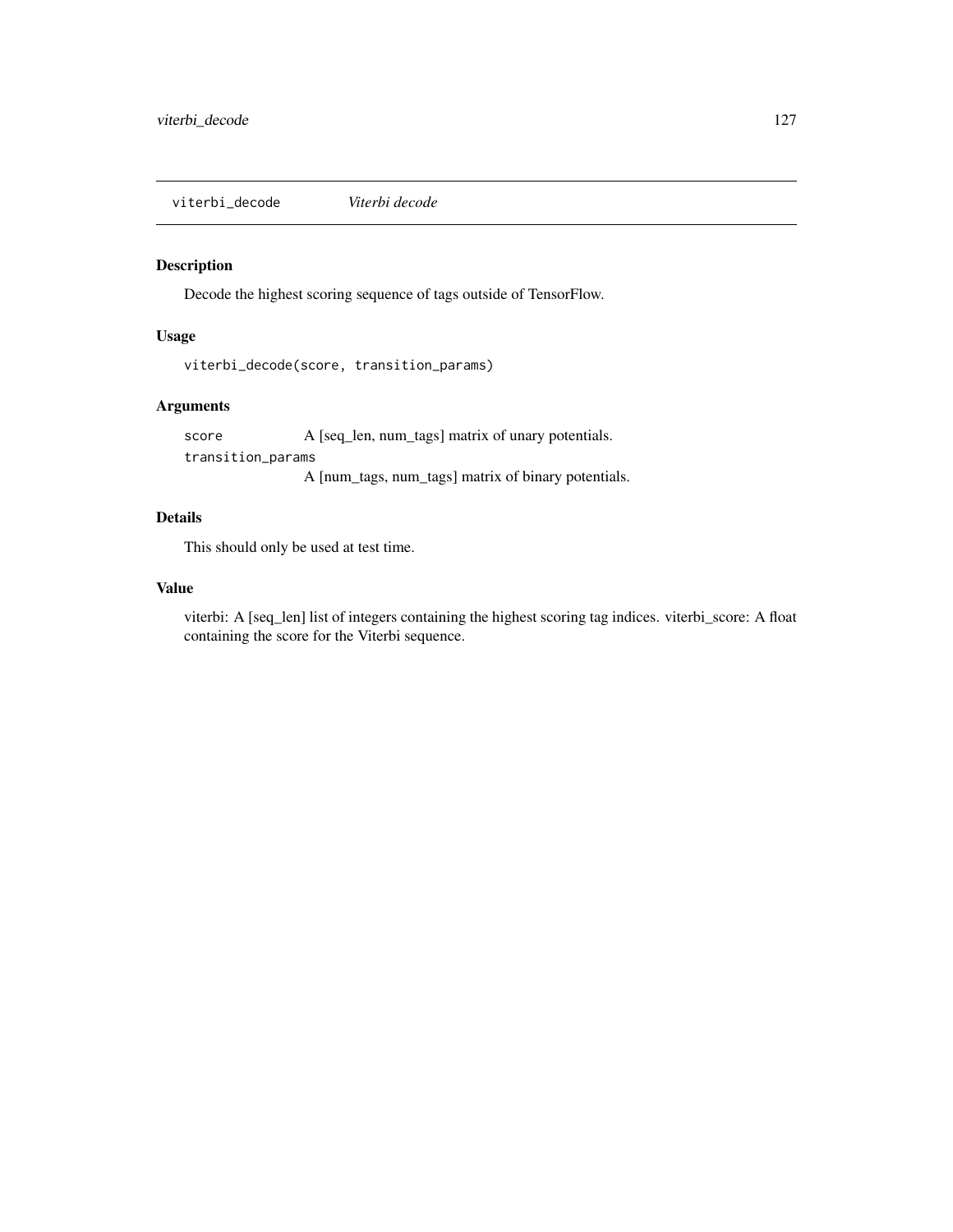# **Index**

activation\_gelu, [5](#page-4-0) activation\_hardshrink, [6](#page-5-0) activation\_lisht, [7](#page-6-0) activation\_mish, [7](#page-6-0) activation\_rrelu, [8](#page-7-0) activation\_softshrink, [9](#page-8-0) activation\_sparsemax, [10](#page-9-0) activation\_tanhshrink, [10](#page-9-0) attention\_bahdanau, [11](#page-10-0) attention\_bahdanau\_monotonic, [12](#page-11-0) attention\_luong, [13](#page-12-0) attention\_luong\_monotonic, [15](#page-14-0) attention\_monotonic, [16](#page-15-0) attention\_wrapper, [17](#page-16-0) attention\_wrapper\_state, [19](#page-18-0)

callback\_average\_model\_checkpoint, [20](#page-19-0) callback\_time\_stopping, [21](#page-20-0) callback\_tqdm\_progress\_bar, [22](#page-21-0) crf\_binary\_score, [23](#page-22-0) crf\_decode, [24](#page-23-0) crf\_decode\_backward, [24](#page-23-0) crf\_decode\_forward, [25](#page-24-0) crf\_forward, [25](#page-24-0) crf\_log\_likelihood, [26](#page-25-0) crf\_log\_norm, [27](#page-26-0) crf\_multitag\_sequence\_score, [27](#page-26-0) crf\_sequence\_score, [28](#page-27-0) crf\_unary\_score, [29](#page-28-0)

decode\_dynamic, [34](#page-33-0) decoder, [29](#page-28-0) decoder\_base, [30](#page-29-0) decoder\_basic, [30](#page-29-0) decoder\_basic\_output, [31](#page-30-0) decoder\_beam\_search, [31](#page-30-0) decoder\_beam\_search\_output, [32](#page-31-0) decoder\_beam\_search\_state, [33](#page-32-0) decoder\_final\_beam\_search\_output, [34](#page-33-0) extend\_with\_decoupled\_weight\_decay, [35](#page-34-0) gather\_tree, [36](#page-35-0) gather\_tree\_from\_array, [37](#page-36-0) hardmax, [38](#page-37-0) img\_adjust\_hsv\_in\_yiq, [38](#page-37-0) img\_angles\_to\_projective\_transforms, [39](#page-38-0) img\_blend, [40](#page-39-0) img\_compose\_transforms, [40](#page-39-0) img\_connected\_components, [41](#page-40-0) img\_cutout, [42](#page-41-0) img\_dense\_image\_warp, [43](#page-42-0) img\_equalize, [44](#page-43-0) img\_euclidean\_dist\_transform, [45](#page-44-0) img\_flat\_transforms\_to\_matrices, [46](#page-45-0) img\_from\_4D, [46](#page-45-0) img\_get\_ndims, [47](#page-46-0) img\_interpolate\_bilinear, [47](#page-46-0) img\_interpolate\_spline, [48](#page-47-0) img\_matrices\_to\_flat\_transforms, [49](#page-48-0) img\_mean\_filter2d, [50](#page-49-0) img\_median\_filter2d, [51](#page-50-0) img\_random\_cutout, [52](#page-51-0) img\_random\_hsv\_in\_yiq, [53](#page-52-0) img\_resampler, [54](#page-53-0) img\_rotate, [55](#page-54-0) img\_sharpness, [56](#page-55-0) img\_shear\_x, [56](#page-55-0) img\_shear\_y, [57](#page-56-0) img\_sparse\_image\_warp, [57](#page-56-0) img\_to\_4D, [58](#page-57-0) img\_transform, [59](#page-58-0) img\_translate, [60](#page-59-0) img\_translate\_xy, [61](#page-60-0) img\_translations\_to\_projective\_transforms, [62](#page-61-0) img\_unwrap, [62](#page-61-0)